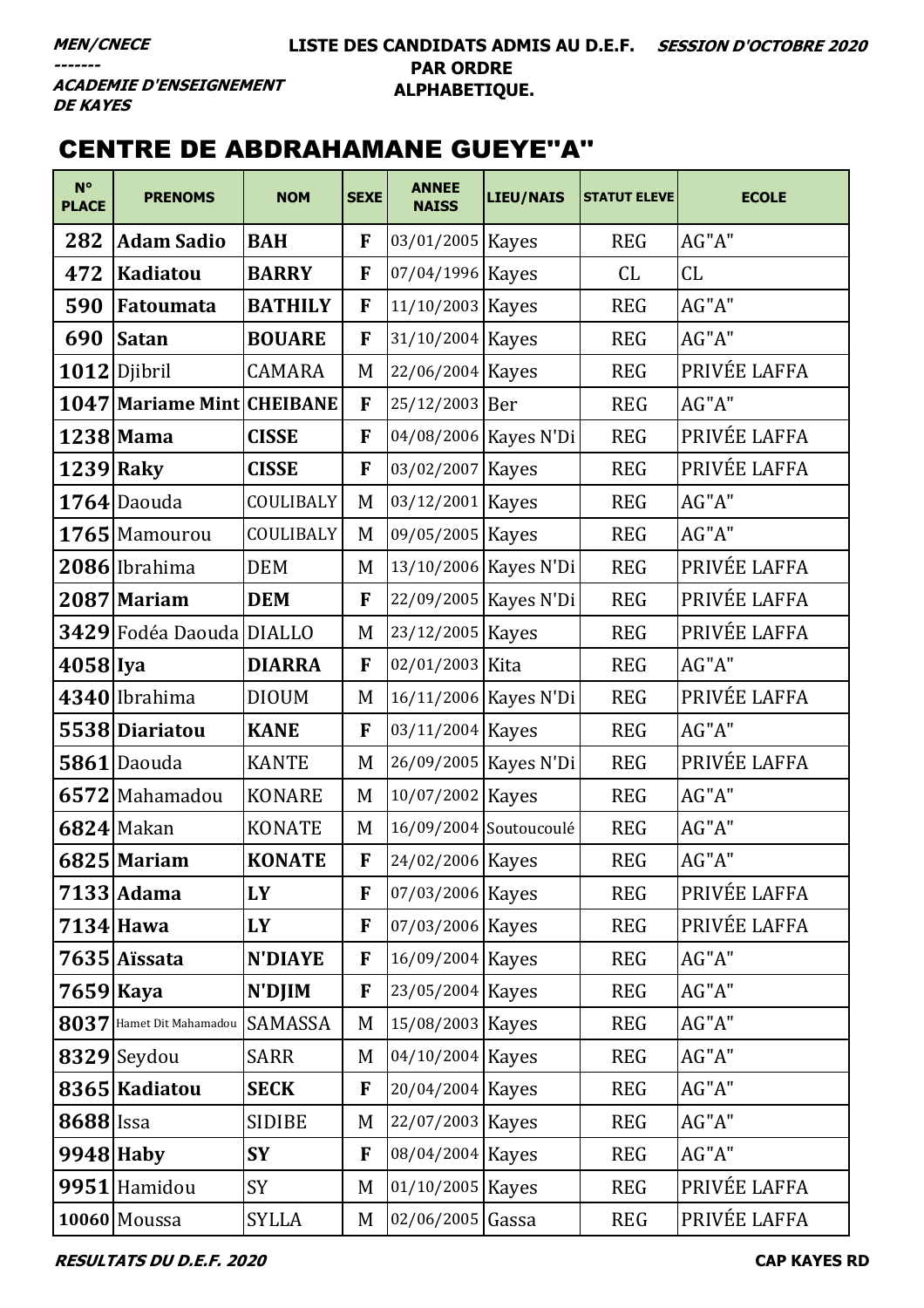**MEN/CNECE**

**-------**

#### **LISTE DES CANDIDATS ADMIS AU D.E.F. SESSION D'OCTOBRE 2020 PAR ORDRE ALPHABETIQUE.**

**ACADEMIE D'ENSEIGNEMENT DE KAYES** 

# CENTRE DE ABDRAHAMANE GUEYE''A'' (suite & fin)

| $N^{\circ}$<br><b>PLACE</b> | <b>PRENOMS</b>             | <b>NOM</b>      | <b>SEXE</b> | <b>ANNEE</b><br><b>NAISS</b> | LIEU/NAIS | <b>STATUT ELEVE</b> | <b>ECOLE</b>        |
|-----------------------------|----------------------------|-----------------|-------------|------------------------------|-----------|---------------------|---------------------|
| 10116                       | Cherif Mohamadou<br>Moctar | <b>TAMBADOU</b> | M           | 15/01/2003 Kayes             |           | <b>REG</b>          | AG"A"               |
| 10293 Haby                  |                            | <b>THIAM</b>    | F           | 01/01/2004 Kayes             |           | <b>REG</b>          | AG"A"               |
|                             | 10653 Hadizatou            | <b>TOURE</b>    | F           | 15/09/2006 Kayes             |           | <b>REG</b>          | <b>PRIVÉE LAFFA</b> |
| 11421 Daba                  |                            | <b>TRAORE</b>   | M           | 04/09/2002 Kayes             |           | <b>REG</b>          | AG"A"               |
|                             | 11569 Boubacar             | ZOUROUKOU       | M           | 09/03/2005 Kayes             |           | <b>REG</b>          | AG"A"               |

Kayes le,

Le Directeur

### Seydou Nourou MAIGA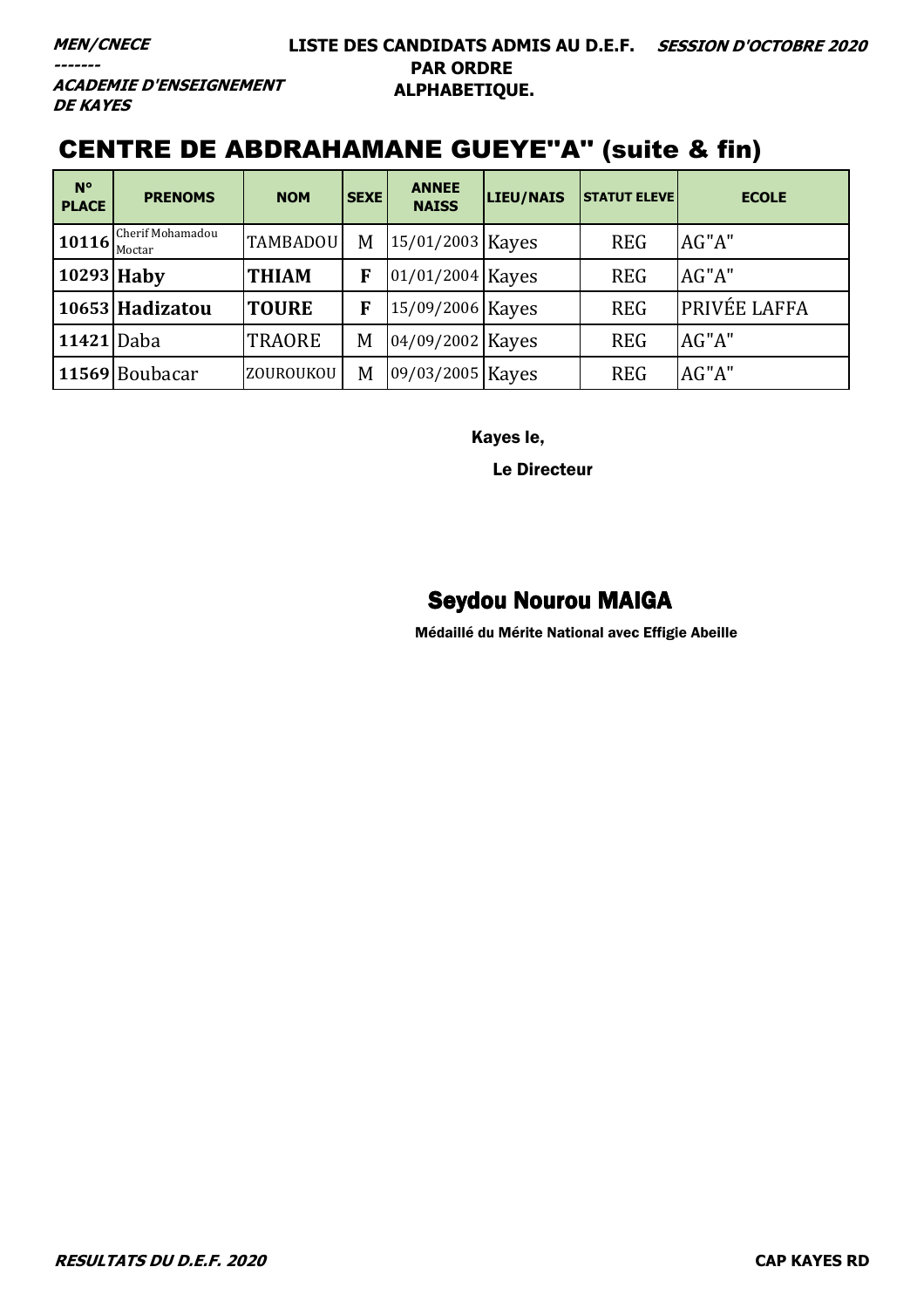**ACADEMIE D'ENSEIGNEMENT DE KAYES** 

# CENTRE DE ABDRAHAMANE GUEYE ''B''

| $N^{\circ}$<br><b>PLACE</b> | <b>PRENOMS</b>         | <b>NOM</b>       | <b>SEXE</b> | <b>ANNEE</b><br><b>NAISS</b> | <b>LIEU/NAIS</b>              | <b>STATUT ELEVE</b> | <b>ECOLE</b>          |
|-----------------------------|------------------------|------------------|-------------|------------------------------|-------------------------------|---------------------|-----------------------|
| 286                         | Abdoulaye              | <b>BAH</b>       | M           |                              | 01/01/2003 Farandallah        | <b>REG</b>          | AG"B"                 |
| 289                         | Penda                  | <b>BAH</b>       | F           | 01/10/2004 Kayes             |                               | <b>REG</b>          | AG"B"                 |
| 290                         | Solomane               | <b>BAH</b>       | M           | 24/01/2005 Kayes             |                               | <b>REG</b>          | AG"B"                 |
| 464                         | <b>Bintou</b>          | <b>BARRY</b>     | F           |                              | 21/10/2005   Kayes N'Di       | <b>REG</b>          | PRIVÉE MARIAMA BOUSSO |
| 606                         | Maïmouna               | <b>BERTE</b>     | F           |                              | 22/10/2006 Pointe Noire       | <b>REG</b>          | AG"B"                 |
|                             | $1013$ Sékou           | <b>CAMARA</b>    | M           | 28/09/2004 Kayes             |                               | <b>REG</b>          | AG"B"                 |
|                             | 1217 Mohamed A         | <b>CISSE</b>     | M           |                              | 11/07/2005 Tombouctou         | <b>REG</b>          | PRIVÉE MARIAMA BOUSSO |
|                             | $1218$ Seydina O       | <b>CISSE</b>     | M           |                              | 25/07/2006 Kayes N'Di         | <b>REG</b>          | PRIVÉE MARIAMA BOUSSO |
|                             | $1241$ Moussa          | <b>CISSE</b>     | M           | 07/11/2002 Kayes             |                               | <b>REG</b>          | AG"B"                 |
| 1696 Assa                   |                        | <b>COULIBALY</b> | F           | 05/12/2006 Kayes             |                               | <b>REG</b>          | PRIVÉE MARIAMA BOUSSO |
|                             | 1697 Hasseye           | COULIBALY        | M           | 17/12/2002 Kayes             |                               | <b>REG</b>          | PRIVÉE MARIAMA BOUSSO |
|                             | 1698 Mariétou          | <b>COULIBALY</b> | F           |                              | 18/04/2006 Sabouciré N'Di     | <b>REG</b>          | PRIVÉE MARIAMA BOUSSO |
| $1699$ Sidy                 |                        | COULIBALY        | M           | 01/08/2005 Kayes             |                               | <b>REG</b>          | PRIVÉE MARIAMA BOUSSO |
|                             | 1773 Absétou B         | <b>COULIBALY</b> | F           | 01/01/2005 Kayes             |                               | <b>REG</b>          | AG"B"                 |
|                             | 1774 Absétou M         | <b>COULIBALY</b> | F           | 24/12/2004 Kayes             |                               | <b>REG</b>          | AG"B"                 |
| 1777                        | Amara                  | COULIBALY        | M           | 12/04/2005 Kayes             |                               | <b>REG</b>          | AG"B"                 |
|                             | 1780 Kassim            | COULIBALY        | M           | 23/08/2005 Kayes             |                               | <b>REG</b>          | AG"B"                 |
|                             | 1781 Sanata            | <b>COULIBALY</b> | F           | 01/01/2004   Kayes           |                               | <b>REG</b>          | AG"B"                 |
|                             | 1782 Solomane          | <b>COULIBALY</b> |             | M 01/01/2004 Kayes           |                               | <b>REG</b>          | AG"B"                 |
|                             | 2070 Kadidia Marie DAO |                  | F           | 04/04/2006 Kayes             |                               | <b>REG</b>          | AG"B"                 |
|                             | 2071 Mohamed           | DA <sub>O</sub>  | M           |                              | 06/12/2003 Sabouciré Samballa | <b>REG</b>          | AG"B"                 |
|                             | 2079 Moudirou          | <b>DAOU</b>      | M           | 02/05/2003 Téné              |                               | <b>REG</b>          | AG"B"                 |
|                             | 2095 Binta             | <b>DEMBAGA</b>   | F           | 05/09/2004 Kayes             |                               | <b>REG</b>          | AG"B"                 |
|                             | 2358 Fatoumata         | <b>DEMBELE</b>   | F           | 10/01/2004 Kayes             |                               | <b>REG</b>          | AG"B"                 |
|                             | $2359$ Niama           | <b>DEMBELE</b>   | M           | 15/09/2005   Kayes           |                               | <b>REG</b>          | AG''B''               |
|                             | 2432 Ibrahim           | <b>DIA</b>       | M           | 02/10/2004 Kayes             |                               | <b>REG</b>          | AG"B"                 |
|                             | 2799 Idrissa           | <b>DIAKITE</b>   | M           |                              | 27/09/2005   Kayes N'Di       | <b>REG</b>          | PRIVÉE MARIAMA BOUSSO |
|                             | $2845$ Mariam          | <b>DIAKITE</b>   | F           | 14/04/2005 Lakafia           |                               | <b>REG</b>          | AG"B"                 |
|                             | 3356 Abdoulaye         | <b>DIALLO</b>    | M           | 06/01/2006 Bamako            |                               | <b>REG</b>          | PRIVÉE MARIAMA BOUSSO |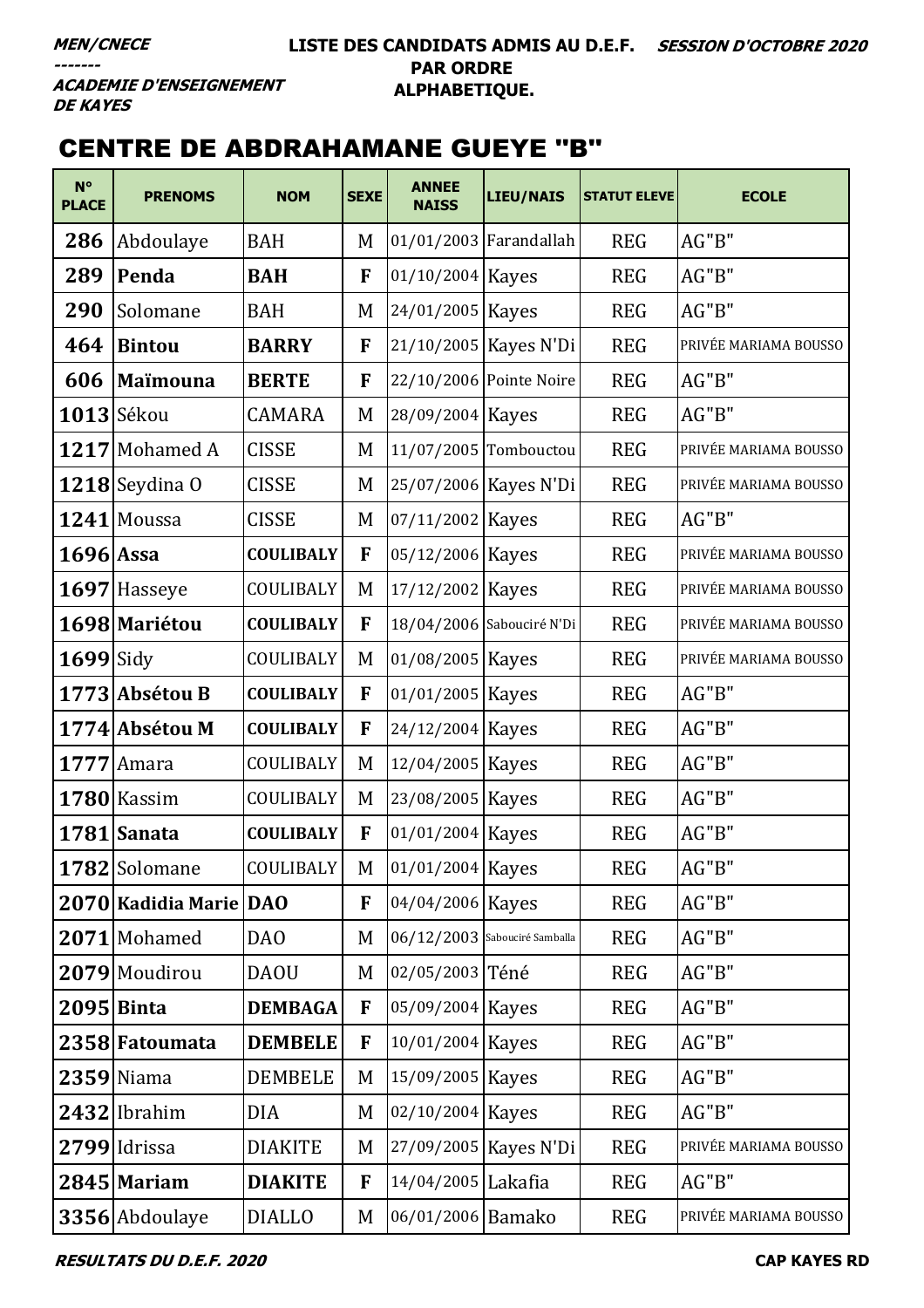#### **LISTE DES CANDIDATS ADMIS AU D.E.F. SESSION D'OCTOBRE 2020 PAR ORDRE ALPHABETIQUE.**

**ACADEMIE D'ENSEIGNEMENT DE KAYES** 

# CENTRE DE ABDRAHAMANE GUEYE ''B'' (suite)

| $N^{\circ}$<br><b>PLACE</b> | <b>PRENOMS</b>           | <b>NOM</b>       | <b>SEXE</b> | <b>ANNEE</b><br><b>NAISS</b> | <b>LIEU/NAIS</b>      | <b>STATUT ELEVE</b> | <b>ECOLE</b>          |
|-----------------------------|--------------------------|------------------|-------------|------------------------------|-----------------------|---------------------|-----------------------|
|                             | 3358 Daouda              | <b>DIALLO</b>    | M           |                              | 25/08/2005 Kayes N'Di | <b>REG</b>          | PRIVÉE MARIAMA BOUSSO |
|                             | $3359$ Youba             | <b>DIALLO</b>    | M           | 02/01/2006 Kayes             |                       | <b>REG</b>          | PRIVÉE MARIAMA BOUSSO |
|                             | 3431 Abdoul Aziz         | <b>DIALLO</b>    | M           | 06/03/2004 Kayes             |                       | <b>REG</b>          | AG"B"                 |
|                             | 3432 Abdoulaye           | <b>DIALLO</b>    | M           | 19/09/2007 Kayes             |                       | <b>REG</b>          | AG"B"                 |
|                             | 3436 Djibril             | <b>DIALLO</b>    | M           | 07/03/2003 Kayes             |                       | <b>REG</b>          | AG"B"                 |
|                             | 3437 Fousseyni           | <b>DIALLO</b>    | M           | 24/08/2004 Kayes             |                       | <b>REG</b>          | AG"B"                 |
|                             | 3438 Kadiatou            | <b>DIALLO</b>    | F           | 19/11/2003 Kayes             |                       | <b>REG</b>          | AG"B"                 |
|                             | 3440 Seydou              | <b>DIALLO</b>    | M           | 26/09/2006 Kayes             |                       | <b>REG</b>          | AG"B"                 |
|                             | 4005 Farima              | <b>DIARRA</b>    | F           | 30/04/2005 Kayes             |                       | <b>REG</b>          | PRIVÉE MARIAMA BOUSSO |
|                             | 4006 Sékouba             | <b>DIARRA</b>    | M           | 27/06/2006 Kolokani          |                       | <b>REG</b>          | PRIVÉE MARIAMA BOUSSO |
|                             | 4007 Ramatoulaye DIARRA  |                  | F           | 02/10/2005 Kati              |                       | <b>REG</b>          | PRIVÉE MARIAMA BOUSSO |
| 4063 Mah                    |                          | <b>DIARRA</b>    | F           | 14/04/2002 Sangarebougou     |                       | <b>REG</b>          | AG"B"                 |
|                             | 4064 Mahamadou           | <b>DIARRA</b>    | M           | 07/11/2004 Kayes             |                       | <b>REG</b>          | AG"B"                 |
|                             | 4065 Mohamed Fily DIARRA |                  | M           | 25/10/2002 Kayes             |                       | <b>REG</b>          | AG"B"                 |
|                             | 4249 Aminata             | <b>DICKO</b>     | F           | 17/04/2005 Oualia            |                       | <b>REG</b>          | AG"B"                 |
|                             | 4262 Coumba              | <b>DIENTA</b>    | F           | 15/03/2004 Kayes             |                       | <b>REG</b>          | AG"B"                 |
|                             | 4712 Salimata            | <b>DOUMBIA</b>   | F           | 07/10/2004 Konza             |                       | <b>REG</b>          | AG"B"                 |
| 4870 Awa                    |                          | <b>DRAME</b>     | F           | 16/09/2006 Kayes             |                       | <b>REG</b>          | PRIVÉE MARIAMA BOUSSO |
|                             | $4881$ Douga             | <b>DRAME</b>     | $M_{\odot}$ | 06/01/2003 Dialaka           |                       | <b>REG</b>          | AG"B"                 |
|                             | 4971 Mokobé              | <b>FISSOUROU</b> | M           | 07/07/2003 Kayes             |                       | <b>REG</b>          | PRIVÉE MARIAMA BOUSSO |
|                             | 5333 Rougui              | <b>GUEYE</b>     | F           |                              | 10/02/2005 Kayes N'Di | <b>REG</b>          | AG"B"                 |
|                             | $5365$   Oumar           | <b>GUIRO</b>     | M           | 04/10/2005 Kayes             |                       | <b>REG</b>          | AG"B"                 |
|                             | 5437 Mamoudou            | <b>KAH</b>       | M           | 16/05/2002 Gabou             |                       | <b>REG</b>          | PRIVÉE MARIAMA BOUSSO |
|                             | 5532 Oumar               | <b>KANE</b>      | M           |                              | 24/06/2006 Kayes N'Di | <b>REG</b>          | PRIVÉE MARIAMA BOUSSO |
|                             | 5540 Oumou               | <b>KANE</b>      | F           | 28/10/2003 Kayes             |                       | <b>REG</b>          | AG"B"                 |
| $5542$ Salif                |                          | <b>KANE</b>      | M           | 01/10/2004 Kayes             |                       | <b>REG</b>          | AG"B"                 |
|                             | 5708 Bréhima             | <b>KANOUTE</b>   | M           | 31/12/2004 Dialakoto         |                       | <b>REG</b>          | AG"B"                 |
|                             | 6399 Aboubacar           | <b>KEITA</b>     | M           | 04/05/2005 Man               |                       | <b>REG</b>          | PRIVÉE MARIAMA BOUSSO |
|                             | 6417 Mahamadou I         | <b>KEITA</b>     | M           | 31/07/2005 Kayes             |                       | <b>REG</b>          | AG"B"                 |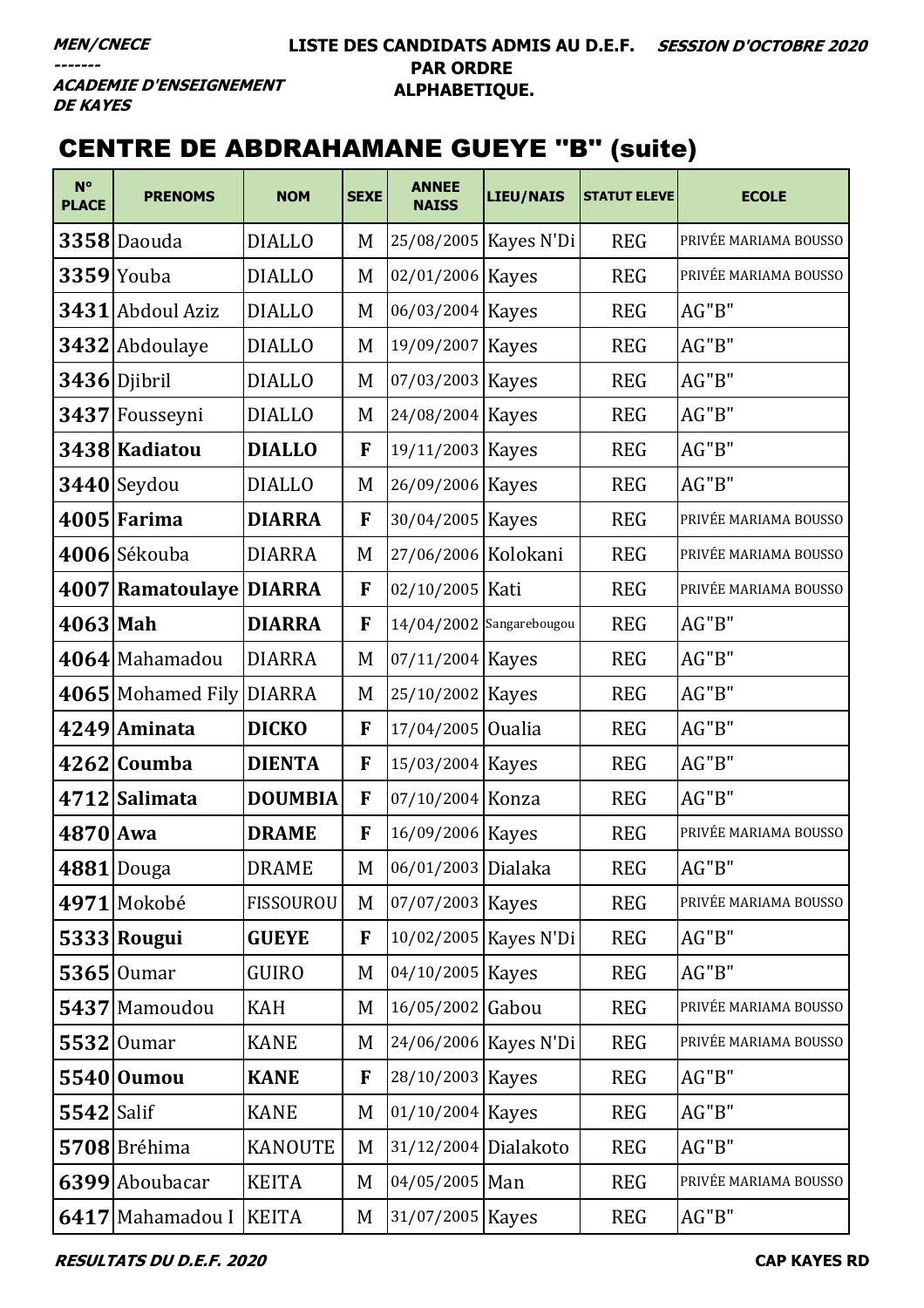#### LISTE DES CANDIDATS ADMIS AU D.E.F. SESSION D'OCTOBRE 2020 **PAR ORDRE** ALPHABETIQUE.

**ACADEMIE D'ENSEIGNEMENT DE KAYES** 

# **CENTRE DE ABDRAHAMANE GUEYE "B" (suite)**

| $N^{\circ}$<br><b>PLACE</b> | <b>PRENOMS</b>         | <b>NOM</b>     | <b>SEXE</b> | <b>ANNEE</b><br><b>NAISS</b> | <b>LIEU/NAIS</b>      | <b>STATUT ELEVE</b> | <b>ECOLE</b>          |
|-----------------------------|------------------------|----------------|-------------|------------------------------|-----------------------|---------------------|-----------------------|
|                             | $6444$  Almamy         | <b>KELETA</b>  | M           | 01/01/2006 Dioro             |                       | <b>REG</b>          | PRIVÉE MARIAMA BOUSSO |
|                             | $6520$ Gouta           | <b>KOITE</b>   | M           | 14/10/2005 Kayes             |                       | <b>REG</b>          | PRIVÉE MARIAMA BOUSSO |
|                             | 6529 Moussa            | <b>KOMA</b>    | M           | 30/10/2003 Kayes             |                       | <b>REG</b>          | AG"B"                 |
|                             | 6535 Kadia             | <b>KONAKEO</b> | F           | 09/09/2003 Sofara            |                       | <b>REG</b>          | AG"B"                 |
|                             | 6830 Fousseyni         | <b>KONATE</b>  | M           | 05/11/2003 Niamina           |                       | <b>REG</b>          | AG"B"                 |
| 6997                        | Hawa                   | <b>KONE</b>    | F           | 26/12/2003 Dilly             |                       | <b>REG</b>          | AG"B"                 |
|                             | 7005 Nouhoum 0         | <b>KONIPO</b>  | M           | 21/05/2005 Tombouctou        |                       | <b>REG</b>          | PRIVÉE MARIAMA BOUSSO |
|                             | 7437 Fatoumata         | <b>MARICO</b>  | F           | 07/10/2004 Tingolé           |                       | <b>REG</b>          | PRIVÉE MARIAMA BOUSSO |
|                             | 7468 Lassina           | <b>MARIKO</b>  | M           | 20/07/2005 Sikasso           |                       | <b>REG</b>          | PRIVÉE MARIAMA BOUSSO |
|                             | 7535 Fatoumata         | <b>NADIO</b>   | F           | 06/04/2004 Kayes             |                       | <b>REG</b>          | AG"B"                 |
|                             | 7621 Boubacar          | N'DIAYE        | M           | 10/09/2005 Bamako            |                       | <b>REG</b>          | PRIVÉE MARIAMA BOUSSO |
|                             | $7623$ Haby            | <b>N'DIAYE</b> | F           | 31/12/2006 Melga Toucouleur  |                       | <b>REG</b>          | PRIVÉE MARIAMA BOUSSO |
|                             | <b>8007 Fanta</b>      | <b>SAMAKE</b>  | F           | 18/11/2005 Kayes             |                       | <b>REG</b>          | AG"B"                 |
|                             | 8069 Kadiatou          | <b>SAMOURA</b> | F           | 07/08/2004 Sikasso           |                       | <b>REG</b>          | AG"B"                 |
|                             | 8189 Souley            | <b>SANGARE</b> | M           | 11/05/2006 Kita              |                       | <b>REG</b>          | PRIVÉE MARIAMA BOUSSO |
|                             | 8656 Mariétou          | <b>SIDIBE</b>  | F           | 05/11/2001 Koussané          |                       | <b>REG</b>          | PRIVÉE MARIAMA BOUSSO |
|                             | 8752 Aminata           | <b>SINABA</b>  | F           | 25/12/2001 Siby              |                       | <b>REG</b>          | PRIVÉE MARIAMA BOUSSO |
|                             | 9744 Anthia            | <b>SOUMARE</b> | F           | 22/03/2005   Kayes           |                       | <b>REG</b>          | PRIVÉE MARIAMA BOUSSO |
|                             | 9937 Mariam            | <b>SY</b>      | F           |                              | 02/10/2004 Kayes N'Di | <b>REG</b>          | PRIVÉE MARIAMA BOUSSO |
| 9938 Naba                   |                        | <b>SY</b>      | F           | 12/07/2007 Kayes N'Di        |                       | <b>REG</b>          | PRIVÉE MARIAMA BOUSSO |
| 10117 Doro                  |                        | TAMBADOU       | M           | 21/10/2004 Kayes             |                       | <b>REG</b>          | AG"B"                 |
|                             | 10288 Astou            | <b>THIAM</b>   | F           | 15/07/2005 Kayes             |                       | <b>REG</b>          | PRIVÉE MARIAMA BOUSSO |
|                             | $10289$  El Hadji M    | THIAM          | M           | 31/08/2003 Kayes             |                       | <b>REG</b>          | PRIVÉE MARIAMA BOUSSO |
|                             | 10654 Mahamadou        | <b>TOURE</b>   | M           | 06/12/2004 Kayes             |                       | <b>REG</b>          | AG"B"                 |
|                             | 10655 Soumaïla         | TOURE          | M           | 25/04/2003 Samango           |                       | <b>REG</b>          | AG"B"                 |
| $11349$ Aliou               |                        | TRAORE         | M           | 16/11/2005 Kayes             |                       | <b>REG</b>          | PRIVÉE MARIAMA BOUSSO |
|                             | $11350$  Birama        | <b>TRAORE</b>  | M           | 15/08/2005 Kayes             |                       | <b>REG</b>          | PRIVÉE MARIAMA BOUSSO |
|                             | 11427 Abhoubacary Sidy | <b>TRAORE</b>  | M           | 19/02/2005 Kayes             |                       | <b>REG</b>          | AG"B"                 |
|                             | $11431$ Birama         | TRAORE         | M           | 26/11/2004 Kayes             |                       | <b>REG</b>          | AG"B"                 |

**RESULTATS DU D.E.F. 2020**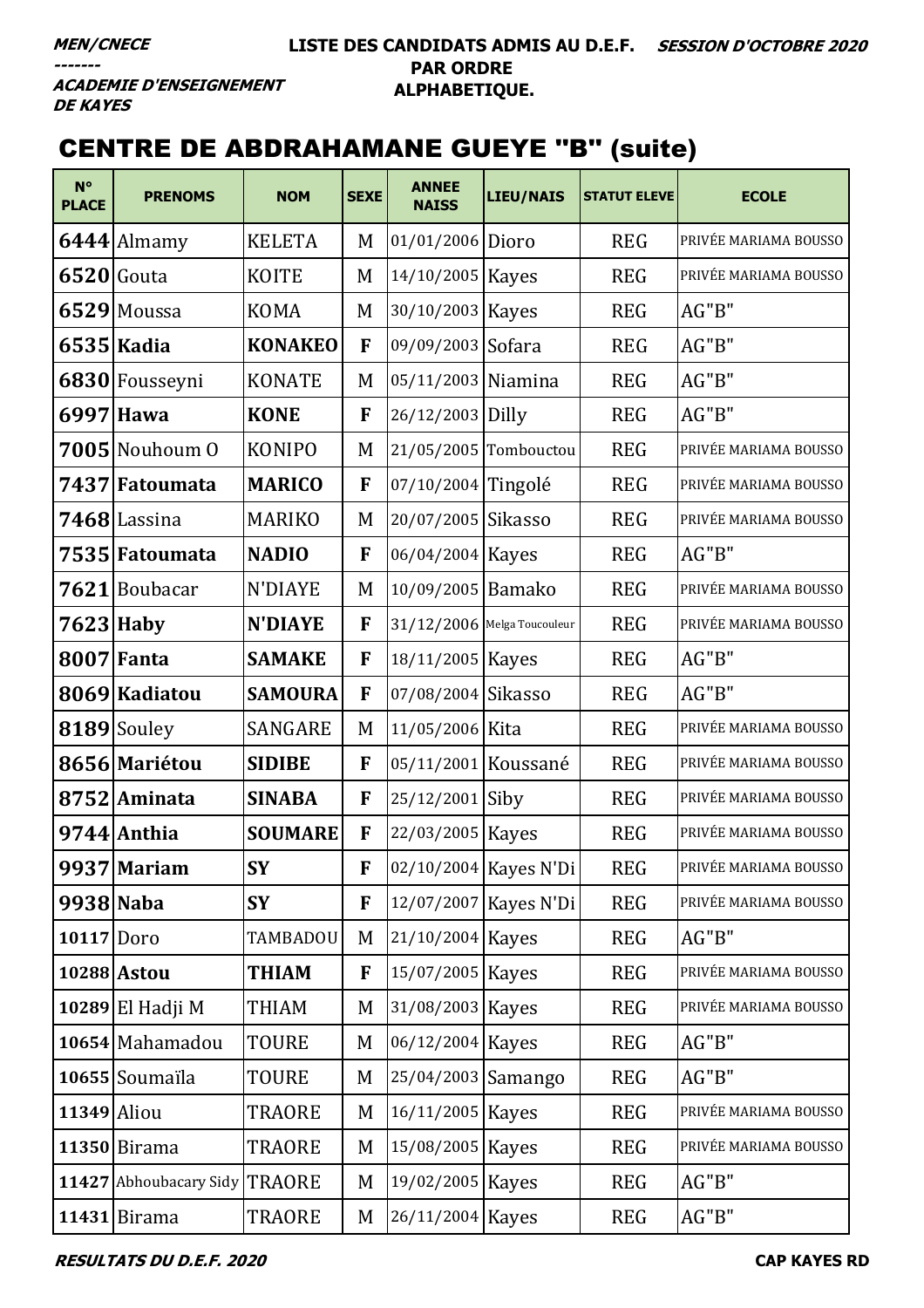**ACADEMIE D'ENSEIGNEMENT DE KAYES** 

# CENTRE DE ABDRAHAMANE GUEYE ''B'' (suite & fin)

| $N^{\circ}$<br><b>PLACE</b> | <b>PRENOMS</b>     | <b>NOM</b>    | <b>SEXE</b> | <b>ANNEE</b><br><b>NAISS</b> | LIEU/NAIS              | <b>STATUT ELEVE</b> | <b>ECOLE</b> |
|-----------------------------|--------------------|---------------|-------------|------------------------------|------------------------|---------------------|--------------|
|                             | 11432 Diadié       | <b>TRAORE</b> | M           |                              | 15/03/2005 Dambancoura | <b>REG</b>          | AG''B''      |
| 11433 Dipa                  |                    | <b>TRAORE</b> | F           | 01/01/2005 Dambancoura       |                        | <b>REG</b>          | AG"B"        |
|                             | 11435 Kalilou      | <b>TRAORE</b> | M           | 15/08/2003 Kayes             |                        | <b>REG</b>          | AG''B''      |
| 11436 Mina                  |                    | <b>TRAORE</b> | F           | 29/09/2004 Kayes             |                        | <b>REG</b>          | AG"B"        |
|                             | 11437 Moussoucoura | <b>TRAORE</b> | F           |                              | 18/03/2006 Bafoulabé   | <b>REG</b>          | AG"B"        |
| 11438 Sadio                 |                    | <b>TRAORE</b> | M           | 10/09/2000 Gakoura           |                        | <b>REG</b>          | AG''B''      |
| 11439 Salé                  |                    | <b>TRAORE</b> | M           | 31/12/2003 Kayes             |                        | <b>REG</b>          | AG"B"        |

Kayes le,

Le Directeur

### Seydou Nourou MAIGA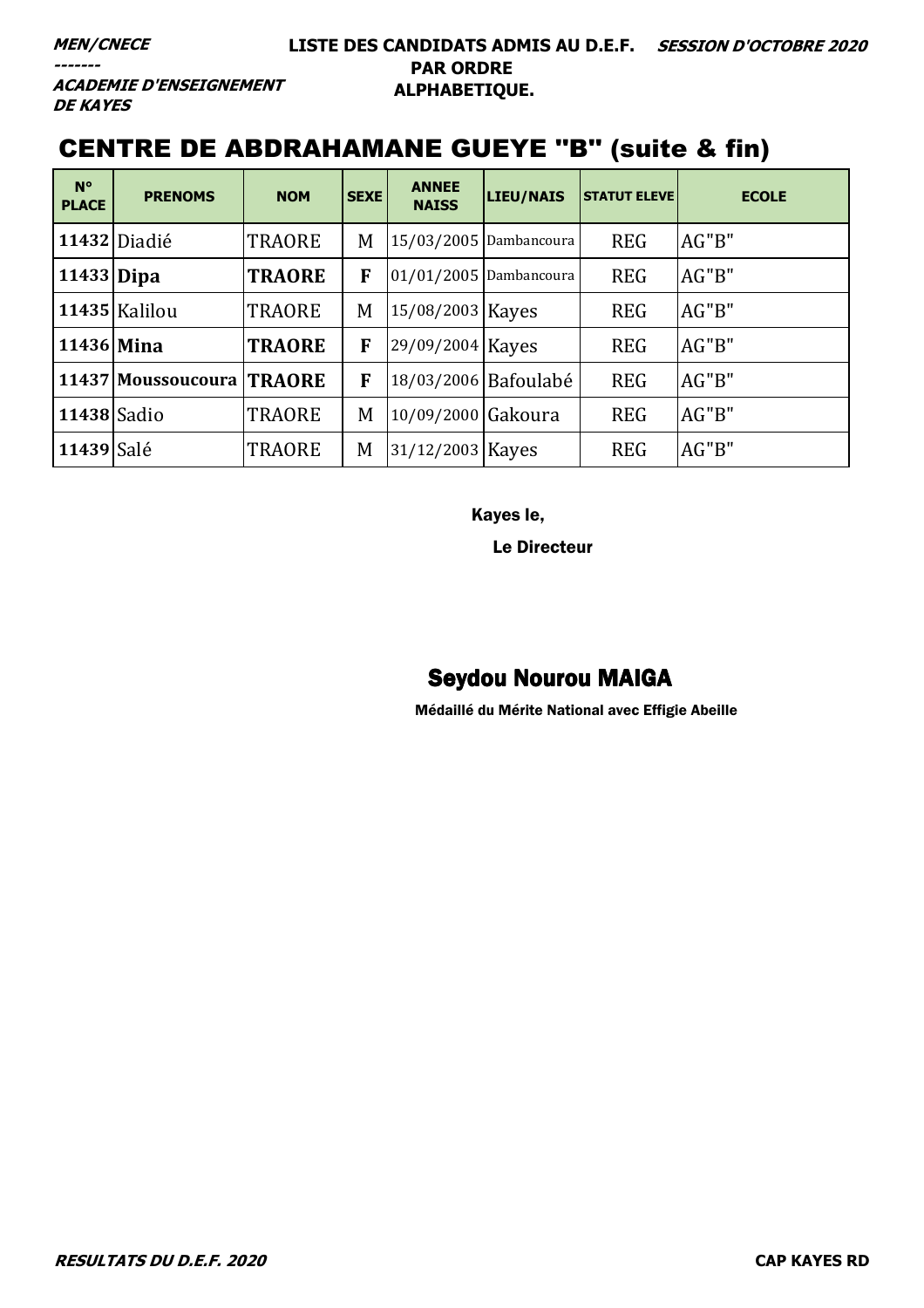#### **LISTE DES CANDIDATS ADMIS AU D.E.F. SESSION D'OCTOBRE 2020 PAR ORDRE ALPHABETIQUE.**

**ACADEMIE D'ENSEIGNEMENT DE KAYES** 

### CENTRE DE AMBIDEDI RD

| $N^{\circ}$<br><b>PLACE</b> | <b>PRENOMS</b>  | <b>NOM</b>       | <b>SEXE</b> | <b>ANNEE</b><br><b>NAISS</b> | <b>LIEU/NAIS</b>       | <b>STATUT</b><br><b>ELEVE</b> | <b>ECOLE</b>       |
|-----------------------------|-----------------|------------------|-------------|------------------------------|------------------------|-------------------------------|--------------------|
| 68                          | Fatoumata       | <b>BAGAYOGO</b>  | F           | 23/05/2004 Kayes             |                        | <b>REG</b>                    | <b>GAGNY</b>       |
| 584                         | <b>Kadiatou</b> | <b>BATHILY</b>   | F           | 03/11/2006 Takoutala         |                        | <b>REG</b>                    | <b>GAGNY</b>       |
| 585                         | Sadio           | <b>BATHILY</b>   | M           | 04/10/2004 Takoutala         |                        | <b>REG</b>                    | <b>GAGNY</b>       |
|                             | 1708 Ichiaka    | COULIBALY        | M           | 15/04/2002 Bouillagui        |                        | <b>REG</b>                    | <b>AMBIDEDI RD</b> |
|                             | 1710 Habibatou  | <b>COULIBALY</b> | F           | 07/09/2002 Takoutala         |                        | <b>REG</b>                    | <b>GAGNY</b>       |
|                             | 2493 Abdoulaye  | <b>DIABIRA</b>   | M           | 30/10/2001 Gousséla          |                        | <b>REG</b>                    | <b>GOUSSELA</b>    |
|                             | 2809 Fissenou   | <b>DIAKITE</b>   | M           | 31/12/2006 Gousséla          |                        | <b>REG</b>                    | <b>GOUSSELA</b>    |
|                             | 4872 Mamadou    | <b>DRAME</b>     | M           | 14/12/2007 Tichy             |                        | <b>REG</b>                    | <b>AMBIDEDI RD</b> |
|                             | 5105 Abdoulaye  | <b>FOFANA</b>    | M           | 30/12/2002 Dakar             |                        | <b>REG</b>                    | <b>GAGNY</b>       |
|                             | $5211$  Niaky   | GANDEGA          | M           |                              | $31/12/2004$ Sansangué | <b>REG</b>                    | <b>GOUSSELA</b>    |
| 5278 Boye                   |                 | <b>GASSAMA</b>   | F           | 31/12/2002 Gagny             |                        | <b>REG</b>                    | <b>GAGNY</b>       |
|                             | 5435 Lassana    | <b>KOBILA</b>    | M           | 01/05/2004 Gagny             |                        | <b>REG</b>                    | <b>GAGNY</b>       |
| $8352$ Sidy                 |                 | <b>SAWANE</b>    | M           | 31/12/2004 Gagny             |                        | <b>REG</b>                    | <b>GAGNY</b>       |
|                             | 9745 Massiré    | <b>SOUMARE</b>   | M           |                              | 07/12/2004 Sansangué   | <b>REG</b>                    | <b>GOUSSELA</b>    |

Kayes le,

Le Directeur

### Seydou Nourou MAIGA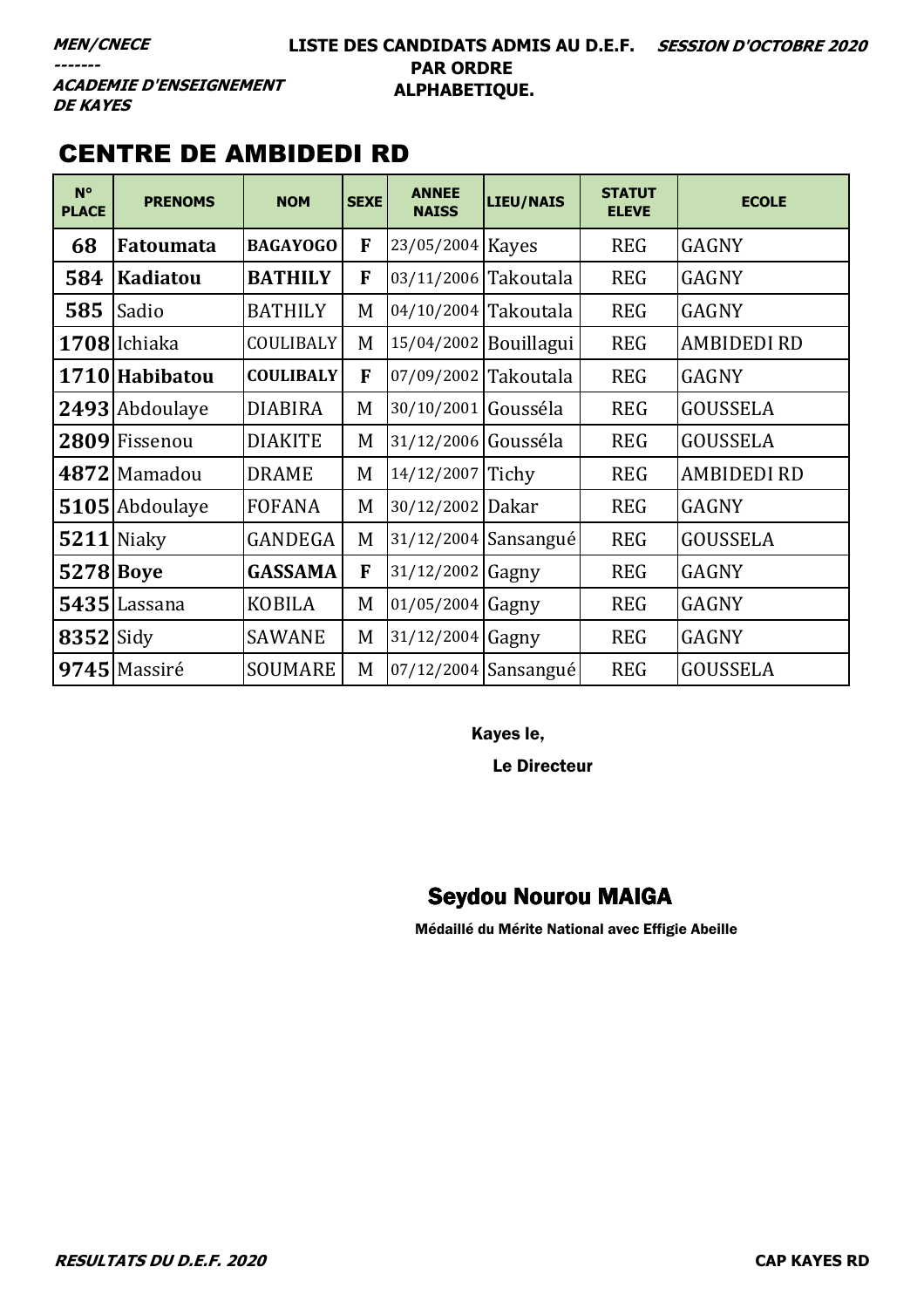#### **LISTE DES CANDIDATS ADMIS AU D.E.F. SESSION D'OCTOBRE 2020 PAR ORDRE ALPHABETIQUE.**

**ACADEMIE D'ENSEIGNEMENT DE KAYES** 

## 04- CENTRE DE AOUROU DIYALA

| $N^{\circ}$<br><b>PLACE</b> | <b>PRENOMS</b>             | <b>NOM</b>       | <b>SEXE</b> | <b>ANNEE</b><br><b>NAISS</b> | <b>LIEU/NAIS</b>          | <b>STATUT</b><br><b>ELEVE</b> | <b>ECOLE</b>         |
|-----------------------------|----------------------------|------------------|-------------|------------------------------|---------------------------|-------------------------------|----------------------|
| 988                         | Maciré                     | CAMARA           | M           | 02/11/2005 Aourou Diyala     |                           | <b>REG</b>                    | <b>AOUROU DIYALA</b> |
|                             | 1734 Sékou                 | COULIBALY        | M           |                              | 25/09/2003 Aourou Diyala  | <b>REG</b>                    | <b>AOUROU DIYALA</b> |
|                             | 2061 Abdoulaye             | <b>DANTHIOKO</b> | M           | 19/05/2003 Bamako            |                           | CL                            | CL                   |
|                             | 2346 Dramane               | <b>DEMBELE</b>   | M           |                              | 05/04/2005 Loupourou      | <b>REG</b>                    | <b>AOUROU DIYALA</b> |
|                             | 2822 Adama                 | <b>DIAKITE</b>   | F           | 03/03/2004 Loupourou         |                           | <b>REG</b>                    | <b>AOUROU DIYALA</b> |
| 2823 Dabo                   |                            | <b>DIAKITE</b>   | F           | 27/07/2005 Aourou Diyala     |                           | <b>REG</b>                    | <b>AOUROU DIYALA</b> |
|                             | 2826 Modibo                | <b>DIAKITE</b>   | M           |                              | 27/04/2004 Loupourou      | <b>REG</b>                    | <b>AOUROU DIYALA</b> |
| 2827                        | Moussa                     | <b>DIAKITE</b>   | M           |                              | 16/08/2003 Diyabougou     | <b>REG</b>                    | <b>AOUROU DIYALA</b> |
| 2828 Sira                   |                            | <b>DIAKITE</b>   | F           |                              | 16/02/2004 Kouroudiou     | <b>REG</b>                    | <b>AOUROU DIYALA</b> |
|                             | 3399 Dincoura              | <b>DIALLO</b>    | F           | 20/01/2003 Kéniou            |                           | <b>REG</b>                    | <b>AOUROU DIYALA</b> |
|                             | $4021$ Amara               | <b>DIARRA</b>    | M           |                              | 06/01/2001 Loupourou      | <b>REG</b>                    | <b>AOUROU DIYALA</b> |
|                             | 4023 Aïssétou              | <b>DIARRA</b>    | F           | 01/06/2004 Aourou Diyala     |                           | <b>REG</b>                    | <b>AOUROU DIYALA</b> |
|                             | 4025 Fousseyni M           | <b>DIARRA</b>    | M           |                              | 17/04/2004 Aourou Diyala  | <b>REG</b>                    | <b>AOUROU DIYALA</b> |
|                             | 4026 Fousseyni S           | <b>DIARRA</b>    | M           | 25/05/2003 Loupourou         |                           | <b>REG</b>                    | <b>AOUROU DIYALA</b> |
| 4027 Salé                   |                            | <b>DIARRA</b>    | F           |                              | 02/03/2007 Aourou Diyala  | <b>REG</b>                    | <b>AOUROU DIYALA</b> |
|                             | 4029 Souleymane            | <b>DIARRA</b>    | M           |                              | 12/09/2007 Aourou Diyala  | <b>REG</b>                    | AOUROU DIYALA        |
|                             | 5697 Dioncounda            | <b>KANOUTE</b>   | M           |                              | 29/06/2000 Loupourou      | <b>REG</b>                    | <b>AOUROU DIYALA</b> |
|                             | 5698 Lassana               | <b>KANOUTE</b>   | M           | 13/06/2002 Loupourou         |                           | <b>REG</b>                    | <b>AOUROU DIYALA</b> |
|                             | 5699 Moussa                | <b>KANOUTE</b>   | M           | 13/04/2004 Loupourou         |                           | <b>REG</b>                    | <b>AOUROU DIYALA</b> |
|                             | 6814 Békaye                | <b>KONATE</b>    | M           | 09/07/2004 Yelimané          |                           | <b>REG</b>                    | <b>AOUROU DIYALA</b> |
|                             | 6815 Boubacar              | <b>KONATE</b>    | M           |                              | 02/12/2003 Sabouciré N'Di | <b>REG</b>                    | <b>AOUROU DIYALA</b> |
| <b>7470</b> Salia           |                            | <b>MARIKO</b>    | M           |                              | 14/09/2003 Loupourou      | <b>REG</b>                    | <b>AOUROU DIYALA</b> |
|                             | 7490 N'Doula               | M'BODJE          | M           |                              | 17/03/2002 Khouloum       | <b>REG</b>                    | <b>AOUROU DIYALA</b> |
|                             | 8353 Mamadou               | <b>SAWANE</b>    | M           |                              | 17/06/2000 Aourou Diyala  | <b>REG</b>                    | <b>AOUROU DIYALA</b> |
|                             | 8354 Ousmane               | <b>SAWANE</b>    | M           |                              | 22/08/2001 Aourou Diyala  | <b>REG</b>                    | <b>AOUROU DIYALA</b> |
| 8677                        | <b>Birama</b>              | <b>SIDIBE</b>    | M           |                              | 02/08/2004 Saliambougou   | <b>REG</b>                    | <b>AOUROU DIYALA</b> |
| 9749                        | Samba Dit Boubacar SOUMARE |                  | M           |                              | 17/04/2005 Kéniou Souté   | <b>REG</b>                    | AOUROU DIYALA        |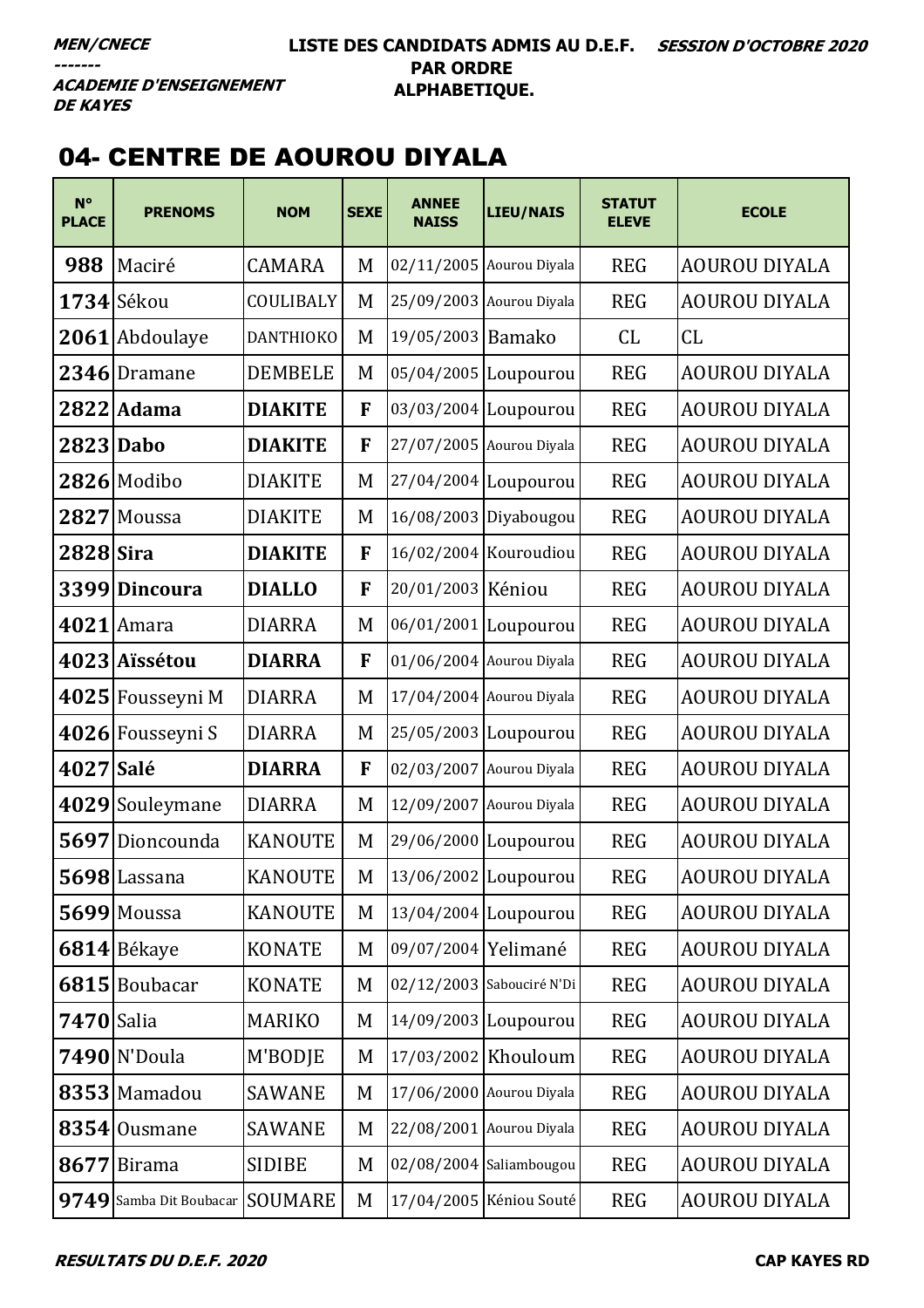**ACADEMIE D'ENSEIGNEMENT DE KAYES** 

# CENTRE DE AOUROU DIYALA (suite & fin)

| $N^{\circ}$<br><b>PLACE</b> | <b>PRENOMS</b>   | <b>NOM</b>    | <b>SEXE</b> | <b>ANNEE</b><br><b>NAISS</b> | LIEU/NAIS                | <b>STATUT</b><br><b>ELEVE</b> | <b>ECOLE</b>         |
|-----------------------------|------------------|---------------|-------------|------------------------------|--------------------------|-------------------------------|----------------------|
|                             | 10644 Bréhima    | <b>TOURE</b>  | M           |                              | $16/08/2002$ Loupourou   | <b>REG</b>                    | <b>AOUROU DIYALA</b> |
|                             | $10645$ N'Djouly | <b>TOURE</b>  | M           |                              | $22/03/2005$ Loupourou   | <b>REG</b>                    | <b>AOUROU DIYALA</b> |
|                             | 11383 Souleymane | <b>TRAORE</b> | M           |                              | 05/10/2004 Aourou Diyala | <b>REG</b>                    | <b>AOUROU DIYALA</b> |

Kayes le,

Le Directeur

### Seydou Nourou MAIGA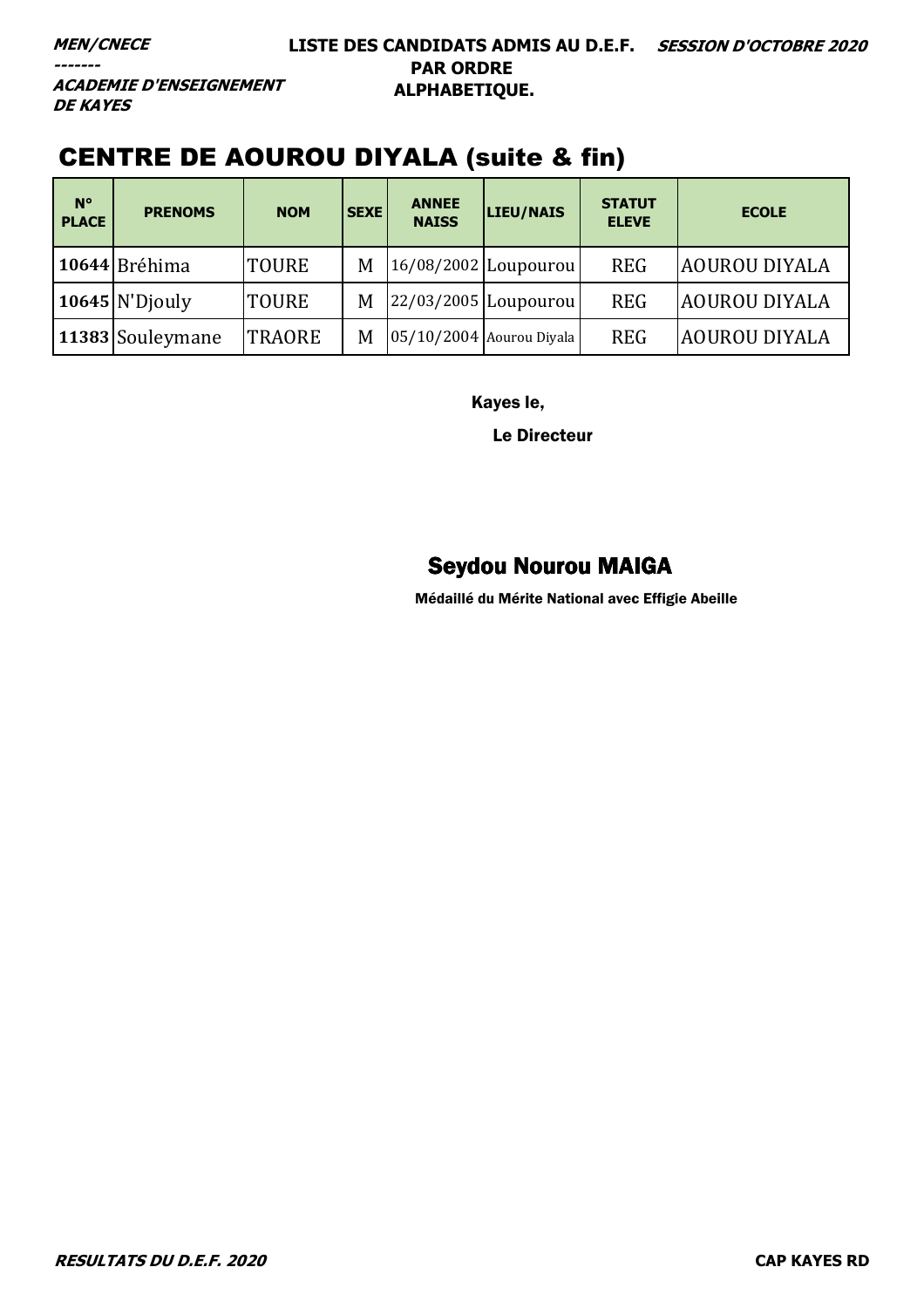#### **LISTE DES CANDIDATS ADMIS AU D.E.F. SESSION D'OCTOBRE 2020 PAR ORDRE ALPHABETIQUE.**

**ACADEMIE D'ENSEIGNEMENT DE KAYES** 

# CENTRE DE BANGASSY NANGO

| $N^{\circ}$<br><b>PLACE</b> | <b>PRENOMS</b>           | <b>NOM</b>     | <b>SEXE</b> | <b>ANNEE</b><br><b>NAISS</b> | <b>LIEU/NAIS</b>           | <b>STATUT ELEVE</b> | <b>ECOLE</b>          |
|-----------------------------|--------------------------|----------------|-------------|------------------------------|----------------------------|---------------------|-----------------------|
| 960                         | Aboubacar                | <b>CAMARA</b>  | M           | 03/09/2000 Bangassi Gopela   |                            | <b>REG</b>          | <b>BANGASSY NANGO</b> |
| 961                         | Mahamadou                | CAMARA         | M           | 02/12/2002 Bangassi Gopela   |                            | <b>REG</b>          | <b>BANGASSY NANGO</b> |
| 962                         | Niaki                    | <b>CAMARA</b>  | M           | 01/01/2003 Bangassi Gopela   |                            | <b>REG</b>          | <b>BANGASSY NANGO</b> |
| 963                         | Wally                    | <b>CAMARA</b>  | M           | 31/12/2005   Dag-Dag         |                            | <b>REG</b>          | <b>BANGASSY NANGO</b> |
|                             | 2085 Rougui              | <b>DEM</b>     | F           | 01/01/2002 Madinel           |                            | <b>REG</b>          | <b>BANGASSY NANGO</b> |
|                             | 2426 Alassane            | DIA            | M           | 01/01/2005   Madinel         |                            | <b>REG</b>          | <b>BANGASSY NANGO</b> |
|                             | 2427 Hawa                | <b>DIA</b>     | F           | 17/07/2004 Madinel           |                            | <b>REG</b>          | <b>BANGASSY NANGO</b> |
|                             | 3336 Adama Maman         | <b>DIALLO</b>  | M           | 13/06/2003 Bangassi Gopela   |                            | <b>REG</b>          | <b>BANGASSY NANGO</b> |
|                             | 3337 Aminata M           | <b>DIALLO</b>  | F           | 09/12/2002 Bangassi Gopela   |                            | <b>REG</b>          | <b>BANGASSY NANGO</b> |
|                             | 3338 Daouda B            | <b>DIALLO</b>  | M           | 14/11/2006 Bangassi Gopela   |                            | <b>REG</b>          | <b>BANGASSY NANGO</b> |
| 3339 Issa                   |                          | <b>DIALLO</b>  | M           | 15/12/2003 Bangassi Nango    |                            | <b>REG</b>          | <b>BANGASSY NANGO</b> |
|                             | 3340 Kadidiatou          | <b>DIALLO</b>  | F           |                              | 02/08/2005 Bangassi Gopela | <b>REG</b>          | <b>BANGASSY NANGO</b> |
|                             | 3341 Madina              | <b>DIALLO</b>  | F           | 18/06/2002   Madinel         |                            | <b>REG</b>          | <b>BANGASSY NANGO</b> |
|                             | 3342 Mamadou             | <b>DIALLO</b>  | M           | 08/10/2002 Bangassi Gopela   |                            | <b>REG</b>          | <b>BANGASSY NANGO</b> |
|                             | 3343 Mariam K            | <b>DIALLO</b>  | F           | 02/03/2005 Bangassi Gopela   |                            | <b>REG</b>          | <b>BANGASSY NANGO</b> |
|                             | 3344 Moussa              | <b>DIALLO</b>  | M           | 25/11/2004 Kayes             |                            | <b>REG</b>          | <b>BANGASSY NANGO</b> |
|                             | 3986 Aminata Lala DIARRA |                | F           | 30/04/2004 Bangassi Gopela   |                            | <b>REG</b>          | <b>BANGASSY NANGO</b> |
|                             | 3987 Coumba              | <b>DIARRA</b>  | F           | 07/12/2002 Bangassi Gopela   |                            | <b>REG</b>          | <b>BANGASSY NANGO</b> |
|                             | 3988 Fatoumata           | <b>DIARRA</b>  | F           | 01/01/1998 Bangassi Gopela   |                            | CL                  | CL                    |
|                             | 3989 Hawa                | <b>DIARRA</b>  | F           |                              | 28/09/2003 Bangassi Gopela | REG                 | <b>BANGASSY NANGO</b> |
|                             | 3990 Oumar               | <b>DIARRA</b>  | M           | 03/12/2000 Bangassi Nango    |                            | <b>REG</b>          | <b>BANGASSY NANGO</b> |
|                             | 3991 Souleymane          | <b>DIARRA</b>  | M           | 03/05/2003 Bangassi Gopela   |                            | <b>REG</b>          | <b>BANGASSY NANGO</b> |
|                             | $4016$ Seydou            | <b>DIARRA</b>  | M           | 28/12/2006 Sikasso           |                            | <b>REG</b>          | <b>BAMBELA</b>        |
| $4169$ Dipa                 |                          | <b>DIAWARA</b> | F           | 27/07/2005 Bangassi Gopela   |                            | <b>REG</b>          | <b>BANGASSY NANGO</b> |
|                             | 4175 Fouleye             | <b>DIAWARA</b> | F           | 28/11/2003 Bambéla           |                            | <b>REG</b>          | <b>BAMBELA</b>        |
|                             | 4176 Fouleye             | <b>DIAWARA</b> | F           | 01/01/2006 Bambéla           |                            | <b>REG</b>          | <b>BAMBELA</b>        |
|                             | 4177 Fousseyni           | <b>DIAWARA</b> | M           | 13/11/2004 Bambéla           |                            | <b>REG</b>          | <b>BAMBELA</b>        |
|                             | 4178 Guédio              | <b>DIAWARA</b> | M           | 01/01/2003 Bambéla           |                            | <b>REG</b>          | <b>BAMBELA</b>        |
|                             | 4179 Lassana             | <b>DIAWARA</b> | M           | 18/11/2004 Bambéla           |                            | <b>REG</b>          | <b>BAMBELA</b>        |
|                             | 4180 Makoro              | <b>DIAWARA</b> | F           | 27/04/2003 Bambéla           |                            | <b>REG</b>          | <b>BAMBELA</b>        |
|                             | $4182$ Mana N            | <b>DIAWARA</b> | F           | 01/01/2003 Bambéla           |                            | <b>REG</b>          | <b>BAMBELA</b>        |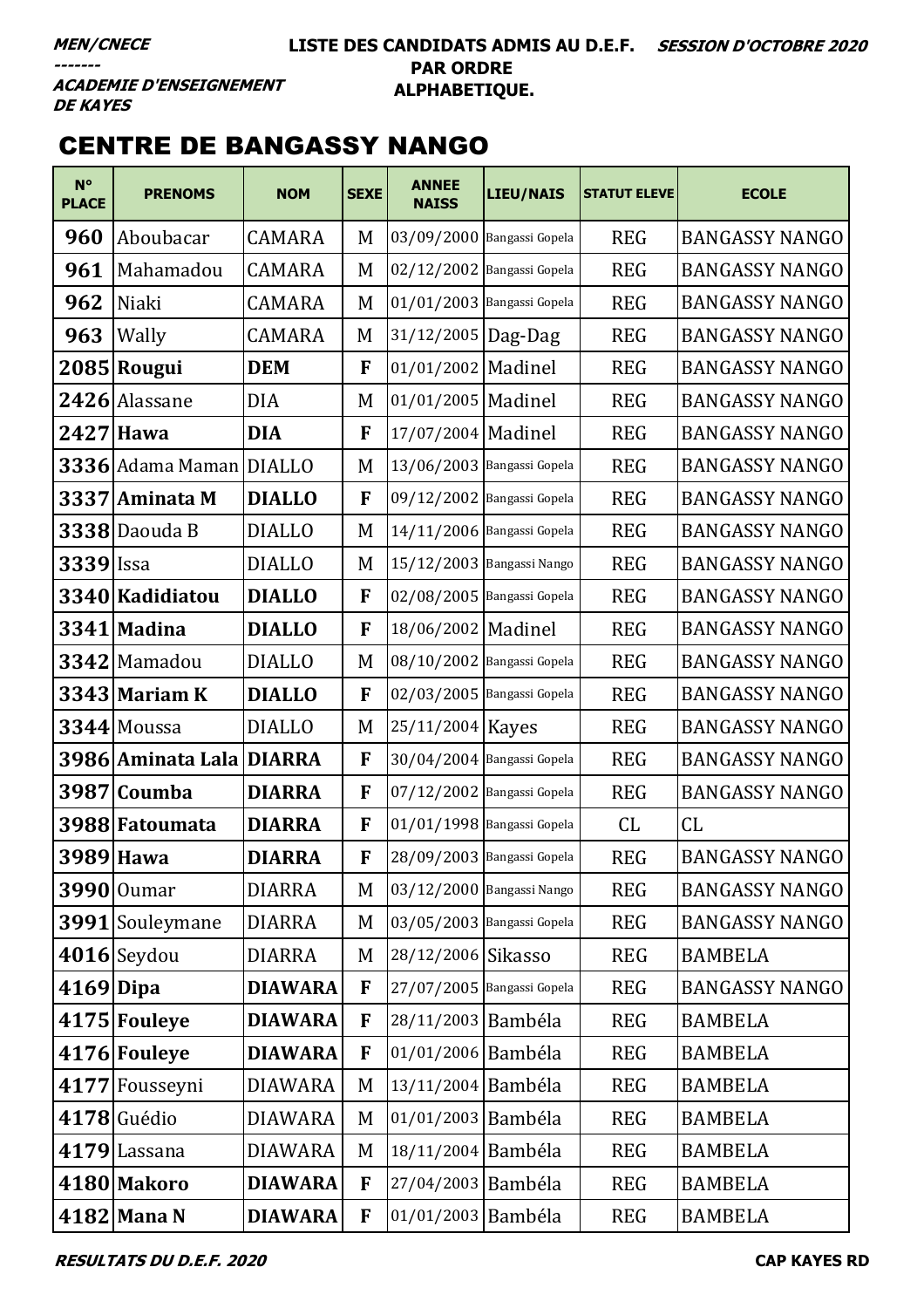#### **LISTE DES CANDIDATS ADMIS AU D.E.F. SESSION D'OCTOBRE 2020 PAR ORDRE ALPHABETIQUE.**

**ACADEMIE D'ENSEIGNEMENT DE KAYES** 

# CENTRE DE BANGASSY NANGO (suite)

| $N^{\circ}$<br><b>PLACE</b> | <b>PRENOMS</b>                | <b>NOM</b>      | <b>SEXE</b> | <b>ANNEE</b><br><b>NAISS</b>     | <b>LIEU/NAIS</b>           | <b>STATUT ELEVE</b> | <b>ECOLE</b>          |
|-----------------------------|-------------------------------|-----------------|-------------|----------------------------------|----------------------------|---------------------|-----------------------|
|                             | 4905 Akibou                   | <b>DRAME</b>    | M           | 01/01/2005 Bambela               |                            | <b>REG</b>          | <b>BAMBELA</b>        |
|                             | 5484 Labass Ibrahim KAMISSOKO |                 | M           | 02/05/2005 Bangassi Gopela       |                            | <b>REG</b>          | <b>BANGASSY NANGO</b> |
| 6441                        | Sanimakan                     | <b>KEITA</b>    | M           | 31/12/2001 Sollo c/Bafoulabé     |                            | <b>REG</b>          | <b>BAMBELA</b>        |
| $6779$ Assa                 |                               | <b>KONATE</b>   | F           |                                  | 29/04/2004 Bangassi Gopela | <b>REG</b>          | <b>BANGASSY NANGO</b> |
|                             | $6780$ Djadjé                 | <b>KONATE</b>   | M           | 15/07/2005 Bangassi Gopela       |                            | <b>REG</b>          | <b>BANGASSY NANGO</b> |
|                             | 6781 Habissétou               | <b>KONATE</b>   | F           | 04/04/2004 Bangassi Gopela       |                            | <b>REG</b>          | <b>BANGASSY NANGO</b> |
|                             | 6782 Hadiyatou                | KONATE          | M           | 20/12/2003 Bangassi Gopela       |                            | <b>REG</b>          | <b>BANGASSY NANGO</b> |
|                             | 6783 Idrissa                  | <b>KONATE</b>   | M           |                                  | 13/02/2005 Bangassi Gopela | <b>REG</b>          | <b>BANGASSY NANGO</b> |
|                             | 6784 Maïmouna                 | <b>KONATE</b>   | F           | 23/07/2002 Bangassi Gopela       |                            | <b>REG</b>          | <b>BANGASSY NANGO</b> |
|                             | 6785 Moussa                   | <b>KONATE</b>   | M           | 17/11/2004 Bangassi Nango        |                            | <b>REG</b>          | <b>BANGASSY NANGO</b> |
| 6982 Abou                   |                               | <b>KONE</b>     | M           | 31/12/2004   Madinel             |                            | <b>REG</b>          | <b>BANGASSY NANGO</b> |
|                             | 6983 Absatou                  | <b>KONE</b>     | F           | 01/01/2004 Madinel               |                            | <b>REG</b>          | <b>BANGASSY NANGO</b> |
|                             | 8185 Amadou Hamadoun SANGARE  |                 | M           | 23/11/2003 Diré                  |                            | <b>REG</b>          | <b>BANGASSY NANGO</b> |
| 8298 Boyi                   |                               | <b>SAOUNERA</b> | F           | 31/12/2003 Sobocou               |                            | <b>REG</b>          | <b>BANGASSY NANGO</b> |
|                             | <b>8346 Fanta</b>             | <b>SAWADOGO</b> | F           | $14/12/2002$ Darsalam Plantation |                            | <b>REG</b>          | <b>BANGASSY NANGO</b> |
| <b>8651</b> Aliou           |                               | <b>SIDIBE</b>   | M           | 05/03/2003 Bangassi Nango        |                            | <b>REG</b>          | <b>BANGASSY NANGO</b> |
|                             | 8653 Mahamadou                | <b>SIDIBE</b>   | M           | 30/05/2003 Bangassi Nango        |                            | <b>REG</b>          | <b>BANGASSY NANGO</b> |
|                             | 9480 Djénéba                  | <b>SISSOKO</b>  | F           |                                  | 15/05/2000 Diguidian Peulh | <b>REG</b>          | <b>BANGASSY NANGO</b> |
|                             | 9481 Fatoumata                | <b>SISSOKO</b>  | F           | 30/07/2003 Bangassi Gopela       |                            | <b>REG</b>          | <b>BANGASSY NANGO</b> |
|                             | 9482 Hawa                     | <b>SISSOKO</b>  | F           | 03/03/2003 Bangassi Nango        |                            | <b>REG</b>          | <b>BANGASSY NANGO</b> |
|                             | 9483 Kadiatou                 | <b>SISSOKO</b>  | F           | 01/01/2001 Madinel               |                            | <b>REG</b>          | <b>BANGASSY NANGO</b> |
| 9484 Killé                  |                               | <b>SISSOKO</b>  | M           | 20/10/2000 Bangassi Nango        |                            | <b>REG</b>          | <b>BANGASSY NANGO</b> |
|                             | 9486 Ramata                   | <b>SISSOKO</b>  | F           | 29/04/2004 Kinshassa             |                            | <b>REG</b>          | <b>BANGASSY NANGO</b> |
| $9487$ Sidy                 |                               | <b>SISSOKO</b>  | M           | 13/07/2005 Bangassi Gopela       |                            | <b>REG</b>          | <b>BANGASSY NANGO</b> |
|                             | 9778 Aminata                  | SOUMBOUNOU      | F           | 15/11/2003 Bangassi Gopela       |                            | <b>REG</b>          | <b>BANGASSY NANGO</b> |
|                             | $9779$ Garan                  | SOUMBOUNOU      | M           | 05/10/2005 Bangassi Gopela       |                            | <b>REG</b>          | <b>BANGASSY NANGO</b> |
|                             | 9780 Hawa                     | SOUMBOUNOU      | F           | 24/10/2002 Kinshassa             |                            | <b>REG</b>          | <b>BANGASSY NANGO</b> |
|                             | 9781 Mariam                   | SOUMBOUNOU      | F           | 28/04/2004 Bangassi Gopela       |                            | <b>REG</b>          | <b>BANGASSY NANGO</b> |
|                             | 9933 Batta                    | <b>SY</b>       | F           | 06/06/2005 Bangassi Gopela       |                            | <b>REG</b>          | <b>BANGASSY NANGO</b> |
| 9934 Sada                   |                               | SY              | M           | 17/10/2004 Kayes                 |                            | <b>REG</b>          | <b>BANGASSY NANGO</b> |
|                             | 10160 Moussa                  | TAMBOURA        | M           | 01/01/2003 Bambéla               |                            | <b>REG</b>          | <b>BAMBELA</b>        |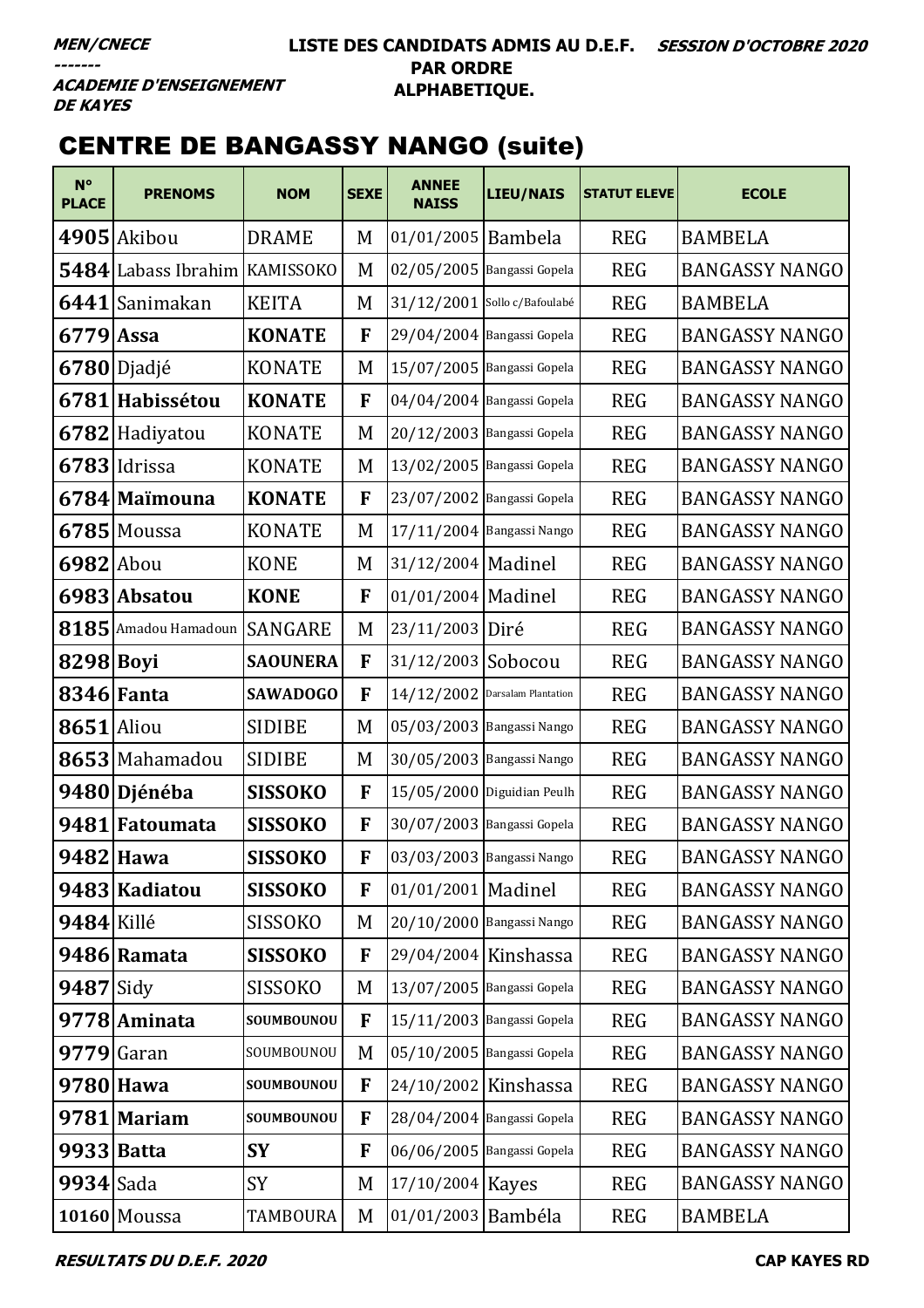#### **LISTE DES CANDIDATS ADMIS AU D.E.F. SESSION D'OCTOBRE 2020 PAR ORDRE ALPHABETIQUE.**

**ACADEMIE D'ENSEIGNEMENT DE KAYES** 

## CENTRE DE BANGASSY NANGO (suite & fin)

| $N^{\circ}$<br><b>PLACE</b> | <b>PRENOMS</b>  | <b>NOM</b>    | <b>SEXE</b> | <b>ANNEE</b><br><b>NAISS</b> | <b>LIEU/NAIS</b> | <b>STATUT ELEVE</b> | <b>ECOLE</b>          |
|-----------------------------|-----------------|---------------|-------------|------------------------------|------------------|---------------------|-----------------------|
|                             | 10636   Djénéba | <b>TOURE</b>  | F           | 17/03/2004 Bangassi Gopela   |                  | <b>REG</b>          | <b>BANGASSY NANGO</b> |
|                             | 11327 Alassane  | <b>TRAORE</b> | M           | 26/06/2004 Bangassi Nango    |                  | <b>REG</b>          | <b>BANGASSY NANGO</b> |
|                             | 11328 Mamadou   | <b>TRAORE</b> | M           | 01/01/2003 Bangassi Nango    |                  | <b>REG</b>          | <b>BANGASSY NANGO</b> |
|                             | 11329 Nouha     | <b>TRAORE</b> | M           | 27/11/2003 Bangassi Gopela   |                  | <b>REG</b>          | <b>BANGASSY NANGO</b> |
| 11330 Salif                 |                 | <b>TRAORE</b> | M           | 31/12/2003 Dag-Dag           |                  | <b>REG</b>          | <b>BANGASSY NANGO</b> |
|                             | 11362 Aboubacar | <b>TRAORE</b> | M           | 27/12/2001 Dag-Dag           |                  | <b>REG</b>          | <b>BAMBELA</b>        |
|                             | 11363 Harouna   | <b>TRAORE</b> | M           | 31/01/2005   Dag-Dag         |                  | <b>REG</b>          | <b>BAMBELA</b>        |

Kayes le,

Le Directeur

#### Seydou Nourou MAIGA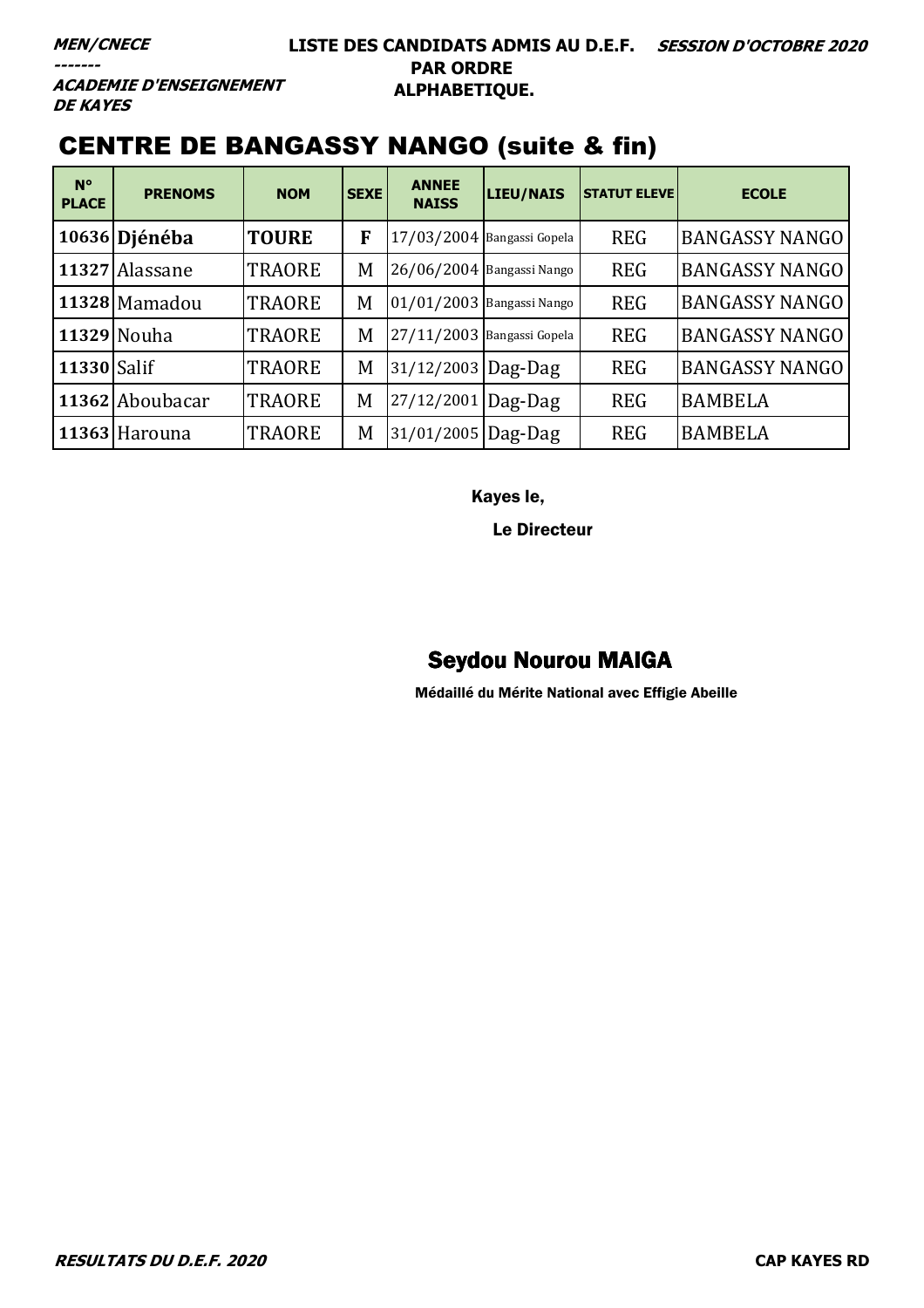#### LISTE DES CANDIDATS ADMIS AU D.E.F. SESSION D'OCTOBRE 2020 **PAR ORDRE** ALPHABETIQUE.

**ACADEMIE D'ENSEIGNEMENT DE KAYES** 

### **CENTRE DE DIADIOUMBERA**

| $N^{\circ}$<br><b>PLACE</b> | <b>PRENOMS</b>    | <b>NOM</b>       | <b>SEXE</b> | <b>ANNEE</b><br><b>NAISS</b> | <b>LIEU/NAIS</b>          | <b>STATUT</b><br><b>ELEVE</b> | <b>ECOLE</b>        |
|-----------------------------|-------------------|------------------|-------------|------------------------------|---------------------------|-------------------------------|---------------------|
|                             | $1802$ Abdou      | COULIBALY        | M           | 25/12/2004 Kayes             |                           | <b>REG</b>                    | <b>DIADIOUMBERA</b> |
|                             | 1842 Bintou       | <b>COULIBALY</b> | F           | 31/12/2001 Kontela           |                           | CL                            | CL                  |
|                             | 2372 Alima        | <b>DEMBELE</b>   | F           | 01/10/2006 Bamako            |                           | <b>REG</b>                    | <b>DIADIOUMBERA</b> |
| $2888$  Yaya                |                   | <b>DIAKITE</b>   | M           |                              | 17/01/2002 Diadioumbera   | CL                            | CL                  |
|                             | $3469$ Demba      | <b>DIALLO</b>    | M           | 31/12/2004 Kandia            |                           | <b>REG</b>                    | <b>DIADIOUMBERA</b> |
|                             | 3470 Hawaré       | <b>DIALLO</b>    | F           |                              | 12/09/2005 Diadioumbera   | <b>REG</b>                    | <b>DIADIOUMBERA</b> |
|                             | 3472 Mahamady     | <b>DIALLO</b>    | M           |                              | $31/12/2004$ Diadioumbera | <b>REG</b>                    | <b>DIADIOUMBERA</b> |
|                             | <b>3474 Rokia</b> | <b>DIALLO</b>    | F           |                              | 06/01/2004 Diadioumbera   | <b>REG</b>                    | <b>DIADIOUMBERA</b> |
|                             | $3476$ Tiguida    | <b>DIALLO</b>    | F           |                              | 20/08/2004 Diadioumbera   | <b>REG</b>                    | <b>DIADIOUMBERA</b> |
| 4377 Awa                    |                   | <b>DJIKINE</b>   | F           | 26/02/2004 Kayes             |                           | <b>REG</b>                    | <b>DIADIOUMBERA</b> |
|                             | $4884$ Mady       | <b>DRAME</b>     | M           | 05/07/2003 Kontela           |                           | <b>REG</b>                    | <b>DIADIOUMBERA</b> |
| 4885 Sira                   |                   | <b>DRAME</b>     | F           | 31/12/2004 Kontela           |                           | <b>REG</b>                    | <b>DIADIOUMBERA</b> |
|                             | 4886 Tahirou      | <b>DRAME</b>     | M           | 12/12/2003 Kontela           |                           | <b>REG</b>                    | <b>DIADIOUMBERA</b> |
| <b>5121 Dalla</b>           |                   | <b>FOFANA</b>    | F           |                              | 31/12/2003 Diadioumbera   | <b>REG</b>                    | <b>DIADIOUMBERA</b> |
|                             | 5122 Djoncounda   | <b>FOFANA</b>    | M           |                              | 31/12/2004 Diadioumbera   | <b>REG</b>                    | <b>DIADIOUMBERA</b> |
| $5123$ Issa                 |                   | <b>FOFANA</b>    | M           | 03/04/2004 Bamako            |                           | <b>REG</b>                    | <b>DIADIOUMBERA</b> |
| 5491 Fodé                   |                   | KAMISSOKO        | M           |                              | 31/12/2004 Diadioumbera   | <b>REG</b>                    | <b>DIADIOUMBERA</b> |
|                             | 6844 Adama        | <b>KONATE</b>    | M           |                              | $31/12/2004$ Diadioumbera | <b>REG</b>                    | DIADIOUMBERA        |
|                             | 6849 Founé        | <b>KONATE</b>    | F           | 04/12/2003 Soukouta          |                           | <b>REG</b>                    | <b>DIADIOUMBERA</b> |
|                             | $6850$ Moussa     | <b>KONATE</b>    | M           | 04/11/2003 Kayes             |                           | <b>REG</b>                    | DIADIOUMBERA        |
|                             | 6879 Koudedia     | <b>KONATE</b>    | F           |                              | 11/07/2003 Diadioumbera   | CL                            | CL                  |
|                             | 9560 Mahamadou    | <b>SISSOKO</b>   | M           | 05/08/2005 Diadioumbera      |                           | <b>REG</b>                    | <b>DIADIOUMBERA</b> |
|                             | 9561 Mariam       | <b>SISSOKO</b>   | F           |                              | 15/11/2004 Diadioumbera   | <b>REG</b>                    | <b>DIADIOUMBERA</b> |
|                             | $10065$ Sirandou  | <b>SYLLA</b>     | F           |                              | 21/06/2003 Diadioumbera   | <b>REG</b>                    | DIADIOUMBERA        |

Kayes le,

Le Directeur

## **Seydou Nourou MAIGA**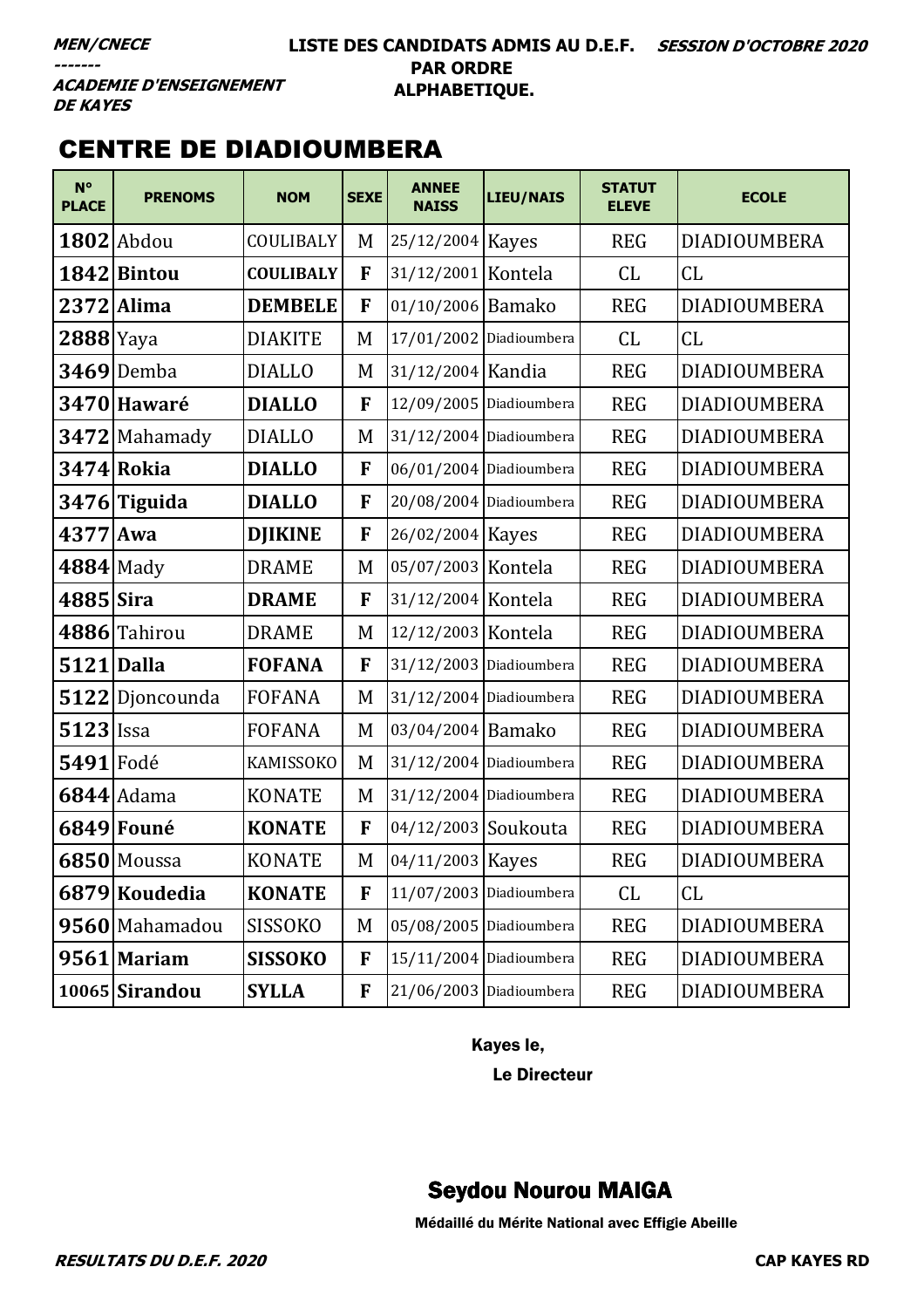#### **LISTE DES CANDIDATS ADMIS AU D.E.F. SESSION D'OCTOBRE 2020 PAR ORDRE ALPHABETIQUE.**

**ACADEMIE D'ENSEIGNEMENT DE KAYES** 

### CENTRE DE DIAKALEL

| $N^{\circ}$<br><b>PLACE</b> | <b>PRENOMS</b>   | <b>NOM</b>      | <b>SEXE</b> | <b>ANNEE</b><br><b>NAISS</b> | <b>LIEU/NAIS</b>          | <b>STATUT</b><br><b>ELEVE</b> | <b>ECOLE</b>    |
|-----------------------------|------------------|-----------------|-------------|------------------------------|---------------------------|-------------------------------|-----------------|
| 262                         | Maïmouna N       | <b>BAH</b>      | F           | 18/03/2004 Kayes             |                           | <b>REG</b>                    | <b>DIAKALEL</b> |
|                             | $1679$ Birama    | COULIBALY       | M           | 23/05/2003 Diakalel          |                           | <b>REG</b>                    | <b>DIAKALEL</b> |
|                             | 2093 Fatoumata   | <b>DEMBAGA</b>  | F           |                              | 15/08/2005   Kayes N'Di   | <b>REG</b>                    | <b>DIAKALEL</b> |
| $2094$ Sira                 |                  | <b>DEMBAGA</b>  | ${\bf F}$   |                              | 13/12/2004 Kayes N'Di     | <b>REG</b>                    | <b>DIAKALEL</b> |
|                             | 2324 Fatoumata   | <b>DEMBELE</b>  | F           | 08/08/2003 Diakalel          |                           | <b>REG</b>                    | <b>DIAKALEL</b> |
|                             | 2787 Khadidia    | <b>DIAKITE</b>  | F           | 14/12/2003 Diakalel          |                           | <b>REG</b>                    | <b>DIAKALEL</b> |
|                             | 3345 Kollo       | <b>DIALLO</b>   | F           | 31/08/2003 Diakalel          |                           | <b>REG</b>                    | <b>DIAKALEL</b> |
|                             | 3593 Rouguiyatou | <b>DIAOU</b>    | $\mathbf F$ | 21/09/2005 Diakalel          |                           | <b>REG</b>                    | <b>DIAKALEL</b> |
|                             | 3992 Aminata     | <b>DIARRA</b>   | F           |                              | 07/03/2003 Kayes N'Di     | <b>REG</b>                    | <b>DIAKALEL</b> |
| 3993 Alou                   |                  | <b>DIARRA</b>   | M           |                              | 13/10/2004 Nosonbougou    | <b>REG</b>                    | <b>DIAKALEL</b> |
|                             | 4095 Sounkoura   | <b>DIARRA</b>   | F           |                              | 18/08/2001 Ngabacoro Koya | CL                            | CL              |
| 4170 Salif                  |                  | <b>DIAWARA</b>  | M           | 02/08/2004 Diakalel          |                           | <b>REG</b>                    | <b>DIAKALEL</b> |
|                             | 4593 Mahamadou   | <b>DOUCOURE</b> | M           |                              | 24/11/2005   Kayes N'Di   | <b>REG</b>                    | <b>DIAKALEL</b> |
|                             | $4702$  Ibrahima | <b>DOUMBIA</b>  | M           |                              | 31/10/2002 Kayes N'Di     | <b>REG</b>                    | <b>DIAKALEL</b> |
|                             | 5852 Maimouna    | <b>KANTE</b>    | F           | 15/01/2006 Diakalel          |                           | <b>REG</b>                    | <b>DIAKALEL</b> |
|                             | 5853 Rougui      | <b>KANTE</b>    | F           |                              | 06/11/2004 Kayes N'Di     | <b>REG</b>                    | <b>DIAKALEL</b> |
|                             | $6393$ Seydou    | <b>KEITA</b>    | M           | 22/01/2003 Kayes             |                           | <b>REG</b>                    | <b>DIAKALEL</b> |
|                             | 6787 Demba       | <b>KONATE</b>   | M           | 28/01/2001 Diakalel          |                           | <b>REG</b>                    | <b>DIAKALEL</b> |
|                             | 6788 Koundé      | <b>KONATE</b>   | M           | 26/03/2003 Kayes             |                           | <b>REG</b>                    | <b>DIAKALEL</b> |
|                             | 6789 Mamou       | <b>KONATE</b>   | F           | 28/11/2004 Diakalel          |                           | <b>REG</b>                    | <b>DIAKALEL</b> |
|                             | 7238 Sakalé      | <b>MACALOU</b>  | F           | 26/12/2005 Sadiola           |                           | <b>REG</b>                    | <b>DIAKALEL</b> |
|                             | 7366 Aminata     | <b>MALLE</b>    | F           |                              | 19/03/2003 Kayes N'Di     | <b>REG</b>                    | <b>DIAKALEL</b> |
|                             | 7620 Fatou       | <b>N'DIAYE</b>  | F           | 14/05/2005 Diakalel          |                           | <b>REG</b>                    | <b>DIAKALEL</b> |
|                             | 7724 Abdoulaye M | <b>NIANG</b>    | M           | 28/03/2005 Kayes             |                           | <b>REG</b>                    | <b>DIAKALEL</b> |
|                             | 8036 Maïmouna    | <b>SAMASSA</b>  | F           | 02/04/2003 Diakalel          |                           | <b>REG</b>                    | <b>DIAKALEL</b> |
|                             | 9488 Sadio       | <b>SISSOKO</b>  | F           | 28/12/2004 Diakalel          |                           | <b>REG</b>                    | <b>DIAKALEL</b> |
|                             | 9782 Aïssata     | SOUMBOUNOU      | F           | 31/12/2004 Diakalel          |                           | <b>REG</b>                    | <b>DIAKALEL</b> |
|                             | 9935 Djibril     | SY              | M           | 05/02/2004 Kayes             |                           | <b>REG</b>                    | <b>DIAKALEL</b> |
|                             | 10085 Fatoumata  | <b>TABOURE</b>  | F           |                              | 05/09/2006 Kayes N'Di     | <b>REG</b>                    | <b>DIAKALEL</b> |
| 10086 Salé                  |                  | <b>TABOURE</b>  | F           |                              | 15/09/2004 Kayes N'Di     | <b>REG</b>                    | <b>DIAKALEL</b> |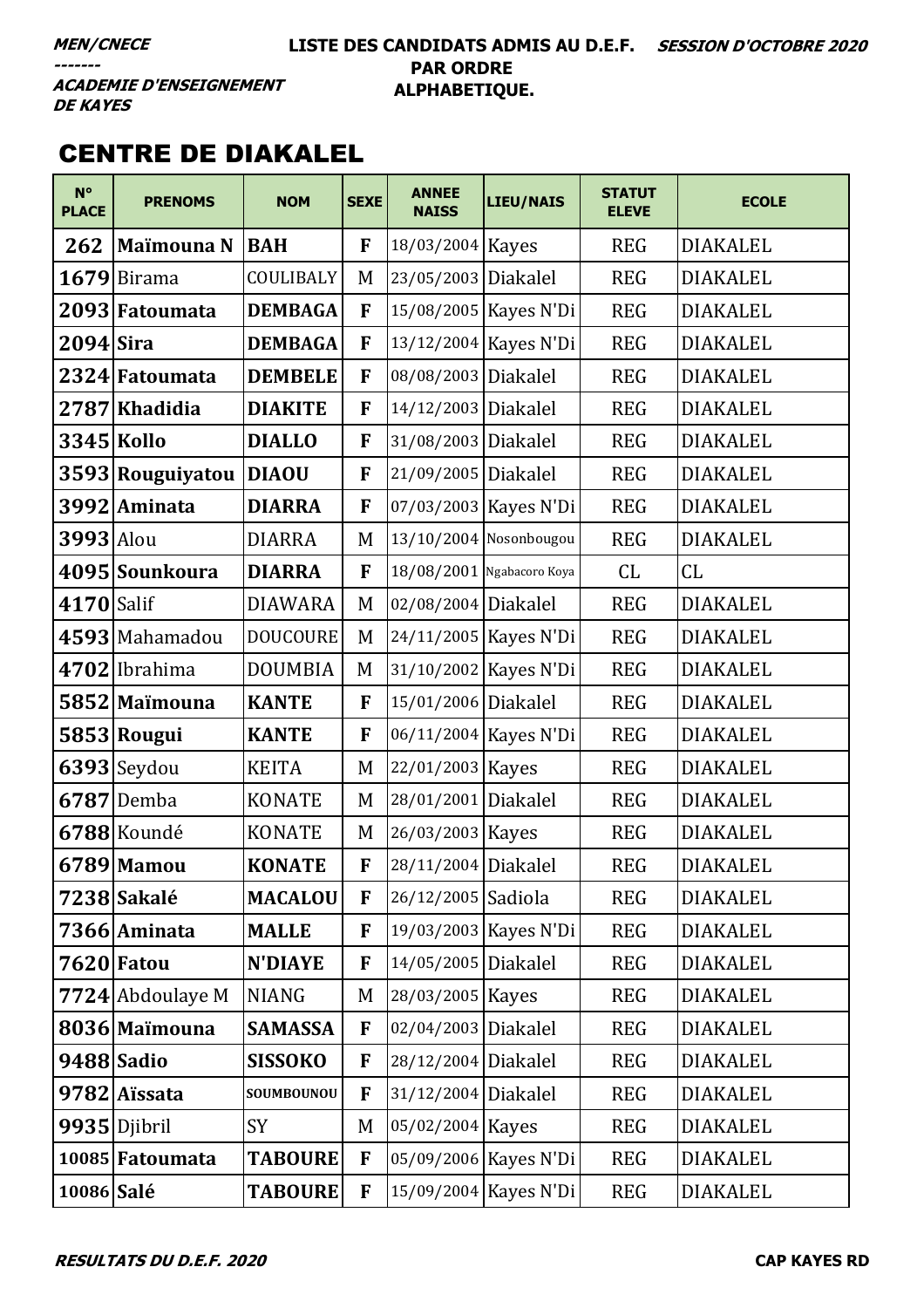**ACADEMIE D'ENSEIGNEMENT DE KAYES** 

| $N^{\circ}$<br><b>PLACE</b> | <b>PRENOMS</b>      | <b>NOM</b>    | <b>SEXE</b> | <b>ANNEE</b><br><b>NAISS</b> | <b>LIEU/NAIS</b>      | <b>STATUT</b><br><b>ELEVE</b> | <b>ECOLE</b>    |
|-----------------------------|---------------------|---------------|-------------|------------------------------|-----------------------|-------------------------------|-----------------|
|                             | <b>10100 Moussa</b> | <b>TALL</b>   | M           | 18/01/2004 Bamako            |                       | <b>REG</b>                    | <b>DIAKALEL</b> |
|                             | 10286 Hamidou       | <b>THIAM</b>  | M           |                              | 10/08/2006 Kayes N'Di | <b>REG</b>                    | <b>DIAKALEL</b> |
|                             | 10287 Mamadou       | <b>THIAM</b>  | M           | 24/05/2004 Kayes             |                       | <b>REG</b>                    | <b>DIAKALEL</b> |
|                             | 10637 Mohamed       | <b>TOURE</b>  | M           | 17/11/2000 Kayes             |                       | CL                            | CL              |
|                             | 11331 Aminata       | <b>TRAORE</b> | F           | 01/01/2004 Diakalel          |                       | <b>REG</b>                    | <b>DIAKALEL</b> |
| 11332 Hawa                  |                     | <b>TRAORE</b> | F           | 13/09/2004 Diyala            |                       | <b>REG</b>                    | <b>DIAKALEL</b> |
|                             | 11333 Issiaka       | <b>TRAORE</b> | M           | 03/03/2005 Diakalel          |                       | <b>REG</b>                    | <b>DIAKALEL</b> |
|                             | 11334 Soumaïla      | <b>TRAORE</b> | M           | 19/09/2002 Diguidian Gopéla  |                       | <b>REG</b>                    | <b>DIAKALEL</b> |

Kayes le,

Le Directeur

# Seydou Nourou MAIGA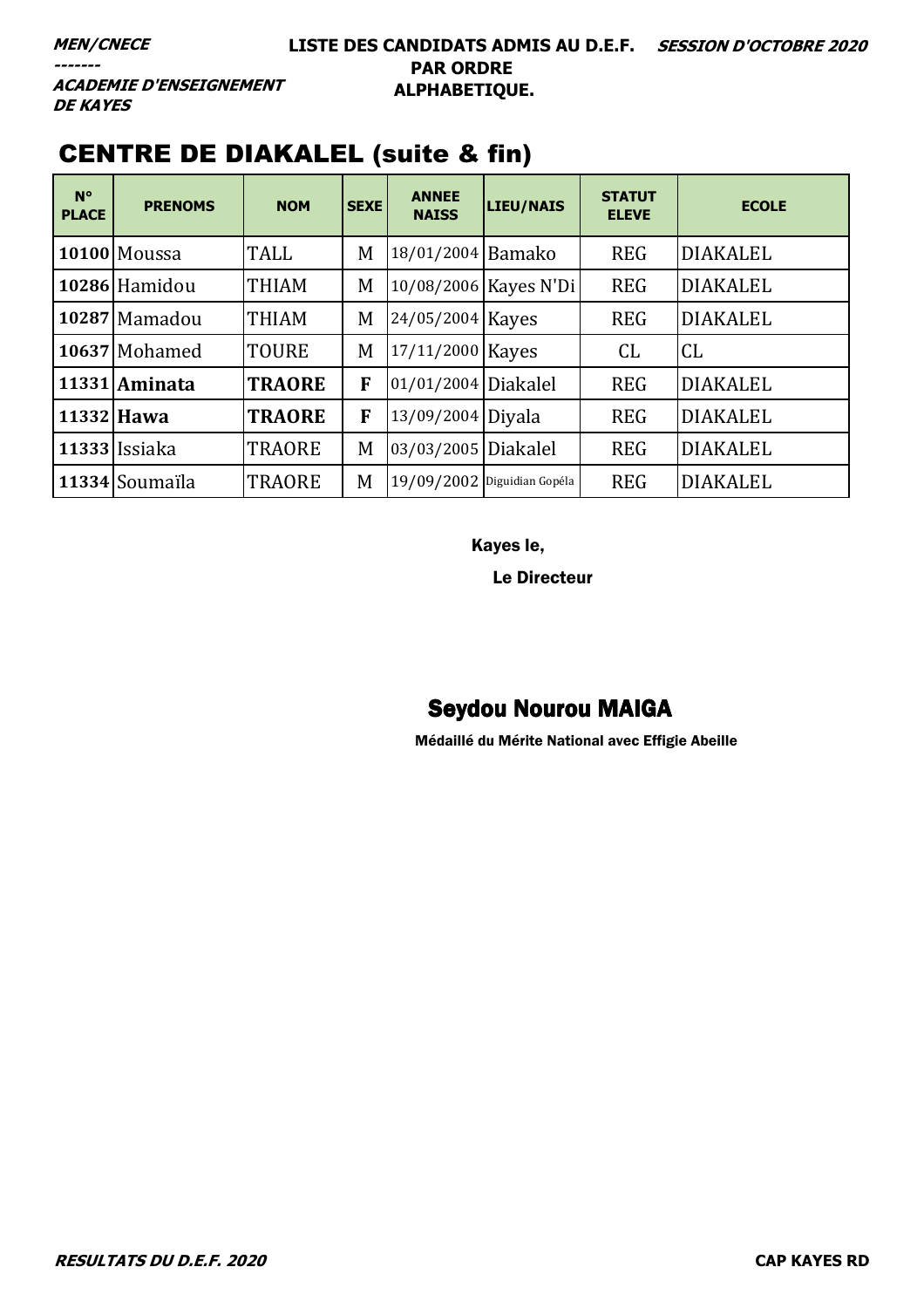#### **LISTE DES CANDIDATS ADMIS AU D.E.F. SESSION D'OCTOBRE 2020 PAR ORDRE ALPHABETIQUE.**

**ACADEMIE D'ENSEIGNEMENT DE KAYES** 

## CENTRE DE DIATAYA

| $N^{\circ}$<br><b>PLACE</b> | <b>PRENOMS</b>  | <b>NOM</b>      | <b>SEXE</b> | <b>ANNEE</b><br><b>NAISS</b>   | <b>LIEU/NAIS</b>       | <b>STATUT</b><br><b>ELEVE</b> | <b>ECOLE</b>      |
|-----------------------------|-----------------|-----------------|-------------|--------------------------------|------------------------|-------------------------------|-------------------|
| 268                         | <b>Aïssata</b>  | <b>BAH</b>      | F           | 08/09/2005 Diataya             |                        | <b>REG</b>                    | <b>DIATAYA</b>    |
| 270                         | Fousseiny       | <b>BAH</b>      | M           | 06/06/2002 Diataya             |                        | <b>REG</b>                    | <b>DIATAYA</b>    |
| 272                         | Ousmane         | <b>BAH</b>      | M           | 26/08/2003 Diataya             |                        | <b>REG</b>                    | <b>DIATAYA</b>    |
| 465                         | Amadou          | <b>BARRY</b>    | M           | 18/01/2004 Diataya             |                        | <b>REG</b>                    | <b>DIATAYA</b>    |
| 975                         | Salimou         | <b>CAMARA</b>   | M           | 27/07/2003 Diataya             |                        | <b>REG</b>                    | <b>DIATAYA</b>    |
| 977                         | Fousseyni       | <b>CAMARA</b>   | M           | 09/08/2001 Marena              |                        | <b>REG</b>                    | MARENA DIOMBOUGOU |
| 978                         | Lassana         | <b>CAMARA</b>   | M           | 09/08/2001 Marena              |                        | <b>REG</b>                    | MARENA DIOMBOUGOU |
|                             | $2335$  Fassako | <b>DEMBELE</b>  | M           | 06/05/2004 Nialan              |                        | <b>REG</b>                    | MARENA DIOMBOUGOU |
|                             | $2813$ Mamady   | <b>DIAKITE</b>  | M           | $01/01/2000$ Marena Diombougou |                        | <b>REG</b>                    | MARENA DIOMBOUGOU |
| 4017                        | Lassana         | <b>DIARRA</b>   | M           | 01/12/2004 Marena              |                        | <b>REG</b>                    | MARENA DIOMBOUGOU |
|                             | 7420 Harouna    | <b>MAREGA</b>   | M           | $31/12/2003$ Marena Diombougou |                        | <b>REG</b>                    | MARENA DIOMBOUGOU |
| $7478$ Djibi                |                 | <b>MARR</b>     | M           | 01/06/2003 Diataya             |                        | <b>REG</b>                    | <b>DIATAYA</b>    |
|                             | 8005 Minata     | <b>SAMAKE</b>   | F           |                                | 01/01/1995 N'Golokouma | CL                            | CL                |
|                             | 8450 Mahamadou  | <b>SIBY</b>     | M           | $04/04/2004$ Marena Diombougou |                        | <b>REG</b>                    | MARENA DIOMBOUGOU |
|                             | $8758$ Hamet    | <b>SINAYOKO</b> | M           | 03/12/2002 Diataya             |                        | <b>REG</b>                    | <b>DIATAYA</b>    |
| 9509 Mary                   |                 | <b>SISSOKO</b>  | M           | 20/11/2003 Brazaville          |                        | <b>REG</b>                    | <b>DIATAYA</b>    |
|                             | 10055 AMARA     | <b>SYLLA</b>    | M           | $12/01/2004$ Marena Diombougou |                        | <b>REG</b>                    | MARENA DIOMBOUGOU |

Kayes le,

Le Directeur

### Seydou Nourou MAIGA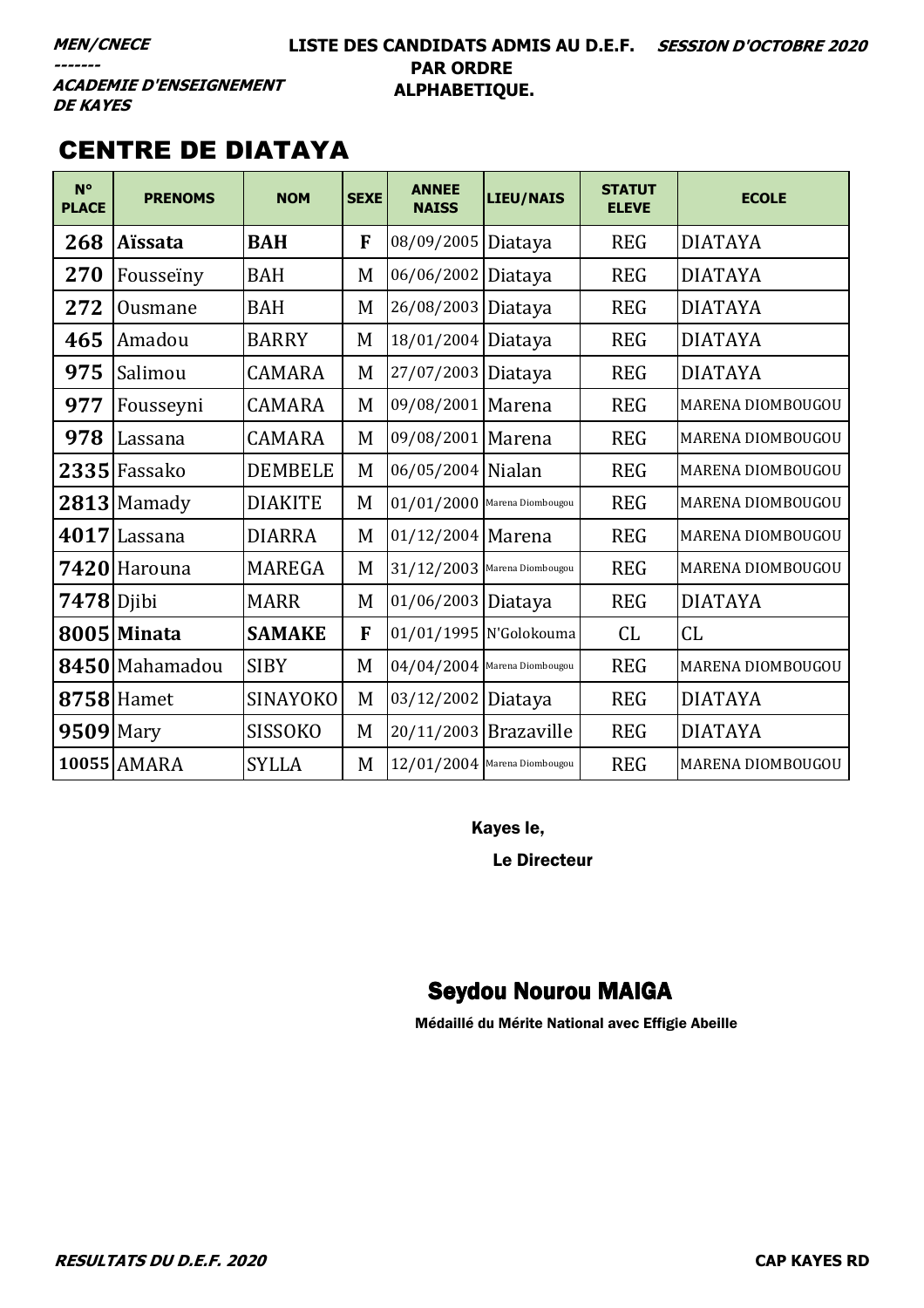#### **LISTE DES CANDIDATS ADMIS AU D.E.F. SESSION D'OCTOBRE 2020 PAR ORDRE ALPHABETIQUE.**

**ACADEMIE D'ENSEIGNEMENT DE KAYES** 

### CENTRE DE DJINGUILOU

| $N^{\circ}$<br><b>PLACE</b> | <b>PRENOMS</b>                | <b>NOM</b>       | <b>SEXE</b> | <b>ANNEE</b><br><b>NAISS</b>  | LIEU/NAIS                | <b>STATUT</b><br><b>ELEVE</b> | <b>ECOLE</b>      |
|-----------------------------|-------------------------------|------------------|-------------|-------------------------------|--------------------------|-------------------------------|-------------------|
| 2821 Sétou                  |                               | <b>DIAKITE</b>   | F           |                               | 06/09/2006 Dioungo Fargo | <b>REG</b>                    | <b>DJINGUILOU</b> |
|                             | 3513 Alassane                 | <b>DIALLO</b>    | M           | 03/11/1997 Kayes              |                          | <b>CL</b>                     | CL                |
| <b>4174</b> Sekou           |                               | <b>DIAWARA</b>   | M           | 20/02/1997 Marena Diombougou  |                          | CL                            | CL                |
|                             | $5489$ Samba                  | <b>KAMISSOKO</b> | M           |                               | 21/07/2005 Kanantaré     | <b>REG</b>                    | <b>DJINGUILOU</b> |
|                             | 6439 Lassana                  | <b>KEITA</b>     | M           | $01/01/1995$ Djincoulou/Kayes |                          | CL                            | <b>CL</b>         |
|                             | 7695 Kandia                   | <b>NIAKATE</b>   | F           | 10/03/1985 Somankidy Coura    |                          | CL                            | CL                |
|                             | 7696 Rokia Dite Sadio NIAKATE |                  | F           | 16/11/1996 Somankidy Coura    |                          | CL                            | CL                |
|                             | 9528 Mahamadou                | <b>SISSOKO</b>   | M           |                               | 04/12/2005 Kanantaré     | <b>REG</b>                    | <b>DIINGUILOU</b> |
|                             | 10058 Oumou                   | <b>SYLLA</b>     | F           | 25/01/2005 Bankané            |                          | <b>REG</b>                    | <b>DJINGUILOU</b> |
|                             | 11382 Thomas                  | <b>TRAORE</b>    | M           | 15/04/1977 Daban              |                          | CL                            | CL                |

Kayes le,

Le Directeur

### Seydou Nourou MAIGA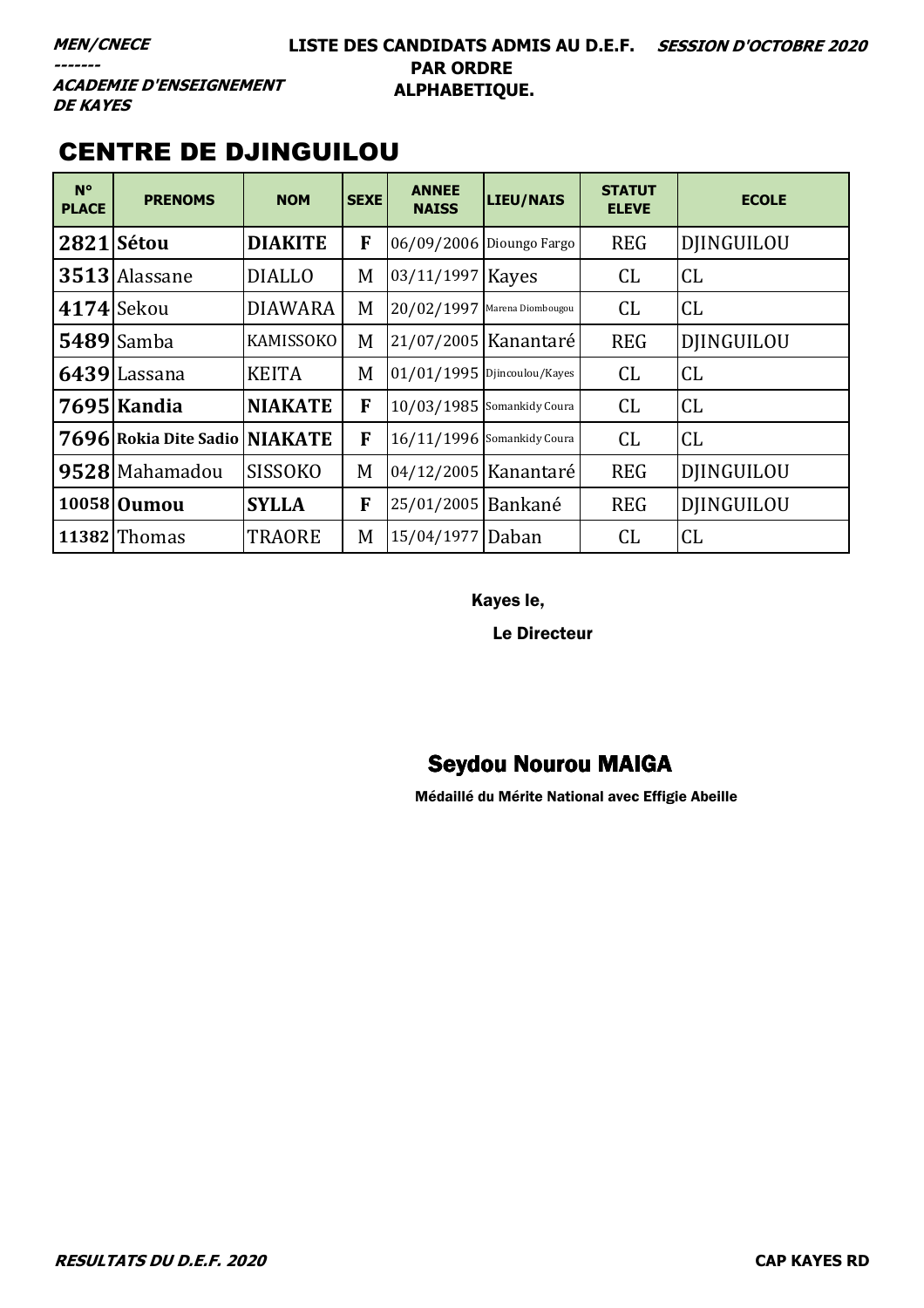#### **LISTE DES CANDIDATS ADMIS AU D.E.F. SESSION D'OCTOBRE 2020 PAR ORDRE ALPHABETIQUE.**

**ACADEMIE D'ENSEIGNEMENT DE KAYES** 

## CENTRE DE GOUMERA

| $N^{\circ}$<br><b>PLACE</b> | <b>PRENOMS</b>                 | <b>NOM</b>       | <b>SEXE</b> | <b>ANNEE</b><br><b>NAISS</b> | <b>LIEU/NAIS</b>         | <b>STATUT</b><br><b>ELEVE</b> | <b>ECOLE</b>   |
|-----------------------------|--------------------------------|------------------|-------------|------------------------------|--------------------------|-------------------------------|----------------|
|                             | 1803 Hamady                    | COULIBALY        | M           | 02/04/2005 Lomba             |                          | <b>CL</b>                     | CL             |
| 1804 Djita                  |                                | <b>COULIBALY</b> | F           |                              | 31/12/2003 Kounandji     | <b>REG</b>                    | GORY-GOPÉLA    |
|                             | 1805 Mamaye                    | COULIBALY        | M           | 12/09/2001                   | Gory Gopela              | <b>REG</b>                    | GORY-GOPÉLA    |
|                             | 1806 Yacouba                   | COULIBALY        | M           | 25/11/2004 M'Pelegosso       |                          | <b>REG</b>                    | GORY-GOPÉLA    |
|                             | 1807 Hamada                    | <b>COULIBALY</b> | F           |                              | 07/07/2003 Gory-Gopéla   | <b>REG</b>                    | FALÉA          |
|                             | $1808$ Hawa                    | <b>COULIBALY</b> | F           |                              | 07/06/2002 Gory-Gopéla   | <b>REG</b>                    | FALÉA          |
|                             | 1809 Diango                    | COULIBALY        | M           | 01/01/2002 Falaya            |                          | <b>REG</b>                    | FALÉA          |
| 1810 Koli                   |                                | COULIBALY        | M           | 20/02/2004 Falaya            |                          | <b>REG</b>                    | FALÉA          |
|                             | 1811 Mahamadou                 | COULIBALY        | M           | 01/01/2002 Falaya            |                          | <b>REG</b>                    | FALÉA          |
| 1812 Sinci                  |                                | <b>COULIBALY</b> | F           | 01/01/2002 Falaya            |                          | <b>REG</b>                    | FALÉA          |
|                             | 1814 Tiémoko                   | COULIBALY        | M           | 01/01/2004 Falaya            |                          | <b>REG</b>                    | FALÉA          |
|                             | 2008 Anssoumany                | <b>DANIOKO</b>   | M           | 20/01/2003 Bougoutou         |                          | <b>REG</b>                    | GORY-GOPÉLA    |
|                             | 2376 Abdoulaye                 | <b>DEMBELE</b>   | M           |                              | 06/12/2003 Gory Gopela   | <b>REG</b>                    | GORY-GOPÉLA    |
|                             | 2378 Noumou                    | <b>DEMBELE</b>   | M           |                              | 13/11/2004 Gory Gopela   | <b>REG</b>                    | GORY-GOPÉLA    |
| $2379$ Balla                |                                | <b>DEMBELE</b>   | M           | 31/12/2005 Falaya            |                          | <b>REG</b>                    | FALÉA          |
|                             | $3478$ Thieny                  | <b>DIALLO</b>    | M           |                              | 11/08/2003 Kougnandji    | <b>REG</b>                    | <b>GOUMERA</b> |
|                             | 4203 Djilané                   | <b>DIAWARA</b>   | M           | 31/12/2003 Dakar             |                          | <b>REG</b>                    | <b>GOUMERA</b> |
| $4378$ Awa                  |                                | <b>DJIKINE</b>   | F           | 11/11/2002 Falaya            |                          | <b>REG</b>                    | FALÉA          |
|                             | 4379 Bakary                    | <b>DJIKINE</b>   | M           | 31/12/2004 Falaya            |                          | <b>REG</b>                    | FALÉA          |
|                             | 4380 Bintou                    | <b>DJIKINE</b>   | F           | 30/12/2007 Bamako            |                          | <b>REG</b>                    | FALÉA          |
|                             | 4381 Diallaha                  | <b>DJIKINE</b>   | F           | 01/01/2002 Falaya            |                          | <b>REG</b>                    | FALÉA          |
|                             | 4382 Dramane                   | <b>DJIKINE</b>   | M           | 01/01/2003 Falaya            |                          | <b>REG</b>                    | FALÉA          |
|                             | 4383 Sountou                   | <b>DJIKINE</b>   | F           | 31/12/2004 Falaya            |                          | <b>REG</b>                    | FALÉA          |
|                             | 4887 Djouma                    | <b>DRAME</b>     | F           |                              | 11/11/2005 Koumarefara   | <b>REG</b>                    | GORY-GOPÉLA    |
|                             | 5720 Sékou                     | <b>KANOUTE</b>   | M           | 11/06/2004 Bamako            |                          | <b>REG</b>                    | <b>GOUMERA</b> |
|                             | 5722 Youssouf                  | <b>KANOUTE</b>   | M           | 21/05/2003 Gouméra           |                          | <b>REG</b>                    | <b>GOUMERA</b> |
| $5723$ Kaba                 |                                | <b>KANOUTE</b>   | M           |                              | 01/01/2003 Gory Gopela   | <b>REG</b>                    | GORY-GOPÉLA    |
|                             | 5872 Aminata                   | <b>KANTE</b>     | F           |                              | 11/02/2003 Gory Gopela   | <b>REG</b>                    | GORY-GOPÉLA    |
|                             | 6519 Aissata Dite Salama KOITE |                  | F           |                              | $12/04/2004$ Gory Gopela | <b>REG</b>                    | GORY-GOPÉLA    |
|                             | $6851$ Bouna                   | <b>KONATE</b>    | M           |                              | 30/03/2003 Gory Gopela   | <b>REG</b>                    | GORY-GOPÉLA    |
|                             | 6852 Bourema                   | <b>KONATE</b>    | M           |                              | 07/06/2003 Gory Gopela   | <b>REG</b>                    | GORY-GOPÉLA    |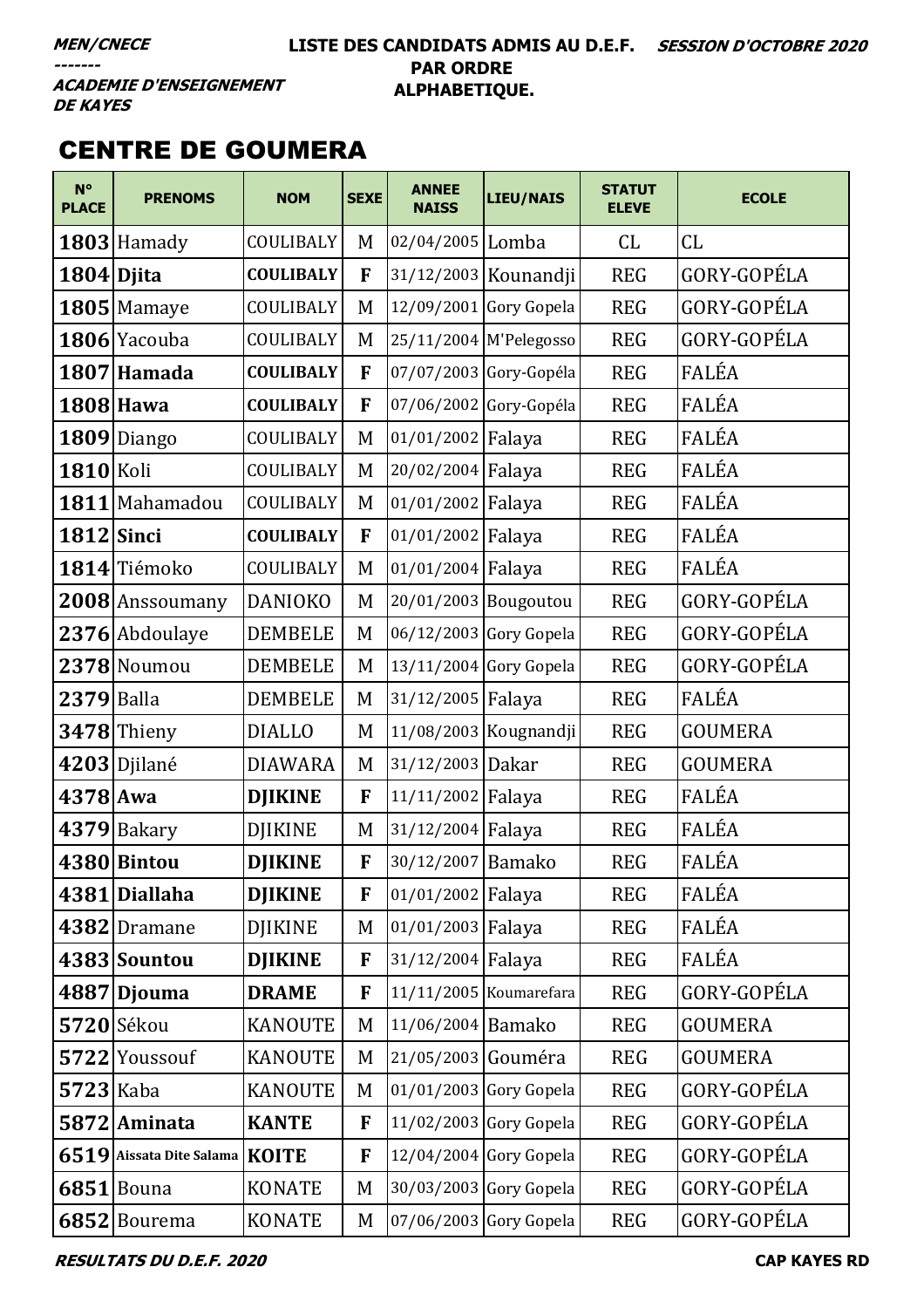#### **LISTE DES CANDIDATS ADMIS AU D.E.F. SESSION D'OCTOBRE 2020 PAR ORDRE ALPHABETIQUE.**

**ACADEMIE D'ENSEIGNEMENT DE KAYES** 

# CENTRE DE GOUMERA (suite & fin)

| $N^{\circ}$<br><b>PLACE</b> | <b>PRENOMS</b>                 | <b>NOM</b>     | <b>SEXE</b> | <b>ANNEE</b><br><b>NAISS</b> | <b>LIEU/NAIS</b>           | <b>STATUT</b><br><b>ELEVE</b> | <b>ECOLE</b> |
|-----------------------------|--------------------------------|----------------|-------------|------------------------------|----------------------------|-------------------------------|--------------|
|                             | 6853 Madicoulé Dit Maké KONATE |                | M           |                              | 05/08/2003 Gory Gopela     | <b>REG</b>                    | GORY-GOPÉLA  |
|                             | 6854 Tiécouta                  | <b>KONATE</b>  | M           |                              | $21/09/2003$ Tichy gansoye | <b>REG</b>                    | GORY-GOPÉLA  |
|                             | $6855$  Adama                  | <b>KONATE</b>  | M           | 31/12/2004 Falaya            |                            | <b>REG</b>                    | FALÉA        |
|                             | 6857 Maïmouna                  | <b>KONATE</b>  | ${\bf F}$   | 30/11/2004 Kati              |                            | <b>REG</b>                    | FALÉA        |
|                             | 6858 Sadio                     | <b>KONATE</b>  | F           | 15/04/2004 Kayes             |                            | <b>REG</b>                    | FALÉA        |
|                             | 6859 Soungalo                  | <b>KONATE</b>  | M           | 27/11/2005 Kayes             |                            | <b>REG</b>                    | FALÉA        |
|                             | 7246 Mahamadou                 | <b>MACALOU</b> | M           | 10/11/2005 Séro              |                            | <b>REG</b>                    | FALÉA        |
|                             | 7772 Daouda                    | <b>NOMOKO</b>  | M           | 22/07/1998 Bamako            |                            | CL                            | CL           |
|                             | $8205$ Tièny                   | <b>SANGARE</b> | M           |                              | 26/05/2003 Gory Gopela     | <b>REG</b>                    | GORY-GOPÉLA  |
|                             | $9564$ Demba                   | <b>SISSOKO</b> | M           |                              | 06/08/2003 Gory Gopela     | <b>REG</b>                    | GORY-GOPÉLA  |
|                             | 9565 Nimetigna                 | <b>SISSOKO</b> | M           |                              | 17/12/2003 Gory Gopela     | <b>REG</b>                    | GORY-GOPÉLA  |
|                             | 9566 Bouréma                   | <b>SISSOKO</b> | M           |                              | 31/12/2004 Kougnandji      | <b>REG</b>                    | FALÉA        |
| $9756$ Aly                  |                                | <b>SOUMARE</b> | M           |                              | 10/11/2002 Monoback        | <b>REG</b>                    | KOUSSANÉ     |
|                             | 10662 Mahamadou                | <b>TOURE</b>   | M           |                              | $11/05/2002$ Gory Gopela   | <b>REG</b>                    | GORY-GOPÉLA  |
|                             | 10663 Makan                    | <b>TOURE</b>   | M           |                              | 06/05/2003 Gory Gopela     | <b>REG</b>                    | GORY-GOPÉLA  |
|                             | 11452 Kadiatou Dit Mah TRAORE  |                | F           |                              | 01/12/2006 Séro Madina     | <b>REG</b>                    | GORY-GOPÉLA  |
|                             | 11453 Sikou                    | <b>TRAORE</b>  | M           |                              | 25/08/2002 Gory Gopela     | <b>REG</b>                    | GORY-GOPÉLA  |
|                             | $11454$ Demba                  | <b>TRAORE</b>  | M           |                              | 23/07/1999 Monoback        | CL                            | CL           |

Kayes le,

Le Directeur

#### Seydou Nourou MAIGA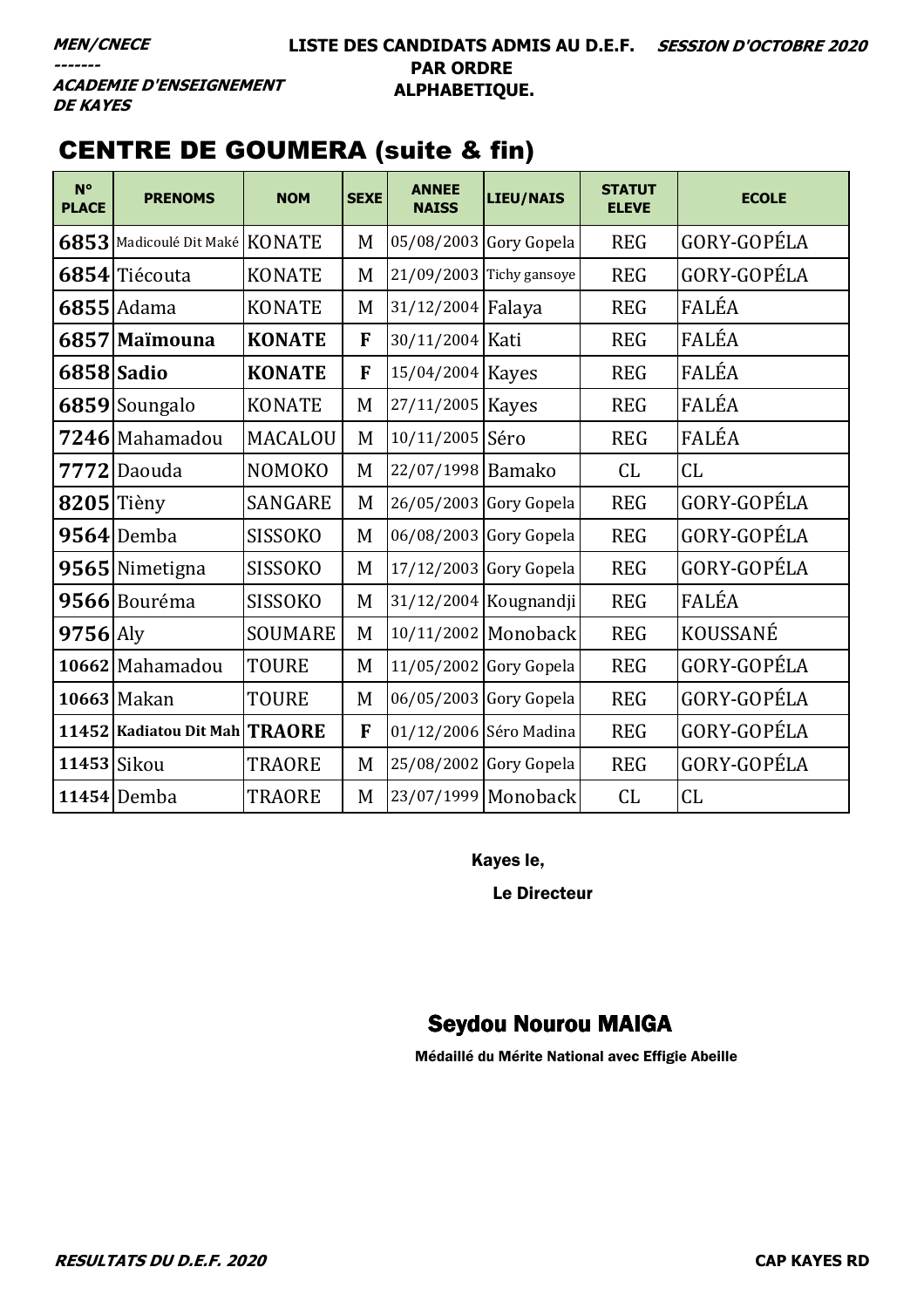#### **MEN/CNECE**

**-------**

#### **LISTE DES CANDIDATS ADMIS AU D.E.F. SESSION D'OCTOBRE 2020 PAR ORDRE ALPHABETIQUE.**

**ACADEMIE D'ENSEIGNEMENT DE KAYES** 

### CENTRE DE KABATE

| $N^{\circ}$<br><b>PLACE</b> | <b>PRENOMS</b>    | <b>NOM</b>    | <b>SEXE</b> | <b>ANNEE</b><br><b>NAISS</b> | <b>LIEU/NAIS</b> | <b>STATUT</b><br><b>ELEVE</b> | <b>ECOLE</b> |
|-----------------------------|-------------------|---------------|-------------|------------------------------|------------------|-------------------------------|--------------|
|                             | $ 6375 $ Boubacar | <b>KEITA</b>  | M           | 14/04/2001 Kabaté            |                  | <b>REG</b>                    | KABATÉ       |
|                             | 11372 Samba       | <b>TRAORE</b> | M           | 28/12/2003 Kabaté            |                  | <b>REG</b>                    | KABATÉ       |

Kayes le,

Le Directeur

# Seydou Nourou MAIGA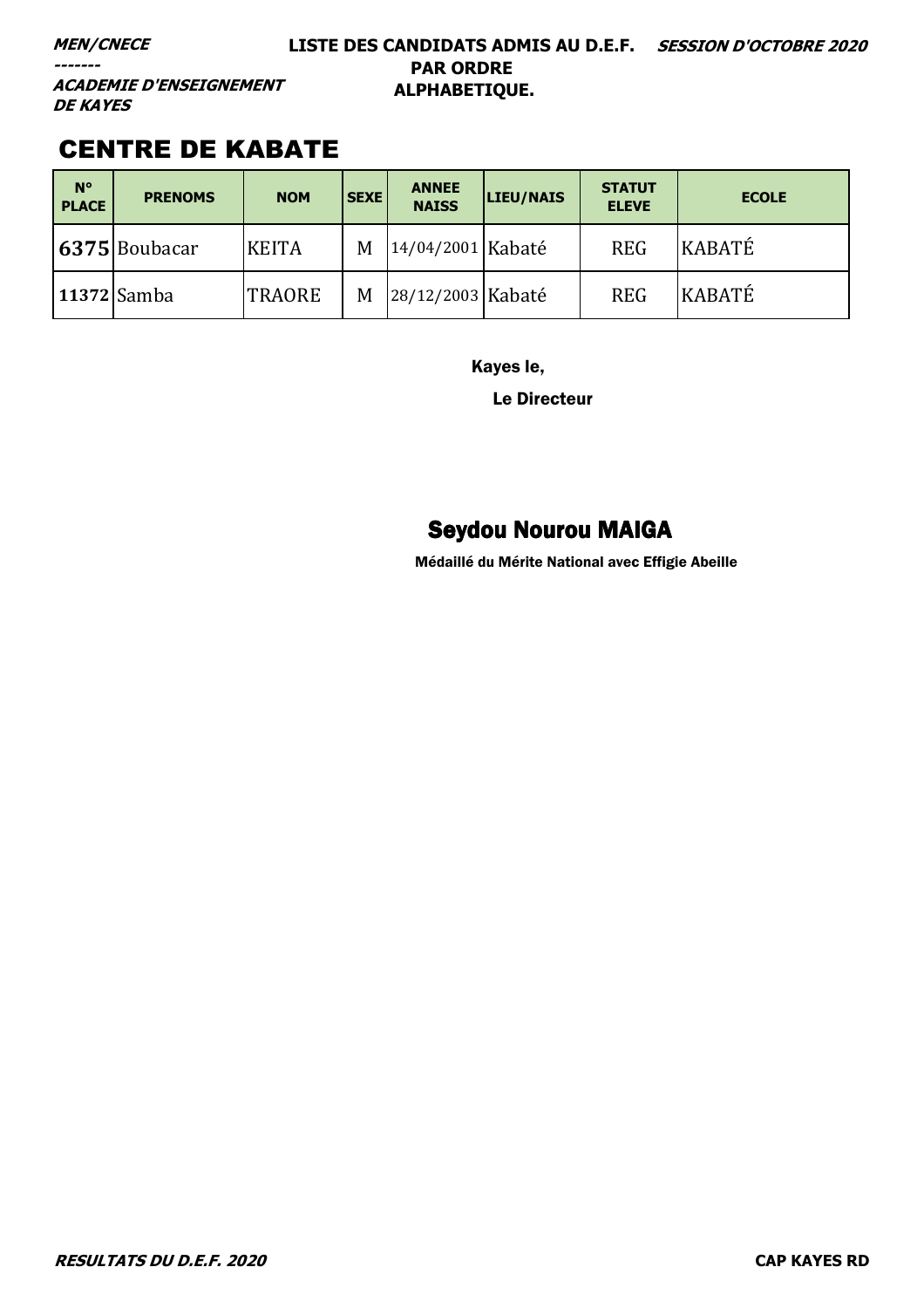#### **LISTE DES CANDIDATS ADMIS AU D.E.F. SESSION D'OCTOBRE 2020 PAR ORDRE ALPHABETIQUE.**

**ACADEMIE D'ENSEIGNEMENT DE KAYES** 

# CENTRE DE KAYES N'DI ''A''

| $N^{\circ}$<br><b>PLACE</b> | <b>PRENOMS</b>                 | <b>NOM</b>       | <b>SEXE</b> | <b>ANNEE</b><br><b>NAISS</b> | <b>LIEU/NAIS</b>          | <b>STATUT</b><br><b>ELEVE</b> | <b>ECOLE</b>              |
|-----------------------------|--------------------------------|------------------|-------------|------------------------------|---------------------------|-------------------------------|---------------------------|
| 291                         | <b>Diariou</b>                 | <b>BAH</b>       | F           | 11/11/2004 Kayes             |                           | <b>REG</b>                    | PRIVÉE GRIGANKÉ           |
| 314                         | <b>Oumar</b>                   | <b>BAH</b>       | M           | 11/01/2003 Kayes             |                           | <b>REG</b>                    | <b>KAYES N'DI "A"</b>     |
| 474                         | <b>Kadidiatou Dite</b><br>Yaye | <b>BARRY</b>     | F           | 20/04/2005 Kayes             |                           | <b>REG</b>                    | PRIVÉE GRIGANKÉ           |
| 681                         | <b>Boulaye</b>                 | <b>BOMOU</b>     | M           | 28/02/2004 Kayes             |                           | <b>REG</b>                    | PRIVÉE MANDÉ FANTA TRAORE |
| 970                         | <b>Bintou</b>                  | <b>CAMARA</b>    | F           | 30/01/2003 Kayes             |                           | <b>REG</b>                    | PRIVÉE MANDÉ FANTA TRAORE |
| 971                         | Hadji                          | <b>CAMARA</b>    | F           | 30/10/2003 Kayes             |                           | <b>REG</b>                    | PRIVÉE MANDÉ FANTA TRAORE |
| 972                         | Mamadou                        | <b>CAMARA</b>    | M           | 21/07/2008 Kayes             |                           | <b>REG</b>                    | PRIVÉE MANDÉ FANTA TRAORE |
|                             | 1015 Koudedia                  | <b>CAMARA</b>    | F           | 02/03/2004 Kayes             |                           | <b>REG</b>                    | PRIVÉE GRIGANKÉ           |
| 1017                        | Tamé                           | <b>CAMARA</b>    | M           | 08/07/2006 Kayes             |                           | <b>REG</b>                    | PRIVÉE GRIGANKÉ           |
|                             | 1215 Raïhanat                  | <b>CISSE</b>     | F           |                              | 12/09/2006 Yennenga/Ouaga | <b>REG</b>                    | KAYES N'DI "A"            |
|                             | 1692 Massaba                   | <b>COULIBALY</b> | F           |                              | 10/04/2005 Kayes N'Di     | <b>REG</b>                    | <b>KAYES N'DI "A"</b>     |
|                             | 1786 Sirandou                  | <b>COULIBALY</b> | F           | 10/04/2004 Kayes             |                           | <b>REG</b>                    | PRIVÉE GRIGANKÉ           |
|                             | 1896 Boubou                    | <b>DABO</b>      | M           | 05/08/2003 Kayes             |                           | <b>REG</b>                    | <b>KAYES N'DI "A"</b>     |
|                             | 2088 Salimata Sourouni DEM     |                  | F           | 26/01/2006 Kayes             |                           | <b>REG</b>                    | PRIVÉE GRIGANKÉ           |
| $2328$ Kaly                 |                                | <b>DEMBELE</b>   | M           | 13/08/2003 Tabacoto          |                           | <b>REG</b>                    | <b>KAYES N'DI "A"</b>     |
| $2329$ Salif                |                                | <b>DEMBELE</b>   | M           | 31/12/2004 Kayes             |                           | <b>REG</b>                    | KAYES N'DI "A"            |
| $2360$ Awa                  |                                | <b>DEMBELE</b>   | F           | 11/07/2005 Kayes             |                           | <b>REG</b>                    | PRIVÉE GRIGANKÉ           |
|                             | $2361$ Biyagui                 | <b>DEMBELE</b>   | M           | 30/12/2003 Yélimané          |                           | <b>REG</b>                    | PRIVÉE GRIGANKÉ           |
|                             | 2428 Amadou                    | DIA              | M           | 10/01/2006 Ségala            |                           | <b>REG</b>                    | <b>KAYES N'DI "A"</b>     |
| $2470$ Fah                  |                                | <b>DIABATE</b>   | M           | 20/11/2001 Koutiala          |                           | <b>REG</b>                    | KAYES N'DI "A"            |
|                             | 2500 Haby Silly                | <b>DIABIRA</b>   | F           | 08/10/2006 Kayes             |                           | <b>REG</b>                    | PRIVÉE GRIGANKÉ           |
|                             | 2551 Dramane                   | <b>DIABY</b>     | M           |                              | 01/05/2002 Kayes N'Di     | <b>REG</b>                    | KAYES N'DI "A"            |
|                             | 2789 Djénébou                  | <b>DIAKITE</b>   | F           | 18/04/2005 Sambako (Marena)  |                           | <b>REG</b>                    | <b>KAYES N'DI "A"</b>     |
|                             | 2790 Fanta                     | <b>DIAKITE</b>   | F           | 07/10/2006 Kati Coco         |                           | <b>REG</b>                    | KAYES N'DI "A"            |
|                             | 2792 Idrissa                   | <b>DIAKITE</b>   | M           |                              | 07/12/2004 Kayes N'Di     | <b>REG</b>                    | <b>KAYES N'DI "A"</b>     |
|                             | 2807 Fatoumata                 | <b>DIAKITE</b>   | F           | 19/01/2003 Kayes             |                           | <b>REG</b>                    | PRIVÉE MANDÉ FANTA TRAORE |
|                             | 2846 Baïkoro                   | <b>DIAKITE</b>   | M           | 30/09/2004 Kayes             |                           | <b>REG</b>                    | PRIVÉE GRIGANKÉ           |
|                             | 3349 Fatoumata                 | <b>DIALLO</b>    | F           |                              | 25/12/2005 Soutoucoulé    | <b>REG</b>                    | KAYES N'DI "A"            |
|                             | 3354 Souleymane                | <b>DIALLO</b>    | M           |                              | 08/10/2005 Ouenzindougou  | <b>REG</b>                    | <b>KAYES N'DI "A"</b>     |
|                             | 3441 Kékouta                   | <b>DIALLO</b>    | M           |                              | 17/06/2003 Kayes N'Di     | <b>REG</b>                    | PRIVÉE GRIGANKÉ           |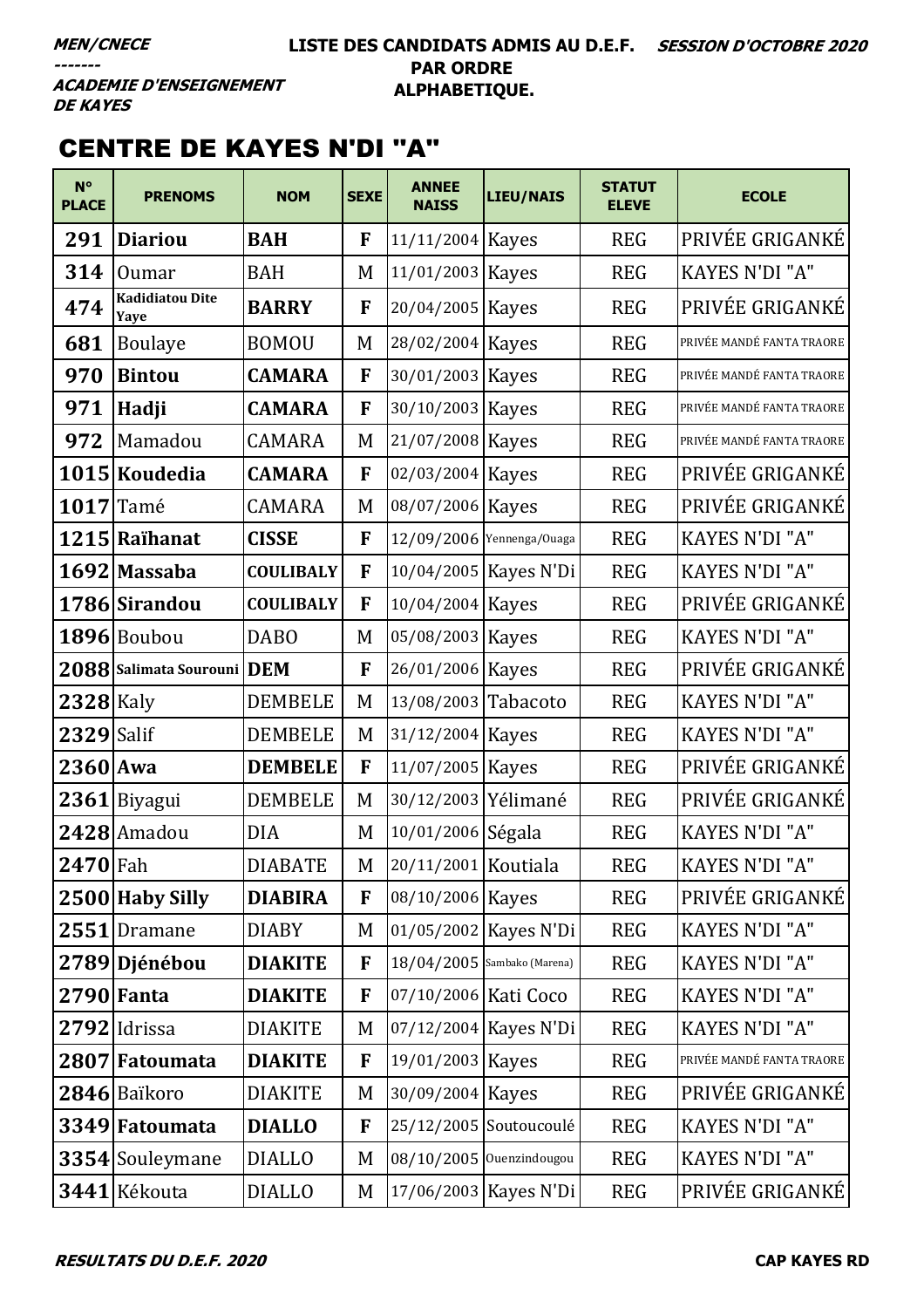**ACADEMIE D'ENSEIGNEMENT DE KAYES** 

# CENTRE DE KAYES N'DI ''A'' (suite)

| $N^{\circ}$<br><b>PLACE</b> | <b>PRENOMS</b>              | <b>NOM</b>        | <b>SEXE</b> | <b>ANNEE</b><br><b>NAISS</b> | <b>LIEU/NAIS</b>        | <b>STATUT</b><br><b>ELEVE</b> | <b>ECOLE</b>          |
|-----------------------------|-----------------------------|-------------------|-------------|------------------------------|-------------------------|-------------------------------|-----------------------|
| $3444$ Sira                 |                             | <b>DIALLO</b>     | F           |                              | 20/11/2005 Kalaban Coro | <b>REG</b>                    | PRIVÉE GRIGANKÉ       |
|                             | $3545$ Django               | <b>DIANE</b>      | M           |                              | 31/12/2006 Kayes N'Di   | <b>REG</b>                    | KAYES N'DI "A"        |
|                             | 3994 Abdoul Salam           | <b>DIARRA</b>     | M           | 06/06/2005 N'Tjilla          |                         | <b>REG</b>                    | <b>KAYES N'DI "A"</b> |
|                             | 3999 Bourama                | <b>DIARRA</b>     | M           | 25/03/2005 Fansira           |                         | <b>REG</b>                    | <b>KAYES N'DI "A"</b> |
|                             | 4001 Kadiatou               | <b>DIARRA</b>     | F           |                              | 01/10/2004 Kayes N'Di   | <b>REG</b>                    | KAYES N'DI "A"        |
|                             | $4069$ Aissa                | <b>DIARRA</b>     | F           | 17/03/2005 Kayes             |                         | <b>REG</b>                    | PRIVÉE GRIGANKÉ       |
| 4070 Dédé                   |                             | <b>DIARRA</b>     | M           | 31/08/2006 Bamako            |                         | <b>REG</b>                    | PRIVÉE GRIGANKÉ       |
|                             | 4173 Hawa                   | <b>DIAWARA</b>    | F           | 19/10/2004 Kayes             |                         | <b>REG</b>                    | <b>KAYES N'DI "A"</b> |
|                             | 4199 Coumba                 | <b>DIAWARA</b>    | F           | 18/03/2006 Bamako            |                         | <b>REG</b>                    | PRIVÉE GRIGANKÉ       |
|                             | 4251 Nahawa                 | <b>DICKO</b>      | F           | 08/03/2005 Kayes             |                         | <b>REG</b>                    | PRIVÉE GRIGANKÉ       |
|                             | 4595 Hawa                   | <b>DOUCOURE</b>   | F           |                              | 01/01/2003 Kayes N'Di   | <b>REG</b>                    | <b>KAYES N'DI "A"</b> |
|                             | 4600 Oumou                  | <b>DOUCOURE</b>   | F           | 25/05/2005 Nara              |                         | <b>REG</b>                    | PRIVÉE GRIGANKÉ       |
|                             | $4703$ Daouda               | <b>DOUMBIA</b>    | M           | 01/01/2006 Sadiola           |                         | <b>REG</b>                    | KAYES N'DI "A"        |
|                             | 4706 Salimata               | <b>DOUMBIA</b>    | F           | 12/02/2003 Aourou            |                         | <b>REG</b>                    | <b>KAYES N'DI "A"</b> |
| $5095$ Alou                 |                             | <b>FOFANA</b>     | M           |                              | 16/03/2004 Kayes N'Di   | <b>REG</b>                    | <b>KAYES N'DI "A"</b> |
|                             | 5097 Diagui                 | <b>FOFANA</b>     | M           | 01/06/2005 Djiguibou         |                         | <b>REG</b>                    | KAYES N'DI "A"        |
|                             | 5100 Toumani                | <b>FOFANA</b>     | M           |                              | 11/10/2004 Kayes N'Di   | <b>REG</b>                    | KAYES N'DI "A"        |
|                             | 5118 Amadou Baha FOFANA     |                   | M           | 16/03/2005 Kayes             |                         | <b>REG</b>                    | PRIVÉE GRIGANKÉ       |
|                             | 5293 Baba Délo              | <b>GAYE</b>       | M           | 29/11/2003 Kayes             |                         | <b>REG</b>                    | <b>KAYES N'DI "A"</b> |
| <b>5337</b> Jacob           |                             | <b>GUILAVOGUI</b> | M           | 03/05/2006 Kayes             |                         | <b>REG</b>                    | PRIVÉE GRIGANKÉ       |
|                             | 5421 Moussa                 | HAMIDOU           | M           | 23/03/2006 Kayes             |                         | <b>REG</b>                    | KAYES N'DI "A"        |
|                             | 5490 Fatoumata              | <b>KAMISSOKO</b>  | F           | 06/11/2005 Kayes             |                         | <b>REG</b>                    | PRIVÉE GRIGANKÉ       |
|                             | 5864 Founé                  | <b>KANTE</b>      | F           | 20/10/2006 Kayes             |                         | <b>REG</b>                    | PRIVÉE GRIGANKÉ       |
|                             | 6394 Hawa Dite Kama KEITA   |                   | F           |                              | 01/01/2003 Kayes N'Di   | <b>REG</b>                    | KAYES N'DI "A"        |
|                             | 6419 Bakary                 | <b>KEITA</b>      | M           |                              | 09/12/2004 Kayes N'Di   | <b>REG</b>                    | PRIVÉE GRIGANKÉ       |
|                             | 6420 Djouma                 | <b>KEITA</b>      | F           | 12/01/2006 Kayes             |                         | <b>REG</b>                    | PRIVÉE GRIGANKÉ       |
|                             | 6421 Fatoumata              | <b>KEITA</b>      | F           |                              | 19/05/2005 Kayes N'Di   | <b>REG</b>                    | PRIVÉE GRIGANKÉ       |
|                             | 6422 Ibrahim Dit Nama KEITA |                   | M           |                              | 08/06/2005 Kayes N'Di   | <b>REG</b>                    | PRIVÉE GRIGANKÉ       |
|                             | 6423 Makan Noumouké KEITA   |                   | M           | 19/03/2005 Kita              |                         | <b>REG</b>                    | PRIVÉE GRIGANKÉ       |
|                             | 6985 Kadidiatou             | <b>KONE</b>       | F           | 10/06/2004 Bamako            |                         | <b>REG</b>                    | KAYES N'DI "A"        |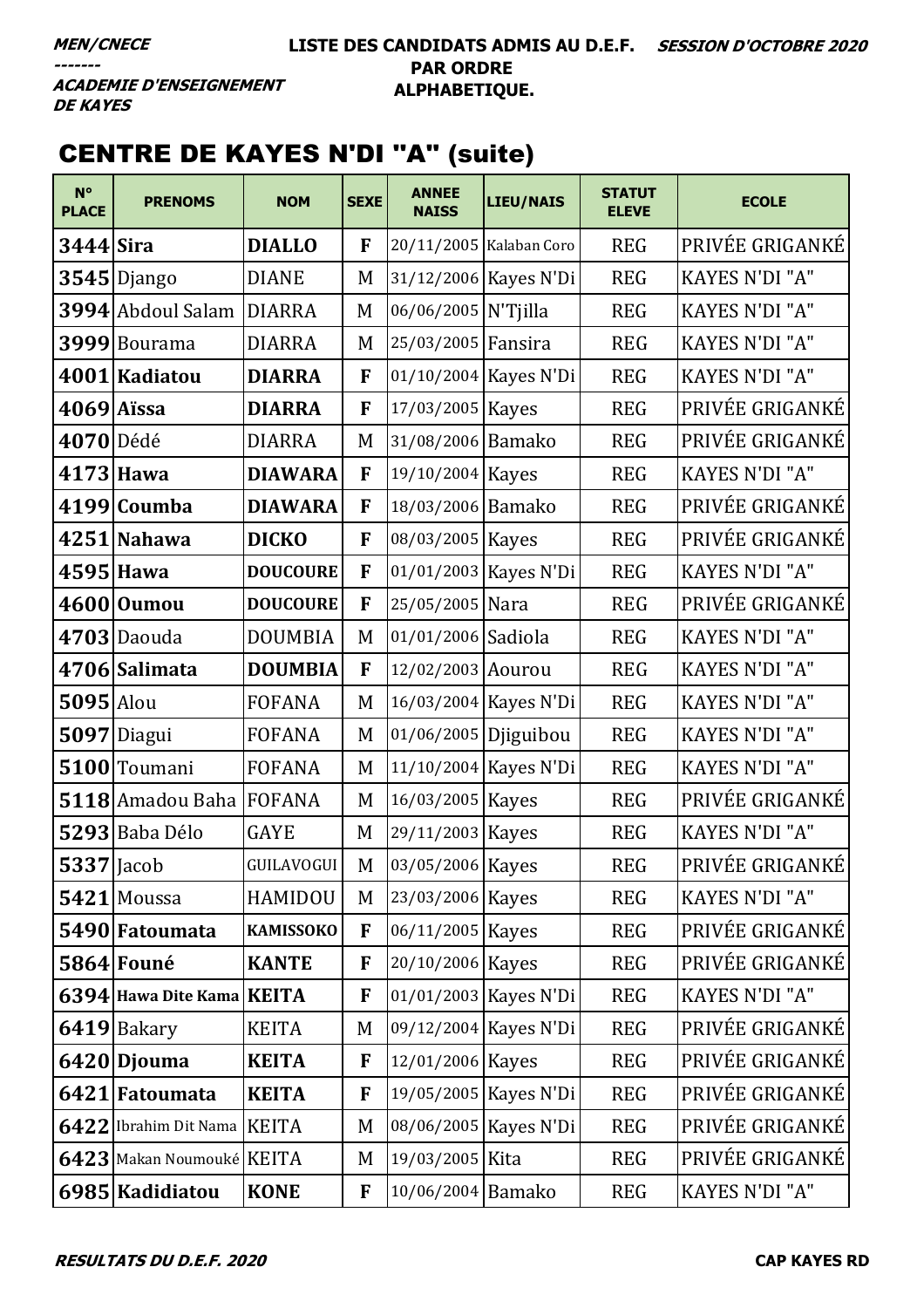**ACADEMIE D'ENSEIGNEMENT DE KAYES** 

# CENTRE DE KAYES N'DI ''A'' (suite)

| $N^{\circ}$<br><b>PLACE</b> | <b>PRENOMS</b>                  | <b>NOM</b>      | <b>SEXE</b> | <b>ANNEE</b><br><b>NAISS</b>      | <b>LIEU/NAIS</b>         | <b>STATUT</b><br><b>ELEVE</b> | <b>ECOLE</b>          |
|-----------------------------|---------------------------------|-----------------|-------------|-----------------------------------|--------------------------|-------------------------------|-----------------------|
|                             | 7000 Hawa                       | <b>KONE</b>     | F           | 11/07/2006 Bamako                 |                          | <b>REG</b>                    | PRIVÉE GRIGANKÉ       |
|                             | 7037 Fatoumata                  | <b>KONTE</b>    | F           | 08/10/2003 Kayes                  |                          | <b>REG</b>                    | PRIVÉE GRIGANKÉ       |
|                             | 7136 Banel                      | LY              | F           | 07/06/2005 Kayes                  |                          | <b>REG</b>                    | PRIVÉE GRIGANKÉ       |
|                             | 7241 Sékou                      | <b>MACALOU</b>  | M           | 15/12/2003 Sebekoto               |                          | <b>REG</b>                    | PRIVÉE GRIGANKÉ       |
|                             | $7336$ Abdou                    | <b>MAIGA</b>    | M           |                                   | 04/01/2003 Kayes N'Di    | <b>REG</b>                    | <b>KAYES N'DI "A"</b> |
|                             | 7343 Aboubacrime                | <b>MAIGA</b>    | M           |                                   | 23/02/2000 Tombouctou    | CL                            | CL                    |
| 7697                        | Ibrahima                        | <b>NIAKATE</b>  | M           | 21/04/2006 Kayes                  |                          | <b>REG</b>                    | PRIVÉE GRIGANKÉ       |
|                             | 7783 Hamady                     | <b>OUATTARA</b> | M           | 02/01/2008 Kayes                  |                          | <b>REG</b>                    | PRIVÉE GRIGANKÉ       |
|                             | 7796 Binta                      | <b>PARE</b>     | F           |                                   | 18/01/2004 Kayes N'Di    | <b>REG</b>                    | KAYES N'DI "A"        |
|                             | 7888 Mamadou                    | <b>SACKO</b>    | M           | $18/02/2003$ Dravela Bolibana/Bko |                          | <b>REG</b>                    | <b>KAYES N'DI "A"</b> |
|                             | 8047 Modibo                     | <b>SAMBOURA</b> | M           | 31/05/2003 Kayes                  |                          | <b>REG</b>                    | KAYES N'DI "A"        |
|                             | 8070 Moussa                     | <b>SAMOURA</b>  | M           | 03/03/2006 Kayes                  |                          | <b>REG</b>                    | PRIVÉE GRIGANKÉ       |
|                             | 8187 Salimata                   | <b>SANGARE</b>  | F           |                                   | 10/05/2002 Kayes N'Di    | <b>REG</b>                    | KAYES N'DI "A"        |
|                             | 8203 Fatoumata                  | <b>SANGARE</b>  | F           | 10/05/2002 Yanfolila              |                          | <b>REG</b>                    | PRIVÉE GRIGANKÉ       |
|                             | 8204 Moussa Diarratou SANGARE   |                 | M           | 24/09/2005 Ségala                 |                          | <b>REG</b>                    | PRIVÉE GRIGANKÉ       |
| <b>8694</b> Alou            |                                 | <b>SIDIBE</b>   | M           | 26/09/2006 Kati                   |                          | <b>REG</b>                    | PRIVÉE GRIGANKÉ       |
|                             | 8695 Fanta                      | <b>SIDIBE</b>   | F           | 05/11/2005 Kayes                  |                          | <b>REG</b>                    | PRIVÉE GRIGANKÉ       |
|                             | 9491 Mamaye                     | <b>SISSOKO</b>  | M           | 02/07/2001 Koury                  |                          | <b>REG</b>                    | <b>KAYES N'DI "A"</b> |
|                             | 9548 Sandiakou                  | <b>SISSOKO</b>  | M           |                                   | 25/09/2004 Kayes N'Di    | <b>REG</b>                    | PRIVÉE GRIGANKÉ       |
|                             | 9549 Wahabou                    | <b>SISSOKO</b>  | M           |                                   | 31/12/2005 Sangha Madina | <b>REG</b>                    | PRIVÉE GRIGANKÉ       |
|                             | 9850 Hadjaratou                 | <b>SOW</b>      | F           |                                   | 22/11/2005 Diboli/Kayes  | <b>REG</b>                    | <b>KAYES N'DI "A"</b> |
|                             | $9852$ Samba                    | <b>SOW</b>      | M           | 20/08/2002 Séoundé                |                          | <b>REG</b>                    | KAYES N'DI "A"        |
|                             | 9871 Fatou                      | <b>SOW</b>      | F           | 07/05/2007 Kayes                  |                          | <b>REG</b>                    | PRIVÉE GRIGANKÉ       |
|                             | 9952 Abdou Karim                | SY              | M           | 11/07/2004 Kayes                  |                          | <b>REG</b>                    | PRIVÉE GRIGANKÉ       |
|                             | 10061 Harouna                   | <b>SYLLA</b>    | M           |                                   | 15/09/2004 Diyabougou    | <b>REG</b>                    | PRIVÉE GRIGANKÉ       |
|                             | 10251 Tiékoro                   | TANGARA         | M           | 22/06/2007 Kayes                  |                          | <b>REG</b>                    | PRIVÉE GRIGANKÉ       |
|                             | $10297$ Djibril                 | THIAM           | M           |                                   | 14/05/2005 Kayes N'Di    | <b>REG</b>                    | PRIVÉE GRIGANKÉ       |
|                             | 10374 Assétou                   | <b>TOGOLA</b>   | F           |                                   | 12/01/2004 Abobo Gare    | <b>REG</b>                    | PRIVÉE GRIGANKÉ       |
|                             | 10436 Alfousseyni               | TOUNKARA        | M           |                                   | 11/09/2006 Kanguessanou  | <b>REG</b>                    | PRIVÉE GRIGANKÉ       |
|                             | 10437 Falaye Alhassane TOUNKARA |                 | M           | 27/04/2006 Kayes                  |                          | <b>REG</b>                    | PRIVÉE GRIGANKÉ       |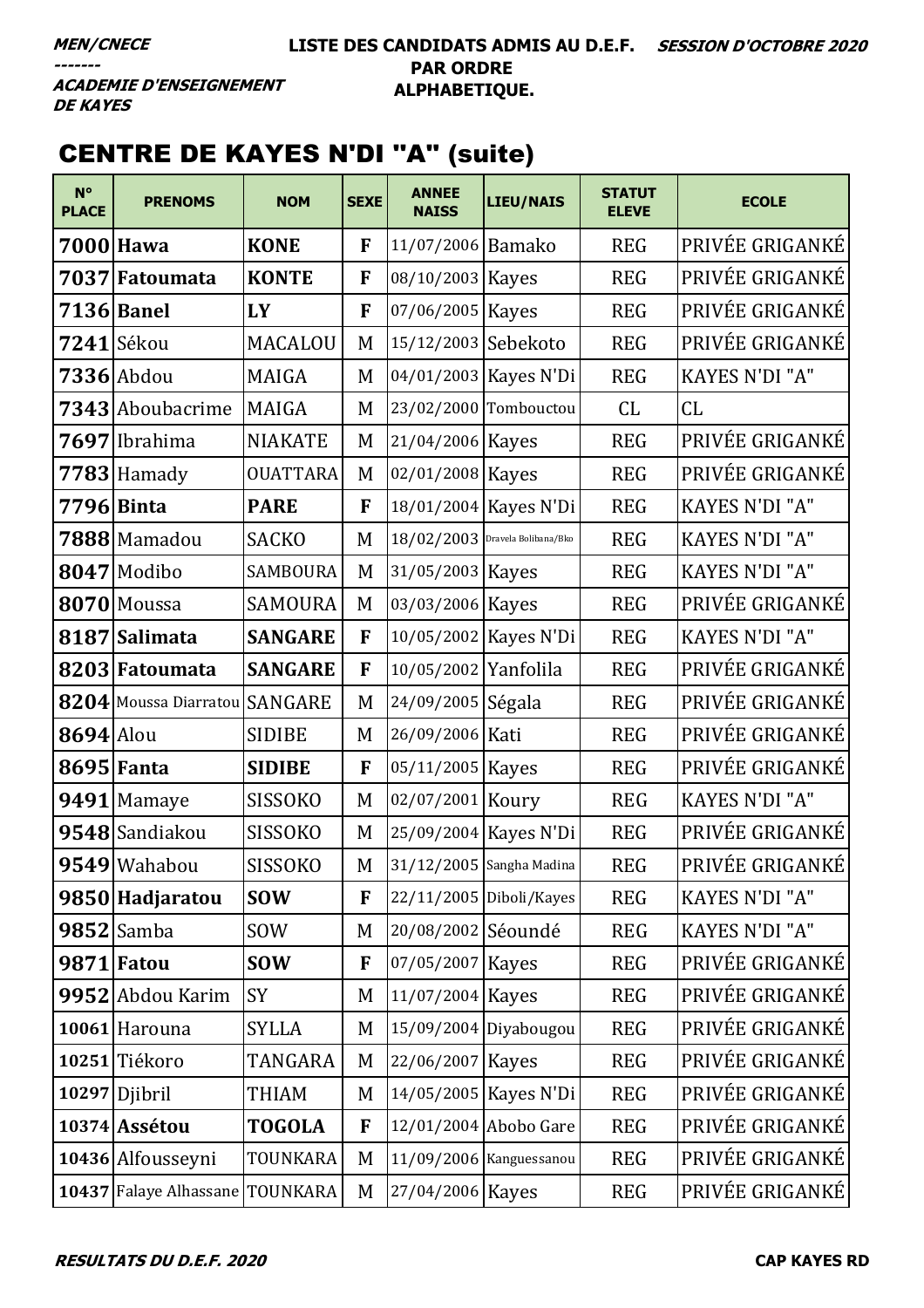**ACADEMIE D'ENSEIGNEMENT DE KAYES** 

# CENTRE DE KAYES N'DI ''A'' (suite & fin)

| $N^{\circ}$<br><b>PLACE</b> | <b>PRENOMS</b>                | <b>NOM</b>    | <b>SEXE</b> | <b>ANNEE</b><br><b>NAISS</b> | <b>LIEU/NAIS</b>        | <b>STATUT</b><br><b>ELEVE</b> | <b>ECOLE</b>          |
|-----------------------------|-------------------------------|---------------|-------------|------------------------------|-------------------------|-------------------------------|-----------------------|
|                             | 10640 Mamou                   | <b>TOURE</b>  | F           | 11/12/2004 Kayes N'Di        |                         | <b>REG</b>                    | <b>KAYES N'DI "A"</b> |
|                             | 10656 Aïchata Dite Aïda TOURE |               | F           | 16/04/2006 Sikasso           |                         | <b>REG</b>                    | PRIVÉE GRIGANKÉ       |
|                             | 10657 Mahamadou               | TOURE         | M           | 16/08/2005 Dialaka           |                         | <b>REG</b>                    | PRIVÉE GRIGANKÉ       |
|                             | 10658 Makan                   | TOURE         | M           |                              | 05/02/2006 Sansangué    | <b>REG</b>                    | PRIVÉE GRIGANKÉ       |
| 10659 Jaque                 |                               | TOURE         | M           | 20/10/2004 Kayes             |                         | <b>REG</b>                    | PRIVÉE GRIGANKÉ       |
|                             | 11341 Fousseyni               | <b>TRAORE</b> | M           | 08/07/2005 Kayes             |                         | <b>REG</b>                    | <b>KAYES N'DI "A"</b> |
|                             | $11343$ Hawa                  | <b>TRAORE</b> | F           | 18/07/2000 Lontou            |                         | <b>REG</b>                    | <b>KAYES N'DI "A"</b> |
|                             | 11345 Makan                   | <b>TRAORE</b> | M           | 17/08/2003 Kayes             |                         | <b>REG</b>                    | <b>KAYES N'DI "A"</b> |
|                             | 11348 Zoumana                 | TRAORE        | M           |                              | 28/02/2003 Yelekebougou | <b>REG</b>                    | <b>KAYES N'DI "A"</b> |
|                             | 11442 Diariatou               | <b>TRAORE</b> | F           |                              | 06/01/2005   Kayes N'Di | <b>REG</b>                    | PRIVÉE GRIGANKÉ       |
|                             | 11443 Djénéba                 | <b>TRAORE</b> | F           | 23/12/2004 Kayes N'Di        |                         | <b>REG</b>                    | PRIVÉE GRIGANKÉ       |
|                             | 11567 Oumar                   | <b>ZERBO</b>  | M           | 12/08/2006 Segou             |                         | <b>REG</b>                    | PRIVÉE GRIGANKÉ       |

Kayes le,

Le Directeur

### Seydou Nourou MAIGA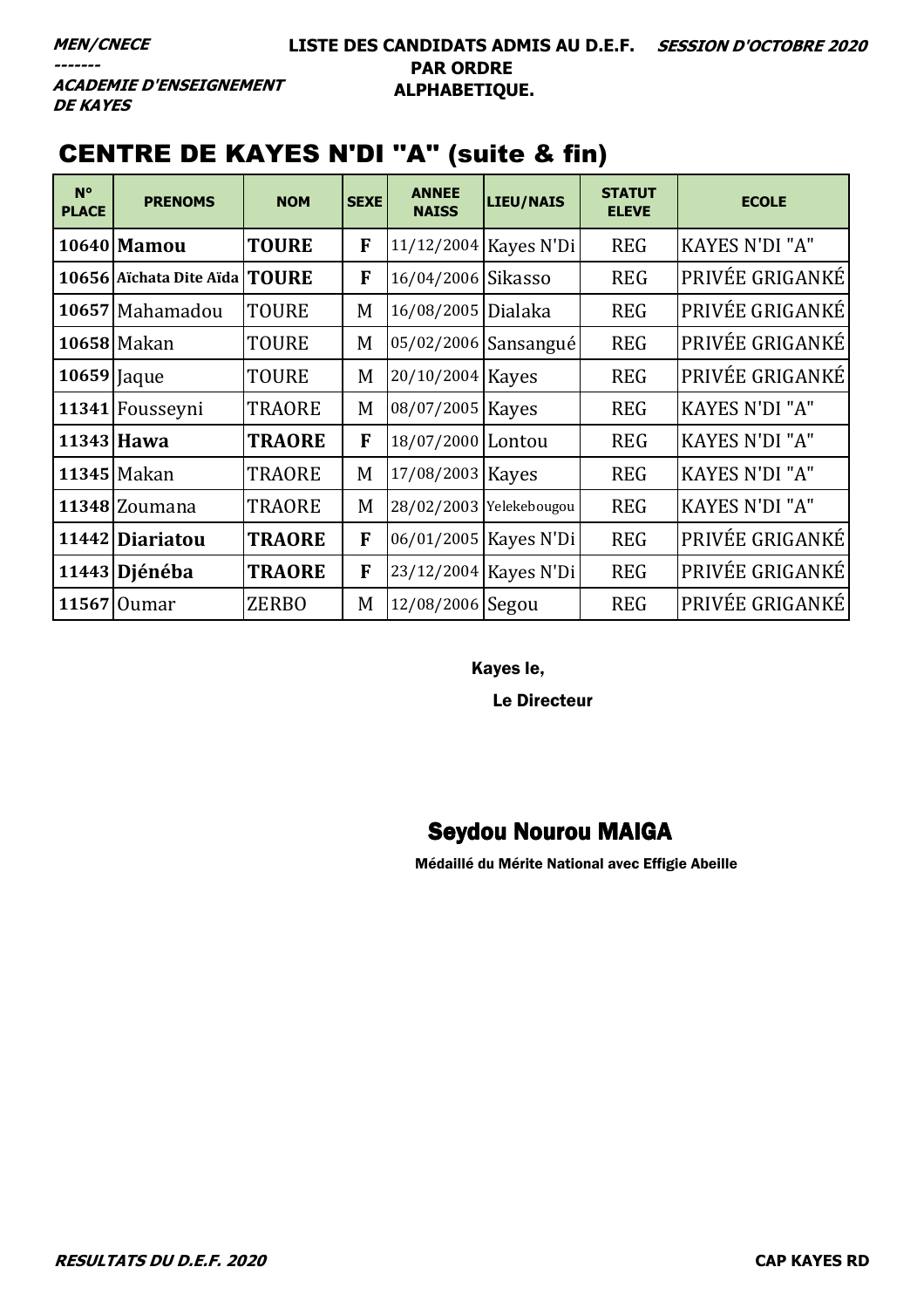#### **LISTE DES CANDIDATS ADMIS AU D.E.F. SESSION D'OCTOBRE 2020 PAR ORDRE ALPHABETIQUE.**

**ACADEMIE D'ENSEIGNEMENT DE KAYES** 

# CENTRE DE KAYES N'DI ''B''

| $N^{\circ}$<br><b>PLACE</b> | <b>PRENOMS</b>            | <b>NOM</b>       | <b>SEXE</b> | <b>ANNEE</b><br><b>NAISS</b> | <b>LIEU/NAIS</b>              | <b>STATUT</b><br><b>ELEVE</b> | <b>ECOLE</b>          |
|-----------------------------|---------------------------|------------------|-------------|------------------------------|-------------------------------|-------------------------------|-----------------------|
| 294                         | Mamadou                   | <b>BAH</b>       | M           | 19/12/2005 Kayes             |                               | <b>REG</b>                    | PRIVÉE NAYELANKÉ      |
| 592                         | Mamadou Sara   BATHILY    |                  | M           | 29/07/2005 Oualia            |                               | <b>REG</b>                    | PRIVÉE NAYELANKÉ      |
| 682                         | Racky                     | <b>BOMOU</b>     | F           | 24/03/2004 Kayes             |                               | <b>REG</b>                    | <b>CSHFOS</b>         |
|                             | 1788 Assenatou            | <b>COULIBALY</b> | F           | 15/03/2003 Kayes             |                               | <b>REG</b>                    | <b>CSHFOS</b>         |
|                             | 2083 Cheick Oumar DATTI   |                  | M           |                              | 18/10/2004 Gory Gopela        | <b>REG</b>                    | <b>CSHFOS</b>         |
|                             | 2096 Kandé                | <b>DEMBAGA</b>   | F           | 21/02/2005 Diakalel          |                               | <b>REG</b>                    | KAYES N'DI "B"        |
|                             | 2501 Fatoumata            | <b>DIABIRA</b>   | F           |                              | 14/02/2002 Somankidy          | <b>REG</b>                    | PRIVÉE NAYELANKÉ      |
|                             | 2560 Néné                 | <b>DIAGANA</b>   | F           | 02/02/2004 Serenaty          |                               | <b>REG</b>                    | <b>CSHFOS</b>         |
|                             | 2849 0umou                | <b>DIAKITE</b>   | F           |                              | 23/10/2004 Kayes N'Di         | <b>REG</b>                    | <b>KAYES N'DI "B"</b> |
|                             | 2850 Fanta                | <b>DIAKITE</b>   | F           |                              | 09/02/2003 Kayes N'Di         | <b>REG</b>                    | <b>CSHFOS</b>         |
|                             | 2851 Kandé                | <b>DIAKITE</b>   | F           |                              | 27/01/2006 Ouassala Bafoulabé | <b>REG</b>                    | <b>CSHFOS</b>         |
| 2887                        | Mahamadou Harouna DIAKITE |                  | M           | 29/03/2005 Kayes             |                               | CL                            | CL                    |
|                             | 2893 Mamadou              | <b>DIAKO</b>     | M           |                              | 12/08/2004 Kayes N'Di         | <b>REG</b>                    | KAYES N'DI "B"        |
| $3445$ Issa                 |                           | <b>DIALLO</b>    | M           | 01/05/2002 Tambacounda       |                               | <b>REG</b>                    | <b>KAYES N'DI "B"</b> |
|                             | 3446 Mahmoud              | <b>DIALLO</b>    | M           | 22/03/2006 Séoundé           |                               | <b>REG</b>                    | KAYES N'DI "B"        |
|                             | 3448 Seidina Aliou        | <b>DIALLO</b>    | M           | 07/06/2004 Bamako            |                               | <b>REG</b>                    | KAYES N'DI "B"        |
| 4073 Safle                  |                           | <b>DIARRA</b>    | M           | 26/09/2004 Didiéni           |                               | <b>REG</b>                    | KAYES N'DI "B"        |
|                             | 4075 Houleymata           | <b>DIARRA</b>    | F           |                              | 25/03/2005   Kayes N'Di       | <b>REG</b>                    | <b>CSHFOS</b>         |
|                             | $4077$ Sadio              | <b>DIARRA</b>    | F           | 03/10/2003 Kayes             |                               | <b>REG</b>                    | <b>CSHFOS</b>         |
|                             | $4252$ Amadou             | <b>DICKO</b>     | M           |                              | 19/09/2003 Kayes N'Di         | <b>REG</b>                    | <b>KAYES N'DI "B"</b> |
| 4253 Issa                   |                           | <b>DICKO</b>     | M           | 27/05/2003 Kayes             |                               | <b>REG</b>                    | KAYES N'DI "B"        |
| 4327                        | Abdoulaye Ibrahima        | <b>DIOP</b>      | M           |                              | 25/11/2003 Kayes N'Di         | <b>REG</b>                    | <b>CSHFOS</b>         |
|                             | 4328 Rokia                | <b>DIOP</b>      | F           |                              | 17/11/2004 Kayes N'Di         | <b>REG</b>                    | <b>CSHFOS</b>         |
|                             | 4337 Ramata               | <b>DIOUF</b>     | F           |                              | 15/08/2004 Kayes N'Di         | <b>REG</b>                    | <b>CSHFOS</b>         |
|                             | 5119 Hawa                 | <b>FOFANA</b>    | F           |                              | 20/03/2003 Kayes N'Di         | <b>REG</b>                    | <b>KAYES N'DI "B"</b> |
|                             | 5120 Djibril              | <b>FOFANA</b>    | M           |                              | 28/09/2002 Kayes N'Di         | <b>REG</b>                    | <b>CSHFOS</b>         |
|                             | 5224 Guémou Niaky         | <b>GANDEGA</b>   | M           | 27/12/2004 Troula            |                               | <b>REG</b>                    | KAYES N'DI "B"        |
|                             | 5296 Fousseyni            | <b>GAYE</b>      | M           |                              | 08/05/2003 Kayes N'Di         | <b>REG</b>                    | <b>KAYES N'DI "B"</b> |
|                             | 5334 Fousseyni            | <b>GUEYE</b>     | M           | 05/01/2005 Kayes             |                               | <b>REG</b>                    | <b>KAYES N'DI "B"</b> |
| 5709 Hadé                   |                           | <b>KANOUTE</b>   | M           | 24/01/2003 Serenaty          |                               | <b>REG</b>                    | <b>CSHFOS</b>         |
|                             | 5865 Boubacar             | <b>KANTE</b>     | M           |                              | 15/03/2003 Kayes N'Di         | <b>REG</b>                    | <b>CSHFOS</b>         |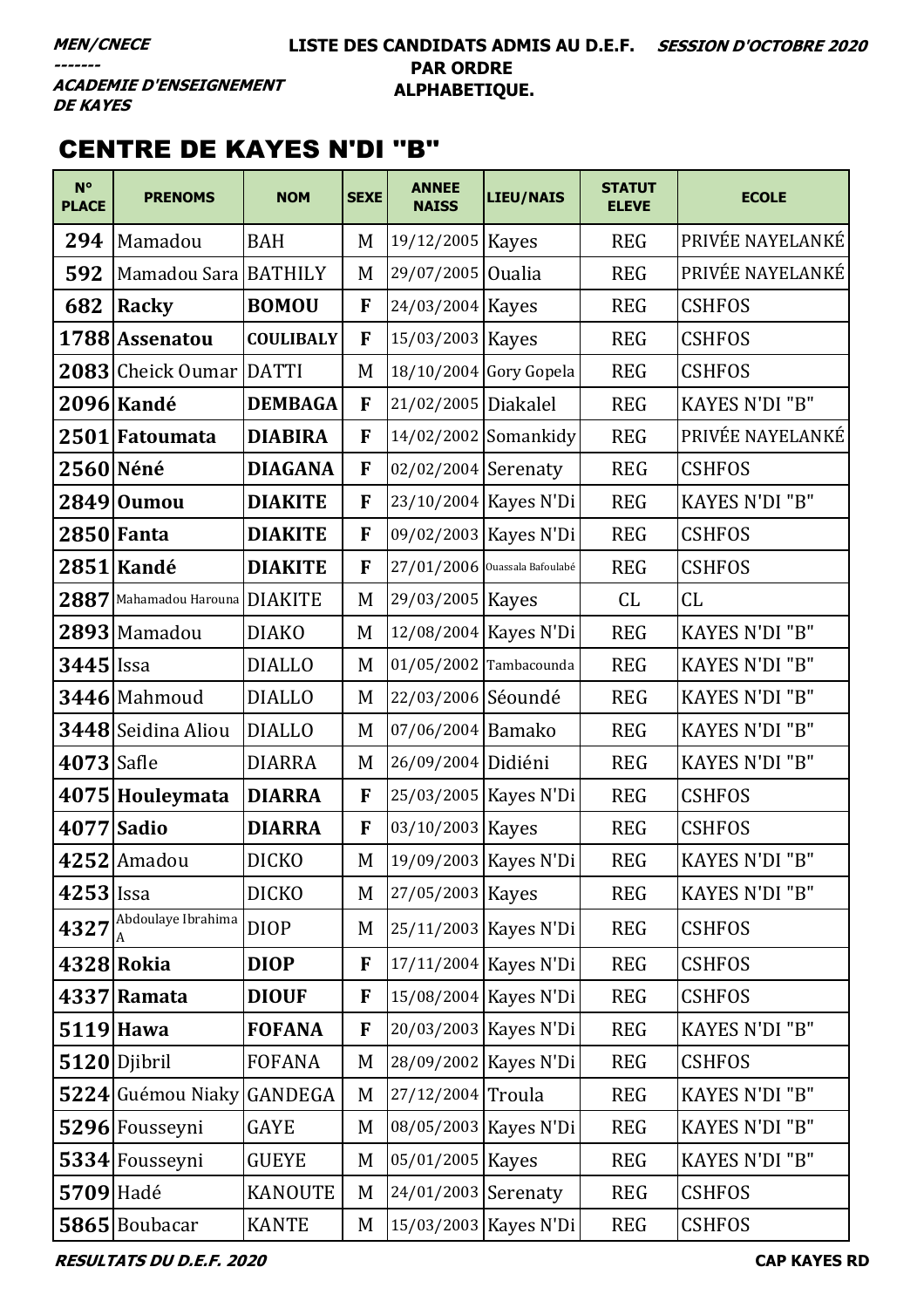#### **LISTE DES CANDIDATS ADMIS AU D.E.F. SESSION D'OCTOBRE 2020 PAR ORDRE ALPHABETIQUE.**

**ACADEMIE D'ENSEIGNEMENT DE KAYES** 

# CENTRE DE KAYES N'DI ''B'' (suite)

| $N^{\circ}$<br><b>PLACE</b> | <b>PRENOMS</b>             | <b>NOM</b>        | <b>SEXE</b> | <b>ANNEE</b><br><b>NAISS</b> | <b>LIEU/NAIS</b>      | <b>STATUT</b><br><b>ELEVE</b> | <b>ECOLE</b>          |
|-----------------------------|----------------------------|-------------------|-------------|------------------------------|-----------------------|-------------------------------|-----------------------|
|                             | 6424 Fatoumata             | <b>KEITA</b>      | F           | 25/03/2006 Kayes             |                       | <b>REG</b>                    | <b>KAYES N'DI "B"</b> |
|                             | 6425 Hawa                  | <b>KEITA</b>      | F           | 30/10/2004 Kati              |                       | <b>REG</b>                    | <b>KAYES N'DI "B"</b> |
| $6426$ Fassara              | <b>Kadiatou Dite</b>       | <b>KEITA</b>      | F           | 01/01/2002 Kayes             |                       | <b>REG</b>                    | KAYES N'DI "B"        |
|                             | 6428 Moussa                | <b>KEITA</b>      | M           | 27/10/2002 Sarayéro          |                       | <b>REG</b>                    | <b>KAYES N'DI "B"</b> |
|                             | 6440 Niagalé               | <b>KEITA</b>      | F           | 11/01/1999 Bamako            |                       | CL                            | CL                    |
| $6515$ Safi                 |                            | <b>KOITA</b>      | F           |                              | 24/04/2004 Kayes N'Di | <b>REG</b>                    | <b>CSHFOS</b>         |
|                             | 6534 Issaka Mamadou KOMOU  |                   | M           | 22/04/2006 Kayes             |                       | <b>REG</b>                    | PRIVÉE NAYELANKÉ      |
|                             | 6835 Fily Fatouma KONATE   |                   | F           | 27/03/2006 Bamako            |                       | <b>REG</b>                    | <b>KAYES N'DI "B"</b> |
| $7013$ Ali                  |                            | <b>KONTAGA</b>    | M           |                              | 03/04/2006 Kayes N'Di | <b>REG</b>                    | <b>KAYES N'DI "B"</b> |
|                             | $7474$ Oumar               | <b>MARIKO</b>     | M           |                              | 16/12/2004 Kayes N'Di | <b>REG</b>                    | <b>CSHFOS</b>         |
|                             | 7486 Amadou                | M'BO              | M           |                              | 22/04/2002 Kayes N'Di | <b>REG</b>                    | <b>KAYES N'DI "B"</b> |
| <b>7493</b> Alice           |                            | <b>MILLIMOUNO</b> | F           | 18/11/2003 Kayes             |                       | <b>REG</b>                    | <b>CSHFOS</b>         |
|                             | $7639$ Aguibe              | <b>N'DIAYE</b>    | M           |                              | 20/09/2005 Kayes N'Di | <b>REG</b>                    | <b>CSHFOS</b>         |
|                             | 7640 Abdoulaye             | N'DIAYE           | M           | 11/10/2005 Kayes             |                       | <b>REG</b>                    | PRIVÉE NAYELANKÉ      |
|                             | 7641 Kadji                 | <b>N'DIAYE</b>    | F           | 03/01/2007 Kayes             |                       | <b>REG</b>                    | PRIVÉE NAYELANKÉ      |
|                             | 7642 Mamadou               | <b>N'DIAYE</b>    | M           | 01/01/2005 Kayes             |                       | <b>REG</b>                    | PRIVÉE NAYELANKÉ      |
|                             | 7784 Aboubacar             | <b>OUATTARA</b>   | M           | 21/04/2005 Sikasso           |                       | <b>REG</b>                    | PRIVÉE NAYELANKÉ      |
|                             | 8366 Madina                | <b>SECK</b>       | F           | 01/11/2003 Bamako            |                       | <b>REG</b>                    | <b>CSHFOS</b>         |
|                             | 8389 Abdoulaye             | <b>SENEMENE</b>   | M           | 19/05/2005 Lomba             |                       | <b>REG</b>                    | <b>KAYES N'DI "B"</b> |
|                             | 8390 Abdoul Kadre SENEMENE |                   | M           | 10/11/2004 Lomba             |                       | <b>REG</b>                    | KAYES N'DI "B"        |
|                             | 8457 Amadou S              | <b>SIBY</b>       | M           |                              | 24/04/2004 Kayes N'Di | <b>REG</b>                    | <b>CSHFOS</b>         |
|                             | 8697 Mamadou               | <b>SIDIBE</b>     | M           | 21/03/2004 Kayes             |                       | <b>REG</b>                    | <b>CSHFOS</b>         |
| $9551$ Fily                 |                            | <b>SISSOKO</b>    | F           | 05/01/2004 Diakala           |                       | <b>REG</b>                    | <b>KAYES N'DI "B"</b> |
|                             | $9552$ Ousmane             | SISSOKO           | M           |                              | 25/10/2003 Kayes N'Di | <b>REG</b>                    | <b>KAYES N'DI "B"</b> |
|                             | $9553$ Fanta               | <b>SISSOKO</b>    | F           | 13/12/2003 Kayes             |                       | <b>REG</b>                    | <b>CSHFOS</b>         |
|                             | 9872 Djénéba               | <b>SOW</b>        | F           |                              | 13/02/2002 Kayes N'Di | <b>REG</b>                    | <b>CSHFOS</b>         |
|                             | 9873 Korka                 | <b>SOW</b>        | F           | 24/02/2005 Kayes             |                       | <b>REG</b>                    | <b>CSHFOS</b>         |
|                             | 9874 Mahamadou             | <b>SOW</b>        | M           | 21/10/2004 Kayes             |                       | <b>REG</b>                    | <b>CSHFOS</b>         |
|                             | 9953 Aïssata               | <b>SY</b>         | F           |                              | 21/03/2001 Kayes N'Di | <b>REG</b>                    | <b>CSHFOS</b>         |
|                             | 10118 Safiatou             | <b>TAMBADOU</b>   | F           |                              | 08/05/2004 Kayes N'Di | <b>REG</b>                    | <b>CSHFOS</b>         |
|                             | 10165 Kadiatou             | <b>TAMBOURA</b>   | F           | 17/10/2005 Kayes             |                       | <b>REG</b>                    | <b>KAYES N'DI "B"</b> |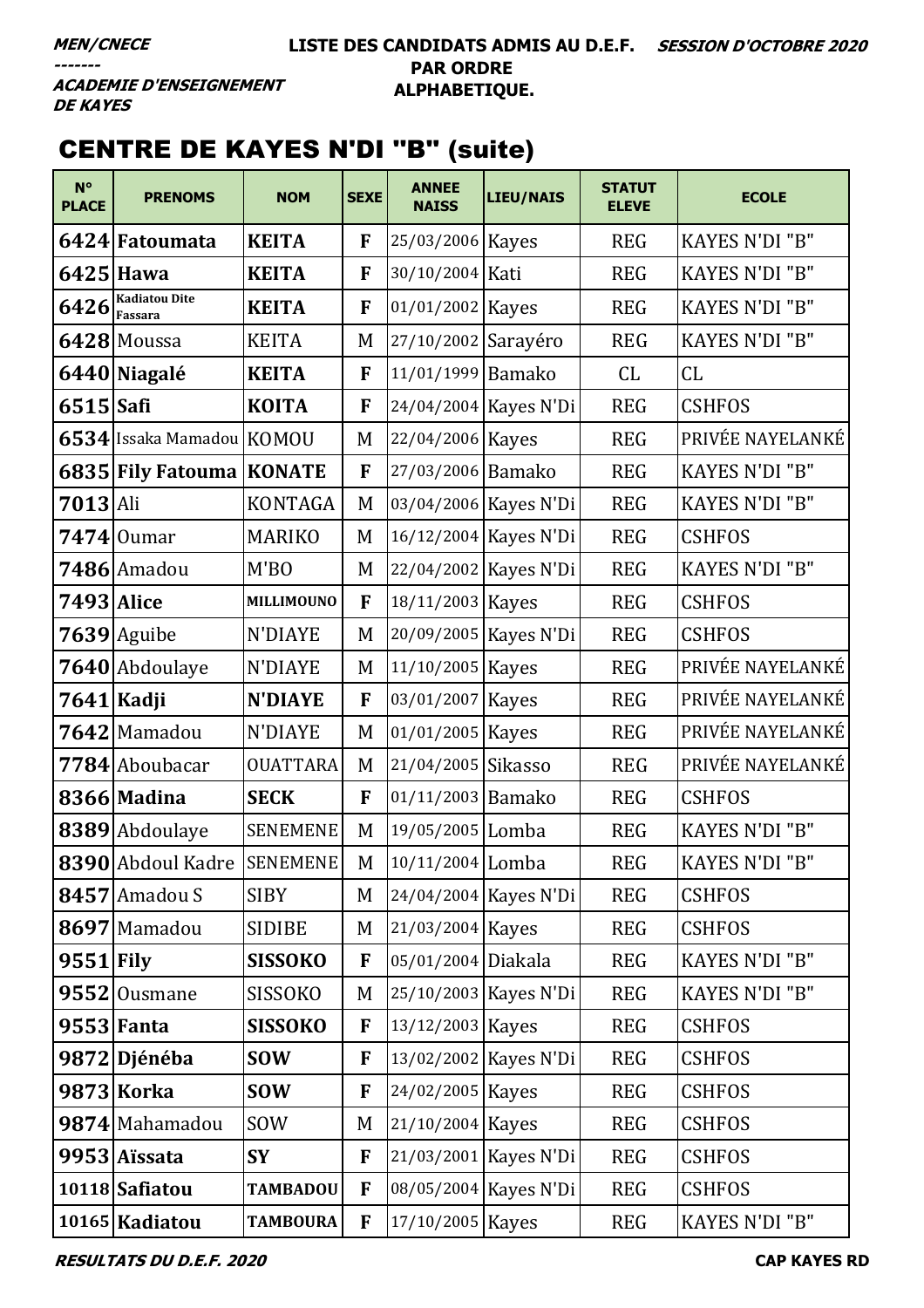#### **LISTE DES CANDIDATS ADMIS AU D.E.F. SESSION D'OCTOBRE 2020 PAR ORDRE ALPHABETIQUE.**

**ACADEMIE D'ENSEIGNEMENT DE KAYES** 

# CENTRE DE KAYES N'DI ''B'' (suite & fin)

| $N^{\circ}$<br><b>PLACE</b> | <b>PRENOMS</b>   | <b>NOM</b>        | <b>SEXE</b> | <b>ANNEE</b><br><b>NAISS</b> | LIEU/NAIS               | <b>STATUT</b><br><b>ELEVE</b> | <b>ECOLE</b>          |
|-----------------------------|------------------|-------------------|-------------|------------------------------|-------------------------|-------------------------------|-----------------------|
|                             | 10166 Hawa       | <b>TAMBOURA</b>   | F           | 03/06/2004 Kayes             |                         | <b>REG</b>                    | <b>KAYES N'DI "B"</b> |
|                             | 10167 Niakourou  | <b>TAMBOURA</b>   | F           | 06/05/2006 Kayes             |                         | <b>REG</b>                    | <b>KAYES N'DI "B"</b> |
|                             | 10660 Louti      | <b>TOURE</b>      | F           |                              | 10/10/2004 Kayes N'Di   | <b>REG</b>                    | <b>KAYES N'DI "B"</b> |
|                             | 10661 Makhan     | <b>TOURE</b>      | M           | 29/04/2004 Diboly            |                         | <b>REG</b>                    | <b>CSHFOS</b>         |
|                             | 11445 Fatoumata  | <b>TRAORE</b>     | F           |                              | 05/04/2005 Kayes N'Di   | <b>REG</b>                    | <b>KAYES N'DI "B"</b> |
|                             | 11446 Kadiatou   | <b>TRAORE</b>     | F           |                              | 03/06/2004 Kayes N'Di   | <b>REG</b>                    | <b>KAYES N'DI "B"</b> |
|                             | 11447 Moussa     | <b>TRAORE</b>     | M           | 15/03/2003 Ségou             |                         | <b>REG</b>                    | <b>KAYES N'DI "B"</b> |
| $11448$ Sidy                |                  | <b>TRAORE</b>     | M           |                              | 02/04/2004 Kayes N'Di   | <b>REG</b>                    | <b>KAYES N'DI "B"</b> |
|                             | 11449 Younoussa  | <b>TRAORE</b>     | M           | 20/08/2003 Kéniéba           |                         | <b>REG</b>                    | <b>KAYES N'DI "B"</b> |
|                             | 11450 Zénébou    | <b>TRAORE</b>     | F           |                              | 03/06/2003 Kayes N'Di   | <b>REG</b>                    | <b>KAYES N'DI "B"</b> |
|                             | 11451 Mamoudou T | TRAORE            | M           |                              | 15/08/2002   Kayes N'Di | <b>REG</b>                    | <b>CSHFOS</b>         |
| 11558 Lala                  |                  | <b>YATTASSAYE</b> | F           |                              | 09/09/2003   Kayes N'Di | <b>REG</b>                    | <b>CSHFOS</b>         |
|                             | 11559 Oumou      | <b>YATTASSAYE</b> | F           |                              | 16/02/2001 Kayes N'Di   | <b>REG</b>                    | <b>CSHFOS</b>         |

Kayes le,

Le Directeur

#### Seydou Nourou MAIGA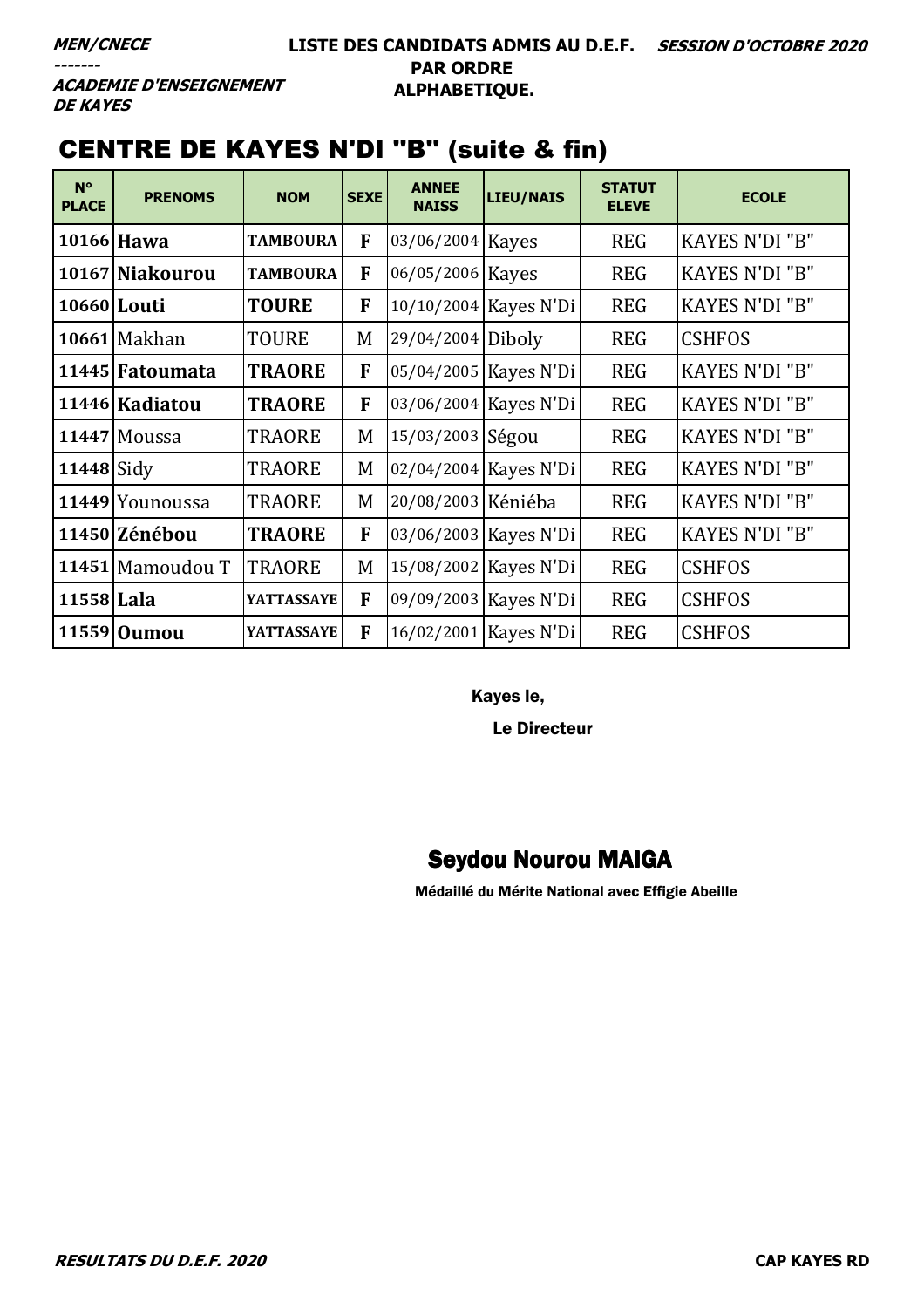#### **LISTE DES CANDIDATS ADMIS AU D.E.F. SESSION D'OCTOBRE 2020 PAR ORDRE ALPHABETIQUE.**

**ACADEMIE D'ENSEIGNEMENT DE KAYES** 

### CENTRE DE KHOULOUM

| $N^{\circ}$<br><b>PLACE</b> | <b>PRENOMS</b>           | <b>NOM</b>     | <b>SEXE</b> | <b>ANNEE</b><br><b>NAISS</b> | LIEU/NAIS               | <b>STATUT</b><br><b>ELEVE</b> | <b>ECOLE</b>        |
|-----------------------------|--------------------------|----------------|-------------|------------------------------|-------------------------|-------------------------------|---------------------|
| 266                         | Fatoumata                | <b>BAH</b>     | F           | 02/05/2005 Khouloum          |                         | <b>REG</b>                    | KHOULOUM            |
| 1701                        | Aïssata Nyouma COULIBALY |                | F           |                              | 12/06/2005 Khouloum     | <b>REG</b>                    | KHOULOUM            |
|                             | 1702 Bakary              | COULIBALY      | M           | 01/08/2003 Khouloum          |                         | <b>REG</b>                    | KHOULOUM            |
|                             | $1703$ Bourama           | COULIBALY      | M           |                              | 14/03/2005 Saliambougou | <b>REG</b>                    | KHOULOUM            |
|                             | 1704 Mamoudou            | COULIBALY      | M           |                              | 22/02/2003 Khouloum     | <b>REG</b>                    | KHOULOUM            |
|                             | 1705 Labedy              | COULIBALY      | M           |                              | 23/03/2005 Kersignané   | <b>REG</b>                    | KHOULOUM            |
|                             | $1735$ Birama            | COULIBALY      | M           | 30/11/2004 Sandaré           |                         | <b>REG</b>                    | <b>GABOU GOPELA</b> |
|                             | 2330 Lassana             | <b>DEMBELE</b> | M           |                              | 07/05/2001 Kéniou-Souté | <b>REG</b>                    | KHOULOUM            |
|                             | 2471 Hawa                | <b>DIABATE</b> | F           |                              | 16/06/2005   Khouloum   | <b>REG</b>                    | KHOULOUM            |
|                             | 2561 Boubacar            | <b>DIAGNE</b>  | M           |                              | 12/05/2001 Kersignané   | <b>REG</b>                    | KHOULOUM            |
|                             | 2804 Mahamadou           | <b>DIAKITE</b> | M           | 18/07/2004 Kéniou            |                         | <b>REG</b>                    | KHOULOUM            |
|                             | 3360 Aïssata             | <b>DIALLO</b>  | F           |                              | 07/06/2002 Khouloum     | <b>REG</b>                    | KHOULOUM            |
|                             | 3361 Bintou              | <b>DIALLO</b>  | F           |                              | 01/01/2005 Khouloum     | <b>REG</b>                    | KHOULOUM            |
|                             | 3362 Djibril             | <b>DIALLO</b>  | M           | 07/12/2002 Khouloum          |                         | <b>REG</b>                    | KHOULOUM            |
|                             | $3364$ Makan             | <b>DIALLO</b>  | M           |                              | 06/03/2003 Kersignané   | <b>REG</b>                    | KHOULOUM            |
|                             | $3365$ Seydou            | <b>DIALLO</b>  | M           | 10/01/2005 Kéniou            |                         | <b>REG</b>                    | KHOULOUM            |
|                             | $3512$ Adama S           | <b>DIALLO</b>  | M           |                              | 27/07/2005 Doussakané   | <b>REG</b>                    | KHOULOUM            |
|                             | $3586$ Bafing            | <b>DIANKA</b>  | M           | 28/05/2002 Khouloum          |                         | <b>REG</b>                    | KHOULOUM            |
|                             | 4008 Abdoul Wahab        | <b>DIARRA</b>  | M           | 20/04/2004 Sabouciré         |                         | <b>REG</b>                    | KHOULOUM            |
|                             | 4010 Bougary             | <b>DIARRA</b>  | M           | 08/03/2004 Khouloum          |                         | <b>REG</b>                    | KHOULOUM            |
|                             | 4320 Yamadou             | <b>DIOP</b>    | M           | 06/10/2005 Khouloum          |                         | <b>REG</b>                    | KHOULOUM            |
|                             | 4375 Bintou              | <b>DJIKINE</b> | F           |                              | 22/01/2004 Khouloum     | <b>REG</b>                    | <b>KHOULOUM</b>     |
|                             | 5682 Bouillagui          | <b>KANOUTE</b> | M           |                              | 12/05/2003 Khouloum     | <b>REG</b>                    | KHOULOUM            |
|                             | 5683 Djouka Mady         | <b>KANOUTE</b> | M           |                              | 18/11/2002 Khouloum     | <b>REG</b>                    | KHOULOUM            |
|                             | 5689 Kadiatou            | <b>KANOUTE</b> | F           | 30/09/2005 Kéniou            |                         | <b>REG</b>                    | KHOULOUM            |
|                             | 5939 Djibril             | <b>KEBE</b>    | M           |                              | 17/03/2004 Khouloum     | <b>REG</b>                    | KHOULOUM            |
|                             | 6521 Moussa              | <b>KOITE</b>   | M           | 02/06/2004 Kayes             |                         | <b>REG</b>                    | <b>GABOU GOPELA</b> |
|                             | 6791 Abdoulaye S         | <b>KONATE</b>  | M           | 16/09/2006 Sabouciré         |                         | <b>REG</b>                    | KHOULOUM            |
|                             | 6792 Gounédy             | <b>KONATE</b>  | M           | 21/11/2003 Khouloum          |                         | <b>REG</b>                    | KHOULOUM            |
|                             | 6793 Fatoumata           | <b>KONATE</b>  | F           | 07/11/2003 Sabouciré         |                         | <b>REG</b>                    | KHOULOUM            |
|                             | 6794 Alimatou            | <b>KONATE</b>  | F           | 07/03/2005 Kéniou            |                         | <b>REG</b>                    | KHOULOUM            |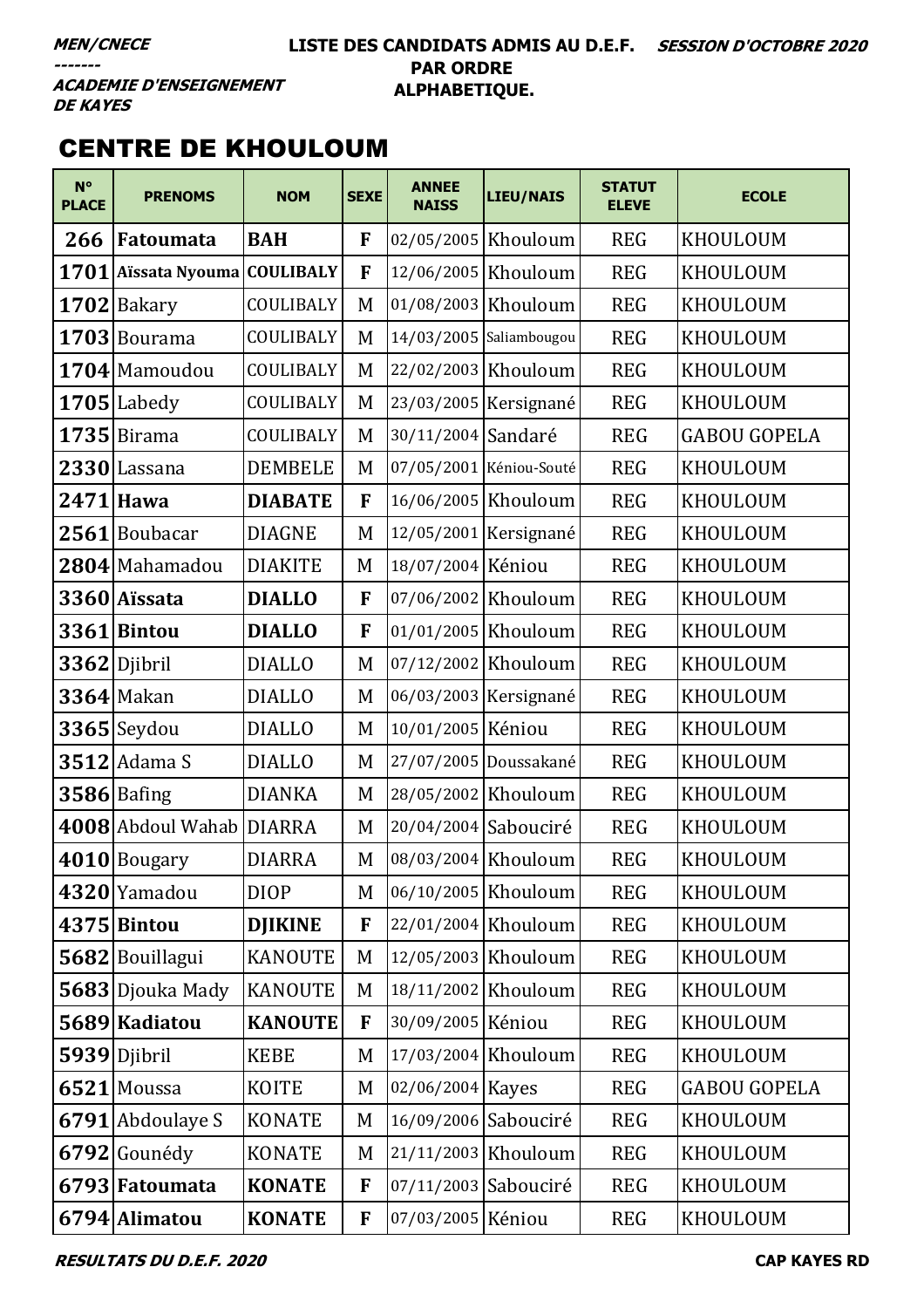#### **LISTE DES CANDIDATS ADMIS AU D.E.F. SESSION D'OCTOBRE 2020 PAR ORDRE ALPHABETIQUE.**

**ACADEMIE D'ENSEIGNEMENT DE KAYES** 

# CENTRE DE KHOULOUM (suite)

| $N^{\circ}$<br><b>PLACE</b> | <b>PRENOMS</b>  | <b>NOM</b>     | <b>SEXE</b> | <b>ANNEE</b><br><b>NAISS</b> | <b>LIEU/NAIS</b>          | <b>STATUT</b><br><b>ELEVE</b> | <b>ECOLE</b>        |
|-----------------------------|-----------------|----------------|-------------|------------------------------|---------------------------|-------------------------------|---------------------|
| $6797$ Koly                 |                 | <b>KONATE</b>  | M           | 01/07/2005 Kéniou            |                           | <b>REG</b>                    | KHOULOUM            |
|                             | 6798 Makan      | <b>KONATE</b>  | M           | 16/12/2005 Kéniou            |                           | <b>REG</b>                    | KHOULOUM            |
|                             | 6800 Maïmouna   | <b>KONATE</b>  | F           | 03/02/2005 Kéniou            |                           | <b>REG</b>                    | KHOULOUM            |
|                             | 6801 Rokia S    | <b>KONATE</b>  | F           | 16/12/2005 Sabouciré         |                           | <b>REG</b>                    | KHOULOUM            |
|                             | 6802 Tidiane    | <b>KONATE</b>  | M           |                              | 04/02/2004 Kersignané     | <b>REG</b>                    | KHOULOUM            |
|                             | $6803$ Oumar    | <b>KONATE</b>  | M           | 24/05/2005 Kéniou            |                           | <b>REG</b>                    | KHOULOUM            |
|                             | 6816 Hawa       | <b>KONATE</b>  | F           |                              | 20/05/2003 Kersignané     | <b>REG</b>                    | <b>GABOU GOPELA</b> |
|                             | 6880 Aïssata    | <b>KONATE</b>  | F           |                              | 15/04/2000 Kersignané     | CL                            | CL                  |
|                             | 7108 Fatoumata  | <b>KOUYATE</b> | F           | 20/03/2005 Kabaté            |                           | <b>REG</b>                    | KHOULOUM            |
|                             | 7280 Lassana    | MAGASSA        | M           | 07/06/2003 Sabouciré         |                           | <b>REG</b>                    | KHOULOUM            |
|                             | 7624 Rabiyatou  | <b>N'DIAYE</b> | F           |                              | 17/10/2004 Kersignané     | <b>REG</b>                    | KHOULOUM            |
|                             | 7725 Bandourou  | <b>NIANG</b>   | F           |                              | 28/10/2003 Kersignané     | <b>REG</b>                    | KHOULOUM            |
|                             | 7890 Moussa     | <b>SACKO</b>   | M           | 19/06/2003 Bougouni          |                           | <b>REG</b>                    | KHOULOUM            |
|                             | $8190$ Adama    | <b>SANGARE</b> | M           |                              | 13/05/2005 Saliambougou   | <b>REG</b>                    | KHOULOUM            |
|                             | 8191 Bocar      | <b>SANGARE</b> | M           |                              | 04/07/2004 Saliambougou   | <b>REG</b>                    | KHOULOUM            |
|                             | 8192 Djimé      | SANGARE        | M           |                              | $01/01/2002$ Saliambougou | <b>REG</b>                    | KHOULOUM            |
|                             | 8659 Amadou     | <b>SIDIBE</b>  | M           | 20/06/2003 Sabouciré         |                           | <b>REG</b>                    | KHOULOUM            |
|                             | 8660 Batènin    | <b>SIDIBE</b>  | F           | 26/08/2004 Sabouciré         |                           | <b>REG</b>                    | KHOULOUM            |
|                             | 8661 Fousseny   | <b>SIDIBE</b>  | M           | 18/11/2004 Sabouciré         |                           | <b>REG</b>                    | KHOULOUM            |
|                             | 8662 Koumba     | <b>SIDIBE</b>  | F           | 08/12/2005 Sabouciré         |                           | <b>REG</b>                    | KHOULOUM            |
|                             | $8664$ Adama    | <b>SIDIBE</b>  | M           |                              | 12/05/1996 Sabouciré N'Di | CL                            | CL                  |
| 9495 Aliou                  |                 | <b>SISSOKO</b> | M           | 16/05/2003 Kéniou            |                           | <b>REG</b>                    | KHOULOUM            |
|                             | 9496 Bakary     | <b>SISSOKO</b> | M           | 07/09/2003 Kéniou            |                           | <b>REG</b>                    | <b>KHOULOUM</b>     |
|                             | 9497 Bougary    | <b>SISSOKO</b> | M           |                              | 24/02/2004 Khouloum       | <b>REG</b>                    | KHOULOUM            |
|                             | 9498 Facoly     | <b>SISSOKO</b> | M           | 24/12/2005 Khouloum          |                           | <b>REG</b>                    | KHOULOUM            |
|                             | 9499 Lassana    | <b>SISSOKO</b> | M           |                              | 24/06/2004 Khouloum       | <b>REG</b>                    | KHOULOUM            |
|                             | 9501 Mamoudou   | <b>SISSOKO</b> | M           | 02/12/2006 Khouloum          |                           | <b>REG</b>                    | <b>KHOULOUM</b>     |
|                             | 9502 Moussa     | <b>SISSOKO</b> | M           |                              | 22/08/2004 Khouloum       | <b>REG</b>                    | KHOULOUM            |
|                             | $9503$ Moussa M | <b>SISSOKO</b> | M           |                              | 01/05/2001 Saliambougou   | <b>REG</b>                    | KHOULOUM            |
|                             | 9588 Abdoulaye  | <b>SISSOKO</b> | M           | 25/03/2002 Keniou            |                           | <b>REG</b>                    | KHOULOUM            |
|                             | 9666 Fodié      | SOUKOUNA       | M           |                              | 04/08/2003 Gabou Gopela   | <b>REG</b>                    | <b>GABOU GOPELA</b> |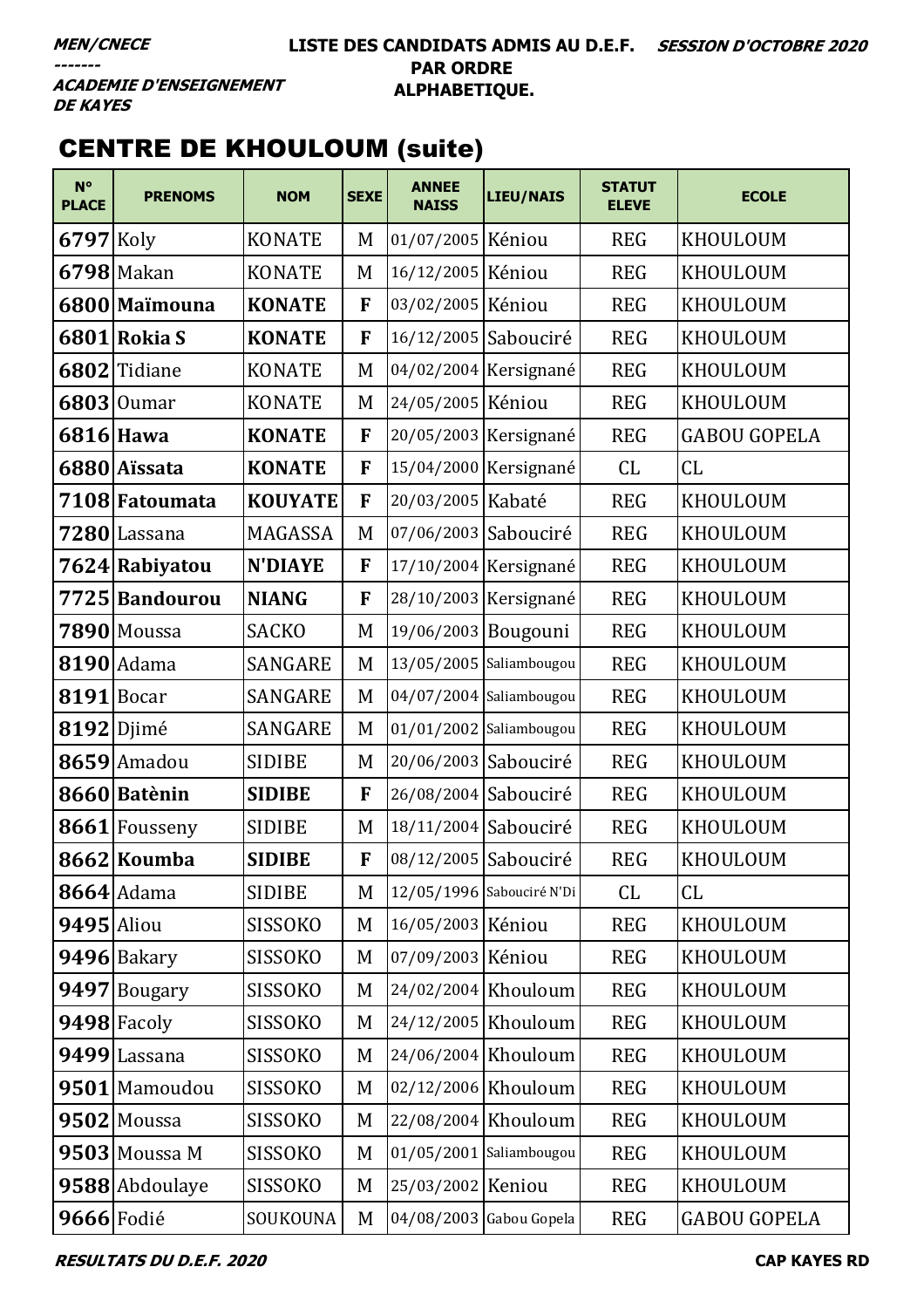**ACADEMIE D'ENSEIGNEMENT DE KAYES** 

# CENTRE DE KHOULOUM (suite & fin)

| $N^{\circ}$<br><b>PLACE</b> | <b>PRENOMS</b>  | <b>NOM</b>        | <b>SEXE</b> | <b>ANNEE</b><br><b>NAISS</b> | LIEU/NAIS                 | <b>STATUT</b><br><b>ELEVE</b> | <b>ECOLE</b>        |
|-----------------------------|-----------------|-------------------|-------------|------------------------------|---------------------------|-------------------------------|---------------------|
|                             | 9783 Fatoumata  | SOUMBOUNOU        | F           | 17/06/2003 Kéniou            |                           | <b>REG</b>                    | KHOULOUM            |
|                             | 9784 Niakalin   | <b>SOUMBOUNOU</b> | F           | 17/05/2006 Kéniou            |                           | <b>REG</b>                    | KHOULOUM            |
|                             | 9854 Mamadou    | <b>SOW</b>        | M           |                              | 13/03/2005 Kersignané     | <b>REG</b>                    | KHOULOUM            |
|                             | 9944 Bakary     | <b>SY</b>         | M           |                              | 26/03/2003 Gabou Gopela   | <b>REG</b>                    | <b>GABOU GOPELA</b> |
|                             | 10052 Kalilou   | <b>SYLLA</b>      | M           |                              | 31/12/2005 Loupourou      | <b>REG</b>                    | <b>KHOULOUM</b>     |
|                             | $10053$ Moussa  | <b>SYLLA</b>      | M           |                              | 31/12/2005   Loupourou    | <b>REG</b>                    | KHOULOUM            |
|                             | 10054 Oumou     | <b>SYLLA</b>      | F           |                              | 01/01/2005 Loupourou      | <b>REG</b>                    | <b>KHOULOUM</b>     |
|                             | 10247 Djénéba   | <b>TANGARA</b>    | F           | 08/09/2003 Khouloum          |                           | <b>REG</b>                    | KHOULOUM            |
|                             | 10429 Anzoumane | TOUNKARA          | M           | 11/10/2004 Kéniou            |                           | <b>REG</b>                    | KHOULOUM            |
|                             | 10641 Yamadou   | <b>TOURE</b>      | M           | 31/12/2003 Kéniou            |                           | <b>REG</b>                    | KHOULOUM            |
|                             | 11356 Kadiatou  | <b>TRAORE</b>     | F           |                              | 01/01/2005 Khouloum       | <b>REG</b>                    | KHOULOUM            |
|                             | 11510 Fatoumata | <b>WAGUE</b>      | F           |                              | $26/11/2001$ Gabou Gopela | <b>REG</b>                    | <b>GABOU GOPELA</b> |
| 11511 Fodié                 |                 | <b>WAGUE</b>      | M           |                              | 30/08/2003 Gabou Gopela   | <b>REG</b>                    | <b>GABOU GOPELA</b> |
|                             | 11542 Fatoumata | <b>YARESSI</b>    | F           | 23/11/2003 Bamako            |                           | <b>REG</b>                    | <b>GABOU GOPELA</b> |

Kayes le,

Le Directeur

### Seydou Nourou MAIGA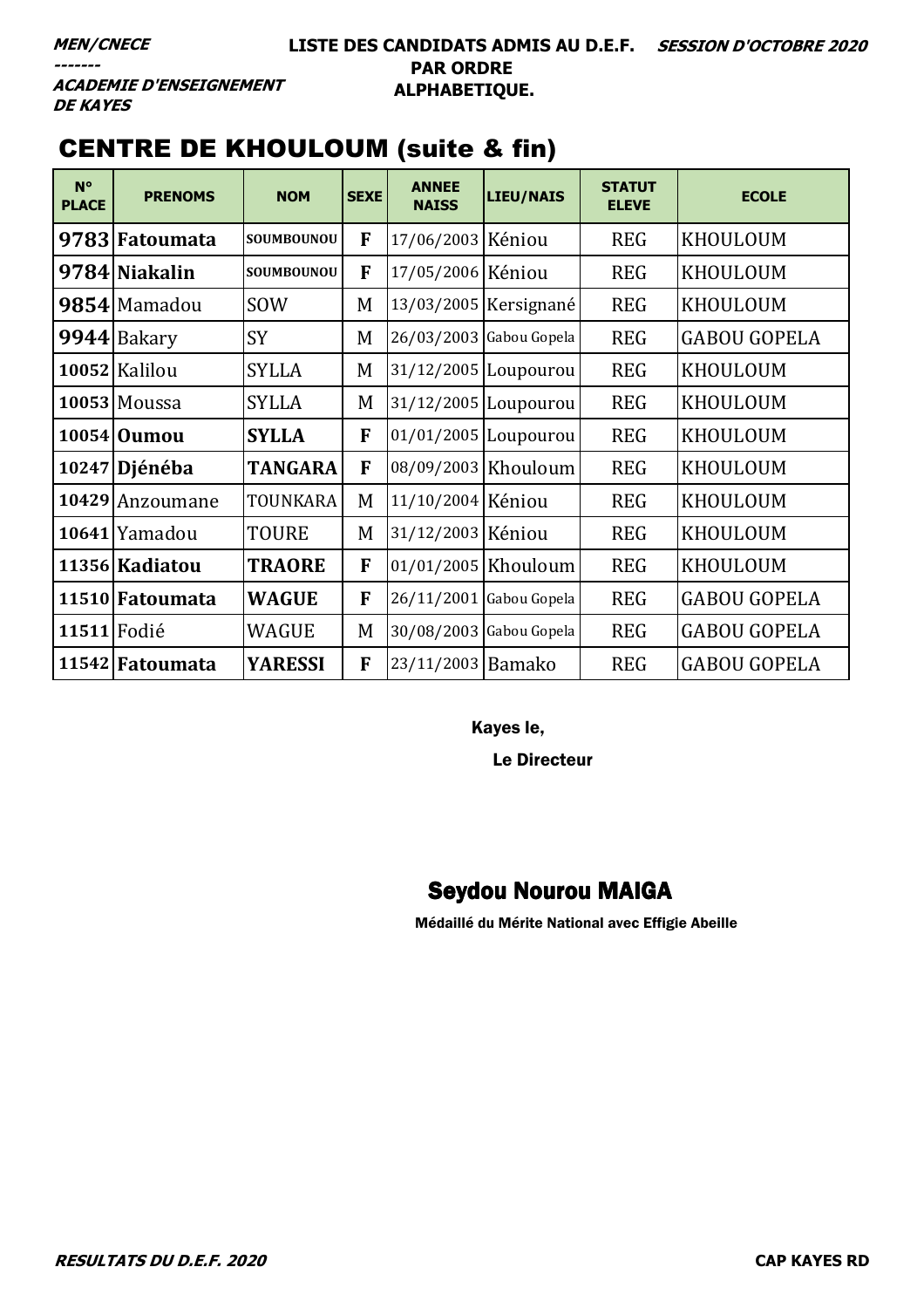#### **LISTE DES CANDIDATS ADMIS AU D.E.F. SESSION D'OCTOBRE 2020 PAR ORDRE ALPHABETIQUE.**

**ACADEMIE D'ENSEIGNEMENT DE KAYES** 

# CENTRE DE KONIAKARY

| $N^{\circ}$<br><b>PLACE</b> | <b>PRENOMS</b>              | <b>NOM</b>     | <b>SEXE</b> | <b>ANNEE</b><br><b>NAISS</b> | <b>LIEU/NAIS</b>          | <b>STATUT</b><br><b>ELEVE</b> | <b>ECOLE</b>     |
|-----------------------------|-----------------------------|----------------|-------------|------------------------------|---------------------------|-------------------------------|------------------|
| 267                         | El Hadji                    | <b>BAH</b>     | M           |                              | 31/12/2002 Koniakary      | <b>REG</b>                    | <b>KONIAKARY</b> |
| 375                         | Daïbou                      | <b>BANE</b>    | M           |                              | 02/07/2005 Koniakary      | <b>REG</b>                    | <b>KONIAKARY</b> |
| 482                         | Hawa                        | <b>BARRY</b>   | F           |                              | 23/12/1994 Farrandalla    | CL                            | CL               |
|                             | 1721 Lassana                | COULIBALY      | M           | 27/03/2004 Marila            |                           | <b>REG</b>                    | MARINTOUMANIA    |
|                             | 1724 Souleymane             | COULIBALY      | M           | 31/12/2006 Marila            |                           | <b>REG</b>                    | MARINTOUMANIA    |
|                             | 2472 Kadiatou               | <b>DIABATE</b> | F           |                              | 23/08/2002 Koniakary      | <b>REG</b>                    | <b>KONIAKARY</b> |
|                             | $2555$ Moussa               | <b>DIACKO</b>  | M           |                              | 01/01/2005 Koniakary      | <b>REG</b>                    | <b>KONIAKARY</b> |
|                             | 2557 Idrissa                | <b>DIACKO</b>  | M           | 07/05/2005 Marintoumania     |                           | <b>REG</b>                    | MARINTOUMANIA    |
|                             | 2806 Korotoumou             | <b>DIAKITE</b> | F           | 22/01/1987 Bamako            |                           | CL                            | CL               |
|                             | 3367 Mamadou L              | <b>DIALLO</b>  | M           |                              | 30/10/2003 Koniakary      | <b>REG</b>                    | <b>KONIAKARY</b> |
|                             | $3368$ Ousmane              | <b>DIALLO</b>  | M           |                              | $01/01/2003$ Farindinia   | <b>REG</b>                    | <b>KONIAKARY</b> |
|                             | 3369 Sarifou                | <b>DIALLO</b>  | M           |                              | 01/01/2001 Farindinia     | <b>REG</b>                    | <b>KONIAKARY</b> |
|                             | 3370 Safiatou               | <b>DIALLO</b>  | F           | 24/05/1997 Kayes             |                           | CL                            | CL               |
|                             | 3371 Hadiaratou             | <b>DIALLO</b>  | F           |                              | 14/09/1998 Diadioumbera   | CL                            | CL               |
|                             | 3378 Harouna                | <b>DIALLO</b>  | M           | 04/10/2001 Dioungo           |                           | <b>REG</b>                    | <b>DIOUNGO</b>   |
|                             | 3380 Kadiatou               | <b>DIALLO</b>  | F           | $01/01/2004$ Dioungo         |                           | <b>REG</b>                    | <b>DIOUNGO</b>   |
|                             | $3594$ Adama                | <b>DIAOU</b>   | M           | 04/10/2000 Fatao             |                           | <b>REG</b>                    | <b>KONIAKARY</b> |
| 4011 Issa                   |                             | <b>DIARRA</b>  | M           |                              | 13/08/2003 Koniakary      | <b>REG</b>                    | <b>KONIAKARY</b> |
|                             | 4012 Lamine                 | <b>DIARRA</b>  | M           | 06/02/1998 Nonkon            |                           | CL                            | CL               |
|                             | 5438 Ramata                 | <b>KAH</b>     | F           |                              | 31/12/2003 Koniakary      | <b>REG</b>                    | KONIAKARY        |
|                             | 5533 Salamata               | <b>KANE</b>    | F           |                              | 31/12/2004 Koniakary      | <b>REG</b>                    | KONIAKARY        |
|                             | 6400 Solomane               | <b>KEITA</b>   | M           | 31/12/2003 Semé              |                           | <b>REG</b>                    | <b>KONIAKARY</b> |
|                             | 6561 Daouda                 | <b>KONARE</b>  | M           | 09/04/2005 Marila            |                           | <b>REG</b>                    | MARINTOUMANIA    |
|                             | 6804 Amadou                 | <b>KONATE</b>  | M           |                              | 13/07/2006 Koniakary      | <b>REG</b>                    | <b>KONIAKARY</b> |
|                             | 6805 Mamadou T              | <b>KONATE</b>  | M           |                              | $01/01/2004$ Koniakary    | <b>REG</b>                    | <b>KONIAKARY</b> |
|                             | $7625$ Amadou               | <b>N'DIAYE</b> | M           |                              | 21/07/2005 Koniakary      | <b>REG</b>                    | <b>KONIAKARY</b> |
|                             | 7626 Cheick Tidiane N'DIAYE |                | M           |                              | $22/12/2004$ Koniakary    | <b>REG</b>                    | <b>KONIAKARY</b> |
|                             | 7960 Arwa                   | <b>SALL</b>    | F           |                              | 31/12/2004 Koniakary      | <b>REG</b>                    | <b>KONIAKARY</b> |
|                             | 7966 Adam                   | <b>SALL</b>    | F           |                              | $01/01/1989$ Farrandallah | CL                            | CL               |
|                             | 8665 Ibrahima               | <b>SIDIBE</b>  | M           |                              | 20/01/2003 Koniakary      | <b>REG</b>                    | <b>KONIAKARY</b> |
|                             | 8666 Mahamadou              | <b>SIDIBE</b>  | M           | 16/05/2003 Bamako            |                           | <b>REG</b>                    | <b>KONIAKARY</b> |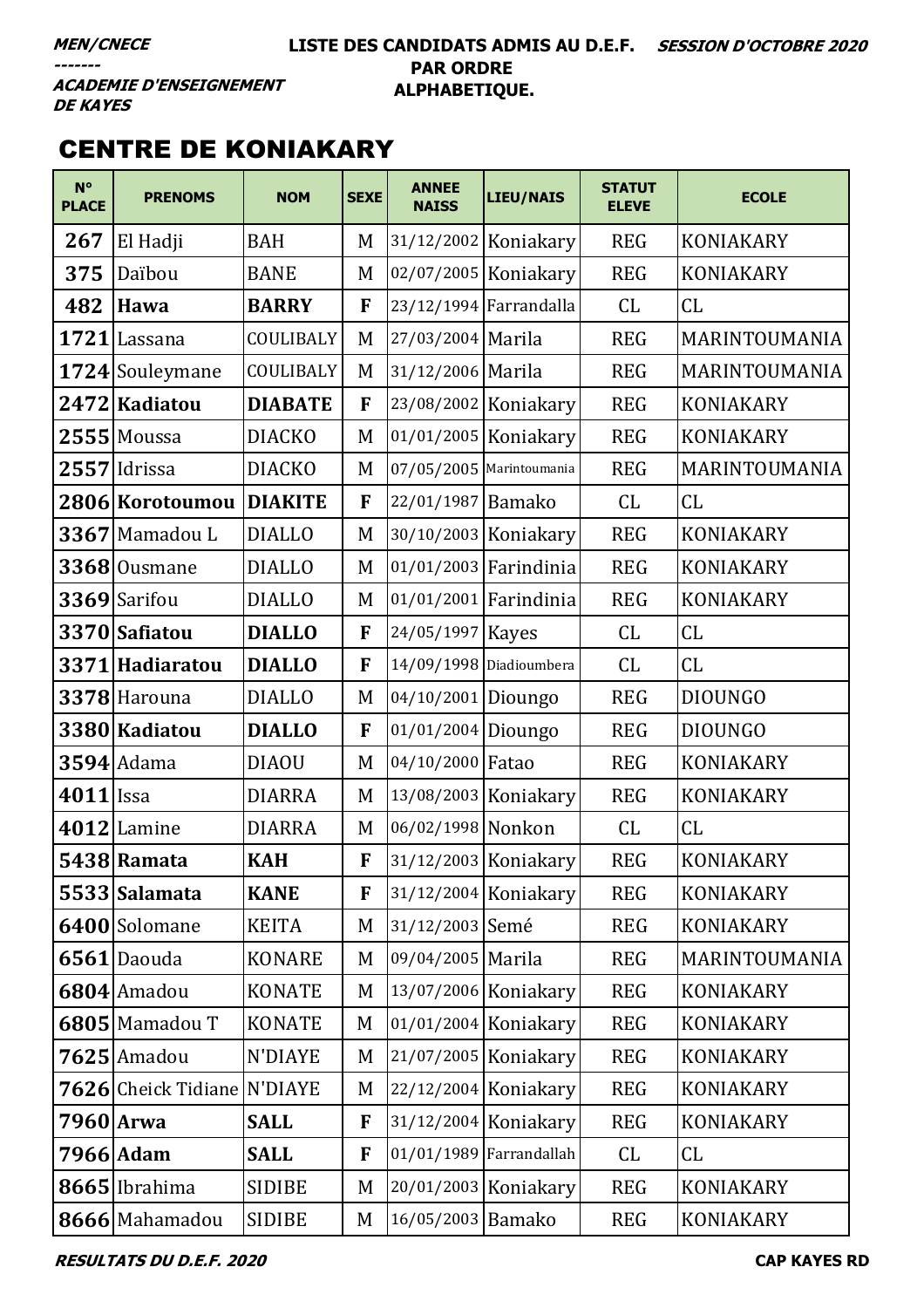**ACADEMIE D'ENSEIGNEMENT DE KAYES** 

# CENTRE DE KONIAKARY (suite & fin)

| $N^{\circ}$<br><b>PLACE</b> | <b>PRENOMS</b>     | <b>NOM</b>     | <b>SEXE</b> | <b>ANNEE</b><br><b>NAISS</b> | LIEU/NAIS              | <b>STATUT</b><br><b>ELEVE</b> | <b>ECOLE</b>     |
|-----------------------------|--------------------|----------------|-------------|------------------------------|------------------------|-------------------------------|------------------|
| $8667$ Yély                 |                    | <b>SIDIBE</b>  | M           | 26/03/2004 Kayes             |                        | <b>REG</b>                    | <b>KONIAKARY</b> |
|                             | $9504$ Oumar A     | <b>SISSOKO</b> | M           |                              | 23/08/2002 Koniakary   | <b>REG</b>                    | <b>KONIAKARY</b> |
|                             | 9505 Gaoussou      | <b>SISSOKO</b> | M           |                              | 28/11/2005   Koniakary | <b>REG</b>                    | <b>KONIAKARY</b> |
|                             | 9506 Sadio         | <b>SISSOKO</b> | F           |                              | 23/06/2005 Koniakary   | <b>REG</b>                    | <b>KONIAKARY</b> |
| 9519                        | <b>Issa</b>        | <b>SISSOKO</b> | M           | 01/01/2004 Dioungo           |                        | <b>REG</b>                    | <b>DIOUNGO</b>   |
| <b>9520</b> Sidi            |                    | <b>SISSOKO</b> | M           | 02/01/2003 Dioungo           |                        | <b>REG</b>                    | <b>DIOUNGO</b>   |
| 9941 Sira                   |                    | <b>SY</b>      | F           |                              | 04/03/2004 Koniakary   | <b>REG</b>                    | <b>KONIAKARY</b> |
|                             | $9942$ Oumar       | <b>SY</b>      | M           |                              | 27/10/2003 Koniakary   | <b>REG</b>                    | <b>KONIAKARY</b> |
|                             | 10056 Boulaye      | <b>SYLLA</b>   | M           | 02/09/2002 Marintoumania     |                        | <b>REG</b>                    | MARINTOUMANIA    |
|                             | 10101 Diamilatou   | <b>TALL</b>    | F           |                              | 26/05/2003   Koniakary | <b>REG</b>                    | <b>KONIAKARY</b> |
|                             | 10102 Mamadou S    | <b>TALL</b>    | M           |                              | 13/04/2005 Koniakary   | <b>REG</b>                    | <b>KONIAKARY</b> |
|                             | 11358 Moriké Sekou | <b>TRAORE</b>  | M           | 28/06/2000 Kayes             |                        | CL                            | CL               |

Kayes le,

Le Directeur

#### Seydou Nourou MAIGA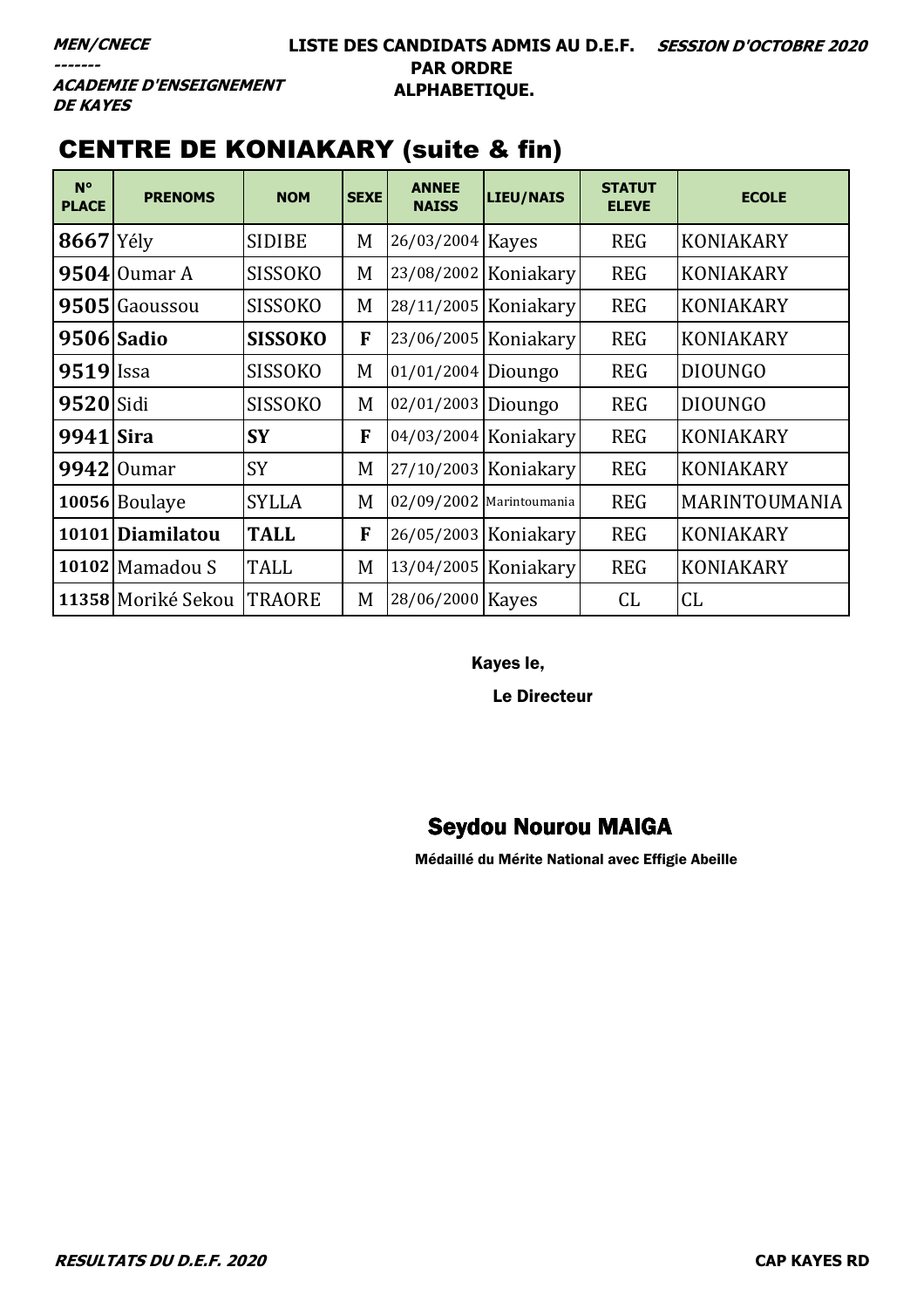#### **LISTE DES CANDIDATS ADMIS AU D.E.F. SESSION D'OCTOBRE 2020 PAR ORDRE ALPHABETIQUE.**

**ACADEMIE D'ENSEIGNEMENT DE KAYES** 

# CENTRE DE LEYA

| $N^{\circ}$<br><b>PLACE</b> | <b>PRENOMS</b>    | <b>NOM</b>      | <b>SEXE</b> | <b>ANNEE</b><br><b>NAISS</b> | LIEU/NAIS            | <b>STATUT</b><br><b>ELEVE</b> | <b>ECOLE</b>     |
|-----------------------------|-------------------|-----------------|-------------|------------------------------|----------------------|-------------------------------|------------------|
|                             | <b>1222</b> Adama | <b>CISSE</b>    | M           | 01/01/2004 Boutin            |                      | <b>REG</b>                    | <b>AOUROU</b>    |
| <b>1223</b> Ladji           |                   | <b>CISSE</b>    | M           | 01/01/2004 Boutin            |                      | <b>REG</b>                    | <b>AOUROU</b>    |
| $1726$ Gaye                 |                   | COULIBALY       | M           |                              | 31/12/2002 Dindinayé | <b>REG</b>                    | DINDINAYÉ        |
|                             | 2494 Boudalaye    | <b>DIABIRA</b>  | M           | 20/09/2005 Léya              |                      | <b>REG</b>                    | <b>LEYA</b>      |
|                             | 2495 Boulaye      | <b>DIABIRA</b>  | M           | 31/12/2005 Léya              |                      | <b>REG</b>                    | <b>LEYA</b>      |
| <b>2497</b> Gaye            |                   | <b>DIABIRA</b>  | M           | 18/11/2004 Léva              |                      | <b>REG</b>                    | <b>LEYA</b>      |
| <b>2499</b> Silly           |                   | <b>DIABIRA</b>  | M           |                              | 31/12/2004 Dindinayé | <b>REG</b>                    | <b>DINDINAYÉ</b> |
|                             | 3384 Badémou      | <b>DIALLO</b>   | M           | 15/02/2003 Bamako            |                      | <b>REG</b>                    | <b>LEYA</b>      |
|                             | <b>3385</b> Demba | <b>DIALLO</b>   | M           | 05/05/2004 Léya              |                      | <b>REG</b>                    | <b>LEYA</b>      |
| 3388 Sidi                   |                   | <b>DIALLO</b>   | M           | 31/12/2002 Léya              |                      | <b>REG</b>                    | <b>LEYA</b>      |
|                             | 4271 Boukery      | <b>DIOMBANA</b> | M           | 20/12/2006 Dindinayé         |                      | <b>REG</b>                    | DINDINAYÉ        |
|                             | <b>5280</b> Demba | GASSAMA         | M           |                              | 31/12/2003 Dindinayé | <b>REG</b>                    | DINDINAYÉ        |
| 8193 Sikou                  |                   | SANGARE         | M           | 31/12/2004 Léva              |                      | <b>REG</b>                    | <b>LEYA</b>      |
|                             | 11378 Samba       | <b>TRAORE</b>   | M           | 31/12/2003 Léya              |                      | <b>REG</b>                    | <b>LEYA</b>      |

Kayes le,

Le Directeur

### Seydou Nourou MAIGA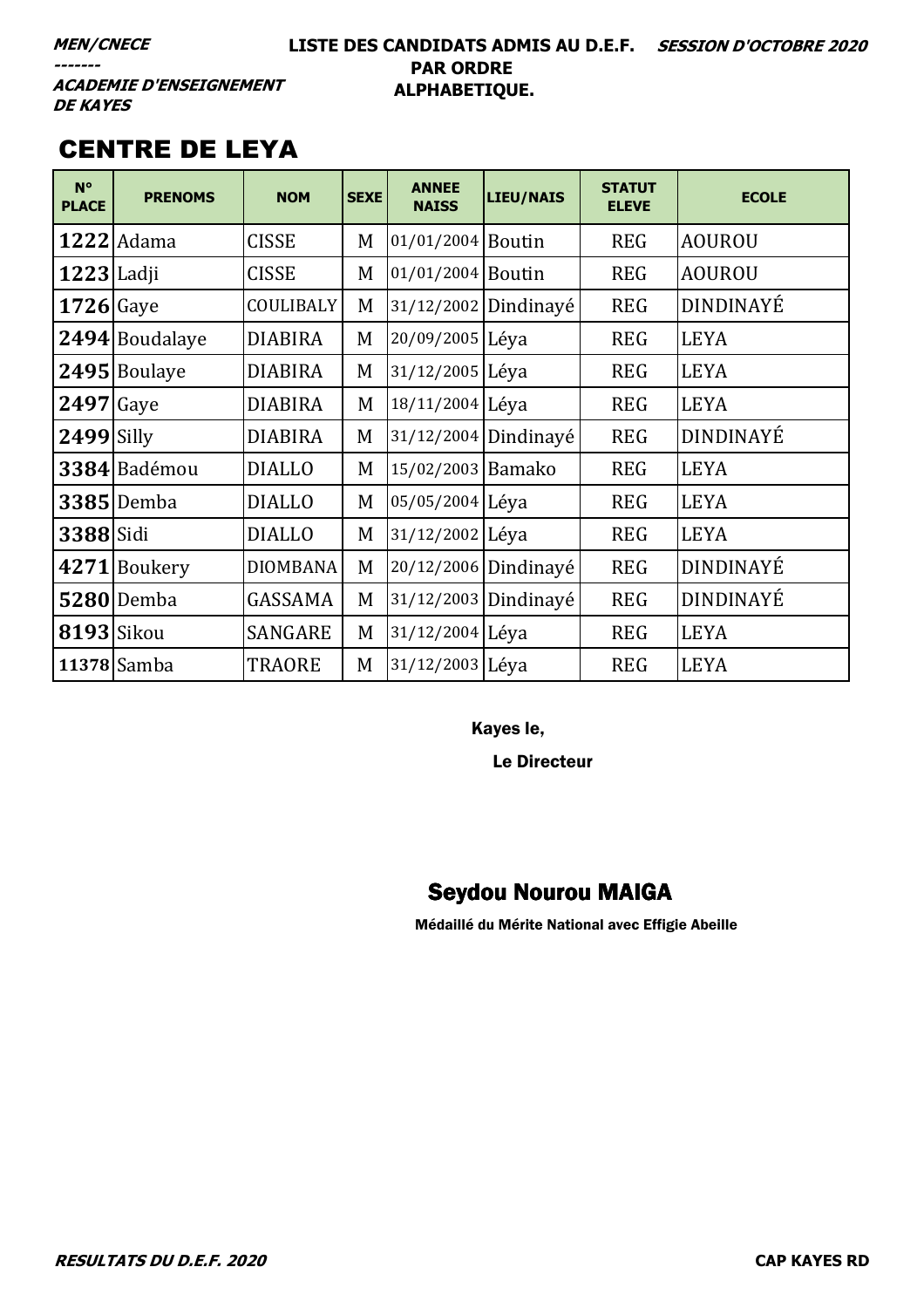#### **LISTE DES CANDIDATS ADMIS AU D.E.F. SESSION D'OCTOBRE 2020 PAR ORDRE ALPHABETIQUE.**

**ACADEMIE D'ENSEIGNEMENT DE KAYES** 

### CENTRE DE SEGALA

| $N^{\circ}$<br><b>PLACE</b> | <b>PRENOMS</b>            | <b>NOM</b>       | <b>SEXE</b> | <b>ANNEE</b><br><b>NAISS</b> | <b>LIEU/NAIS</b>               | <b>STATUT</b><br><b>ELEVE</b> | <b>ECOLE</b>  |
|-----------------------------|---------------------------|------------------|-------------|------------------------------|--------------------------------|-------------------------------|---------------|
| 275                         | Modibo                    | <b>BAH</b>       | M           | 22/10/2004 Ségalaba          |                                | <b>REG</b>                    | <b>SEGALA</b> |
| 467                         | Abdramane                 | <b>BARRY</b>     | M           | 27/08/2003 Ségala            |                                | <b>REG</b>                    | <b>SEGALA</b> |
|                             | 1732 Abdoulaye            | <b>COULIBALY</b> | M           | 15/04/2003 Mouliné           |                                | <b>REG</b>                    | MOULINÉ       |
|                             | 2817 Abdoulaye            | <b>DIAKITE</b>   | M           | 05/12/2003 Segala            |                                | <b>REG</b>                    | MOULINÉ       |
|                             | 3395 Ramatoulaye DIALLO   |                  | F           | 10/03/2004 Ségala            |                                | <b>REG</b>                    | <b>SEGALA</b> |
|                             | 4929 Bandjougou           | <b>FAINKE</b>    | M           | 10/09/2004 Mouliné           |                                | <b>REG</b>                    | MOULINÉ       |
|                             | 5368 Dahirou              | <b>GUISSE</b>    | M           | 02/02/2006 Ségala            |                                | <b>REG</b>                    | <b>SEGALA</b> |
|                             | 6989 Binta                | <b>KONE</b>      | F           | 16/03/2005 Ségala            |                                | <b>REG</b>                    | <b>SEGALA</b> |
|                             | 7483 Hawa Ketté           | <b>M'BAYE</b>    | F           | 09/05/2004 Ségala            |                                | <b>REG</b>                    | <b>SEGALA</b> |
|                             | 7491 Amadou               | M'BOH            | M           | 18/08/2002 Ségala            |                                | <b>REG</b>                    | <b>SEGALA</b> |
|                             | 9665 Boubakary            | SOUKOUNA         | M           | 14/05/2000   Mouliné         |                                | <b>REG</b>                    | MOULINÉ       |
|                             | 9859 Haby                 | <b>SOW</b>       | F           |                              | 10/06/2006 Ségala/Kayes        | <b>REG</b>                    | <b>SEGALA</b> |
|                             | 10290 Abdourahamane THIAM |                  | M           |                              | $14/06/2006$ Banankoro/R.Guiné | <b>REG</b>                    | <b>SEGALA</b> |
|                             | 10291 Amadou              | <b>THIAM</b>     | M           | 02/05/2004 Bamako            |                                | <b>REG</b>                    | <b>SEGALA</b> |

Kayes le,

Le Directeur

### Seydou Nourou MAIGA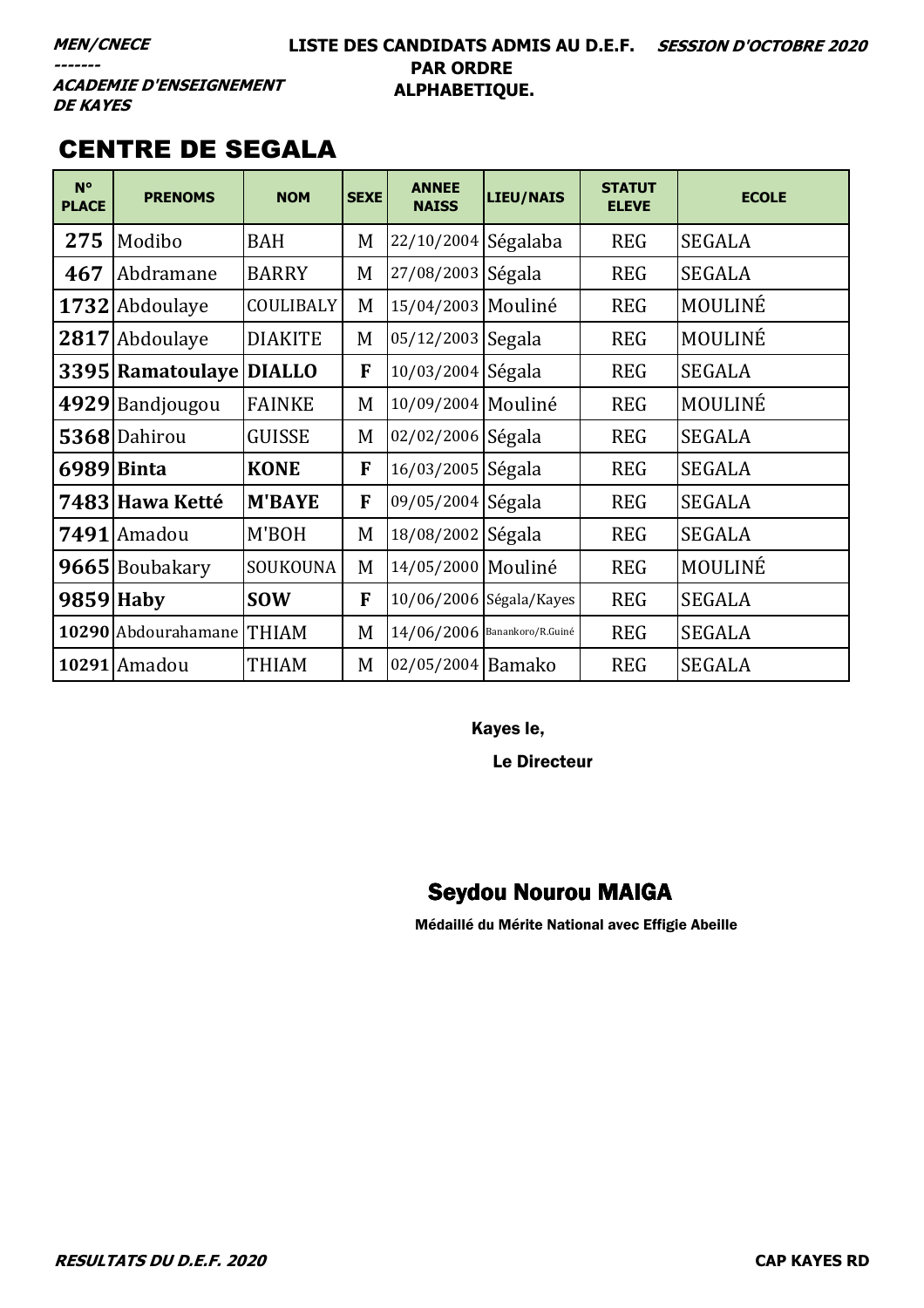#### **LISTE DES CANDIDATS ADMIS AU D.E.F. SESSION D'OCTOBRE 2020 PAR ORDRE ALPHABETIQUE.**

**ACADEMIE D'ENSEIGNEMENT DE KAYES** 

# CENTRE DE SELIFELY

| $N^{\circ}$<br><b>PLACE</b> | <b>PRENOMS</b>            | <b>NOM</b>       | <b>SEXE</b> | <b>ANNEE</b><br><b>NAISS</b> | <b>LIEU/NAIS</b>            | <b>STATUT</b><br><b>ELEVE</b> | <b>ECOLE</b>     |
|-----------------------------|---------------------------|------------------|-------------|------------------------------|-----------------------------|-------------------------------|------------------|
| 320                         | Abdrahamane   BAH         |                  | M           | 23/04/2002 Téïchibé          |                             | <b>REG</b>                    | TÉICHIBÉ         |
| 993                         | <b>Tougaye</b>            | <b>CAMARA</b>    | F           | 30/12/2004 Nagara            |                             | <b>REG</b>                    | <b>BAFARARA</b>  |
| 994                         | Awa                       | <b>CAMARA</b>    | F           |                              | 10/09/2001 Libreville Gabon | <b>REG</b>                    | <b>KALINIORO</b> |
| 995                         | <b>Diana</b>              | <b>CAMARA</b>    | F           | 10/09/2003 Kalinioro         |                             | <b>REG</b>                    | <b>KALINIORO</b> |
| 998                         | Godio                     | <b>CAMARA</b>    | M           | 09/11/2000 Kalinioro         |                             | <b>REG</b>                    | <b>KALINIORO</b> |
| 999                         | Mamadou                   | <b>CAMARA</b>    | M           | $15/10/2004$ Kalinioro       |                             | <b>REG</b>                    | <b>KALINIORO</b> |
|                             | 1001 Mamadou S            | <b>CAMARA</b>    | M           | 08/12/2000 Kalinioro         |                             | <b>REG</b>                    | <b>KALINIORO</b> |
|                             | $1002$ Mody S             | <b>CAMARA</b>    | M           | 31/12/2002   Kalinioro       |                             | <b>REG</b>                    | <b>KALINIORO</b> |
| $1004$ Lalia                |                           | <b>CAMARA</b>    | F           | 31/12/2003 Nagara            |                             | <b>REG</b>                    | <b>SELIFELY</b>  |
|                             | $1005$ Samba              | <b>CAMARA</b>    | M           | 31/12/2006 Nagara            |                             | <b>REG</b>                    | <b>SELIFELY</b>  |
| $1006$ Koly                 |                           | <b>CAMARA</b>    | M           | 31/12/1994 Aourou            |                             | CL                            | CL               |
| $1007$ Diabi                |                           | <b>CAMARA</b>    | M           | 16/08/2005 Téïchibé          |                             | <b>REG</b>                    | TÉICHIBÉ         |
|                             | $1008$  Karim             | <b>CAMARA</b>    | M           | 01/01/2003 Téïchibé          |                             | <b>REG</b>                    | TÉICHIBÉ         |
|                             | 1009 Zénabou              | <b>CAMARA</b>    | F           | 12/12/2002 Téïchibé          |                             | <b>REG</b>                    | TÉICHIBÉ         |
|                             | 1233 Mamadou              | <b>CISSE</b>     | M           | 08/08/2004 Bafarara          |                             | <b>REG</b>                    | <b>BAFARARA</b>  |
| <b>1234</b> Naré            |                           | <b>CISSE</b>     | M           | 09/06/2002 Bafarara          |                             | <b>REG</b>                    | <b>BAFARARA</b>  |
|                             | 1235 Kadiatou             | <b>CISSE</b>     | F           | 20/07/2005 Sélifély          |                             | <b>REG</b>                    | <b>SELIFELY</b>  |
|                             | $1761$  Oumou             | <b>COULIBALY</b> | F           | 14/12/2001 Téïchibé          |                             | <b>REG</b>                    | TÉICHIBÉ         |
|                             | 2355 Diaba Moussa DEMBELE |                  | F           | 28/12/2005 Sélifély          |                             | <b>REG</b>                    | <b>SELIFELY</b>  |
|                             | 3419 Abdoulaye            | <b>DIALLO</b>    | M           | 16/04/2005 Nagara            |                             | <b>REG</b>                    | <b>SELIFELY</b>  |
|                             | <b>3420</b> Diabé         | <b>DIALLO</b>    | M           | 27/05/2005 Nagara            |                             | <b>REG</b>                    | <b>SELIFELY</b>  |
|                             | 4192 Ansounane            | <b>DIAWARA</b>   | M           | 20/03/2005 Bafarara          |                             | <b>REG</b>                    | <b>BAFARARA</b>  |
|                             | $5219$ Mamadou            | GANDEGA          | M           | 15/05/2002 Kalinioro         |                             | <b>REG</b>                    | <b>KALINIORO</b> |
|                             | 5220 Moustapha            | <b>GANDEGA</b>   | M           | 21/12/2000 Kalinioro         |                             | <b>REG</b>                    | <b>KALINIORO</b> |
|                             | 5317 Dianguiné            | <b>GOUMANE</b>   | M           | 20/12/2003 Nioro             |                             | <b>REG</b>                    | <b>KALINIORO</b> |
|                             | 6823 Koudédia             | <b>KONATE</b>    | F           | 24/09/2004 Kalinioro         |                             | <b>REG</b>                    | <b>KALINIORO</b> |
|                             | $7385$ Amedy              | MANGARA          | M           | 31/12/2002 Kalinioro         |                             | <b>REG</b>                    | <b>KALINIORO</b> |
|                             | 7386 Sédifo               | MANGARA          | M           | 31/12/2004 Nahaly            |                             | <b>REG</b>                    | <b>KALINIORO</b> |
|                             | 7530 Kadja                | <b>MOUNKORO</b>  | F           | $01/01/2004$ San             |                             | <b>REG</b>                    | TÉICHIBÉ         |
|                             | 7634 Mahamadou            | N'DIAYE          | M           | 28/11/2002 Sélifély          |                             | <b>REG</b>                    | <b>SELIFELY</b>  |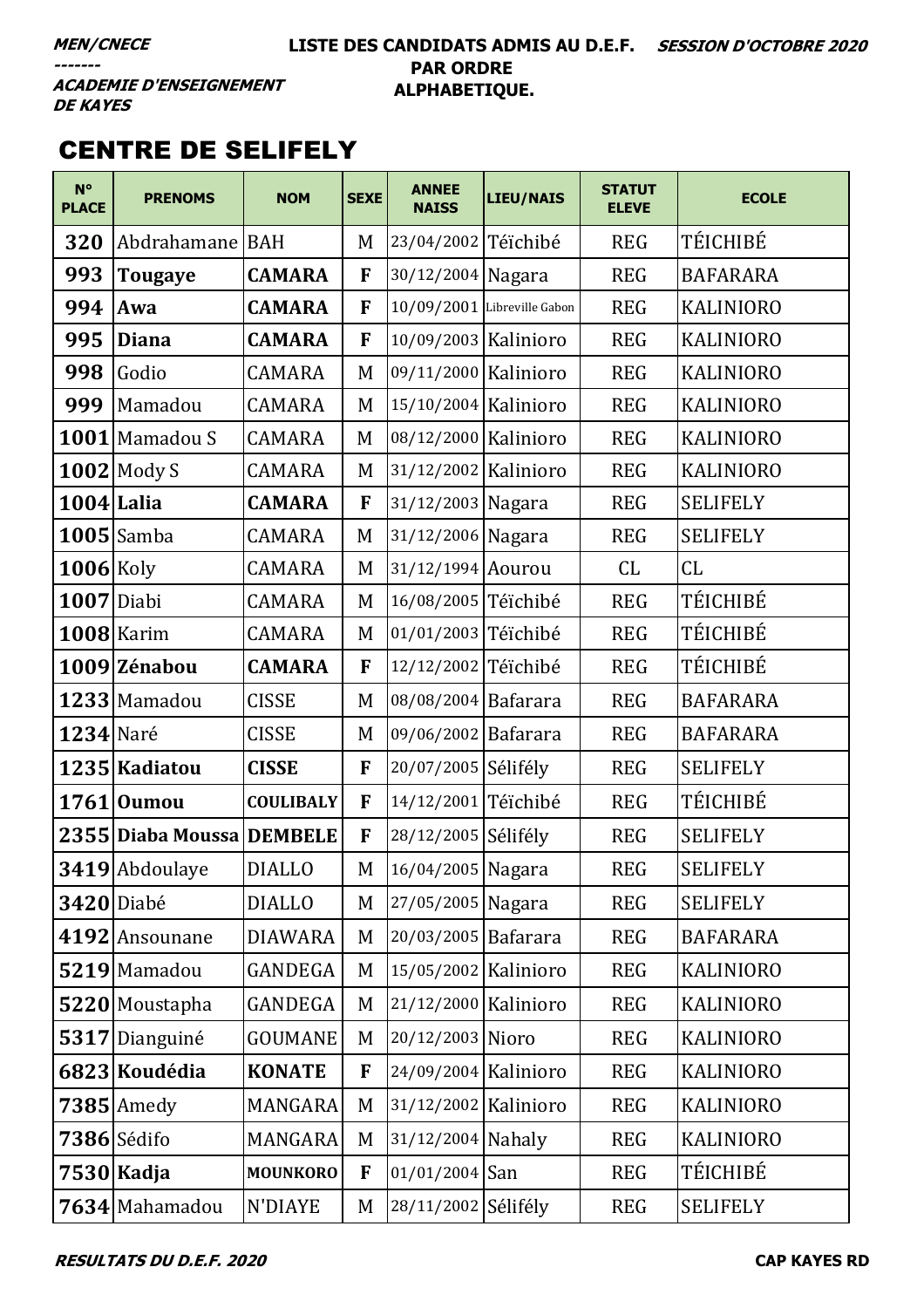**ACADEMIE D'ENSEIGNEMENT DE KAYES** 

| $N^{\circ}$<br><b>PLACE</b> | <b>PRENOMS</b>     | <b>NOM</b>     | <b>SEXE</b> | <b>ANNEE</b><br><b>NAISS</b> | LIEU/NAIS                       | <b>STATUT</b><br><b>ELEVE</b> | <b>ECOLE</b>     |
|-----------------------------|--------------------|----------------|-------------|------------------------------|---------------------------------|-------------------------------|------------------|
| <b>8213 Nave</b>            |                    | <b>SANGHO</b>  | F           | 02/07/2006 Sélifély          |                                 | <b>REG</b>                    | <b>SELIFELY</b>  |
|                             | $9753$ Sidy B      | <b>SOUMARE</b> | M           | 10/09/2003 Sélifély          |                                 | <b>REG</b>                    | <b>SELIFELY</b>  |
|                             | 9755 Diana         | <b>SOUMARE</b> | F           | 31/12/2002 Téïchibé          |                                 | <b>REG</b>                    | TÉICHIBÉ         |
|                             | 9864 Flémata       | <b>SOW</b>     | F           |                              | 20/09/2003 Kayes N'Di           | <b>REG</b>                    | <b>BAFARARA</b>  |
|                             | 9865 Soultane      | <b>SOW</b>     | F           | 04/02/1983 Kayes             |                                 | CL                            | CL               |
|                             | 9945 Diarry        | <b>SY</b>      | F           | 15/02/2005 Sélifély          |                                 | <b>REG</b>                    | <b>SELIFELY</b>  |
|                             | 10356 <b>Fanta</b> | TOGO           | F           |                              | 31/12/2004 Pèrèguinikoro        | <b>REG</b>                    | TÉICHIBÉ         |
|                             | 11417 Niama        | <b>TRAORE</b>  | F           |                              | 13/12/2005 Kayes Lafiabougou    | <b>REG</b>                    | TÉICHIBÉ         |
|                             | 11499 Bata Sékou   | <b>TRARE</b>   | M           |                              | 27/08/2006 C12/Yoni-kisaha Saye | <b>REG</b>                    | <b>KALINIORO</b> |
|                             | 11531 Lassana      | <b>YATTERA</b> | M           | 27/02/2003 Sélifély          |                                 | <b>REG</b>                    | <b>SELIFELY</b>  |
| 11546 Assa                  |                    | <b>YATERA</b>  | F           | 07/02/2004 Sélifély          |                                 | <b>REG</b>                    | <b>SELIFELY</b>  |

# CENTRE DE SELIFELY (suite & fin)

Kayes le,

Le Directeur

### Seydou Nourou MAIGA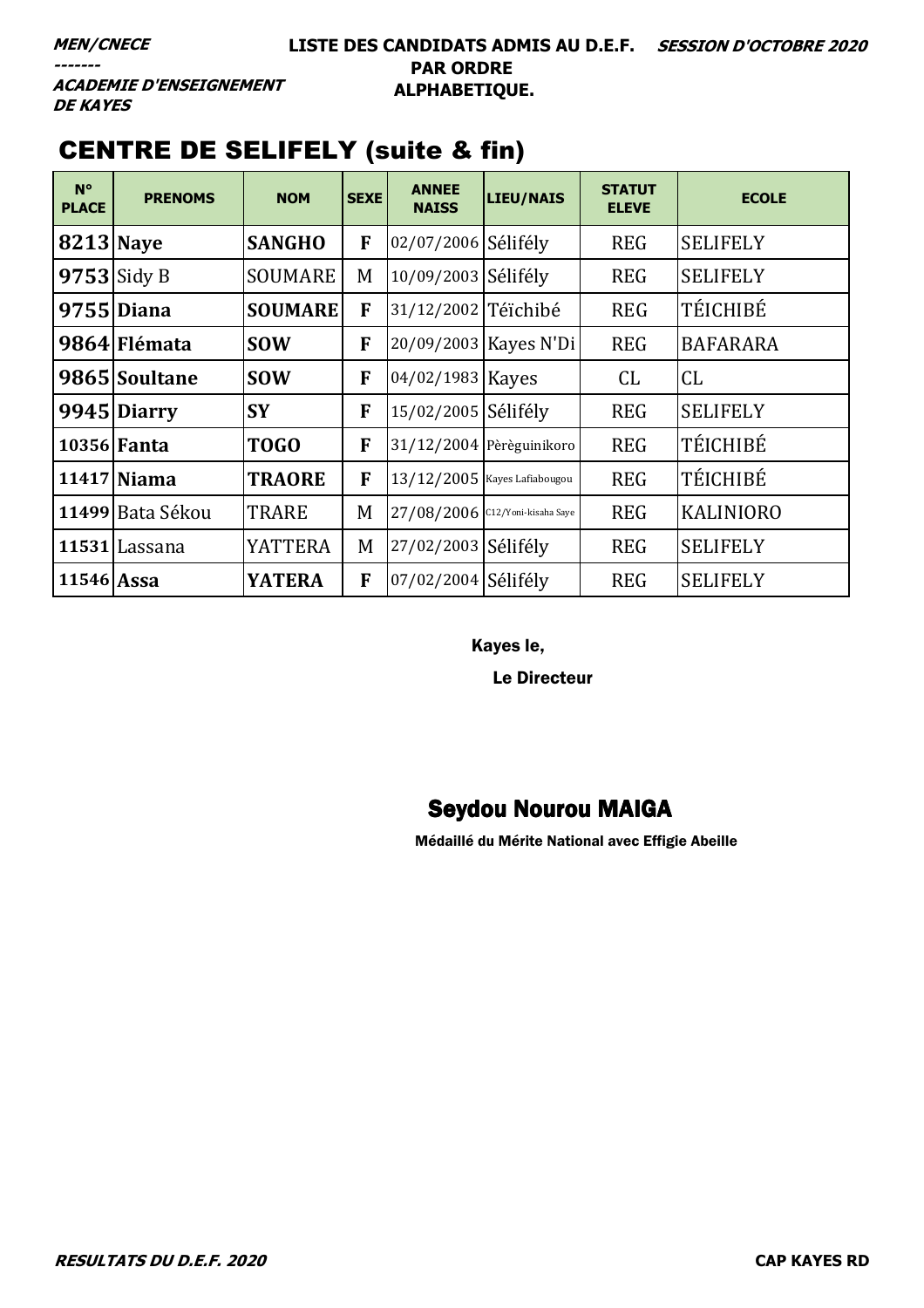#### LISTE DES CANDIDATS ADMIS AU D.E.F. SESSION D'OCTOBRE 2020 **PAR ORDRE** ALPHABETIQUE.

**ACADEMIE D'ENSEIGNEMENT DE KAYES** 

### **CENTRE DE SERENATY**

| $N^{\circ}$<br><b>PLACE</b> | <b>PRENOMS</b>          | <b>NOM</b>     | <b>SEXE</b> | <b>ANNEE</b><br><b>NAISS</b> | <b>LIEU/NAIS</b>      | <b>STATUT</b><br><b>ELEVE</b> | <b>ECOLE</b>    |
|-----------------------------|-------------------------|----------------|-------------|------------------------------|-----------------------|-------------------------------|-----------------|
| 273                         | <b>Diarriatou</b>       | <b>BAH</b>     | F           | 22/11/2003 Kayes             |                       | <b>REG</b>                    | <b>MELGA</b>    |
| 983                         | Demba                   | <b>CAMARA</b>  | M           | 11/08/2004 Serenaty          |                       | <b>REG</b>                    | <b>SERENATY</b> |
| 984                         | Yacouba                 | <b>CAMARA</b>  | M           | 06/02/2003 Serenaty          |                       | <b>REG</b>                    | <b>SERENATY</b> |
|                             | 2343 Ibrahima           | <b>DEMBELE</b> | M           |                              | 25/12/2003 Kayes N'DI | <b>REG</b>                    | <b>SERENATY</b> |
| 3390 Diyé                   |                         | <b>DIALLO</b>  | F           | 31/10/2005 Melga             |                       | <b>REG</b>                    | <b>MELGA</b>    |
|                             | 3546 Bassama            | <b>DIANE</b>   | M           | 10/11/2006 Kayes             |                       | <b>REG</b>                    | <b>SERENATY</b> |
|                             | 4018 Houleymatou DIARRA |                | F           | 14/03/2005 kayes             |                       | <b>REG</b>                    | <b>SERENATY</b> |
|                             | $5214$ Amady            | <b>GANDEGA</b> | M           | 04/01/2003 Serenaty          |                       | <b>REG</b>                    | <b>SERENATY</b> |
| $5215$ Daba                 |                         | <b>GANDEGA</b> | M           | 02/10/2003 kayes             |                       | <b>REG</b>                    | <b>SERENATY</b> |
|                             | 5216 Maciré             | <b>GANDEGA</b> | M           |                              | 14/08/2003 Kayes N'DI | <b>REG</b>                    | <b>SERENATY</b> |
|                             | $5217$ Samba            | <b>GANDEGA</b> | M           | 31/12/2005 Bamako            |                       | <b>REG</b>                    | <b>SERENATY</b> |
|                             | 5218 Yacouba            | <b>GANDEGA</b> | M           | 08/04/2002 Serenaty          |                       | <b>REG</b>                    | <b>SERENATY</b> |
|                             | 5695 Niouma             | <b>KANOUTE</b> | F           | 29/05/2002 Serenaty          |                       | <b>REG</b>                    | <b>SERENATY</b> |
| $5696$ Yelly                |                         | <b>KANOUTE</b> | M           | 12/02/2004 Serenaty          |                       | <b>REG</b>                    | <b>SERENATY</b> |
|                             | 7632 Coumba             | <b>N'DIAYE</b> | F           | 25/10/2003 Melga             |                       | <b>REG</b>                    | <b>MELGA</b>    |
| 7633 Habi                   |                         | <b>N'DIAYE</b> | ${\bf F}$   | 25/03/2002 Melga             |                       | <b>REG</b>                    | <b>MELGA</b>    |
|                             | 9747 Moriba             | <b>SOUMARE</b> | M           | 03/06/2002 Bamako            |                       | <b>REG</b>                    | <b>SERENATY</b> |
|                             | 9857 Maliki             | <b>SOW</b>     | M           | 04/05/2003 Serenaty          |                       | <b>REG</b>                    | <b>SERENATY</b> |
|                             | 9858 Penda              | <b>SOW</b>     | F           | 31/12/2006 Melga             |                       | <b>REG</b>                    | <b>MELGA</b>    |
|                             | 10307 Fousseyni         | <b>THIOYE</b>  | M           |                              | 31/12/2003 Horégniwa  | <b>REG</b>                    | <b>SERENATY</b> |

Kayes le,

Le Directeur

#### **Seydou Nourou MAIGA**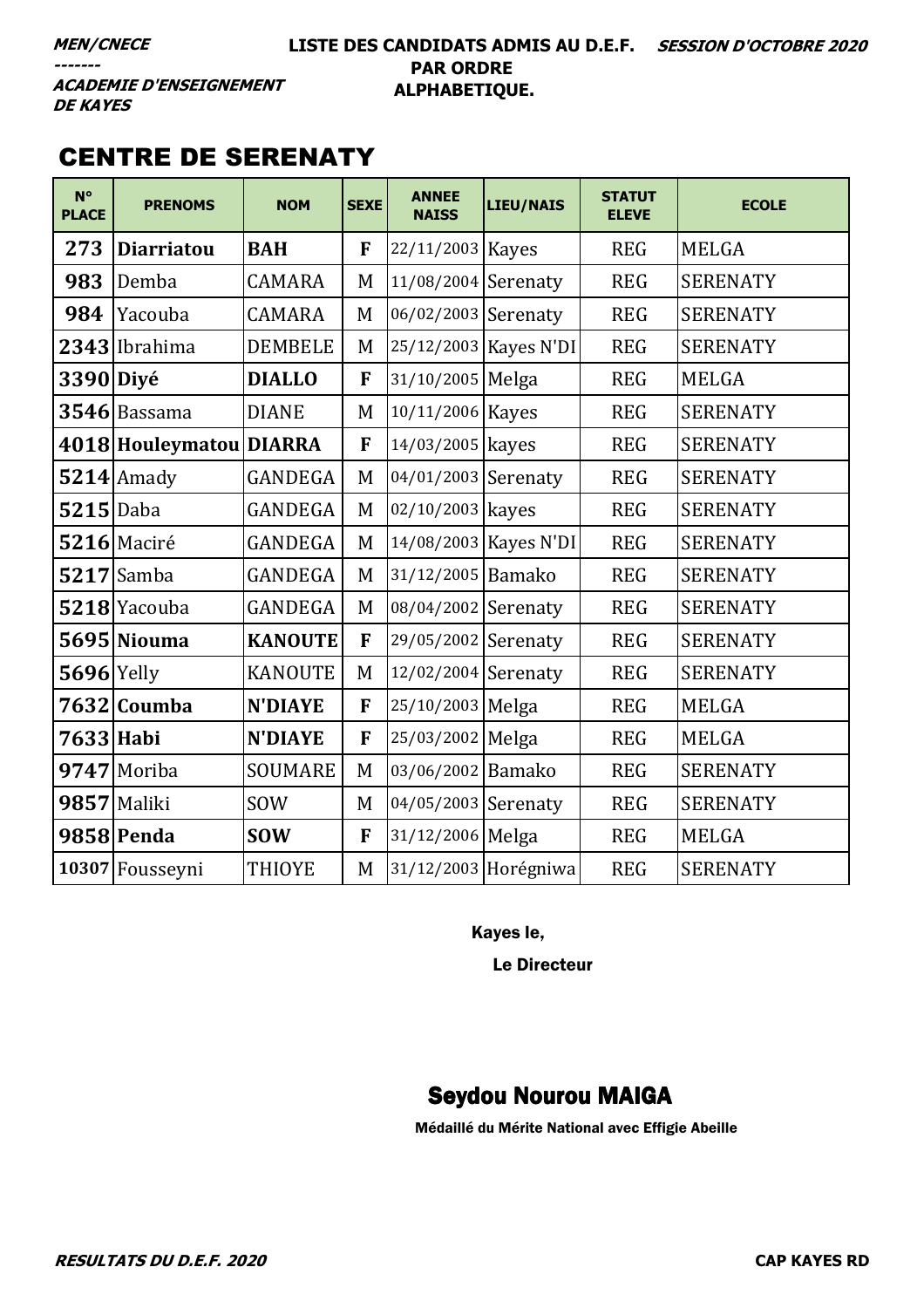#### LISTE DES CANDIDATS ADMIS AU D.E.F. SESSION D'OCTOBRE 2020 **PAR ORDRE** ALPHABETIQUE.

**ACADEMIE D'ENSEIGNEMENT DE KAYES** 

## **CENTRE DE SERO**

| $N^{\circ}$<br><b>PLACE</b> | <b>PRENOMS</b>  | <b>NOM</b>       | <b>SEXE</b> | <b>ANNEE</b><br><b>NAISS</b> | <b>LIEU/NAIS</b>       | <b>STATUT</b><br><b>ELEVE</b> | <b>ECOLE</b>  |
|-----------------------------|-----------------|------------------|-------------|------------------------------|------------------------|-------------------------------|---------------|
| 295                         | Djibril         | <b>BAH</b>       | M           | 13/11/2003 Mello             |                        | <b>REG</b>                    | <b>MELLO</b>  |
|                             | 1792 Bintou     | <b>COULIBALY</b> | F           | 31/12/2005 Séro              |                        | <b>REG</b>                    | <b>SERO</b>   |
|                             | 1793 Habibatou  | <b>COULIBALY</b> | F           | 31/12/2005 Séro              |                        | <b>REG</b>                    | <b>SERO</b>   |
|                             | 1799 Noumou     | <b>COULIBALY</b> | F           | 06/08/2004 Séro              |                        | <b>REG</b>                    | <b>SERO</b>   |
|                             | $2365$ Mariam   | <b>DEMBELE</b>   | F           |                              | 31/12/2005   Kounandji | <b>REG</b>                    | <b>SERO</b>   |
|                             | 2370 Djibril    | <b>DEMBELE</b>   | M           | 31/12/2004 Mello             |                        | <b>REG</b>                    | <b>MELLO</b>  |
|                             | 2859 Youssouf   | <b>DIAKITE</b>   | M           | 01/01/2005 Mahina            |                        | <b>REG</b>                    | <b>MAHINA</b> |
|                             | 3453 Bakoutou H | <b>DIALLO</b>    | ${\bf F}$   | 14/04/2005 Séro              |                        | <b>REG</b>                    | <b>SERO</b>   |
|                             | 3454 Bakoutou M | <b>DIALLO</b>    | F           | 26/05/2007 Séro              |                        | <b>REG</b>                    | <b>SERO</b>   |
|                             | 3457 Fatoumata  | <b>DIALLO</b>    | F           | 26/07/2004 Séro              |                        | <b>REG</b>                    | <b>SERO</b>   |
|                             | 3467 Sounkarou  | <b>DIALLO</b>    | M           | 30/10/2005 Mahina            |                        | <b>REG</b>                    | <b>MAHINA</b> |
|                             | 5712 Kemessé    | <b>KANOUTE</b>   | M           | 29/10/2005 Séro              |                        | <b>REG</b>                    | <b>SERO</b>   |
|                             | 5713 Madimoussa | <b>KANOUTE</b>   | M           | 31/12/2004 Séro              |                        | <b>REG</b>                    | <b>SERO</b>   |
|                             | 5714 Mamaye     | <b>KANOUTE</b>   | M           | 31/12/2004 Séro              |                        | <b>REG</b>                    | <b>SERO</b>   |
|                             | $5715$ Moussa M | <b>KANOUTE</b>   | M           | 11/04/2001 Libréville        |                        | <b>REG</b>                    | <b>SERO</b>   |
|                             | 5867 Abdoulaye  | <b>KANTE</b>     | M           | 31/12/2005 Troun             |                        | <b>REG</b>                    | <b>SERO</b>   |
|                             | $6530$ Demba    | <b>KOMA</b>      | M           | 17/03/2003 Séro              |                        | <b>REG</b>                    | <b>SERO</b>   |
|                             | 7112 Doussouba  | <b>KOUYATE</b>   | F           | 20/02/2004 Kayes             |                        | <b>REG</b>                    | <b>SERO</b>   |
| 7242 Boly                   |                 | <b>MACALOU</b>   | F           | 12/01/2006 Séro              |                        | <b>REG</b>                    | <b>SERO</b>   |
|                             | $7245$ Saïbou   | MACALOU          | M           | 11/06/2003 Kayes             |                        | <b>REG</b>                    | <b>SERO</b>   |
|                             | 7762 Mohamed    | <b>NIMAGA</b>    | M           | 24/08/2006 Kayes             |                        | <b>REG</b>                    | <b>MELLO</b>  |
| 9877 Issa                   |                 | SOW              | M           | 31/12/2004 Mello             |                        | <b>REG</b>                    | <b>MELLO</b>  |
|                             | 10063 Abdoulaye | <b>SYLLA</b>     | M           | 24/06/2003 Bamako            |                        | <b>REG</b>                    | <b>MELLO</b>  |
|                             | 10169 Mamoudou  | <b>TAMBOURA</b>  | M           | 22/09/2001 Bamako            |                        | <b>REG</b>                    | <b>MELLO</b>  |

Kayes le,

**Le Directeur** 

### **Seydou Nourou MAIGA**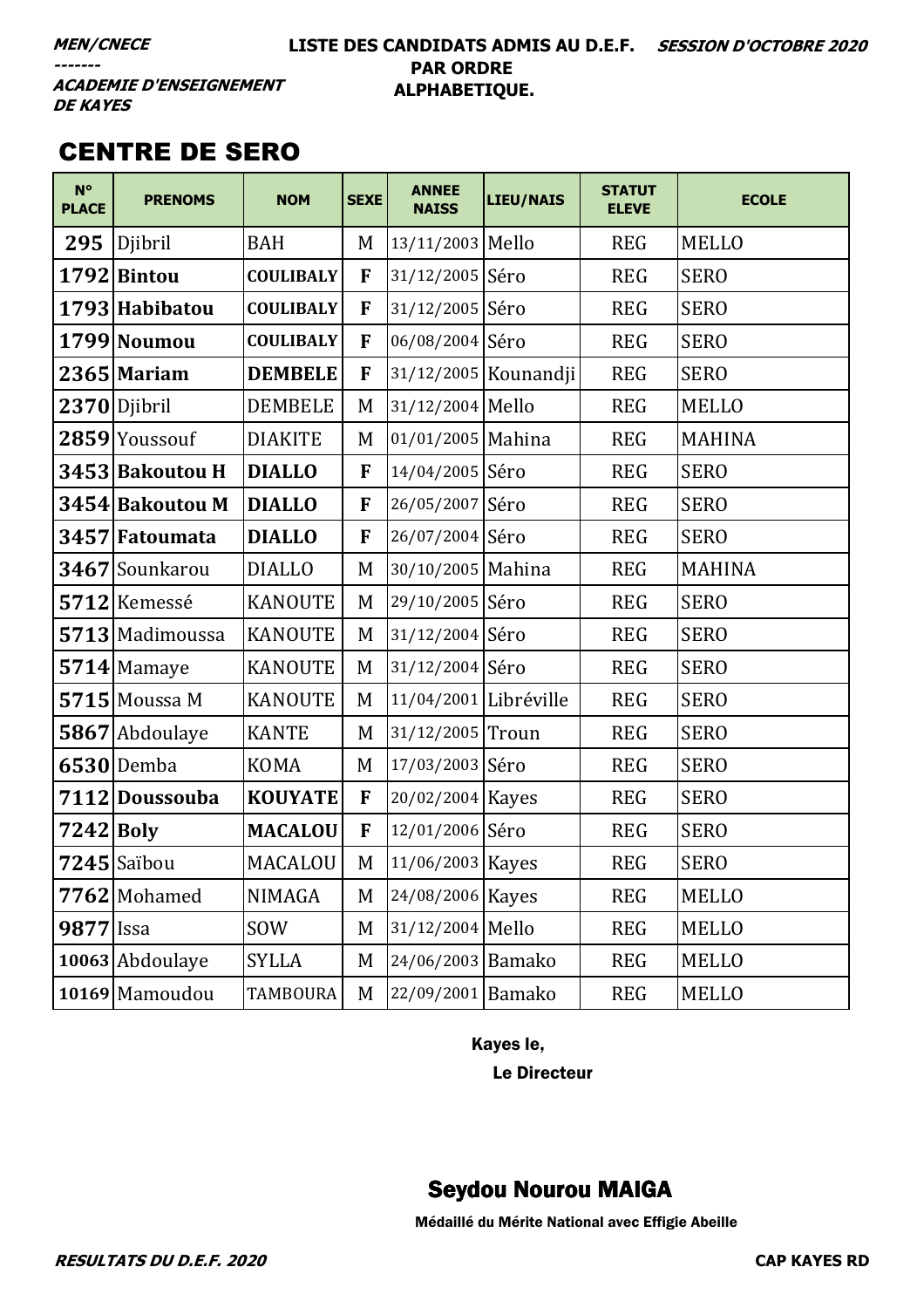#### **LISTE DES CANDIDATS ADMIS AU D.E.F. SESSION D'OCTOBRE 2020 PAR ORDRE ALPHABETIQUE.**

**ACADEMIE D'ENSEIGNEMENT DE KAYES** 

### CENTRE DE SOUTOUCOULE

| $N^{\circ}$<br><b>PLACE</b> | <b>PRENOMS</b>               | <b>NOM</b>        | <b>SEXE</b>  | <b>ANNEE</b><br><b>NAISS</b> | <b>LIEU/NAIS</b>          | <b>STATUT</b><br><b>ELEVE</b> | <b>ECOLE</b>      |
|-----------------------------|------------------------------|-------------------|--------------|------------------------------|---------------------------|-------------------------------|-------------------|
| 122                         | Abdoulaye                    | <b>BAGAYOKO</b>   | M            | 21/05/2004 Kayes             |                           | <b>REG</b>                    | SOUTOUCOULÉ       |
| 123                         | <b>Saly</b>                  | <b>BAGAYOKO</b>   | F            | 13/06/2001 Tamala            |                           | <b>REG</b>                    | SOUTOUCOULÉ       |
| 124                         | Sitapha                      | <b>BAGAYOKO</b>   | M            | 08/02/2004 Kayes             |                           | <b>REG</b>                    | <b>VSOS</b>       |
| 278                         | Djénéba Mamadou   BAH        |                   | F            |                              | 01/08/2003 Kayes N'Di     | <b>REG</b>                    | SOUTOUCOULÉ       |
| 280                         | Mamadou                      | <b>BAH</b>        | M            |                              | 16/02/2005   Kayes N'Di   | <b>REG</b>                    | SOUTOUCOULÉ       |
| 370                         | Sadio                        | <b>BAMBA</b>      | M            |                              | 18/09/2000 Dougouolo      | <b>REG</b>                    | <b>VSOS</b>       |
| 371                         | <b>Salimata</b>              | <b>BAMBA</b>      | F            | 21/07/2002 Dougouolo         |                           | <b>REG</b>                    | <b>VSOS</b>       |
| 469                         | Mamadou                      | <b>BARRY</b>      | M            | 24/10/2004 Diboli            |                           | <b>REG</b>                    | <b>BOUBOU SOW</b> |
| 486                         | Ousmane                      | <b>BATHE</b>      | M            | 06/08/2003 Kayes             |                           | <b>REG</b>                    | SOUTOUCOULÉ       |
| 691                         | Chata                        | <b>BOUGOUDOGO</b> | F            | 09/05/2004 Koury             |                           | <b>REG</b>                    | <b>BOUBOU SOW</b> |
| 991                         | Harouna                      | CAMARA            | M            | 13/12/2003 Tortiya           |                           | <b>REG</b>                    | <b>VSOS</b>       |
|                             | $1231$ Demba                 | <b>CISSE</b>      | M            | 07/07/2003 Doussoukané       |                           | <b>REG</b>                    | <b>VSOS</b>       |
| 1736                        | Abdourahim Dit<br>Fadoupha   | COULIBALY         | M            |                              | 20/08/2006 Néguéssebougou | <b>REG</b>                    | SOUTOUCOULÉ       |
|                             | $1745$ Lassana               | COULIBALY         | M            | 08/11/2003 Bamako            |                           | <b>REG</b>                    | SOUTOUCOULÉ       |
|                             | $1748$ Moussa                | COULIBALY         | M            |                              | 31/12/2004 Néguéssebougou | <b>REG</b>                    | SOUTOUCOULÉ       |
|                             | $1753$ Tenin                 | <b>COULIBALY</b>  | F            | 16/04/2002 Kati              |                           | <b>REG</b>                    | <b>BOUBOU SOW</b> |
|                             | 1756 Salimata                | <b>COULIBALY</b>  | F            | 10/02/2008 Boubaca           |                           | <b>REG</b>                    | <b>BOUBOU SOW</b> |
|                             | $1757$ Fatou                 | <b>COULIBALY</b>  | F            | 31/01/2006 Kayes             |                           | <b>REG</b>                    | <b>VSOS</b>       |
|                             | 1758 Woriké                  | COULIBALY         | M            |                              | 11/04/2004 Tioribougou    | <b>REG</b>                    | VSOS              |
|                             | 1901 Aïssata                 | <b>DABO</b>       | F            | 23/02/2004 Kouloungoulou     |                           | <b>REG</b>                    | SOUTOUCOULÉ       |
| $2348$ Assa                 |                              | <b>DEMBELE</b>    | F            | 31/12/2005 Oualia            |                           | <b>REG</b>                    | SOUTOUCOULÉ       |
|                             | 2399 Tenena                  | <b>DEMBELE</b>    | F            | 19/03/2004 Sikasso           |                           | <b>REG</b>                    | <b>BOUBOU SOW</b> |
|                             | 2829 Birama Dit Woyo DIAKITE |                   | M            | 22/12/2005 Tématessou        |                           | <b>REG</b>                    | SOUTOUCOULÉ       |
|                             | 2831 Doudou                  | <b>DIAKITE</b>    | M            | 20/06/2002 Kayes             |                           | <b>REG</b>                    | SOUTOUCOULÉ       |
|                             | 2832 Fatoumata Bablé DIAKITE |                   | F            | 18/06/2004 Kayes             |                           | <b>REG</b>                    | SOUTOUCOULÉ       |
|                             | 2835 Koniba                  | <b>DIAKITE</b>    | F            |                              | 31/12/2005 Soutoucoulé    | <b>REG</b>                    | SOUTOUCOULÉ       |
|                             | 3400 Aïssata Moussa DIALLO   |                   | F            | 03/10/2004 Kayes             |                           | <b>REG</b>                    | SOUTOUCOULÉ       |
|                             | <b>3403</b> Binta            | <b>DIALLO</b>     | F            | 10/09/2004 Sadiola           |                           | <b>REG</b>                    | SOUTOUCOULÉ       |
| <b>3407</b> Issa            |                              | <b>DIALLO</b>     | M            | 12/07/2005 Kayes             |                           | <b>REG</b>                    | SOUTOUCOULÉ       |
|                             | 3408 Kendia                  | <b>DIALLO</b>     | $\mathbf{F}$ | 17/08/2004 Kayes             |                           | <b>REG</b>                    | SOUTOUCOULÉ       |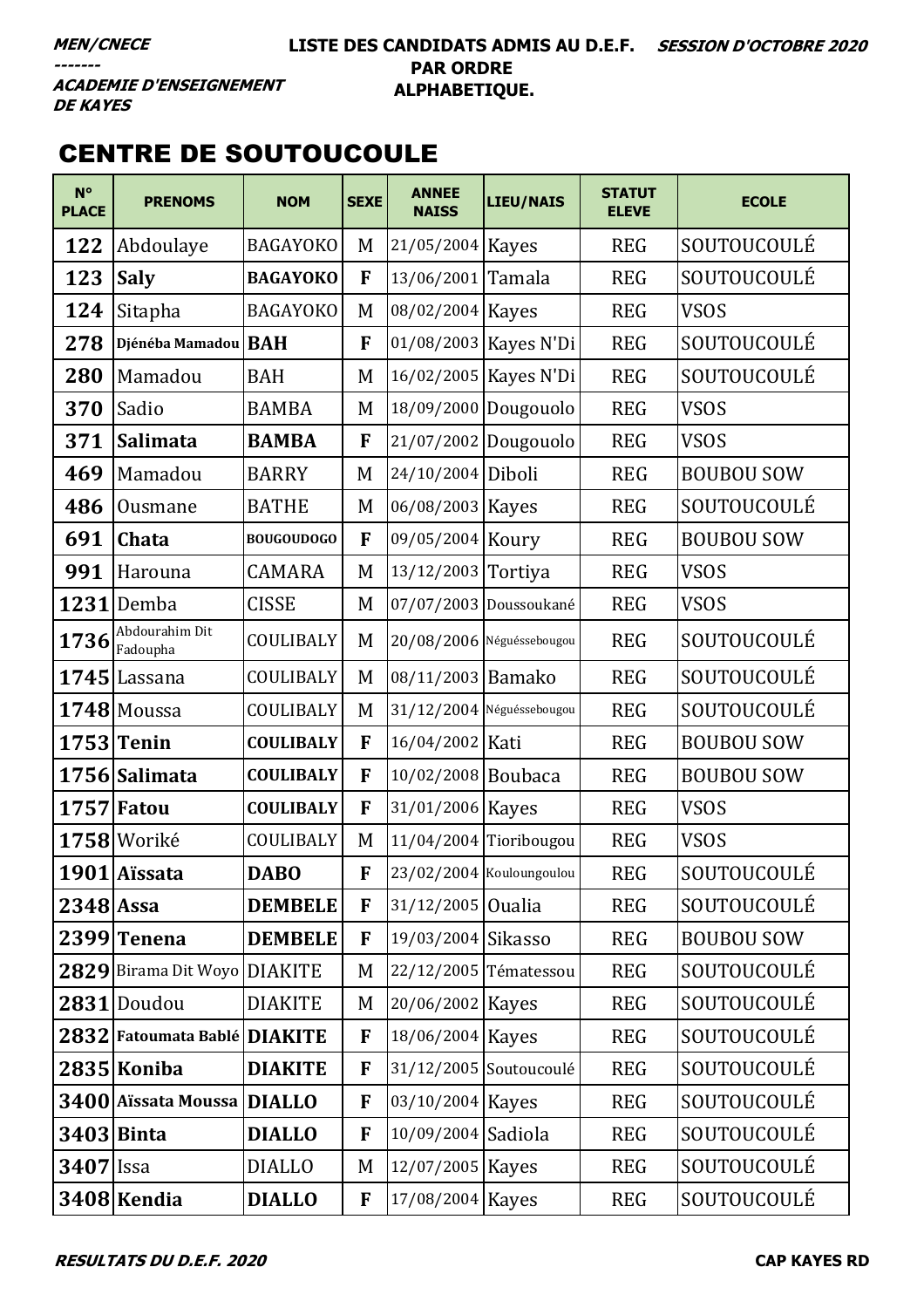**ACADEMIE D'ENSEIGNEMENT DE KAYES** 

# **CENTRE DE SOUTOUCOULE (suite)**

| $N^{\circ}$<br><b>PLACE</b> | <b>PRENOMS</b>                 | <b>NOM</b>      | <b>SEXE</b>  | <b>ANNEE</b><br><b>NAISS</b> | <b>LIEU/NAIS</b>        | <b>STATUT</b><br><b>ELEVE</b> | <b>ECOLE</b>      |
|-----------------------------|--------------------------------|-----------------|--------------|------------------------------|-------------------------|-------------------------------|-------------------|
| 3411                        | Samba                          | <b>DIALLO</b>   | M            | 01/01/2004 Séoundé           |                         | <b>REG</b>                    | SOUTOUCOULÉ       |
|                             | 3412 Aminata                   | <b>DIALLO</b>   | F            | 28/12/2004 Kati              |                         | <b>REG</b>                    | <b>BOUBOU SOW</b> |
|                             | 3414 Fatoumata                 | <b>DIALLO</b>   | F            | 20/06/2003 Bamako            |                         | <b>REG</b>                    | <b>VSOS</b>       |
|                             | $3415$ Mamady                  | <b>DIALLO</b>   | M            |                              | 25/10/2004 Khouloum     | <b>REG</b>                    | <b>VSOS</b>       |
|                             | 3416 Moussa                    | <b>DIALLO</b>   | M            | 22/04/2005 Kayes             |                         | <b>REG</b>                    | <b>VSOS</b>       |
|                             | 3417 Sokona                    | <b>DIALLO</b>   | $\mathbf{F}$ | 15/11/2004 San               |                         | <b>REG</b>                    | <b>VSOS</b>       |
| 3587                        | <b>Djouma Dite</b><br>Mariétou | <b>DIANKA</b>   | F            | 06/04/2003 Kayes             |                         | <b>REG</b>                    | SOUTOUCOULÉ       |
|                             | 4032 Drissa                    | <b>DIARRA</b>   | M            |                              | 20/09/2005   Kayes N'Di | <b>REG</b>                    | SOUTOUCOULÉ       |
|                             | 4033 Ezeciel                   | <b>DIARRA</b>   | M            | 04/09/2005 Kayes             |                         | <b>REG</b>                    | SOUTOUCOULÉ       |
|                             | 4034 Fankélé                   | <b>DIARRA</b>   | M            | 01/01/2003 Nonkon            |                         | <b>REG</b>                    | SOUTOUCOULÉ       |
|                             | 4038 Gaoussou                  | <b>DIARRA</b>   | M            |                              | 22/06/2004 Kayes N'Di   | <b>REG</b>                    | SOUTOUCOULÉ       |
|                             | 4040 Ibréhima                  | <b>DIARRA</b>   | M            | 10/01/2005   Kayes           |                         | <b>REG</b>                    | SOUTOUCOULÉ       |
| $4051$ Sidy                 |                                | <b>DIARRA</b>   | M            | 02/12/2003 Yélimané          |                         | <b>REG</b>                    | SOUTOUCOULÉ       |
|                             | $4054$ Hamet                   | <b>DIARRA</b>   | M            | 11/02/2004 Kayes             |                         | <b>REG</b>                    | <b>VSOS</b>       |
|                             | 4055 Kadia                     | <b>DIARRA</b>   | F            |                              | 12/03/2002 Kayes N'Di   | <b>REG</b>                    | <b>VSOS</b>       |
|                             | $4056$ Oumar                   | <b>DIARRA</b>   | M            | 23/12/2002 Koula             |                         | <b>REG</b>                    | <b>VSOS</b>       |
|                             | 4183 Findaboula                | <b>DIAWARA</b>  | F            | 06/10/2002 Kakoulou          |                         | <b>REG</b>                    | SOUTOUCOULÉ       |
|                             | 4185 Siramory                  | <b>DIAWARA</b>  | F            | 14/05/2004 Kayes             |                         | <b>REG</b>                    | SOUTOUCOULÉ       |
|                             | 4187 Amedi                     | <b>DIAWARA</b>  | M            | 25/07/2001 Sambaga           |                         | <b>REG</b>                    | <b>BOUBOU SOW</b> |
|                             | $4245$ Fanta                   | <b>DICKO</b>    | F            |                              | 07/11/2004 Kayes N'Di   | <b>REG</b>                    | SOUTOUCOULÉ       |
|                             | 4246 Fatoumata                 | <b>DICKO</b>    | F            |                              | 10/01/2003   Kayes N'Di | <b>REG</b>                    | SOUTOUCOULÉ       |
|                             | $4273$ Bakary                  | <b>DIOMBANA</b> | M            |                              | 27/02/2004 Kayes N'Di   | <b>REG</b>                    | SOUTOUCOULÉ       |
|                             | 4274 Fatoumata Doudio DIOMBANA |                 | F            | 10/09/2003 Kayes             |                         | <b>REG</b>                    | <b>VSOS</b>       |
|                             | 4323 Diarriata                 | <b>DIOP</b>     | F            |                              | 14/03/2004 Kayes N'Di   | <b>REG</b>                    | SOUTOUCOULÉ       |
|                             | 4324 Youma                     | <b>DIOP</b>     | F            | 09/02/2003 Nioro             |                         | <b>REG</b>                    | SOUTOUCOULÉ       |
|                             | 4707 Dounamba                  | <b>DOUMBIA</b>  | F            | 25/07/2003 Bamako            |                         | <b>REG</b>                    | SOUTOUCOULÉ       |
|                             | 4708 Mohamed                   | <b>DOUMBIA</b>  | M            |                              | 04/06/2004 Kayes N'Di   | <b>REG</b>                    | SOUTOUCOULÉ       |
|                             | $4709$ Ichaka                  | <b>DOUMBIA</b>  | M            | 23/08/2004 Bamako            |                         | <b>REG</b>                    | <b>BOUBOU SOW</b> |
|                             | 4710 Bassekou                  | <b>DOUMBIA</b>  | M            | 16/09/2006 Kati              |                         | <b>REG</b>                    | <b>BOUBOU SOW</b> |
|                             | 4711 Korotoumou DOUMBIA        |                 | F            | 07/04/2004 Yafolila          |                         | <b>REG</b>                    | <b>VSOS</b>       |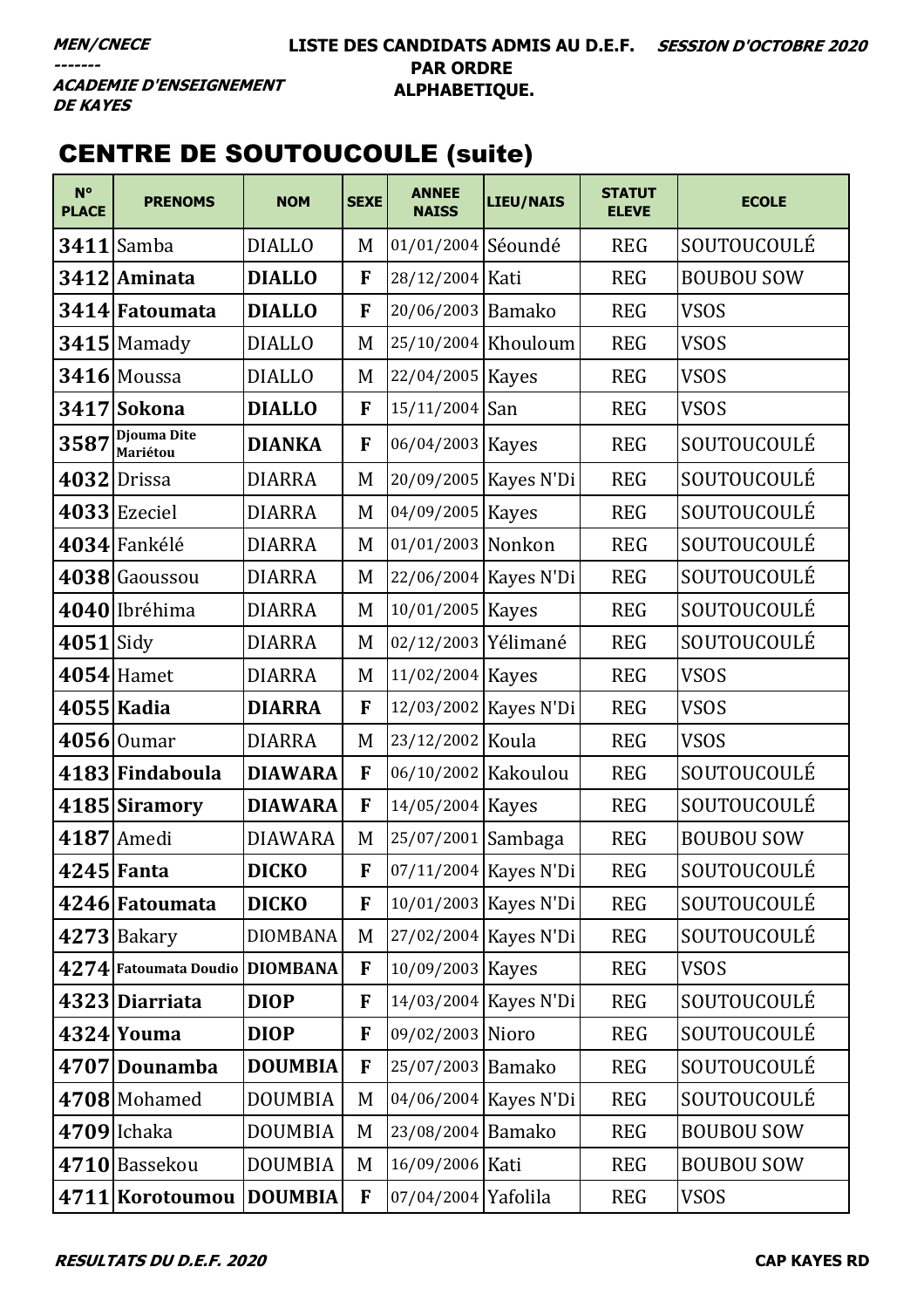**ACADEMIE D'ENSEIGNEMENT DE KAYES** 

# CENTRE DE SOUTOUCOULE (suite)

| $N^{\circ}$<br><b>PLACE</b> | <b>PRENOMS</b>                     | <b>NOM</b>        | <b>SEXE</b> | <b>ANNEE</b><br><b>NAISS</b> | <b>LIEU/NAIS</b>                | <b>STATUT</b><br><b>ELEVE</b> | <b>ECOLE</b>      |
|-----------------------------|------------------------------------|-------------------|-------------|------------------------------|---------------------------------|-------------------------------|-------------------|
|                             | $4713$ Mamadou                     | <b>DOUMBIA</b>    | M           | 06/11/2004 Bamako            |                                 | <b>REG</b>                    | <b>BOUBOU SOW</b> |
|                             | 4906 Nohan                         | <b>DRAME</b>      | M           |                              | 29/09/2004 Kayes N'DI           | <b>REG</b>                    | <b>BOUBOU SOW</b> |
|                             | 5535 Ténécoura                     | <b>KANE</b>       | F           |                              | 09/06/2003 Kolébougou           | <b>REG</b>                    | SOUTOUCOULÉ       |
|                             | $5536$ Chérif                      | <b>KANE</b>       | M           | 02/06/2005 Libreville        |                                 | <b>REG</b>                    | <b>BOUBOU SOW</b> |
|                             | 5537 Salamatou                     | <b>KANE</b>       | F           | 02/08/2006 Libreville        |                                 | <b>REG</b>                    | <b>BOUBOU SOW</b> |
|                             | 5544 Ibrahima                      | <b>KANE</b>       | M           | 20/05/2006 Kayes             |                                 | <b>REG</b>                    | <b>BOUBOU SOW</b> |
|                             | 5701 Abdou Karim                   | <b>KANOUTE</b>    | M           | 23/10/2004 Kayes             |                                 | <b>REG</b>                    | SOUTOUCOULÉ       |
|                             | 5706 Diaba                         | <b>KANOUTE</b>    | F           | 02/03/2001 Kayes             |                                 | <b>REG</b>                    | <b>VSOS</b>       |
|                             | $5707$ Moussa                      | <b>KANOUTE</b>    | M           | 11/07/2005 Simby             |                                 | <b>REG</b>                    | <b>VSOS</b>       |
| 5857 Djati                  |                                    | <b>KANTE</b>      | F           | 15/11/2003 Khasso            |                                 | <b>REG</b>                    | SOUTOUCOULÉ       |
| 5859 Sallé                  |                                    | <b>KANTE</b>      | F           | 20/05/2005   Kayes           |                                 | <b>REG</b>                    | SOUTOUCOULÉ       |
|                             | 5879 Fatoumata                     | <b>KANTE</b>      | F           | 16/05/2005   Kayes           |                                 | <b>REG</b>                    | <b>BOUBOU SOW</b> |
|                             | 5880 Mamadou                       | <b>KANTE</b>      | M           | 28/07/2005 Bamako            |                                 | <b>REG</b>                    | <b>BOUBOU SOW</b> |
|                             | 6407 Abdoulaye                     | <b>KEITA</b>      | M           | 23/06/2004 Bamako            |                                 | <b>REG</b>                    | <b>BOUBOU SOW</b> |
|                             | 7117 Fatoumata Mint LAMINE         |                   | F           | 02/07/2005 Douenza           |                                 | <b>REG</b>                    | <b>BOUBOU SOW</b> |
|                             | 7340 Moussa Ibrahim MAIGA          |                   | M           | 26/10/2005 Gadeye            |                                 | <b>REG</b>                    | <b>VSOS</b>       |
|                             | $7770$ Diango                      | <b>NOMOKO</b>     | M           | 09/12/2003 Kayes             |                                 | <b>REG</b>                    | SOUTOUCOULÉ       |
|                             | 7799 Hawa                          | <b>POUDIOUGOU</b> | F           | 24/12/2003 Kayes             |                                 | <b>REG</b>                    | SOUTOUCOULÉ       |
|                             | 8198 Falaye                        | <b>SANGARE</b>    | M           | 08/11/2003 Kenieba Couta     |                                 | <b>REG</b>                    | SOUTOUCOULÉ       |
|                             | 8300 Mangué                        | SARAMBOUNOU       | M           | 13/05/2001 Koussané          |                                 | <b>REG</b>                    | <b>VSOS</b>       |
|                             | 8684 Toumani                       | <b>SIDIBE</b>     | M           | 13/11/2005   Kayes           |                                 | <b>REG</b>                    | SOUTOUCOULÉ       |
|                             | <b>9532</b> Demba                  | <b>SISSOKO</b>    | M           | 03/10/2005 Kayes             |                                 | <b>REG</b>                    | SOUTOUCOULÉ       |
| 9534                        | Fatoumata<br><b>Youssouf</b>       | <b>SISSOKO</b>    | F           |                              | $16/04/2004$ Sabouciré Samballa | <b>REG</b>                    | SOUTOUCOULÉ       |
|                             | 9535 Gaoussou                      | <b>SISSOKO</b>    | M           | 08/10/2004 Sakola            |                                 | <b>REG</b>                    | SOUTOUCOULÉ       |
|                             | 9536 Moriké                        | <b>SISSOKO</b>    | M           | 17/12/2002 Kayes             |                                 | <b>REG</b>                    | SOUTOUCOULÉ       |
|                             | 9537 Malado                        | <b>SISSOKO</b>    | F           | 30/10/2002 Bamako            |                                 | <b>REG</b>                    | <b>BOUBOU SOW</b> |
|                             | 9611 Daouda                        | SOGODOGO          | M           | 20/05/2004 Sikasso           |                                 | <b>REG</b>                    | <b>BOUBOU SOW</b> |
| $9667$ Tapa                 |                                    | <b>SOUKOUNA</b>   | F           | 01/10/2005 Kalaou            |                                 | <b>REG</b>                    | <b>BOUBOU SOW</b> |
|                             | 9752 Toumani Dit Mahamadou SOUMARE |                   | M           | 08/07/2002 Kayes             |                                 | <b>REG</b>                    | SOUTOUCOULÉ       |
|                             | 9787 Mohamed Hachim SOUMOUNOU      |                   | M           | 23/02/2005 Kayes             |                                 | <b>REG</b>                    | SOUTOUCOULÉ       |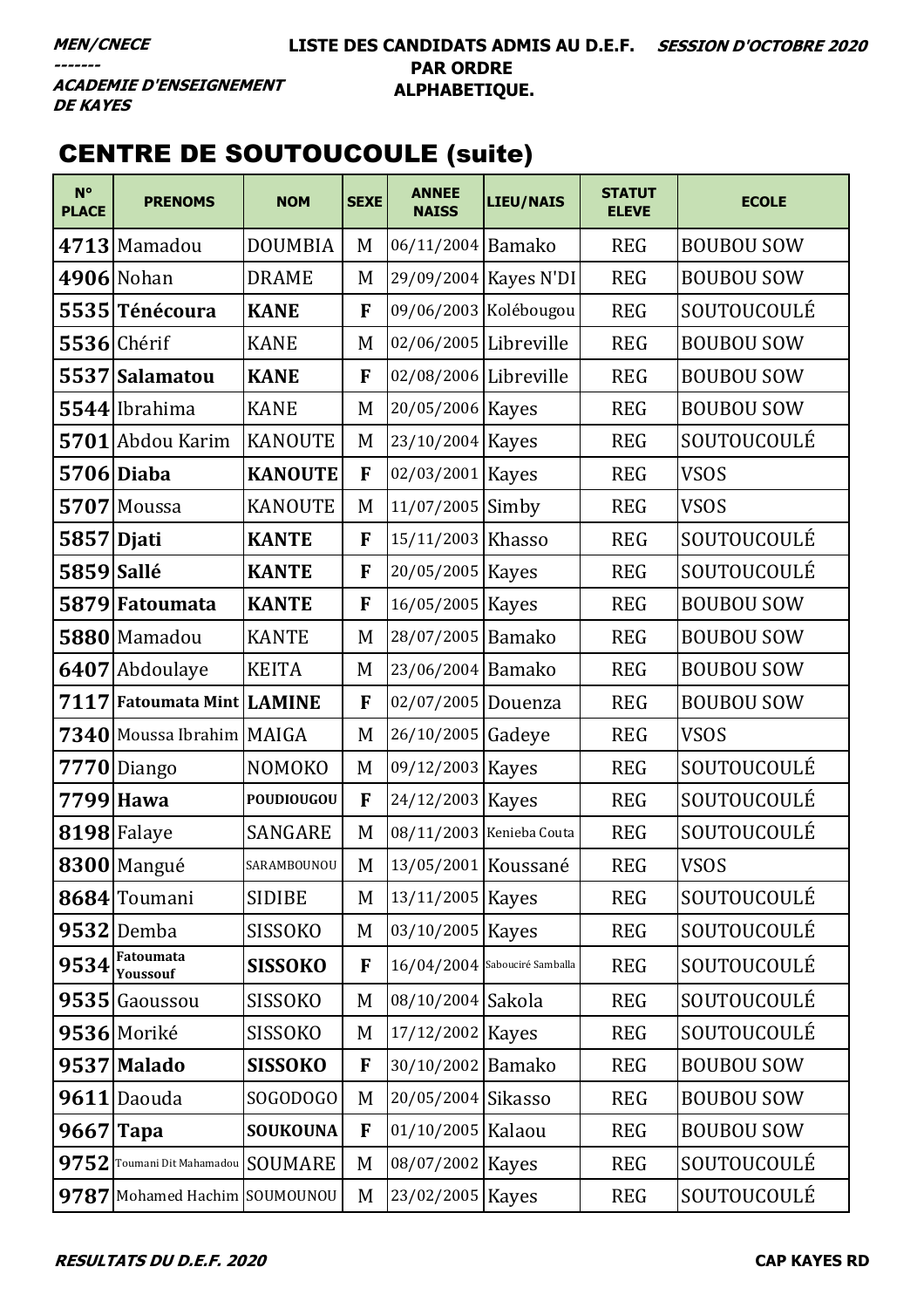**ACADEMIE D'ENSEIGNEMENT DE KAYES** 

# CENTRE DE SOUTOUCOULE (suite & fin)

| $N^{\circ}$<br><b>PLACE</b> | <b>PRENOMS</b>                   | <b>NOM</b>      | <b>SEXE</b> | <b>ANNEE</b><br><b>NAISS</b> | <b>LIEU/NAIS</b>        | <b>STATUT</b><br><b>ELEVE</b> | <b>ECOLE</b>      |
|-----------------------------|----------------------------------|-----------------|-------------|------------------------------|-------------------------|-------------------------------|-------------------|
|                             | 9862 Fanta                       | <b>SOW</b>      | F           | 03/08/2003 Kayes             |                         | <b>REG</b>                    | SOUTOUCOULÉ       |
|                             | 10059 Zawoye                     | <b>SYLLA</b>    | F           | 14/02/2004 Moanda            |                         | <b>REG</b>                    | SOUTOUCOULÉ       |
|                             | 10434 Aboubacar Ouguina TOUNKARA |                 | M           | 11/10/2005 Mamadou           |                         | <b>REG</b>                    | <b>BOUBOU SOW</b> |
|                             | $10435$ Mariam                   | <b>TOUNKARA</b> | F           | 18/12/2006 Mamadou           |                         | <b>REG</b>                    | <b>BOUBOU SOW</b> |
|                             | 10649 Alhoudourou                | <b>TOURE</b>    | M           | 31/12/2003 Gossi             |                         | <b>REG</b>                    | <b>VSOS</b>       |
|                             | 10650 Fatoumata Bintou           | <b>TOURE</b>    | F           | 21/05/2006 Kayes             |                         | <b>REG</b>                    | <b>VSOS</b>       |
|                             | 11384 Adiaratou                  | <b>TRAORE</b>   | F           | 23/01/2004 Sikasso           |                         | <b>REG</b>                    | SOUTOUCOULÉ       |
|                             | 11408 Sadio                      | <b>TRAORE</b>   | F           | 29/09/2000 Kayes             |                         | <b>REG</b>                    | SOUTOUCOULÉ       |
|                             | 11409 Solomane                   | TRAORE          | M           | 23/06/2006 Khasso            |                         | <b>REG</b>                    | SOUTOUCOULÉ       |
|                             | 11411 Tenemba                    | <b>TRAORE</b>   | F           | 24/12/2005 Kayes             |                         | <b>REG</b>                    | SOUTOUCOULÉ       |
| $11413$ Aliou               |                                  | TRAORE          | M           | 12/05/2004 Bamako            |                         | <b>REG</b>                    | <b>VSOS</b>       |
|                             | 11414 Mariam                     | <b>TRAORE</b>   | F           | 04/03/2006 Kayes             |                         | <b>REG</b>                    | <b>VSOS</b>       |
|                             | 11415 Sanoussi                   | TRAORE          | M           | 01/04/2004 Kidal             |                         | <b>REG</b>                    | <b>VSOS</b>       |
| 11497                       | Lamine                           | TRAORE          | M           | 07/10/2004 Mamadou           |                         | <b>REG</b>                    | <b>BOUBOU SOW</b> |
|                             | 11498 Wonégué Ousmane            | <b>TRAORE</b>   | M           | 14/04/2003 Bakary            |                         | <b>REG</b>                    | <b>BOUBOU SOW</b> |
|                             | 11523 Welism Walet WARZAGANE     |                 | F           |                              | 03/10/2004 Warzagane Ag | <b>REG</b>                    | <b>BOUBOU SOW</b> |
| 11539 Aly                   |                                  | YALCOUYE        | M           | 30/12/2006 Hamadoun          |                         | <b>REG</b>                    | <b>BOUBOU SOW</b> |

Kayes le,

Le Directeur

## Seydou Nourou MAIGA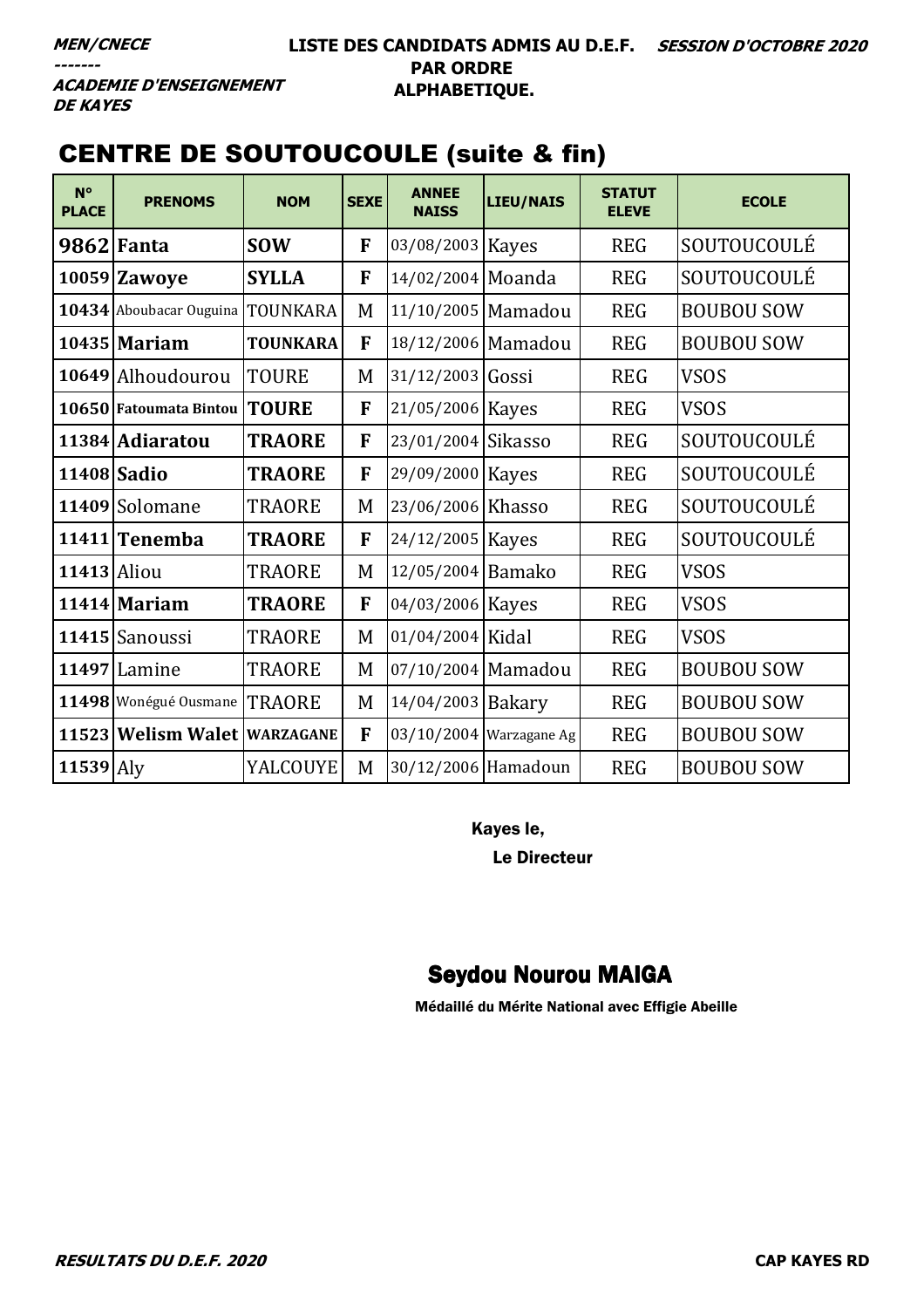#### **LISTE DES CANDIDATS ADMIS AU D.E.F. SESSION D'OCTOBRE 2020 PAR ORDRE ALPHABETIQUE.**

**ACADEMIE D'ENSEIGNEMENT DE KAYES** 

### CENTRE DE TAFACIRGA

| $N^{\circ}$<br><b>PLACE</b> | <b>PRENOMS</b>                | <b>NOM</b>        | <b>SEXE</b> | <b>ANNEE</b><br><b>NAISS</b> | LIEU/NAIS                     | <b>STATUT</b><br><b>ELEVE</b> | <b>ECOLE</b>      |
|-----------------------------|-------------------------------|-------------------|-------------|------------------------------|-------------------------------|-------------------------------|-------------------|
|                             | 2005 Fatou                    | <b>DANIOKO</b>    | F           | 02/03/2004 Kanamakounou      |                               | <b>REG</b>                    | <b>TAFACIRGA</b>  |
|                             | 2333 Moussa                   | <b>DEMBELE</b>    | M           | 13/04/2004 Gaméra            |                               | <b>REG</b>                    | <b>GAMERA</b>     |
|                             | 2334 Yamadou                  | <b>DEMBELE</b>    | M           | 26/03/2004 Gaméra            |                               | <b>REG</b>                    | <b>GAMERA</b>     |
|                             | 4212 Fodié Siré               | <b>DIBAGA</b>     | M           | 08/07/2003 Dialané           |                               | <b>REG</b>                    | <b>TAFACIRGA</b>  |
|                             | 4723 Néma                     | <b>DOUYON</b>     | F           | 02/01/2000   Barayieli       |                               | CL                            | CL                |
| 8741                        | <i><u><b>Youssouf</b></u></i> | <b>SIMA</b>       | M           |                              | 25/03/2004 Sabouciré Samballa | <b>REG</b>                    | SABOUCIRÉ SAMBALA |
|                             | 10225 Abdoulay                | TANDJIGORA        | M           | 07/06/2003 Gaméra            |                               | <b>REG</b>                    | <b>GAMERA</b>     |
|                             | 10226 Ibrahim                 | <b>TANDJIGORA</b> | M           | 20/04/2002 Gaméra            |                               | <b>REG</b>                    | <b>GAMERA</b>     |

Kayes le,

Le Directeur

### Seydou Nourou MAIGA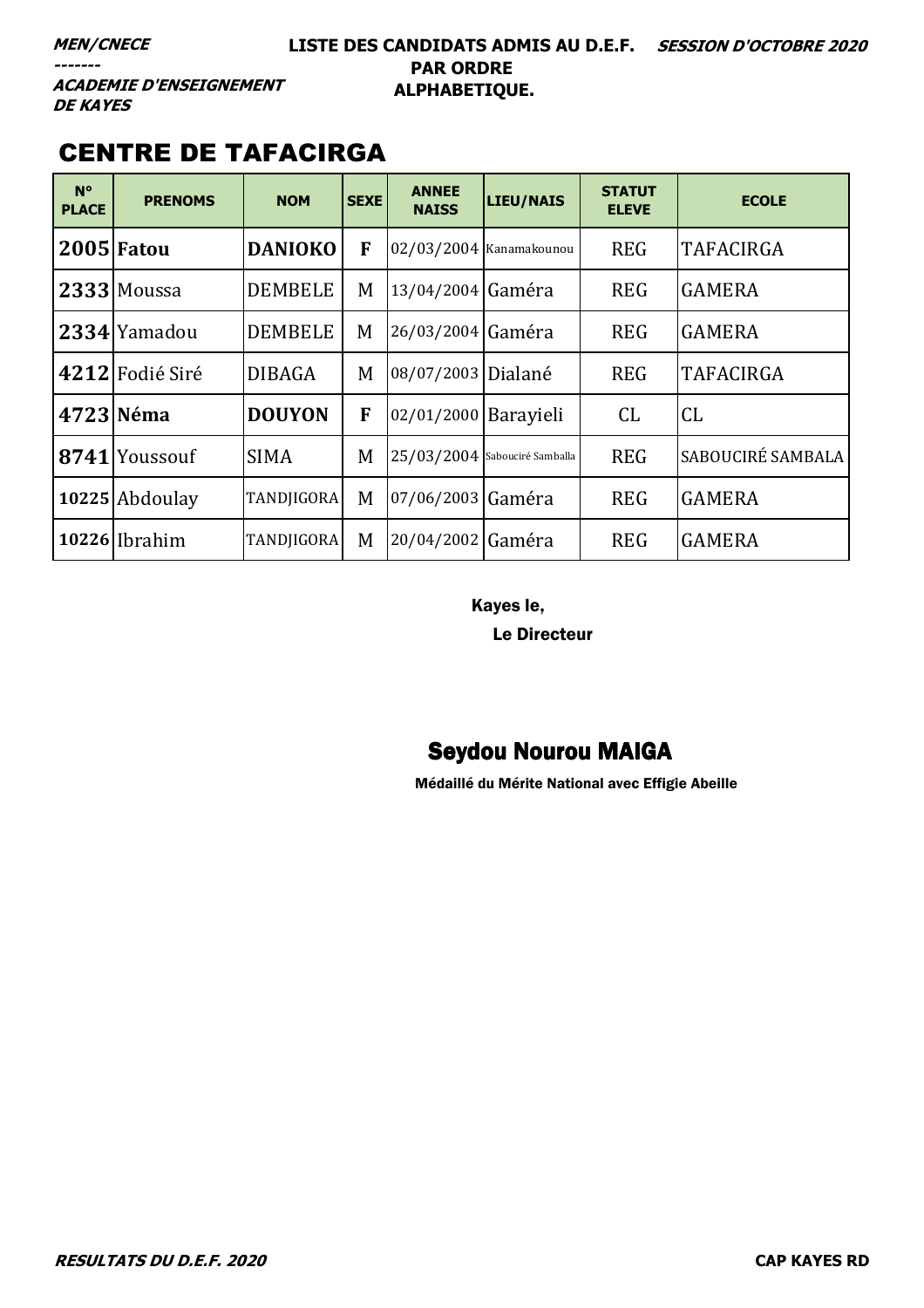#### **LISTE DES CANDIDATS ADMIS AU D.E.F. SESSION D'OCTOBRE 2020 PAR ORDRE ALPHABETIQUE.**

**ACADEMIE D'ENSEIGNEMENT DE KAYES** 

### CENTRE DE ANCARDINE

| $N^{\circ}$<br><b>PLACE</b> | <b>PRENOMS</b>                    | <b>NOM</b>       | <b>SEXE</b> | <b>ANNEE</b><br><b>NAISS</b> | <b>LIEU/NAIS</b>            | <b>STATUT</b><br><b>ELEVE</b> | <b>ECOLE</b>                |
|-----------------------------|-----------------------------------|------------------|-------------|------------------------------|-----------------------------|-------------------------------|-----------------------------|
| 43                          | Khadidiatou                       | <b>BABY</b>      | F           | 29/07/2004 Kayes             |                             | <b>REG</b>                    | NAHADJOUL HOUDA SOUTOUCOULÉ |
| 46                          | Kadidiatou                        | <b>BADIAGA</b>   | F           | 17/12/2004 Troungoumbé       |                             | <b>REG</b>                    | RENAISSANCE                 |
| 125                         | Mahamadou                         | <b>BAGAYOKO</b>  | M           | 28/11/2005 Kayes             |                             | <b>REG</b>                    | NOUROUL HOUDA SOUTOUCOULÉ   |
| 319                         | Ramata                            | <b>BAH</b>       | F           | 29/08/2003 Kayes             |                             | <b>REG</b>                    | NOUROUL HOUDA SOUTOUCOULÉ   |
| 481                         | <b>Mariam</b>                     | <b>BARRY</b>     | F           | 29/07/2005 Kayes             |                             | <b>REG</b>                    | ANÇARDINE                   |
| 693                         | <b>Birama</b>                     | <b>BOUNDY</b>    | M           | 06/06/2003 Diabouala         |                             | <b>REG</b>                    | <b>RENAISSANCE</b>          |
| 1031                        | Aminata                           | <b>CAMARA</b>    | F           |                              | 09/11/2004 Kayes N'Di       | <b>REG</b>                    | ANÇARDINE                   |
|                             | 1258 Founéké                      | <b>CISSE</b>     | M           | 13/04/2005 Sero              |                             | <b>REG</b>                    | ANÇARDINE                   |
|                             | 1259 Fatoumata                    | <b>CISSE</b>     | F           | 25/09/2004 Kayes             |                             | <b>REG</b>                    | NOUROUL HOUDA SOUTOUCOULÉ   |
|                             | 1828 Garan Dit Boubacar COULIBALY |                  | M           | 20/11/2004 Kayes             |                             | <b>REG</b>                    | ANÇARDINE                   |
|                             | 1831 Fatoumata                    | <b>COULIBALY</b> | F           | 01/01/2003 Kayes             |                             | <b>REG</b>                    | ANÇARDINE                   |
|                             | 1835 Oumou                        | <b>COULIBALY</b> | F           | 29/12/2004 Kayes             |                             | <b>REG</b>                    | ANÇARDINE                   |
|                             | 1838 Mariama                      | <b>COULIBALY</b> | F           | 23/09/2004 Kayes             |                             | <b>REG</b>                    | NOUROUL HOUDA SOUTOUCOULÉ   |
|                             | 1839 Mariam S                     | <b>COULIBALY</b> | F           | 12/11/2005 Kayes             |                             | <b>REG</b>                    | NOUROUL HOUDA SOUTOUCOULÉ   |
|                             | 2395 Founé                        | <b>DEMBELE</b>   | F           | 10/12/2003 Sero              |                             | <b>REG</b>                    | ANÇARDINE                   |
|                             | 2396 Aminata                      | <b>DEMBELE</b>   | F           | 31/12/2005 Fore c/Bafoulabé  |                             | <b>REG</b>                    | NAHADJOUL HOUDA SOUTOUCOULÉ |
|                             | 4085 Diadié                       | <b>DIARRA</b>    | M           |                              | 14/01/2004 Kayes N'Di       | <b>REG</b>                    | ANÇARDINE                   |
|                             | 4089 Abdoulaye                    | <b>DIARRA</b>    | M           | 18/11/2006 Kayes             |                             | <b>REG</b>                    | ANÇARDINE                   |
| 4092 Sitan                  |                                   | <b>DIARRA</b>    | F           | 06/04/2006 Naguebabougou     |                             | <b>REG</b>                    | NOUROUL HOUDA SOUTOUCOULÉ   |
| 4255 Kaye                   |                                   | <b>DICKO</b>     | M           |                              | 19/08/2004 Kanguéssanou     | <b>REG</b>                    | RENAISSANCE                 |
|                             | 4275 Fousseny                     | <b>DIOMBANA</b>  | M           | 18/12/2006 Kayes             |                             | <b>REG</b>                    | NOUROUL HOUDA SOUTOUCOULÉ   |
|                             | $5416$   Oumar                    | <b>HAIDARA</b>   | M           | 27/06/2004 Kayes             |                             | <b>REG</b>                    | ANÇARDINE                   |
|                             | $5417$ Seydou                     | <b>HAIDARA</b>   | M           | 21/08/2006 Kayes             |                             | <b>REG</b>                    | ANÇARDINE                   |
|                             | $5878$ Bakary                     | <b>KANTE</b>     | M           | 31/12/2004 Kankou            |                             | <b>REG</b>                    | ANÇARDINE                   |
|                             | 6435 Matigui                      | <b>KEITA</b>     | M           |                              | 12/01/2004 Dianaro Djidiéni | <b>REG</b>                    | ANÇARDINE                   |
|                             | 6436 Badra Aliou                  | <b>KEITA</b>     | M           | 16/06/2004 Kita              |                             | <b>REG</b>                    | ANÇARDINE                   |
|                             | 6872 Rokiatou                     | <b>KONATE</b>    | F           |                              | 21/04/2003 Kayes N'Di       | <b>REG</b>                    | ANÇARDINE                   |
|                             | 6873 Mohamed                      | <b>KONATE</b>    | M           |                              | 12/01/2005   Kayes N'Di     | <b>REG</b>                    | ANÇARDINE                   |
|                             | 6874 Wassa                        | <b>KONATE</b>    | F           |                              | 16/02/2005 Kayes N'Di       | <b>REG</b>                    | ANÇARDINE                   |
|                             | 6875 Fatoumata                    | <b>KONATE</b>    | F           | 17/12/2005 Seoundé           |                             | <b>REG</b>                    | NOUROUL HOUDA SOUTOUCOULÉ   |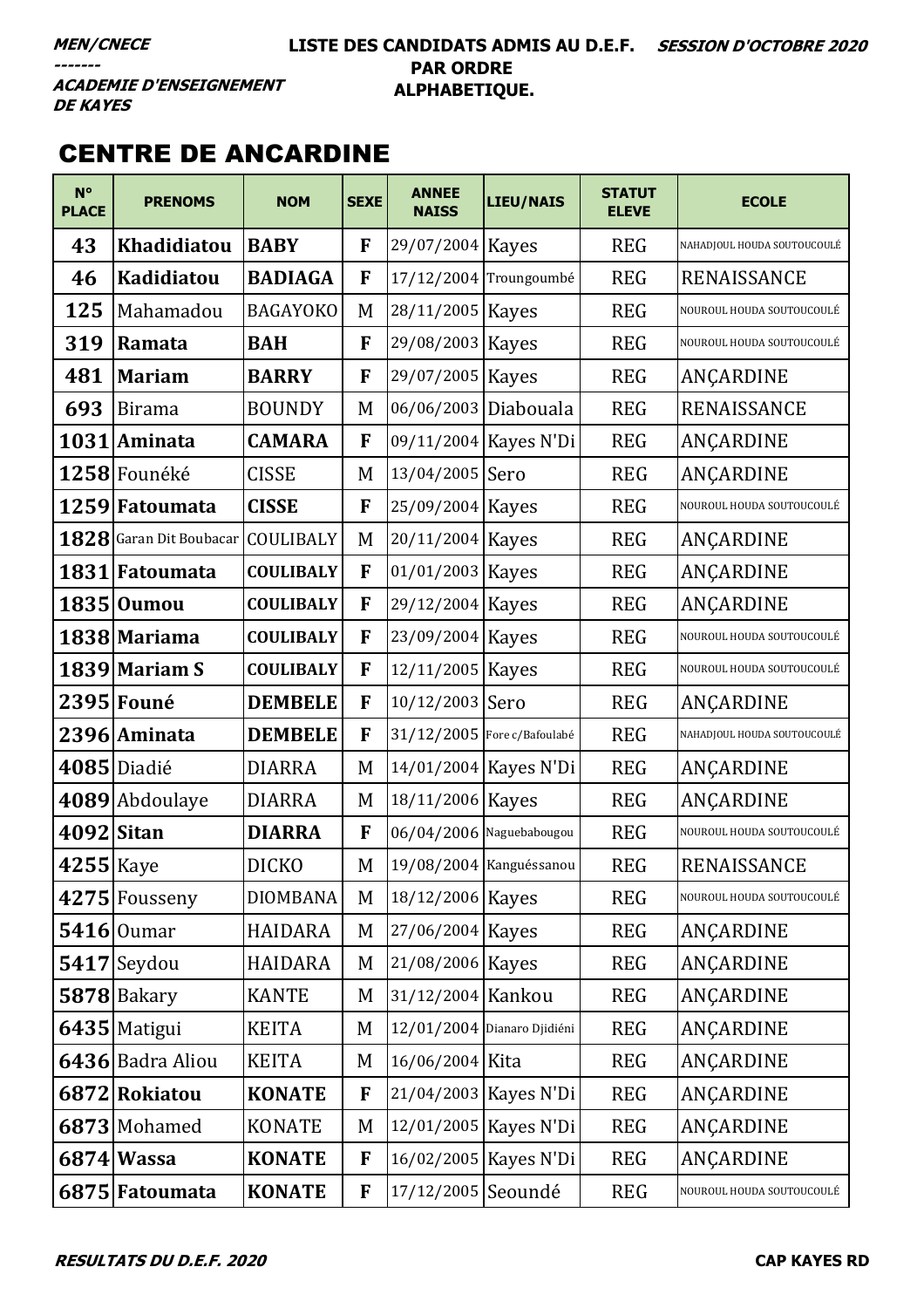#### LISTE DES CANDIDATS ADMIS AU D.E.F. SESSION D'OCTOBRE 2020 **PAR ORDRE** ALPHABETIQUE.

**ACADEMIE D'ENSEIGNEMENT DE KAYES** 

# **CENTRE DE ANCARDINE (suite)**

| $N^{\circ}$<br><b>PLACE</b> | <b>PRENOMS</b>  | <b>NOM</b>      | <b>SEXE</b> | <b>ANNEE</b><br><b>NAISS</b> | <b>LIEU/NAIS</b>      | <b>STATUT</b><br><b>ELEVE</b> | <b>ECOLE</b>                |
|-----------------------------|-----------------|-----------------|-------------|------------------------------|-----------------------|-------------------------------|-----------------------------|
|                             | 7001 Assata     | <b>KONE</b>     | F           | 06/05/2006 Kayes             |                       | <b>REG</b>                    | ANÇARDINE                   |
|                             | 7003 Bintou     | <b>KONE</b>     | F           | 02/11/2005 Kayes             |                       | <b>REG</b>                    | NOUROUL HOUDA SOUTOUCOULÉ   |
|                             | 7038 Alassane   | <b>KONTE</b>    | M           |                              | 24/05/2001 Kayes N'Di | <b>REG</b>                    | ANÇARDINE                   |
|                             | 7039 Diouma     | <b>KONTE</b>    | F           | 31/12/2005 Kayes             |                       | <b>REG</b>                    | NAHADJOUL HOUDA SOUTOUCOULÉ |
| 7249                        | Alassane        | MACALOU         | M           | 12/01/2004 Khouloum          |                       | <b>REG</b>                    | NOUROUL HOUDA SOUTOUCOULÉ   |
|                             | 7652 Bintou     | <b>N'DIAYE</b>  | F           | 06/06/2004 Kayes             |                       | <b>REG</b>                    | ANÇARDINE                   |
|                             | 7653 Coumba     | <b>N'DIAYE</b>  | F           | 16/03/2006 Kayes             |                       | <b>REG</b>                    | NOUROUL HOUDA SOUTOUCOULÉ   |
|                             | 7654 Houlémata  | <b>N'DIAYE</b>  | F           | 20/04/2004 Kayes             |                       | <b>REG</b>                    | NOUROUL HOUDA SOUTOUCOULE   |
|                             | 7655  Oumou     | <b>N'DIAYE</b>  | F           | 06/05/2002 Kayes             |                       | <b>REG</b>                    | NOUROUL HOUDA SOUTOUCOULÉ   |
|                             | $7728$ Ousmane  | <b>NIANG</b>    | M           | 14/04/2004 Kayes             |                       | <b>REG</b>                    | ANÇARDINE                   |
|                             | 7744 Hawa       | <b>NIARE</b>    | F           | 21/06/2004 Gnéména           |                       | <b>REG</b>                    | NOUROUL HOUDA SOUTOUCOULÉ   |
|                             | 7906 Moussa     | <b>SACKO</b>    | M           |                              | 31/01/2004 Kayes N'Di | <b>REG</b>                    | ANCARDINE                   |
| 7907                        | Moussa          | <b>SACKO</b>    | M           |                              | 08/11/2002 Kayes N'DI | <b>REG</b>                    | RENAISSANCE                 |
|                             | 7908 Bandiougou | <b>SACKO</b>    | M           |                              | 03/03/2004 Kayes N'DI | <b>REG</b>                    | RENAISSANCE                 |
|                             | 7925 Hawa       | <b>SAGONE</b>   | F           | 18/12/2002 Kayes             |                       | <b>REG</b>                    | ANÇARDINE                   |
|                             | 7941 Fatoumata  | <b>SAKILIBA</b> | F           | 28/05/2004 Kayes             |                       | <b>REG</b>                    | NOUROUL HOUDA SOUTOUCOULÉ   |
|                             | 8210 Moulaye    | <b>SANGARE</b>  | M           | 06/01/2002 Bamako            |                       | <b>REG</b>                    | RENAISSANCE                 |
|                             | 9576 Anzoumane  | <b>SISSOKO</b>  | M           | 02/04/2005 Sadiola           |                       | <b>REG</b>                    | ANÇARDINE                   |
|                             | 9577 Kounkou    | <b>SISSOKO</b>  | F           | 01/05/2003 Sangafara         |                       | <b>REG</b>                    | ANÇARDINE                   |
| $9578$ Bory                 |                 | <b>SISSOKO</b>  | M           | 08/08/2003 Kayes             |                       | <b>REG</b>                    | ANÇARDINE                   |
|                             | 9579 Sounkoura  | <b>SISSOKO</b>  | F           | 15/06/2001 Kayes             |                       | <b>REG</b>                    | ANÇARDINE                   |
|                             | 9583 Penda      | <b>SISSOKO</b>  | F           | 31/12/2004 Kayes             |                       | <b>REG</b>                    | NOUROUL HOUDA SOUTOUCOULÉ   |
|                             | 9606 Ousmane    | SOGOBA          | M           | 03/10/2003 Niono             |                       | <b>REG</b>                    | ANÇARDINE                   |
|                             | 9887 Rougui     | <b>SOW</b>      | F           | 04/08/2005 Kayes             |                       | <b>REG</b>                    | ANÇARDINE                   |
|                             | 9888 Oumou      | <b>SOW</b>      | F           | 20/09/2004 Kayes             |                       | <b>REG</b>                    | ANÇARDINE                   |
|                             | 10073 Fatoumata | <b>SYLLA</b>    | F           | 19/04/2005 Khasso            |                       | <b>REG</b>                    | ANÇARDINE                   |
|                             | 10074 Fousseyni | <b>SYLLA</b>    | M           | 30/04/2005   Kayes           |                       | <b>REG</b>                    | ANÇARDINE                   |
|                             | 10171 Fatoumata | <b>TAMBOURA</b> | F           | 15/04/2006 Bobowel           |                       | <b>REG</b>                    | NOUROUL HOUDA SOUTOUCOULÉ   |
|                             | 10252 Karim     | TANGARA         | M           | 14/06/2002 Kara              |                       | <b>REG</b>                    | ANÇARDINE                   |
|                             | 10299 Hawa      | <b>THIAM</b>    | F           | 16/03/2005 Kayes             |                       | <b>REG</b>                    | ANÇARDINE                   |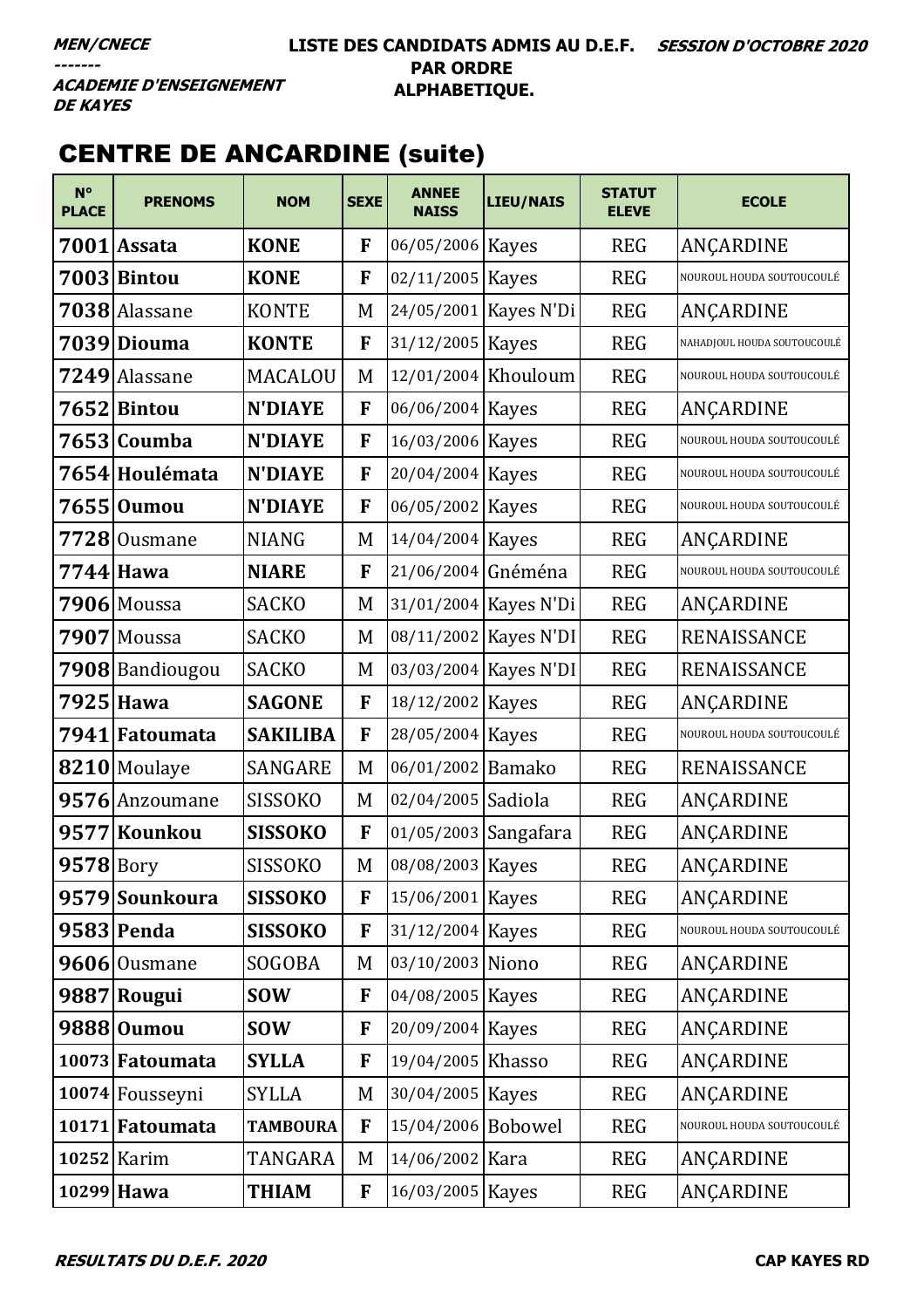# **DE KAYES**

# CENTRE DE ANCARDINE (suite & fin)

| $N^{\circ}$<br><b>PLACE</b> | <b>PRENOMS</b>      | <b>NOM</b>        | <b>SEXE</b> | <b>ANNEE</b><br><b>NAISS</b> | LIEU/NAIS                 | <b>STATUT</b><br><b>ELEVE</b> | <b>ECOLE</b>                |
|-----------------------------|---------------------|-------------------|-------------|------------------------------|---------------------------|-------------------------------|-----------------------------|
|                             | 10346 Mahamadou     | <b>TIRERA</b>     | M           |                              | 03/12/2003   Kayes N'DI   | <b>REG</b>                    | <b>RENAISSANCE</b>          |
|                             | <b>10666 Bintou</b> | <b>TOURE</b>      | F           | 28/05/2005 Kayes             |                           | <b>REG</b>                    | NOUROUL HOUDA SOUTOUCOULÉ   |
| $11467$  Yaya               |                     | TRAORE            | M           |                              | 04/05/2002 Baoubamona     | <b>REG</b>                    | ANCARDINE                   |
|                             | 11468 Fatoumata     | <b>TRAORE</b>     | F           |                              | 28/04/2003 Djicoroni Para | <b>REG</b>                    | ANCARDINE                   |
|                             | 11469 Sébou         | TRAORE            | M           | 02/01/2004 Kayes             |                           | <b>REG</b>                    | ANÇARDINE                   |
|                             | 11470 Hawa          | <b>TRAORE</b>     | F           |                              | 04/03/2002 Kayes N'Di     | <b>REG</b>                    | ANÇARDINE                   |
| 11471                       | Bouna               | TRAORE            | M           | 03/08/2005                   | Kayes                     | <b>REG</b>                    | ANCARDINE                   |
|                             | 11472 Salimata      | <b>TRAORE</b>     | F           |                              | 02/06/2005 Kayes N'Di     | <b>REG</b>                    | ANCARDINE                   |
|                             | 11473 Mamadou       | <b>TRAORE</b>     | M           |                              | 26/02/2003   Kayes N'Di   | <b>REG</b>                    | ANÇARDINE                   |
|                             | 11474 Amédi         | TRAORE            | M           | 01/01/2001                   | Gousséla                  | <b>REG</b>                    | ANÇARDINE                   |
|                             | 11478 Gontoufa      | TRAORE            | M           | 31/12/2002 Kayes             |                           | <b>REG</b>                    | RENAISSANCE                 |
|                             | 11488 Sekou         | TRAORE            | M           | 08/03/2005 Kayes             |                           | <b>REG</b>                    | NAHADJOUL HOUDA SOUTOUCOULÉ |
|                             | 11560 Djéneba       | <b>YATTASSAYE</b> | F           |                              | 30/06/2005   Kayes N'Di   | <b>REG</b>                    | ANCARDINE                   |

Kayes le,

Le Directeur

### Seydou Nourou MAIGA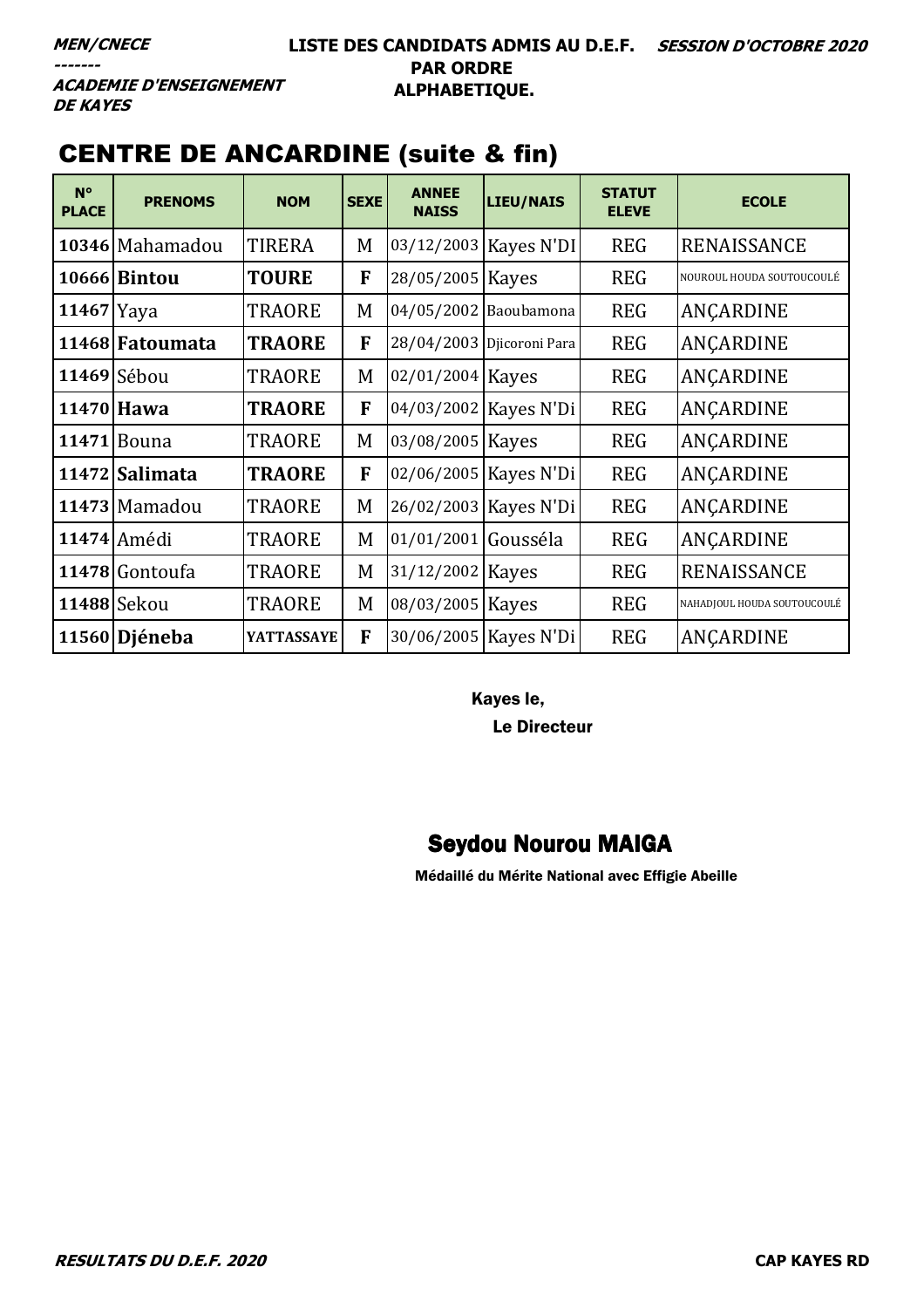#### LISTE DES CANDIDATS ADMIS AU D.E.F. SESSION D'OCTOBRE 2020 **PAR ORDRE** ALPHABETIQUE.

**ACADEMIE D'ENSEIGNEMENT DE KAYES** 

### **CENTRE DE AOUROU ARABE**

| $N^{\circ}$<br><b>PLACE</b> | <b>PRENOMS</b>  | <b>NOM</b>       | <b>SEXE</b> | <b>ANNEE</b><br><b>NAISS</b> | <b>LIEU/NAIS</b>        | <b>STATUT</b><br><b>ELEVE</b> | <b>ECOLE</b>            |
|-----------------------------|-----------------|------------------|-------------|------------------------------|-------------------------|-------------------------------|-------------------------|
| 323                         | Amedy           | <b>BAKHAGA</b>   | M           |                              | 20/05/2002 Boutinguisse | <b>REG</b>                    | ANSAR SOUNA AOUROU      |
|                             | 1034 Souleymane | <b>CAMARA</b>    | M           | 23/11/2004 Kalinioro         |                         | <b>REG</b>                    | ANSAR SOUNA AOUROU      |
|                             | 1035 Kandé      | <b>CAMARA</b>    | F           | 17/09/2004 Aourou            |                         | <b>REG</b>                    | ANSAR SOUNA AOUROU      |
|                             | 1036 Harouna    | <b>CAMARA</b>    | M           | 03/07/2003 Aourou            |                         | <b>REG</b>                    | ANSAR SOUNA AOUROU      |
|                             | 1840 Galadio    | <b>COULIBALY</b> | M           | 13/12/2004 Aourou            |                         | <b>REG</b>                    | ANSAR SOUNA AOUROU      |
|                             | $4094$ Adama    | <b>DIARRA</b>    | M           | 13/07/2001 Kalinioro         |                         | <b>REG</b>                    | ANSAR SOUNA AOUROU      |
|                             | 7657 Ibrahim    | N'DIAYE          | M           | 26/08/2004 Aourou            |                         | <b>REG</b>                    | ANSAR SOUNA AOUROU      |
|                             | $7802$ Moussa   | <b>SABALY</b>    | M           | 31/12/2004 Aourou            |                         | <b>REG</b>                    | ANSAR SOUNA AOUROU      |
| 9584 Sadio                  |                 | <b>SISSOKO</b>   | M           | 15/05/2003 Leya              |                         | <b>REG</b>                    | SOULEYMANIATOU SARAYERO |
| 10077 Sadio                 |                 | <b>SYLLA</b>     | M           | 08/01/2005 Aourou            |                         | <b>REG</b>                    | ANSAR SOUNA AOUROU      |
| $10078$ Aly                 |                 | <b>SYLLA</b>     | M           | 30/03/2004 Aourou            |                         | <b>REG</b>                    | ANSAR SOUNA AOUROU      |
|                             | 10080 Bakary    | <b>SYLLA</b>     | M           | 13/04/2004 Kayes             |                         | <b>REG</b>                    | SOULEYMANIATOU SARAYERO |
|                             | 10441 Bakary    | TOUNKARA         | M           | 05/12/2003 Aourou            |                         | <b>REG</b>                    | ANSAR SOUNA AOUROU      |
|                             | 10667 Bassirou  | <b>TOURE</b>     | M           | 31/12/2004 Aourou            |                         | <b>REG</b>                    | ANSAR SOUNA AOUROU      |
|                             | 10668 Daouda    | <b>TOURE</b>     | M           | 05/11/2003 Aourou            |                         | <b>REG</b>                    | ANSAR SOUNA AOUROU      |

Kayes le,

**Le Directeur** 

### **Seydou Nourou MAIGA**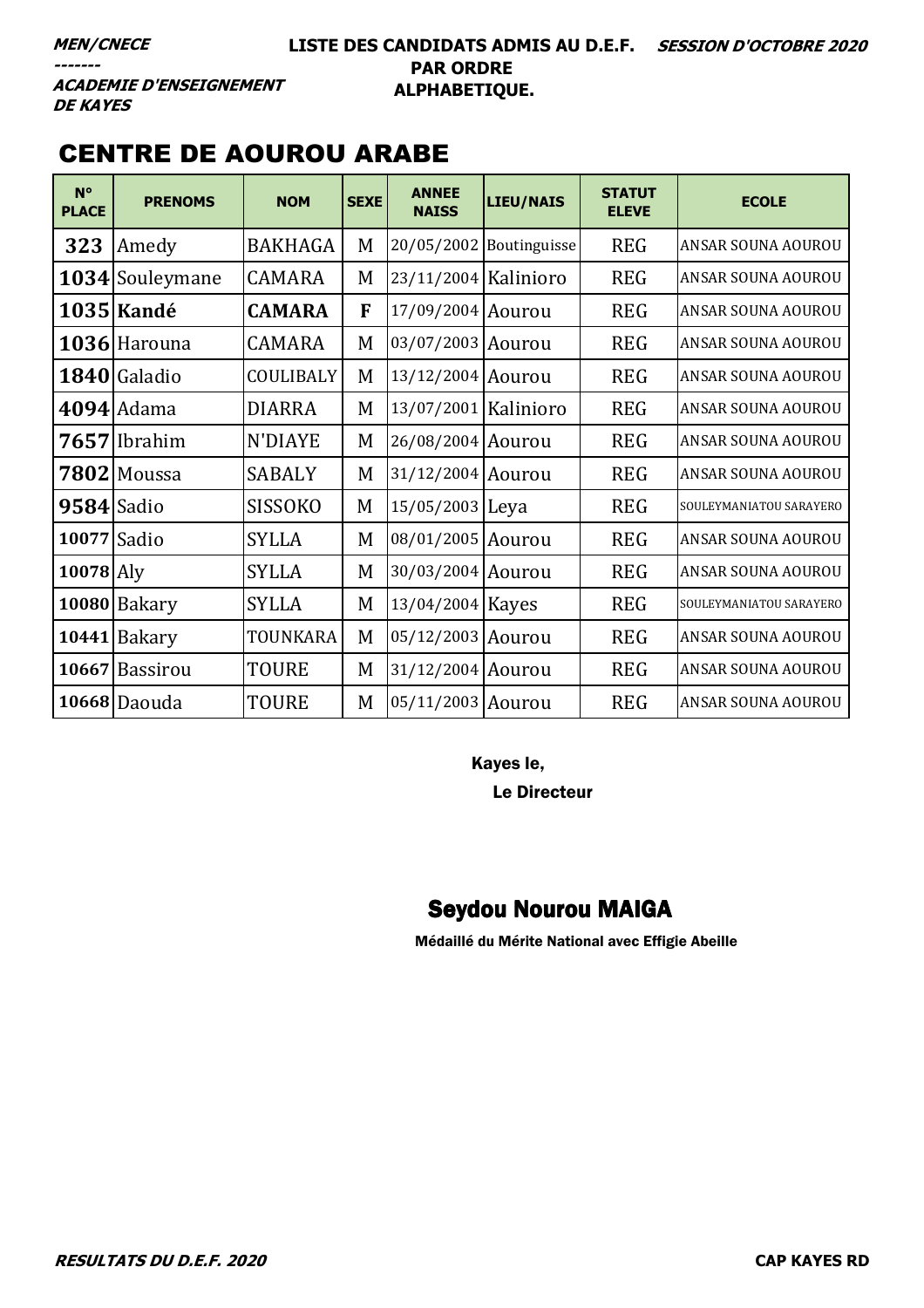#### **LISTE DES CANDIDATS ADMIS AU D.E.F. SESSION D'OCTOBRE 2020 PAR ORDRE ALPHABETIQUE.**

**ACADEMIE D'ENSEIGNEMENT DE KAYES** 

#### CENTRE DE DIALANE ARABE

| $N^{\circ}$<br><b>PLACE</b> | <b>PRENOMS</b>           | <b>NOM</b>       | <b>SEXE</b> | <b>ANNEE</b><br><b>NAISS</b> | LIEU/NAIS               | <b>STATUT</b><br><b>ELEVE</b> | <b>ECOLE</b>              |
|-----------------------------|--------------------------|------------------|-------------|------------------------------|-------------------------|-------------------------------|---------------------------|
|                             | 1023 Thierno             | <b>CAMARA</b>    | M           | 04/05/2004 Bamako            |                         | <b>REG</b>                    | EL ITHIAD DIALANÉ         |
|                             | 1025 Yakaré              | <b>CAMARA</b>    | F           | 02/02/2004 Kabaté            |                         | <b>REG</b>                    | NOUROUL HOUDA KABATE      |
|                             | 1815 Moussa              | COULIBALY        | M           | 17/08/2005                   | Diabé                   | <b>REG</b>                    | EL ITHIAD DIALANÉ         |
| 1817                        | <b>Aïssatou</b>          | <b>COULIBALY</b> | F           | 14/11/2003 Niamiga           |                         | <b>REG</b>                    | NOUROUL HOUDA KABATE      |
|                             | <b>1820</b> Makan        | COULIBALY        | M           | 09/01/2005 Kabaté            |                         | <b>REG</b>                    | NOUROUL HOUDA KABATE      |
|                             | 1903 Abdramane           | <b>DABO</b>      | M           |                              | 04/08/2003 Mondincanou  | <b>REG</b>                    | EL ITHIAD DIALANÉ         |
|                             | 1904 Mamadou             | <b>DABO</b>      | M           | 27/11/2002                   | Modincanou              | <b>REG</b>                    | EL ITHIAD DIALANÉ         |
|                             | 2381 Fouleymatou DEMBELE |                  | F           | 26/10/2002 Niamiga           |                         | <b>REG</b>                    | NOUROUL HOUDA KABATE      |
| $2382$ Mady                 |                          | <b>DEMBELE</b>   | M           | 10/07/2002                   | Niamiga                 | <b>REG</b>                    | NOUROUL HOUDA KABATE      |
|                             | 2400 Abdoul Karim        | <b>DEMBELE</b>   | M           | 30/12/2005 Sougoula          |                         | <b>REG</b>                    | EL ITHIAD DIALANÉ         |
|                             | 2864 Mahamadou           | <b>DIAKITE</b>   | M           | 07/11/2005                   | Diafouné                | <b>REG</b>                    | EL ITHIAD DIALANÉ         |
|                             | 2865 Mahamadou           | <b>DIAKITE</b>   | M           | 01/01/2005 Sibindy           |                         | <b>REG</b>                    | NOUROUL HOUDA KABATE      |
|                             | 4384 Sembala             | <b>DJIKINE</b>   | M           | 31/12/2005                   | Diakandapé              | <b>REG</b>                    | EL ITHIAD DIALANÉ         |
|                             | 4888 Bakary              | <b>DRAME</b>     | M           | 23/04/2003 Dialané           |                         | <b>REG</b>                    | EL ITHIAD DIALANÉ         |
|                             | 4890 Seydou              | <b>DRAME</b>     | M           | 18/05/2003 Tafacirga         |                         | <b>REG</b>                    | NOUROUL HOUDA KABATE      |
|                             | 5126 Fatoumata           | <b>FOFANA</b>    | F           | 18/01/2004 Kabaté            |                         | <b>REG</b>                    | NOUROUL HOUDA KABATE      |
|                             | 5127 Mahamadou           | <b>FOFANA</b>    | M           | 10/06/2003 Kabaté            |                         | <b>REG</b>                    | NOUROUL HOUDA KABATE      |
|                             | 5198 Bakary              | <b>GAKOU</b>     | M           | 30/01/2004 Tafacirga         |                         | <b>REG</b>                    | EL ITHIAD DIALANÉ         |
|                             | 5492 Koloma              | KAMISSOKO        | M           | 15/09/2004 Kabaté            |                         | <b>REG</b>                    | NOUROUL HOUDA KABATE      |
| $5725$ Ali                  |                          | <b>KANOUTE</b>   | M           | 01/02/2003 Niamiga           |                         | <b>REG</b>                    | EL ITHIAD DIALANÉ         |
|                             | 5726 Hamidou             | <b>KANOUTE</b>   | M           | 08/05/2005 Kabaté            |                         | <b>REG</b>                    | NOUROUL HOUDA KABATE      |
| <b>5942</b> Diata           |                          | <b>KEBE</b>      | M           | 17/04/2002 Kabaté            |                         | <b>REG</b>                    | NOUROUL HOUDA KABATE      |
| $6860$ Laji                 |                          | <b>SACKO</b>     | M           |                              | 04/06/2004 Pointe-Noire | <b>REG</b>                    | SABIL AL FALAHA TAKOUTALA |
|                             | 7387 Daouda              | MANGARA          | M           | 10/05/2002 Nahaly            |                         | <b>REG</b>                    | NOUROUL HOUDA KABATE      |
|                             | 7390 Benkaly             | <b>MARA</b>      | M           | 31/12/2004 Dialané           |                         | <b>REG</b>                    | EL ITHIAD DIALANÉ         |
|                             | 7644 Mahamadou           | <b>N'DIAYE</b>   | M           | 31/12/2005 Monoba            |                         | <b>REG</b>                    | EL ITHIAD DIALANÉ         |
|                             | $7645$ Maciré            | <b>N'DIAYE</b>   | M           | 31/12/2005 Monoba            |                         | <b>REG</b>                    | EL ITHIAD DIALANÉ         |
|                             | 7900 Hawa                | <b>SACKO</b>     | F           | 07/02/2003 Dialané           |                         | <b>REG</b>                    | EL ITHIAD DIALANÉ         |
|                             | 7901 Moussa              | <b>SACKO</b>     | M           | 20/05/2003 Dialane           |                         | <b>REG</b>                    | EL ITHIAD DIALANÉ         |
|                             | 7902 Cheickina           | <b>SACKO</b>     | M           | 20/04/2005 Kabaté            |                         | <b>REG</b>                    | NOUROUL HOUDA KABATE      |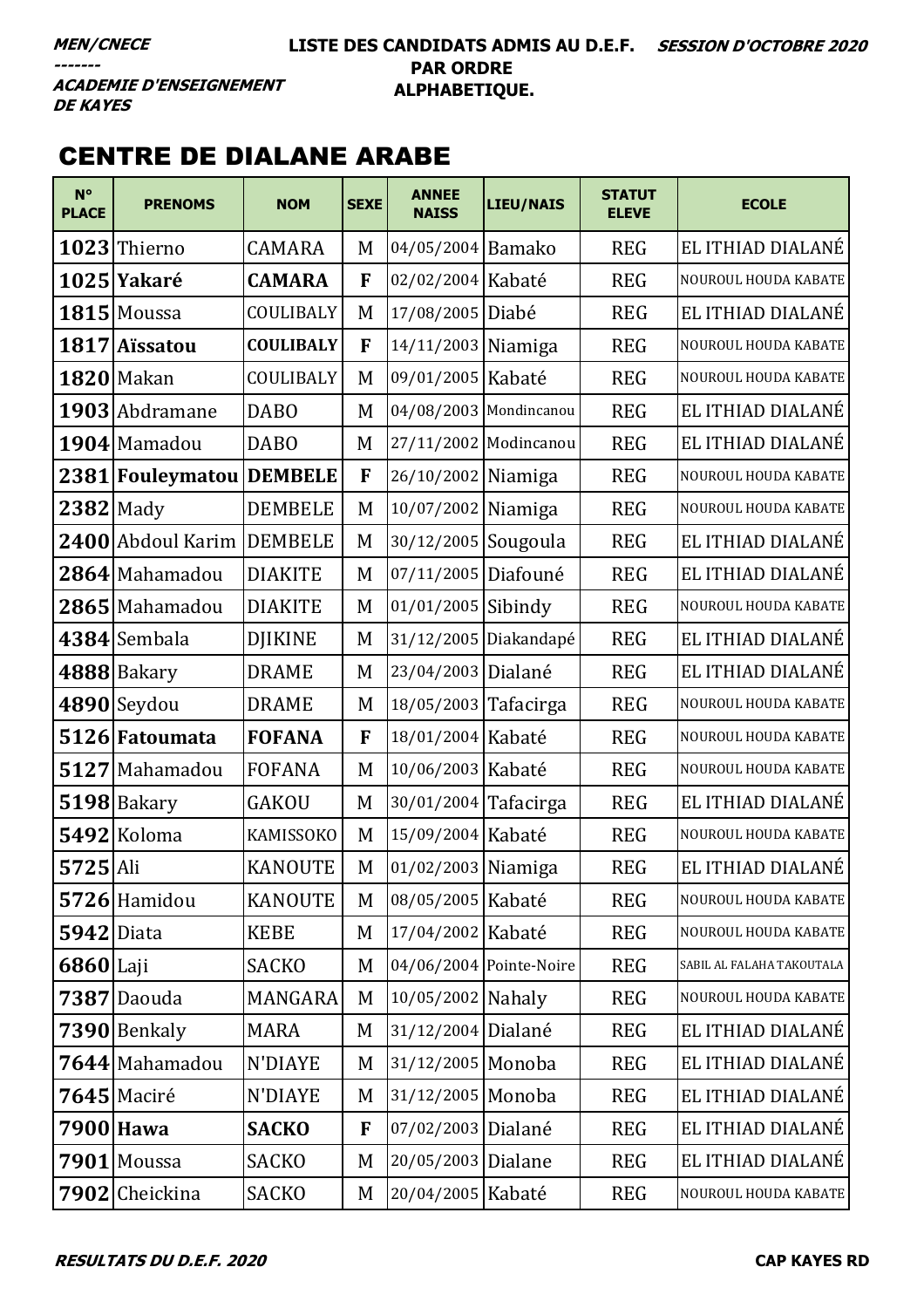#### **LISTE DES CANDIDATS ADMIS AU D.E.F. SESSION D'OCTOBRE 2020 PAR ORDRE ALPHABETIQUE.**

**ACADEMIE D'ENSEIGNEMENT DE KAYES** 

### CENTRE DE DIALANE ARABE (suite & fin)

| $N^{\circ}$<br><b>PLACE</b> | <b>PRENOMS</b>  | <b>NOM</b>     | <b>SEXE</b> | <b>ANNEE</b><br><b>NAISS</b> | LIEU/NAIS             | <b>STATUT</b><br><b>ELEVE</b> | <b>ECOLE</b>         |
|-----------------------------|-----------------|----------------|-------------|------------------------------|-----------------------|-------------------------------|----------------------|
|                             | 8206 Lassana    | <b>SANGARE</b> | M           | 03/09/2003 Dembala           |                       | <b>REG</b>                    | EL ITHIAD DIALANÉ    |
|                             | 8744 Maciré     | <b>SIMA</b>    | M           | 20/06/2003 Kabaté            |                       | <b>REG</b>                    | NOUROUL HOUDA KABATE |
|                             | 9568 Madjegui   | <b>SISSOKO</b> | M           | 11/02/2002 Diakon            |                       | <b>REG</b>                    | EL ITHIAD DIALANÉ    |
|                             | 9629 Aminata    | <b>SOUCKO</b>  | F           | 18/11/2003 Gouméra           |                       | <b>REG</b>                    | NOUROUL HOUDA KABATE |
|                             | 9757 Fousseny   | <b>SOUMARE</b> | M           |                              | 02/09/2004 Sirimoulou | <b>REG</b>                    | EL ITHIAD DIALANÉ    |
|                             | 10066 Moustapha | <b>SYLLA</b>   | M           | 10/05/2004 Bagore            |                       | <b>REG</b>                    | EL ITHIAD DIALANÉ    |

Kayes le,

Le Directeur

### Seydou Nourou MAIGA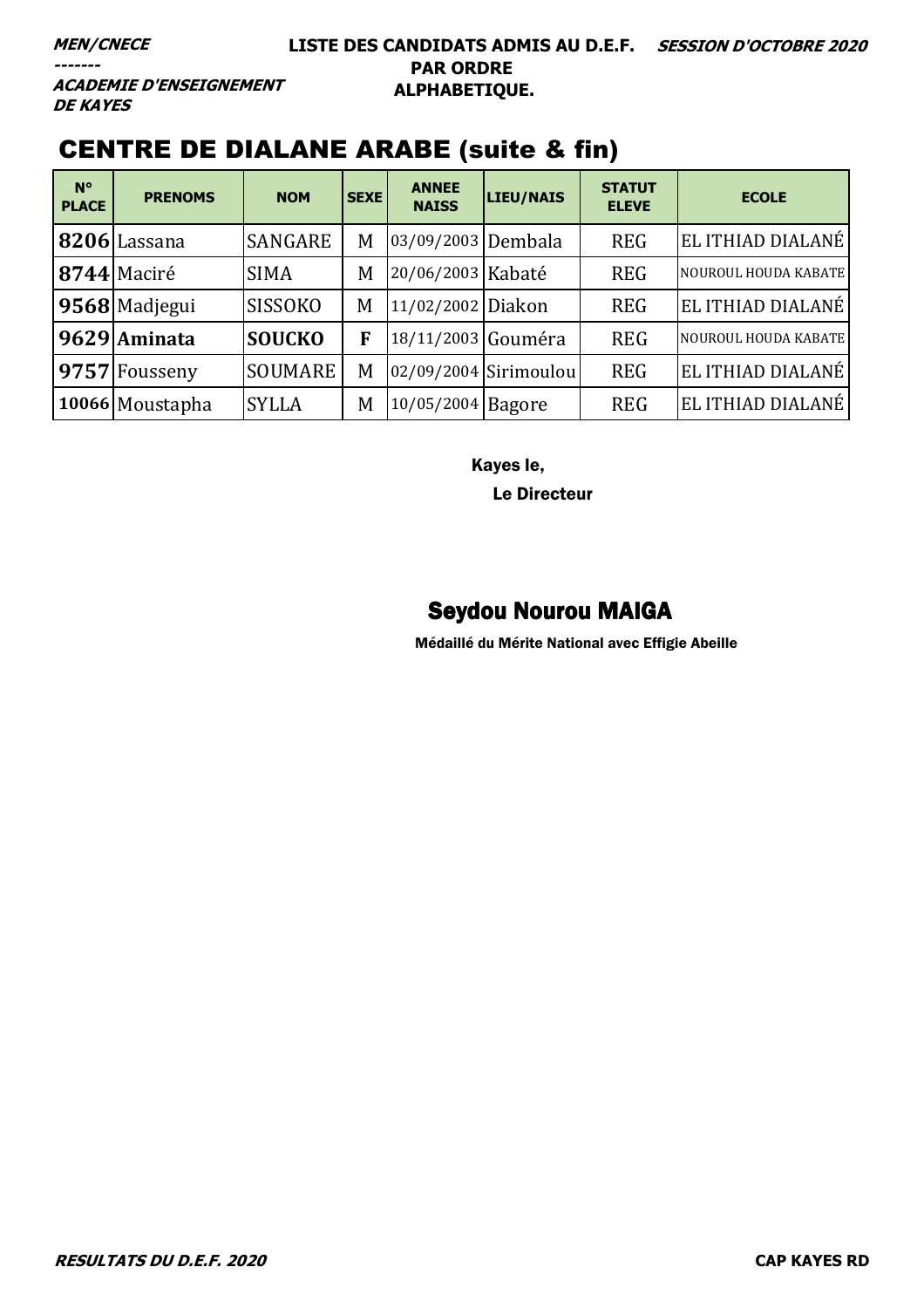#### **LISTE DES CANDIDATS ADMIS AU D.E.F. SESSION D'OCTOBRE 2020 PAR ORDRE ALPHABETIQUE.**

**ACADEMIE D'ENSEIGNEMENT DE KAYES** 

### CENTRE DE GOUMERA ARABE

| $N^{\circ}$<br><b>PLACE</b> | <b>PRENOMS</b>               | <b>NOM</b>      | <b>SEXE</b> | <b>ANNEE</b><br><b>NAISS</b> | LIEU/NAIS               | <b>STATUT</b><br><b>ELEVE</b> | <b>ECOLE</b>               |
|-----------------------------|------------------------------|-----------------|-------------|------------------------------|-------------------------|-------------------------------|----------------------------|
| 416                         | Moussa                       | <b>BARADJI</b>  | M           | 19/07/2003 Gouméra           |                         | <b>REG</b>                    | <b>MAHADY GOUMERA</b>      |
| 417                         | Sékou                        | <b>BARADJI</b>  | M           | 12/01/2004 Gouméra           |                         | <b>REG</b>                    | <b>MAHADY GOUMERA</b>      |
| 600                         | Moussa                       | <b>BATHILY</b>  | M           | 20/05/2003                   | Gouméra                 | <b>REG</b>                    | <b>MAHADY GOUMERA</b>      |
| $1026$ Sily                 |                              | <b>CAMARA</b>   | M           | 31/12/2006 Moussala          |                         | <b>REG</b>                    | SABIL AL FALAHA MOUSSALA   |
|                             | 1905 Fatoumata               | <b>DABO</b>     | F           | 21/07/2004 Gory              |                         | <b>REG</b>                    | <b>ISLAMIYATOU GORY</b>    |
|                             | 2872 Aboudou                 | <b>DIAKITE</b>  | M           | 05/06/2003 Troun             |                         | <b>REG</b>                    | KANDJOUL HOUDA TROUN       |
| 2873                        | <b>Coumba</b>                | <b>DIAKITE</b>  | F           | 17/09/2003 Troun             |                         | <b>REG</b>                    | KANDJOUL HOUDA TROUN       |
|                             | 2874 Samboye                 | <b>DIAKITE</b>  | M           | 22/09/2002 Kayes             |                         | <b>REG</b>                    | KANDJOUL HOUDA TROUN       |
|                             | 2875 Fatouma                 | <b>DIAKITE</b>  | F           | 24/07/2003 Troun             |                         | <b>REG</b>                    | KANDJOUL HOUDA TROUN       |
|                             | 2876 Mamou                   | <b>MAREGA</b>   | F           | 31/12/2003 Troun             |                         | <b>REG</b>                    | KANDJOUL HOUDA TROUN       |
|                             | 2877 Aïcha                   | <b>DIAKITE</b>  | F           |                              | 05/11/2006 Brazzaville  | <b>REG</b>                    | KANDJOUL HOUDA TROUN       |
| 4283                        | Tidiane                      | <b>DIOMBERA</b> | M           | 20/09/2003 Gory              |                         | <b>REG</b>                    | <b>ISLAMIYATOU GORY</b>    |
|                             | $4898$ Adama                 | <b>DRAME</b>    | M           | 30/01/2004 Gouméra           |                         | <b>REG</b>                    | <b>MAHADY GOUMERA</b>      |
|                             | 4899 Mahamadou               | <b>DRAME</b>    | M           | 30/12/2003 Gouméra           |                         | <b>REG</b>                    | <b>MAHADY GOUMERA</b>      |
|                             | 5132 Mamadou                 | <b>FOFANA</b>   | M           | 11/03/2003 Gouméra           |                         | <b>REG</b>                    | <b>MAHADY GOUMERA</b>      |
|                             | $5133$  Hamdou               | <b>FOFANA</b>   | M           | 31/03/2003 Gouméra           |                         | <b>REG</b>                    | <b>MAHADY GOUMERA</b>      |
|                             | 5728 Mamadou                 | <b>KANOUTE</b>  | M           |                              | 31/12/2003 Diadioumbera | <b>REG</b>                    | SABILOU HOUDA DIADIOUMBERA |
|                             | 5729 Kémissin                | <b>KANOUTE</b>  | M           | 31/12/2004 Troun             |                         | <b>REG</b>                    | KANDJOUL HOUDA TROUN       |
|                             | $5876$ Moussa                | <b>KANTE</b>    | M           | 06/02/2003 Gory              |                         | <b>REG</b>                    | <b>ISLAMIYATOU GORY</b>    |
|                             | 5877 Nouhou                  | <b>KANTE</b>    | M           | 03/12/2002 Gory              |                         | <b>REG</b>                    | <b>ISLAMIYATOU GORY</b>    |
|                             | 5947 Younouss                | <b>KEBE</b>     | M           | 27/03/2001 Koussané          |                         | <b>REG</b>                    | FADJIR ISLAM KOUSSANÉ      |
|                             | 6867 Sounkarou Bilali KONATE |                 | M           | 31/12/2004 Soukouta          |                         | <b>REG</b>                    | KANDJOUL HOUDA TROUN       |
|                             | 6868 Sankoun                 | <b>KONATE</b>   | M           | 25/06/2004 Kontela           |                         | <b>REG</b>                    | KANDJOUL HOUDA TROUN       |
|                             | 7429 Sourakata               | <b>MAREGA</b>   | M           | 12/03/2000 Débo              |                         | <b>REG</b>                    | KANDJOUL HOUDA TROUN       |
|                             | 7648 Mamadou                 | N'DIAYE         | M           | 31/12/2006 Moussala          |                         | <b>REG</b>                    | SABIL AL FALAHA MOUSSALA   |
|                             | 8223 Aïssetou                | <b>SANKANOU</b> | F           | 23/04/2002 Koussané          |                         | <b>REG</b>                    | FADJIR ISLAM KOUSSANÉ      |
| $8224$ Tapa                 |                              | <b>SANKANOU</b> | F           | 03/09/2002 Koussané          |                         | <b>REG</b>                    | FADJIR ISLAM KOUSSANÉ      |
|                             | 8305 Aïssetou                | SARAMBOUNOU     | F           | 31/12/2001 Koussané          |                         | <b>REG</b>                    | FADJIR ISLAM KOUSSANÉ      |
|                             | 8306 Diadié                  | SARAMBOUNOU     | M           | 31/12/2001 Koussané          |                         | <b>REG</b>                    | FADJIR ISLAM KOUSSANÉ      |
|                             | 8307 Djibril                 | SARAMBOUNOU     | M           | 20/08/2001 Koussané          |                         | <b>REG</b>                    | FADJIR ISLAM KOUSSANÉ      |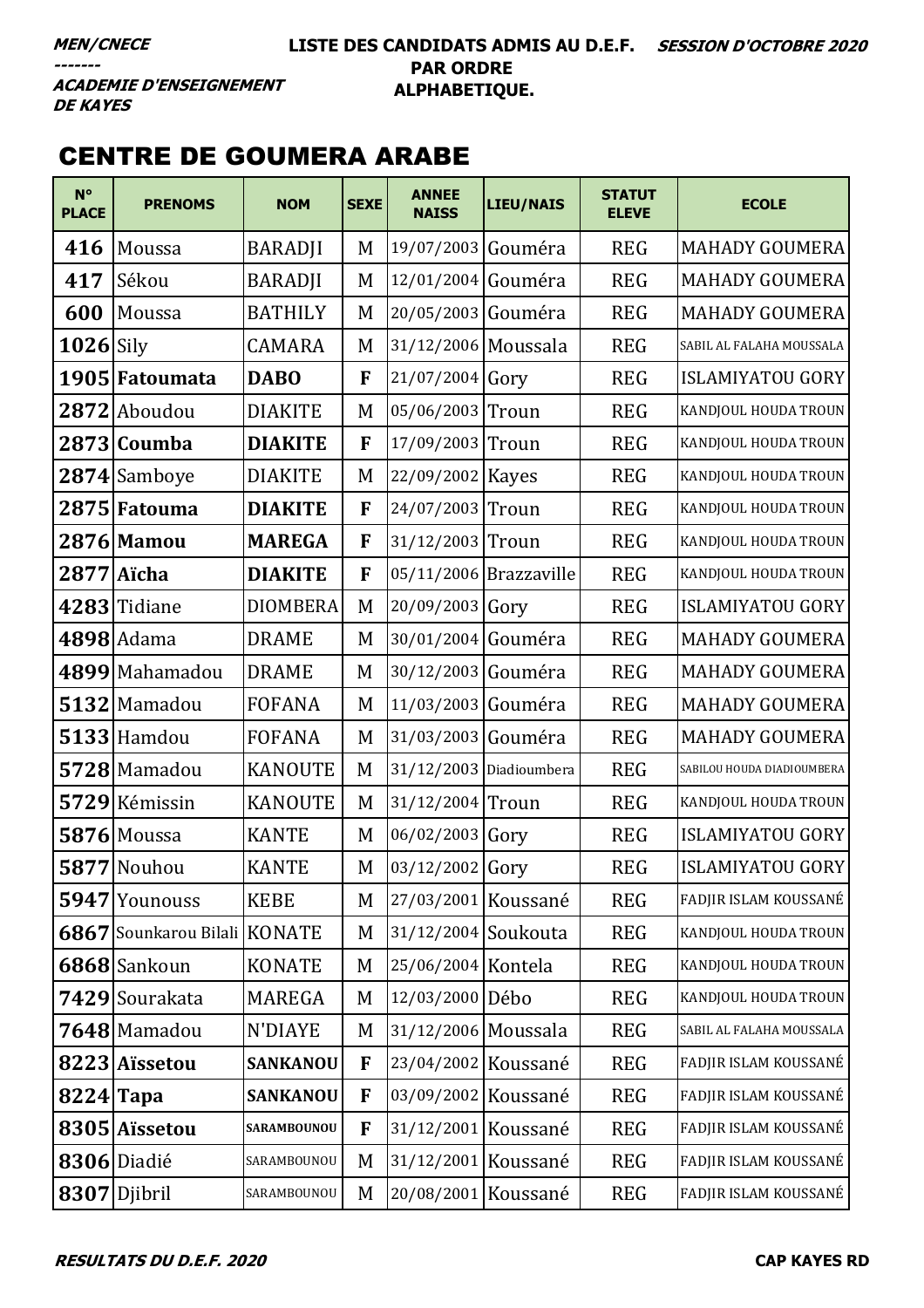#### LISTE DES CANDIDATS ADMIS AU D.E.F. SESSION D'OCTOBRE 2020 **PAR ORDRE** ALPHABETIQUE.

**ACADEMIE D'ENSEIGNEMENT DE KAYES** 

### **CENTRE DE GOUMERA ARABE (suite & fin)**

| $N^{\circ}$<br><b>PLACE</b> | <b>PRENOMS</b>   | <b>NOM</b>         | <b>SEXE</b> | <b>ANNEE</b><br><b>NAISS</b>   | <b>LIEU/NAIS</b>         | <b>STATUT</b><br><b>ELEVE</b> | <b>ECOLE</b>               |
|-----------------------------|------------------|--------------------|-------------|--------------------------------|--------------------------|-------------------------------|----------------------------|
|                             | 8308 Harouna     | SARAMBOUNOU        | M           | 30/01/2001 Koussané            |                          | <b>REG</b>                    | FADJIR ISLAM KOUSSANÉ      |
|                             | 8309 Kadiatou    | <b>SARAMBOUNOU</b> | F           | 10/08/2001 Koussané            |                          | <b>REG</b>                    | FADJIR ISLAM KOUSSANÉ      |
|                             | $8311$ Samba     | SARAMBOUNOU        | M           | 12/12/2003 Koussané            |                          | <b>REG</b>                    | FADJIR ISLAM KOUSSANÉ      |
|                             | 8369 Moussa      | <b>SEIDY</b>       | M           | 27/11/2003 Gory                |                          | <b>REG</b>                    | <b>ISLAMIYATOU GORY</b>    |
|                             | 8709 Abdoulaye   | <b>SIDIBE</b>      | M           |                                | 31/12/2004 Diadioumbera  | <b>REG</b>                    | SABILOU HOUDA DIADIOUMBERA |
|                             | 8710 Absétou     | <b>SIDIBE</b>      | F           | 27/06/2004 Kayes               |                          | <b>REG</b>                    | SABILOU HOUDA DIADIOUMBERA |
|                             | $8712$  Idrissa  | <b>SIDIBE</b>      | M           |                                | 31/12/2002 Diadioumbera  | <b>REG</b>                    | SABILOU HOUDA DIADIOUMBERA |
|                             | 8713 M'Bouillé   | <b>SIDIBE</b>      | M           |                                | 31/12/2005 Diadioumbera  | <b>REG</b>                    | SABILOU HOUDA DIADIOUMBERA |
|                             | 8714 Santoutou   | <b>SIDIBE</b>      | M           |                                | 31/12/2003 Diadioumbera  | <b>REG</b>                    | SABILOU HOUDA DIADIOUMBERA |
|                             | $9573$ Demba     | <b>SISSOKO</b>     | M           |                                | 18/09/2002 Koliguémou    | <b>REG</b>                    | SABILOU HOUDA DIADIOUMBERA |
| $9574$ Fily                 |                  | <b>SISSOKO</b>     | F           | 07/07/2004 Troun               |                          | <b>REG</b>                    | KANDJOUL HOUDA TROUN       |
|                             | 10068 Idrissa    | <b>SYLLA</b>       | M           | 10/07/2004                     | Gouméra                  | <b>REG</b>                    | <b>MAHADY GOUMERA</b>      |
|                             | $10069$ M'Paly   | <b>SYLLA</b>       | M           |                                | $13/08/2004$ Koumarefara | <b>REG</b>                    | KANDJOUL HOUDA TROUN       |
|                             | $11464$ Samba    | <b>TRAORE</b>      | M           |                                | 12/12/2001 Monoback      | <b>REG</b>                    | FADJIR ISLAM KOUSSANÉ      |
| $11465$ Aly                 |                  | TRAORE             | M           | $04/11/2003$ Monoback Sarakolé |                          | <b>REG</b>                    | SABIL AL FALAHA MOUSSALA   |
|                             | 11527 Kadidiatou | <b>WATARA</b>      | F           | 31/12/2004 Troun               |                          | <b>REG</b>                    | KANDJOUL HOUDA TROUN       |

Kayes le,

**Le Directeur** 

### **Seydou Nourou MAIGA**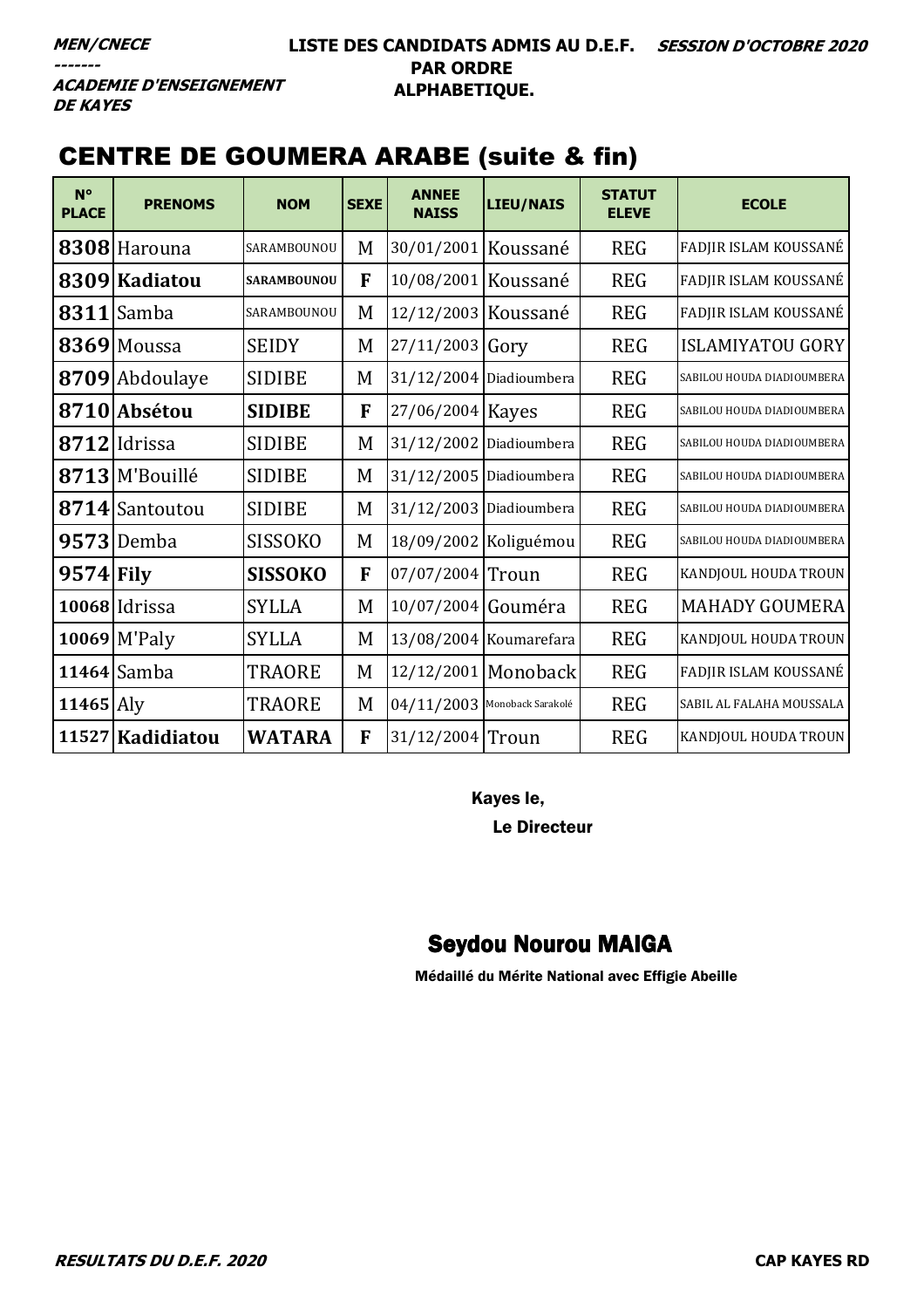#### **LISTE DES CANDIDATS ADMIS AU D.E.F. SESSION D'OCTOBRE 2020 PAR ORDRE ALPHABETIQUE.**

**ACADEMIE D'ENSEIGNEMENT DE KAYES** 

### CENTRE DE KAYES N'DI ARABE

| $N^{\circ}$<br><b>PLACE</b> | <b>PRENOMS</b>          | <b>NOM</b>       | <b>SEXE</b> | <b>ANNEE</b><br><b>NAISS</b> | <b>LIEU/NAIS</b>         | <b>STATUT</b><br><b>ELEVE</b> | <b>ECOLE</b>                 |
|-----------------------------|-------------------------|------------------|-------------|------------------------------|--------------------------|-------------------------------|------------------------------|
| 303                         | <b>Sadou</b>            | <b>BAH</b>       | F           | 06/06/2006 Kayes             |                          | <b>REG</b>                    | SABIL NADJAHA                |
|                             | $1250$  Birama          | <b>CISSE</b>     | M           |                              | 17/06/2005   Kayes N'Di  | <b>REG</b>                    | SABIL NADJAHA                |
| 1251                        | Siga                    | <b>CISSE</b>     | M           | 27/04/2006 Kayes             |                          | <b>REG</b>                    | SABIL NADJAHA                |
|                             | 1252 Abouli Kader       | <b>CISSE</b>     | M           |                              | 16/08/2004 Kayes N'Di    | <b>REG</b>                    | <b>INSTITUT DE LA MEDINE</b> |
|                             | 1253 Ahamadi            | <b>CISSE</b>     | M           | 20/02/2004 Bilkoîté          |                          | <b>REG</b>                    | <b>INSTITUT DE LA MEDINE</b> |
|                             | $1255$ Mamadou          | <b>CISSE</b>     | M           | 16/09/2003 Sarayoro          |                          | <b>REG</b>                    | <b>INSTITUT DE LA MEDINE</b> |
|                             | 1824 Diariatou          | <b>COULIBALY</b> | F           |                              | 24/11/2004 Kayes N'Di    | <b>REG</b>                    | SABIL NADJAHA                |
|                             | 1825 Oumou              | <b>COULIBALY</b> | F           |                              | 20/01/2002 Kayes N'Di    | <b>REG</b>                    | SABIL NADJAHA                |
| 1906 Fodé                   |                         | <b>DABO</b>      | M           |                              | 20/08/2003 Aourou Diyala | <b>REG</b>                    | SABIL NADJAHA                |
|                             | 2894 Ibrahima           | <b>DIAKO</b>     | M           |                              | 17/02/2003 Kayes N'Di    | <b>REG</b>                    | <b>INSTITUT DE LA MEDINE</b> |
|                             | 3589 Moussa             | <b>DIANKA</b>    | M           |                              | 08/03/2005   Kayes N'Di  | <b>REG</b>                    | DAROUL SALAM SOUTOUCOULÉ     |
| 4081 Salif                  |                         | <b>DIARRA</b>    | M           |                              | 01/02/2004 Kayes N'Di    | <b>REG</b>                    | <b>SABIL NADJAHA</b>         |
|                             | 4083 Adama              | <b>DIARRA</b>    | F           |                              | 09/07/2005 Bongourou     | <b>REG</b>                    | <b>INSTITUT DE LA MEDINE</b> |
|                             | 4084 Mamadou            | <b>DIARRA</b>    | M           | 07/03/2003 Niagané           |                          | <b>REG</b>                    | <b>INSTITUT DE LA MEDINE</b> |
|                             | 4330 Aminata            | <b>DIOP</b>      | F           | 18/04/2004 Kayes             |                          | <b>REG</b>                    | DAROUL SALAM SOUTOUCOULÉ     |
|                             | $5136$ Hadama           | <b>FOFANA</b>    | M           | 24/11/2003 Bouillagui        |                          | <b>REG</b>                    | <b>INSTITUT DE LA MEDINE</b> |
| 5137                        | Hawa                    | <b>FOFANA</b>    | F           |                              | 14/02/2005   Kayes N'Di  | <b>REG</b>                    | <b>INSTITUT DE LA MEDINE</b> |
|                             | 5178 Tidiane            | <b>GADIAGA</b>   | M           | 06/09/2004 Kayes             |                          | <b>REG</b>                    | DAROUL SALAM SOUTOUCOULÉ     |
| 5287                        | Djibril                 | GASSAMA          | M           | 13/09/2004 Aourou            |                          | <b>REG</b>                    | <b>INSTITUT DE LA MEDINE</b> |
|                             | 5297 Fatoumata          | <b>GAYE</b>      | F           |                              | 20/07/2006 Kayes N'Di    | <b>REG</b>                    | <b>INSTITUT DE LA MEDINE</b> |
|                             | 5415 Diadie             | <b>HAIDARA</b>   | M           | 15/07/2003 Troula            |                          | <b>REG</b>                    | <b>INSTITUT DE LA MEDINE</b> |
|                             | $6376$ Ismail           | <b>KEITA</b>     | M           | 23/07/2002 Kayes             |                          | <b>REG</b>                    | MAHAWILL OUMIYATY            |
|                             | 6433 Mamadou Biné KEITA |                  | M           |                              | 30/11/2003 Kayes N'Di    | <b>REG</b>                    | SABIL NADJAHA                |
|                             | 6517 Aboubacar          | <b>KOITA</b>     | M           | 31/12/2004 Sobia             |                          | <b>REG</b>                    | INSTITUT DE LA MEDINE        |
|                             | $6518$ Samba            | <b>KOITA</b>     | M           | 31/12/2004 Sobia             |                          | <b>REG</b>                    | <b>INSTITUT DE LA MEDINE</b> |
|                             | 6870 Djibril            | <b>KONATE</b>    | M           | 30/09/2004 Karakoro          |                          | <b>REG</b>                    | <b>INSTITUT DE LA MEDINE</b> |
|                             | 7138 Rougui             | LY               | F           |                              | 01/01/2006 Kayes N'Di    | <b>REG</b>                    | <b>INSTITUT DE LA MEDINE</b> |
|                             | $7651$ Hamza            | N'DIAYE          | M           |                              | 25/07/2001 Kayes N'Di    | <b>REG</b>                    | INSTITUT DE LA MEDINE        |
|                             | $7965$ Hamara           | <b>SALL</b>      | M           |                              | 03/05/2004 Kalabancoro   | <b>REG</b>                    | <b>INSTITUT DE LA MEDINE</b> |
|                             | 8043 Mahamadou          | <b>SAMBAKE</b>   | M           | 31/12/2002 Mouliné           |                          | <b>REG</b>                    | DAROUL SALAM SOUTOUCOULÉ     |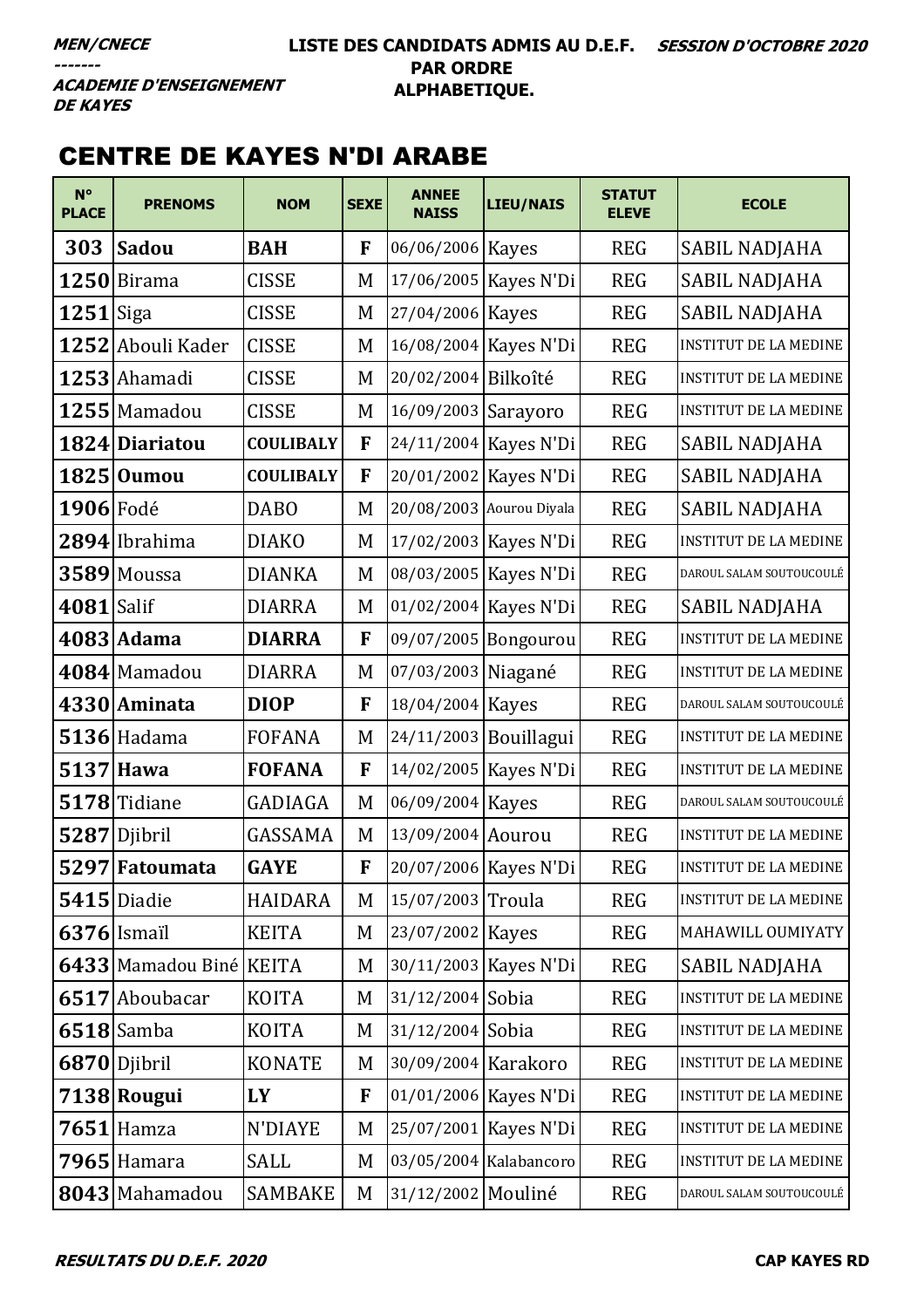**ACADEMIE D'ENSEIGNEMENT DE KAYES** 

### CENTRE DE KAYES N'DI ARABE (suite & fin)

| $N^{\circ}$<br><b>PLACE</b> | <b>PRENOMS</b>  | <b>NOM</b>     | <b>SEXE</b> | <b>ANNEE</b><br><b>NAISS</b> | <b>LIEU/NAIS</b>          | <b>STATUT</b><br><b>ELEVE</b> | <b>ECOLE</b>                 |
|-----------------------------|-----------------|----------------|-------------|------------------------------|---------------------------|-------------------------------|------------------------------|
| $8076$  Yaya                |                 | <b>SANE</b>    | M           | 18/09/2003 Kayes             |                           | <b>REG</b>                    | MAHAWILL OUMIYATY            |
|                             | 8470 Fantamady  | <b>SIBY</b>    | M           |                              | 12/12/2006 Kayes N'Di     | <b>REG</b>                    | DAROUL SALAM SOUTOUCOULÉ     |
| 8471                        | Diakariaou      | <b>SIBY</b>    | M           |                              | 03/03/2001 Kayes N'Di     | <b>REG</b>                    | <b>INSTITUT DE LA MEDINE</b> |
|                             | 8720 Ibrahim    | <b>SIDIBE</b>  | M           |                              | 16/02/2004 Kayes N'Di     | <b>REG</b>                    | SABIL NADJAHA                |
|                             | 9589 Djibril    | <b>SISSOKO</b> | M           |                              | 11/12/2005 Aourou Diyala  | <b>REG</b>                    | SABIL NADJAHA                |
|                             | 9618 Ousmane    | <b>SOKHONA</b> | M           |                              | $22/02/2004$ Boutinguisse | <b>REG</b>                    | <b>INSTITUT DE LA MEDINE</b> |
|                             | 9619 Aïssé      | <b>SOKONA</b>  | F           | 17/03/2004 Kayes N'Di        |                           | <b>REG</b>                    | SABIL NADJAHA                |
| <b>9620 Boye</b>            |                 | <b>SOKONA</b>  | F           |                              | 17/03/2004 Kayes N'Di     | <b>REG</b>                    | SABIL NADJAHA                |
|                             | 9760 Harouna    | <b>SOUMARE</b> | M           |                              | 17/02/2003 Kayes N'Di     | <b>REG</b>                    | <b>INSTITUT DE LA MEDINE</b> |
|                             | 9761 Asoumane   | <b>SOUMARE</b> | M           | 31/12/2004 Souena            |                           | <b>REG</b>                    | <b>INSTITUT DE LA MEDINE</b> |
| 10072                       | <b>Hawa</b>     | <b>SYLLA</b>   | F           |                              | 07/12/2002 Kayes N'Di     | <b>REG</b>                    | <b>INSTITUT DE LA MEDINE</b> |
|                             | 10209 Mamadi    | <b>TANDJA</b>  | M           | 05/09/2002 Kayes             |                           | <b>REG</b>                    | <b>INSTITUT DE LA MEDINE</b> |
|                             | 10229 Ousmane   | TANDJIGORA     | M           |                              | 06/09/2003 Brazzaville    | <b>REG</b>                    | <b>INSTITUT DE LA MEDINE</b> |
| 10442 Siré                  |                 | TOUNKARA       | M           | 29/06/2004 Koussané          |                           | <b>REG</b>                    | SABIL NADJAHA                |
|                             | 10670 Ismaïla   | <b>TOURE</b>   | M           | 18/01/2002 Aïnamolo          |                           | <b>REG</b>                    | <b>SABIL NADJAHA</b>         |
|                             | 11490 Abdoulaye | <b>TRAORE</b>  | M           |                              | 06/11/2002 Aourou Diyala  | <b>REG</b>                    | SABIL NADJAHA                |
| 11491 Boh                   |                 | <b>TRAORE</b>  | M           | 20/06/2005   Kayes           |                           | <b>REG</b>                    | SABIL NADJAHA                |
|                             | 11492 Mahamadou | <b>TRAORE</b>  | M           |                              | 24/06/2004 Kayes N'Di     | <b>REG</b>                    | SABIL NADJAHA                |

Kayes le,

Le Directeur

## Seydou Nourou MAIGA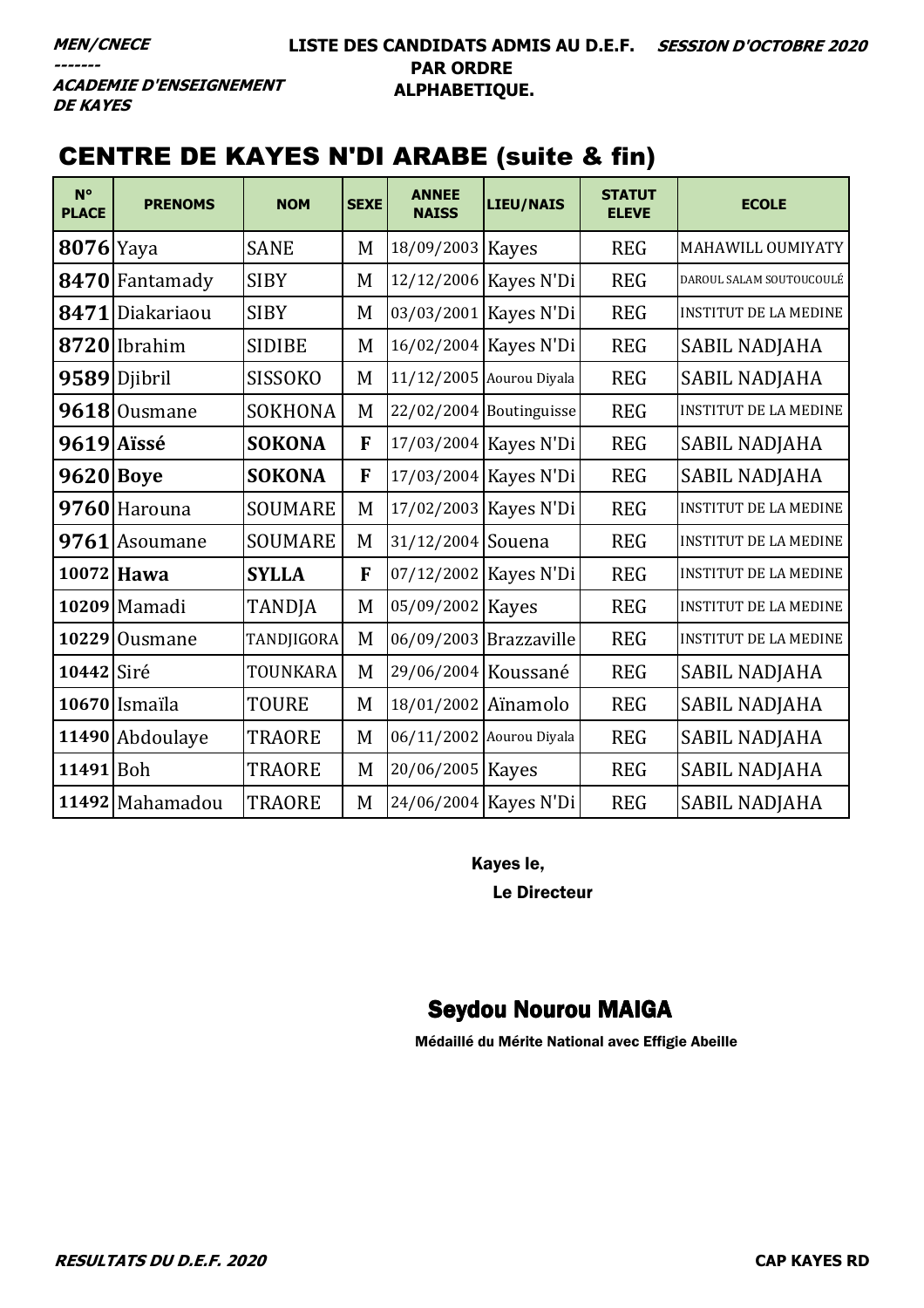#### **LISTE DES CANDIDATS ADMIS AU D.E.F. SESSION D'OCTOBRE 2020 PAR ORDRE ALPHABETIQUE.**

**ACADEMIE D'ENSEIGNEMENT DE KAYES** 

## CENTRE DE KHOULOUM ARABE

| $N^{\circ}$<br><b>PLACE</b> | <b>PRENOMS</b>          | <b>NOM</b>      | <b>SEXE</b> | <b>ANNEE</b><br><b>NAISS</b> | <b>LIEU/NAIS</b>      | <b>STATUT</b><br><b>ELEVE</b> | <b>ECOLE</b>          |
|-----------------------------|-------------------------|-----------------|-------------|------------------------------|-----------------------|-------------------------------|-----------------------|
| 599                         | Younoussou              | <b>BATHILY</b>  | M           | 04/05/2004 Takoutala         |                       | <b>REG</b>                    | HILAL GAKOURA         |
|                             | 1247 Amadou             | <b>CISSE</b>    | M           | 10/09/2004 Khouloum          |                       | <b>REG</b>                    | <b>NOURDINE</b>       |
|                             | 1248 Diafar             | <b>CISSE</b>    | M           |                              | 24/06/2004 Khouloum   | <b>REG</b>                    | <b>NOURDINE</b>       |
|                             | 1249 Noumoucounda CISSE |                 | M           | 09/11/2003 Doussoukané       |                       | <b>REG</b>                    | <b>NOURDINE</b>       |
|                             | 2503 Diadié             | <b>DIABIRA</b>  | M           | 31/12/2008 Gakoura           |                       | <b>REG</b>                    | DAROUL HADIS GAKOURA  |
|                             | 2504 Aminata            | <b>DIABIRA</b>  | F           | 29/09/2004 Gakoura           |                       | <b>REG</b>                    | DAROUL HADIS GAKOURA  |
|                             | $2505$ Demba            | <b>DIABIRA</b>  | M           | 31/12/2004 Gakoura           |                       | <b>REG</b>                    | DAROUL HADIS GAKOURA  |
|                             | 2506 Maïmouna           | <b>DIABIRA</b>  | F           | 16/08/2003 Goussela          |                       | <b>REG</b>                    | DAROUL HADIS GOUSSELA |
|                             | 2507 Fatoumata          | <b>DIABIRA</b>  | F           | 02/08/2002 Goussela          |                       | <b>REG</b>                    | DAROUL HADIS GOUSSELA |
|                             | 2508 Demba              | <b>DIABIRA</b>  | M           | 23/10/2004 Bamako            |                       | <b>REG</b>                    | <b>HILAL GAKOURA</b>  |
|                             | $2509$ Diaby            | <b>DIABIRA</b>  | M           | 01/01/2004 Gakoura RD        |                       | <b>REG</b>                    | <b>HILAL GAKOURA</b>  |
|                             | $2512$ Lassina          | <b>DIABIRA</b>  | M           | 03/09/2005 Bamako            |                       | <b>REG</b>                    | <b>HILAL GAKOURA</b>  |
| 2867                        | Bakary                  | <b>DIAKITE</b>  | M           |                              | 30/11/2004 Khouloum   | <b>REG</b>                    | <b>NOURDINE</b>       |
|                             | 2868 Ismaèl             | <b>DIAKITE</b>  | M           | 25/11/2004 Gakoura RD        |                       | <b>REG</b>                    | <b>HILAL GAKOURA</b>  |
|                             | $2869$  Ibrahim         | <b>DIAKITE</b>  | M           | 31/12/2003 Gakoura RD        |                       | <b>REG</b>                    | HILAL GAKOURA         |
|                             | $2870$ Bakary           | <b>DIAKITE</b>  | M           | 14/02/2004 Gakoura RD        |                       | <b>REG</b>                    | <b>HILAL GAKOURA</b>  |
|                             | 2871 Bakary             | <b>DIAKITE</b>  | M           | 18/05/2002 Gakoura RD        |                       | <b>REG</b>                    | HILAL GAKOURA         |
|                             | $3484$ Oumar            | <b>DIALLO</b>   | M           | 15/07/2003 Diyala            |                       | <b>REG</b>                    | <b>NOURDINE</b>       |
|                             | 4205 Bandiougou         | <b>DIAWARA</b>  | M           | 05/11/2004 Khouloum          |                       | <b>REG</b>                    | <b>NOURDINE</b>       |
|                             | 4206 Mamadou            | <b>DIAWARA</b>  | M           | 03/01/2005 Khouloum          |                       | <b>REG</b>                    | NOURDINE              |
|                             | 4329 Tidiani            | <b>DIOP</b>     | M           | $14/11/2004$ Khouloum        |                       | <b>REG</b>                    | <b>NOURDINE</b>       |
|                             | 4386 Aminata            | <b>DJIKINE</b>  | F           | 21/09/2001 Khouloum          |                       | <b>REG</b>                    | <b>NOURDINE</b>       |
|                             | 4387 Fodié              | <b>DJIKINE</b>  | M           | 01/01/2005 Khouloum          |                       | <b>REG</b>                    | <b>NOURDINE</b>       |
|                             | 4388 Moussa             | <b>DJIKINE</b>  | M           |                              | 01/01/2005 Khouloum   | <b>REG</b>                    | <b>NOURDINE</b>       |
|                             | 4389 Abdoulaye          | <b>DJIKINE</b>  | M           | 20/02/2004 Gabou             |                       | <b>REG</b>                    | AL NAHADATOU GABOU    |
|                             | 4390 Fodié              | <b>DJIKINE</b>  | M           | 17/03/2002 Gabou             |                       | <b>REG</b>                    | AL NAHADATOU GABOU    |
|                             | 4391 Idrissa            | <b>DJIKINE</b>  | M           | 16/10/2002 Gabou             |                       | <b>REG</b>                    | AL NAHADATOU GABOU    |
|                             | $4392$ Almamy           | <b>DJIKINE</b>  | M           |                              | 25/05/1999 Khouloum   | <b>CL</b>                     | CL                    |
|                             | 4604 Madi Koulé         | <b>DOUCOURE</b> | M           | 15/08/2003 Gabou             |                       | <b>REG</b>                    | AL NAHADATOU GABOU    |
|                             | 4892 Abdrahamane DRAME  |                 | M           |                              | 05/10/2002 Sambawonsy | <b>REG</b>                    | DAROUL HADIS GAKOURA  |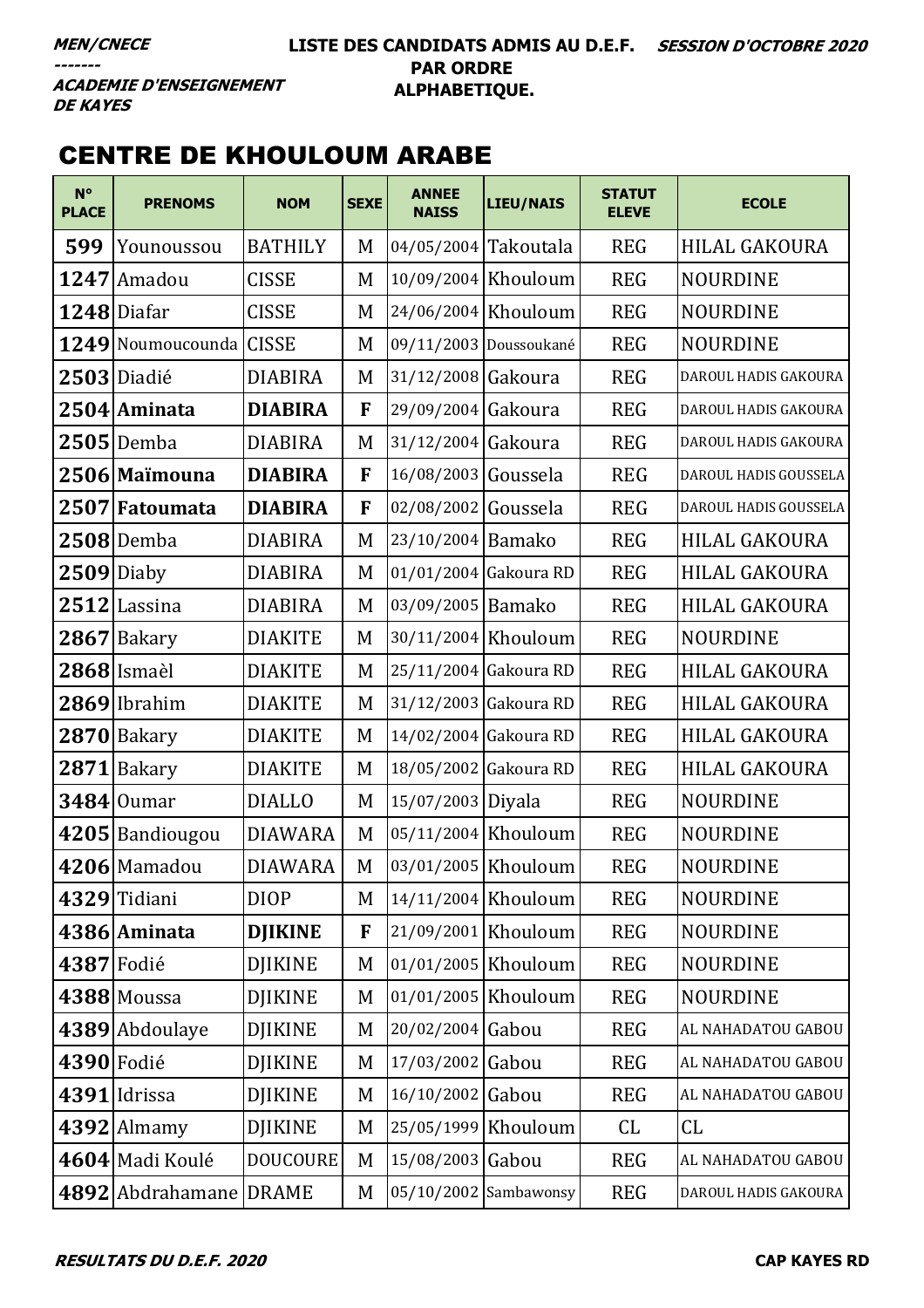**ACADEMIE D'ENSEIGNEMENT DE KAYES** 

# **CENTRE DE KHOULOUM ARABE (suite)**

| $N^{\circ}$<br><b>PLACE</b> | <b>PRENOMS</b>    | <b>NOM</b>     | <b>SEXE</b>  | <b>ANNEE</b><br><b>NAISS</b> | <b>LIEU/NAIS</b>          | <b>STATUT</b><br><b>ELEVE</b> | <b>ECOLE</b>           |
|-----------------------------|-------------------|----------------|--------------|------------------------------|---------------------------|-------------------------------|------------------------|
|                             | 4893 Alhassane    | <b>DRAME</b>   | M            |                              | $31/12/2004$ Sambawonsy   | <b>REG</b>                    | DAROUL HADIS GAKOURA   |
| $4894$ Aly                  |                   | <b>DRAME</b>   | M            | 31/12/2004 Ambidedi          |                           | <b>REG</b>                    | DAROUL HADIS GAKOURA   |
|                             | 4895 Souleymane   | <b>DRAME</b>   | M            |                              | 24/05/2003 Gakoura RD     | <b>REG</b>                    | HILAL GAKOURA          |
|                             | 4896 Souleymane   | <b>DRAME</b>   | M            |                              | 05/12/2004 Ambidedi RD    | <b>REG</b>                    | <b>HILAL GAKOURA</b>   |
|                             | 4956 Alfoussény   | FANGA          | M            |                              | 09/01/2000 Sabouciré N'Di | CL                            | CL                     |
|                             | 4957 Kalilou      | FANGA          | M            | 03/03/2004 Fatola            |                           | <b>REG</b>                    | <b>NOURDINE</b>        |
|                             | $5131$   Oumar    | <b>FOFANA</b>  | M            | 28/08/2004 Takoutala         |                           | <b>REG</b>                    | <b>HILAL GAKOURA</b>   |
|                             | 5199 Diaguily     | <b>GAKOU</b>   | M            |                              | 14/09/2005 Gakoura RD     | <b>REG</b>                    | <b>HILAL GAKOURA</b>   |
| $5200$ Aly                  |                   | GAKOU          | M            |                              | 01/01/2002 Gakoura RD     | <b>REG</b>                    | HILAL GAKOURA          |
|                             | 5201 Mamadou      | <b>GAKOU</b>   | M            |                              | 16/09/2004 Gakoura RD     | <b>REG</b>                    | <b>HILAL GAKOURA</b>   |
| $5202$ Djibi                |                   | <b>GAKOU</b>   | M            |                              | 16/06/2003 Gakoura RD     | <b>REG</b>                    | HILAL GAKOURA          |
|                             | 5226 Yacouba      | <b>GANDEGA</b> | M            |                              | 30/08/1999 Ambidedi RD    | CL                            | CL                     |
|                             | 5227 Assetou      | <b>GANDEGA</b> | $\mathbf{F}$ |                              | 17/06/2004 Ambidedi RD    | <b>REG</b>                    | HILAL GAKOURA          |
| $5284$ Mady                 |                   | GASSAMA        | M            |                              | 17/10/2004 Khouloum       | <b>REG</b>                    | <b>NOURDINE</b>        |
|                             | 5285 Mahamadou    | GASSAMA        | M            |                              | 03/03/2000 Khouloum       | CL                            | CL                     |
|                             | 5286 Djenéba      | <b>GASSAMA</b> | F            | 05/10/2004 Goussela          |                           | <b>REG</b>                    | DAROUL HADIS GOUSSELA  |
|                             | $5413$  Ibrahim   | <b>HAIDARA</b> | M            |                              | 03/03/2004 Khouloum       | <b>REG</b>                    | <b>NOURDINE</b>        |
| <b>5727</b> Maka            |                   | <b>KANOUTE</b> | M            |                              | 13/02/2003 Bouillagui     | <b>REG</b>                    | HILAL GAKOURA          |
|                             | 6431 Maniaba      | <b>KEITA</b>   | $\mathbf{F}$ | 07/02/2004 Gabou             |                           | <b>REG</b>                    | AL NAHADATOU GABOU     |
|                             | 6862 Bréhima      | <b>KONATE</b>  | M            |                              | 18/04/2005 Sabouciré N'Di | <b>REG</b>                    | <b>NOURDINE</b>        |
|                             | 6863 Fousseny     | <b>KONATE</b>  | M            |                              | 10/09/2004 Sabouciré N'Di | <b>REG</b>                    | <b>NOURDINE</b>        |
|                             | $6865$ Lassana    | <b>KONATE</b>  | M            |                              | 10/09/2004 Sabouciré N'Di | <b>REG</b>                    | <b>NOURDINE</b>        |
|                             | $7247$ Assa Mady  | <b>MACALOU</b> | M            |                              | 18/10/2002 Khouloum       | <b>REG</b>                    | <b>NOURDINE</b>        |
|                             | 7388 Fatoumata    | MANGASSOUBA    | F            |                              | 10/02/2000 Sansangué      | <b>REG</b>                    | OUMOUL COURA SANSANGUÉ |
|                             | 7475 Djibril      | <b>MARIKO</b>  | M            |                              | 31/12/2005 Khouloum       | <b>REG</b>                    | <b>NOURDINE</b>        |
|                             | 7647 Tbibilé      | <b>N'DIAYE</b> | F            | 07/06/2004 Goussela          |                           | <b>REG</b>                    | DAROUL HADIS GOUSSELA  |
|                             | <b>7698</b> Bréma | <b>NIAKATE</b> | M            | 12/04/2004 Batama            |                           | <b>REG</b>                    | AL NAHADATOU GABOU     |
|                             | 7903 Issiaka      | <b>SACKO</b>   | M            |                              | 26/06/2004 Gakoura RD     | <b>REG</b>                    | HILAL GAKOURA          |
|                             | 7904 Rokia        | <b>SACKO</b>   | F            |                              | $31/12/2004$ Gakoura RD   | <b>REG</b>                    | HILAL GAKOURA          |
|                             | 7923 Abdoulaye    | SAGNA          | M            |                              | 15/09/2002 Gakoura RD     | <b>REG</b>                    | HILAL GAKOURA          |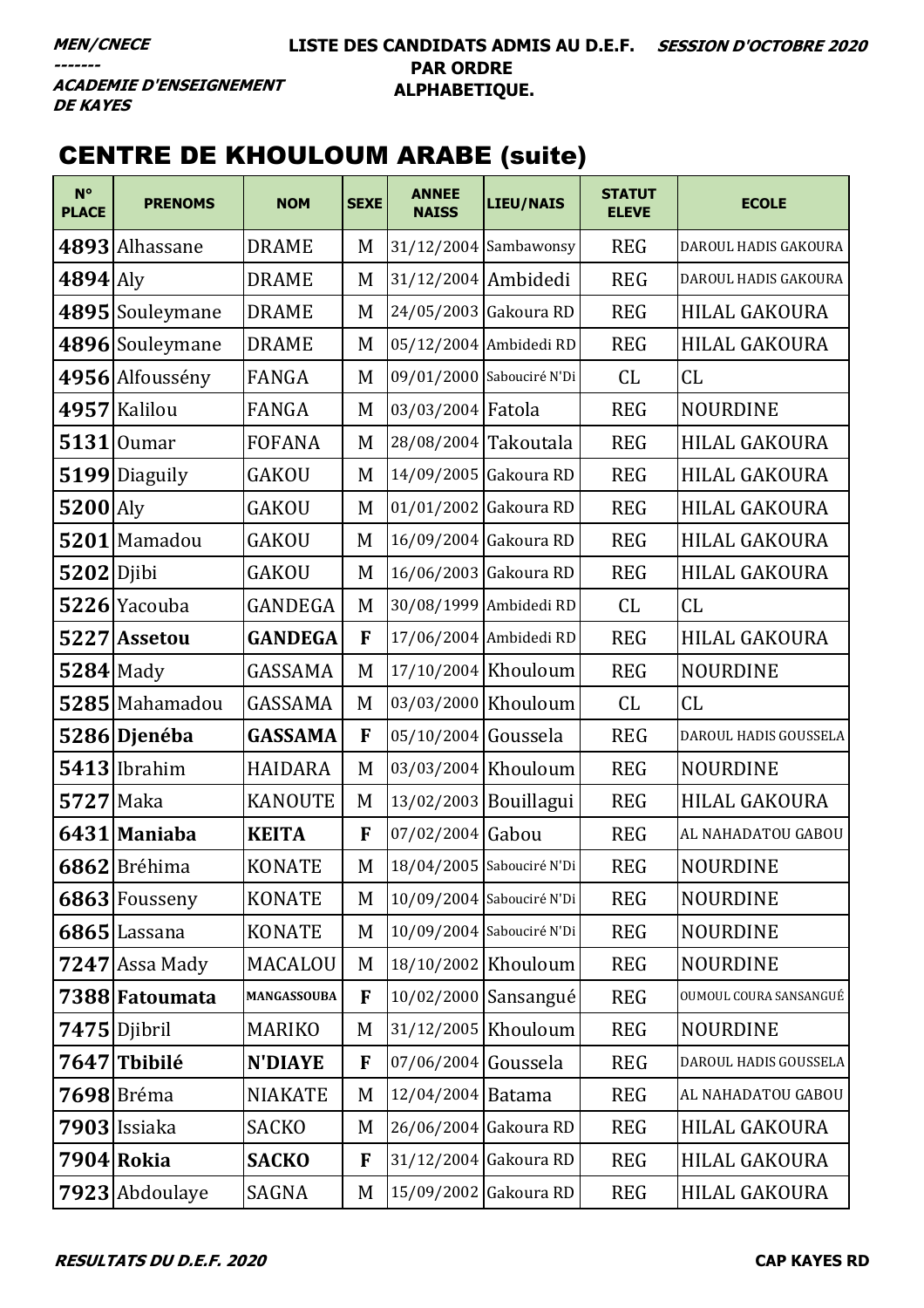**ACADEMIE D'ENSEIGNEMENT DE KAYES** 

## CENTRE DE KHOULOUM ARABE (suite & fin)

| $N^{\circ}$<br><b>PLACE</b> | <b>PRENOMS</b>    | <b>NOM</b>         | <b>SEXE</b> | <b>ANNEE</b><br><b>NAISS</b> | <b>LIEU/NAIS</b>         | <b>STATUT</b><br><b>ELEVE</b> | <b>ECOLE</b>           |
|-----------------------------|-------------------|--------------------|-------------|------------------------------|--------------------------|-------------------------------|------------------------|
| 8301                        | Fatoumata         | <b>SARAMBOUNOU</b> | F           | 05/10/2004 Gakoura           |                          | <b>REG</b>                    | DAROUL HADIS GAKOURA   |
|                             | 8302 Dado         | SARAMBOUNOU        | F           | 19/05/2004 Gakoura           |                          | <b>REG</b>                    | DAROUL HADIS GAKOURA   |
|                             | 8303 Adama        | SARAMBOUNOU        | M           |                              | 19/10/2003 Gakoura RD    | <b>REG</b>                    | <b>HILAL GAKOURA</b>   |
|                             | 8345 Mahamadou    | <b>SAVANE</b>      | M           |                              | 10/06/2004 Khouloum      | <b>REG</b>                    | <b>NOURDINE</b>        |
| 8707                        | Moussa            | <b>SIDIBE</b>      | M           |                              | 19/01/2006 Aourou Diyala | <b>REG</b>                    | <b>NOURDINE</b>        |
|                             | 8708 Moussa       | <b>SIDIBE</b>      | M           | 31/12/2004 Ambidedi          |                          | <b>REG</b>                    | DAROUL HADIS GAKOURA   |
| $9572$ Issa                 |                   | <b>SISSOKO</b>     | M           | 31/12/2005 Aourou            |                          | <b>REG</b>                    | AL NAHADATOU GABOU     |
|                             | 9954 Fodié        | <b>SY</b>          | M           |                              | 28/03/2000 Khouloum      | CL                            | CL                     |
|                             | 9955 Djibril      | <b>SY</b>          | M           | 21/08/2004 Kayes             |                          | <b>REG</b>                    | <b>NOURDINE</b>        |
|                             | 10067 Chéikina    | <b>SYLLA</b>       | M           | 03/12/2002 Kayes             |                          | <b>REG</b>                    | DAROUL HADIS GAKOURA   |
|                             | 10438 Abdrahamane | TOUNKARA           | M           | 06/10/2001 Gakoura RD        |                          | <b>REG</b>                    | <b>HILAL GAKOURA</b>   |
|                             | 10439 Dieneba     | <b>TOUNKARA</b>    | F           | 20/03/2004 Gakoura RD        |                          | <b>REG</b>                    | <b>HILAL GAKOURA</b>   |
|                             | 10440 Oussamata   | TOUNKARA           | M           | 10/03/2006 Gakoura RD        |                          | <b>REG</b>                    | HILAL GAKOURA          |
|                             | 10665 Sékou       | TOURE              | M           | 09/05/2003 Goussela          |                          | <b>REG</b>                    | DAROUL HADIS GOUSSELA  |
|                             | 11459 Kankou      | <b>TRAORE</b>      | F           | 31/12/2006 Gakoura           |                          | <b>REG</b>                    | DAROUL HADIS GAKOURA   |
|                             | 11460 Abdoulaye   | <b>TRAORE</b>      | M           | 03/07/2003 Goussela          |                          | <b>REG</b>                    | DAROUL HADIS GOUSSELA  |
|                             | 11461 Abdoulaye   | <b>TRAORE</b>      | M           | 15/12/2005 Takoutala         |                          | <b>REG</b>                    | <b>HILAL GAKOURA</b>   |
|                             | 11462 Maya        | <b>TRAORE</b>      | F           |                              | 31/12/2001 Sansangué     | <b>REG</b>                    | OUMOUL COURA SANSANGUÉ |
|                             | $11463$ Seydou    | <b>TRAORE</b>      | M           |                              | 16/12/2004 Sansangué     | <b>REG</b>                    | OUMOUL COURA SANSANGUÉ |

Kayes le,

Le Directeur

### Seydou Nourou MAIGA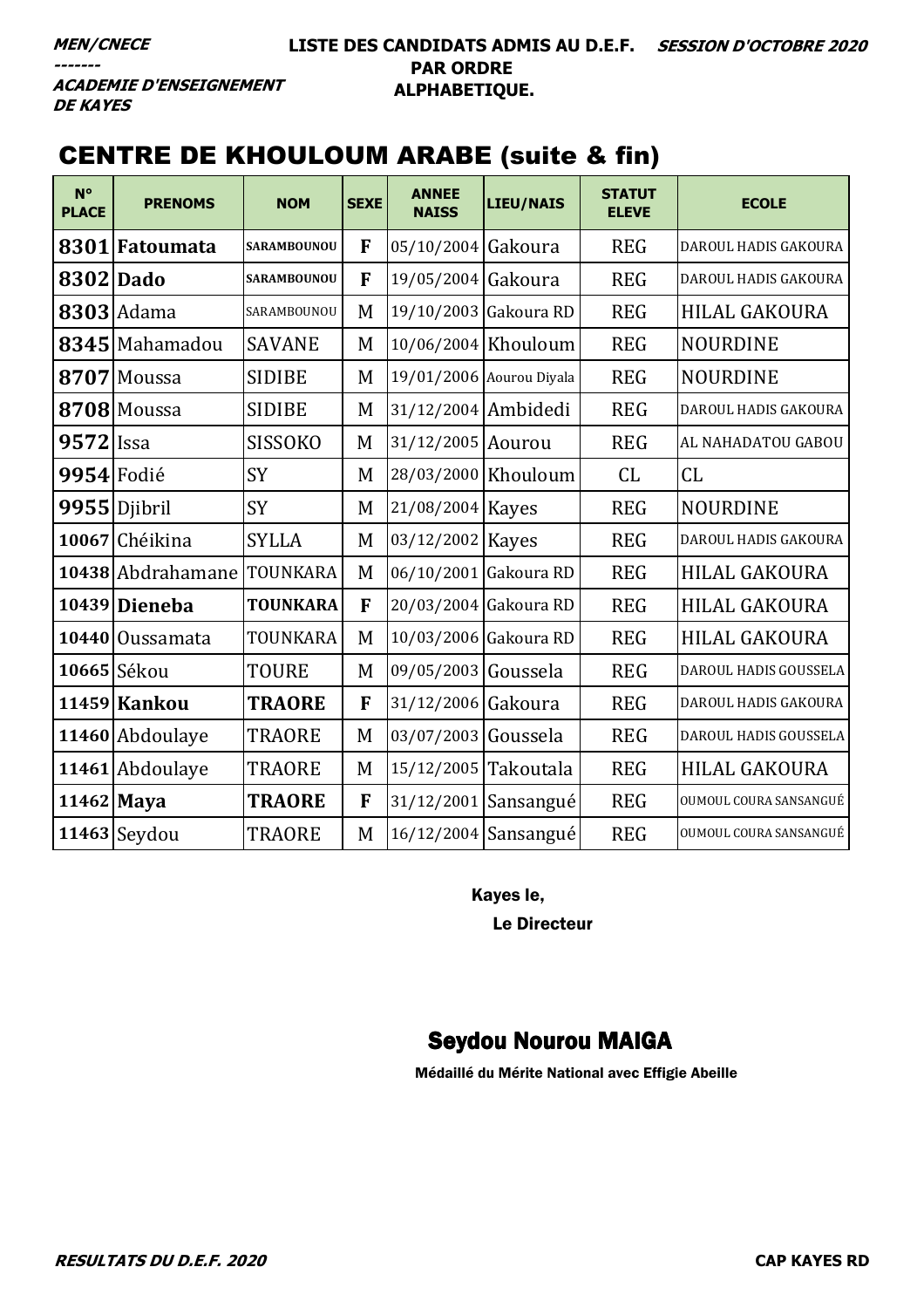**ACADEMIE D'ENSEIGNEMENT DE KAYES** 

# CENTRE DE MARENA DIOMBOUGOU ARABE

| $N^{\circ}$<br><b>PLACE</b> | <b>PRENOMS</b>          | <b>NOM</b>          | <b>SEXE</b> | <b>ANNEE</b><br><b>NAISS</b> | <b>LIEU/NAIS</b>      | <b>STATUT</b><br><b>ELEVE</b> | <b>ECOLE</b>              |
|-----------------------------|-------------------------|---------------------|-------------|------------------------------|-----------------------|-------------------------------|---------------------------|
| 595                         | Daye                    | <b>BATHILY</b>      | M           | 28/04/2002 Marena            |                       | <b>REG</b>                    | <b>AL FAROUCK</b>         |
| 596                         | <b>Khadidia</b>         | <b>BATHILY</b>      | F           | 01/11/2004 Marena            |                       | <b>REG</b>                    | AL FAROUCK                |
| 645                         | <b>Aïssata</b>          | <b>BIDANESSY</b>    | F           | 01/01/2002 Batama            |                       | <b>REG</b>                    | ATTAKAFOU'OU BATAMA       |
| 646                         | Boubou                  | <b>BIDANESSY</b>    | M           | 29/05/2003 Diataya           |                       | <b>REG</b>                    | <b>ISLAMIYATOU KABALA</b> |
| 648                         | <b>Birahima</b>         | <b>BIDANESSY</b>    | M           | 13/02/2005 Diataya           |                       | <b>REG</b>                    | <b>ISLAMIYATOU KABALA</b> |
| 649                         | <b>Hatoumata</b>        | <b>BIDANESSY</b>    | F           | 27/12/2005 Diataya           |                       | <b>REG</b>                    | ISLAMIYATOU KABALA        |
| 650                         | Madidiogou              | <b>BIDANESSY</b>    | M           | 28/11/2003 Diataya           |                       | <b>REG</b>                    | <b>ISLAMIYATOU KABALA</b> |
| 651                         | Mamady                  | <b>BIDANESSY</b>    | M           | 30/07/2004 Diataya           |                       | <b>REG</b>                    | <b>ISLAMIYATOU KABALA</b> |
| 652                         | Bakary                  | <b>BIDANESSY</b>    | M           | 11/08/2001 Diataya           |                       | <b>REG</b>                    | ISLAMIYATOU KABALA        |
| 654                         | Makan                   | <b>BIDANESSY</b>    | M           | 07/03/1997 Diataya           |                       | CL                            | CL                        |
|                             | $1246$ Bakary           | <b>CISSE</b>        | M           | 07/04/2004 Segala            |                       | <b>REG</b>                    | SABILOU HOUDA DIABADJI    |
| 1822                        | Mahamadou Dit<br>Noumou | COULIBALY           | M           | 15/07/2003 Dramebougou       |                       | <b>REG</b>                    | <b>AL FAROUCK</b>         |
| $2383$ Daye                 |                         | <b>DEMBELE</b>      | M           | 03/10/2004 Diataya           |                       | <b>REG</b>                    | <b>ISLAMIYATOU KABALA</b> |
| 2889                        | Lassana                 | <b>DIAKITE KABA</b> | M           | 18/07/2000 Diataya           |                       | <b>REG</b>                    | <b>ISLAMIYATOU KABALA</b> |
|                             | $3482$ Djimé            | <b>DIALLO</b>       | M           | 09/03/2004 Manta             |                       | <b>REG</b>                    | <b>AL FAROUCK</b>         |
|                             | 4345 Minata             | <b>DIOUMASSI</b>    | F           |                              | 21/10/2003 Ouologuéla | <b>REG</b>                    | ATTAKAFOU'OU BATAMA       |
|                             | 4601 Aminata            | <b>DOUCOURE</b>     | F           | 31/12/2002 Batama            |                       | <b>REG</b>                    | ATTAKAFOU'OU BATAMA       |
|                             | 4602 Fatoumata          | <b>DOUCOURE</b>     | F           | 01/12/2004 Batama            |                       | <b>REG</b>                    | ATTAKAFOU'OU BATAMA       |
|                             | $4603$ Djimé            | <b>DOUCOURE</b>     | M           | 01/01/2002 Batama            |                       | <b>REG</b>                    | ATTAKAFOU'OU BATAMA       |
|                             | $4891$  Bakary          | <b>DRAME</b>        | M           | 21/08/2001 Marena            |                       | <b>REG</b>                    | <b>AL FAROUCK</b>         |
|                             | 5128 Aboubacar          | <b>FOFANA</b>       | M           | 31/12/2001 Diabadji          |                       | <b>REG</b>                    | SABILOU HOUDA DIABADJI    |
|                             | $5129$ Fodié            | <b>FOFANA</b>       | M           | 29/03/2005 Diabadji          |                       | <b>REG</b>                    | SABILOU HOUDA DIABADJI    |
|                             | 5130 Moussa             | <b>FOFANA</b>       | M           | 08/06/2002 Diabadji          |                       | <b>REG</b>                    | SABILOU HOUDA DIABADJI    |
|                             | 5409 Bouillé            | <b>HAIDARA</b>      | M           | 07/08/2003 Marena            |                       | <b>REG</b>                    | AL FAROUCK                |
|                             | <b>5410 Dado</b>        | <b>HAIDARA</b>      | F           | 02/02/2002 Marena            |                       | <b>REG</b>                    | <b>AL FAROUCK</b>         |
|                             | 5412 Mahamadou          | <b>HAIDARA</b>      | M           | 27/10/2003 Marena            |                       | <b>REG</b>                    | <b>AL FAROUCK</b>         |
| $5431$ Guye                 |                         | <b>KABA</b>         | M           | 06/10/2001 Diataya           |                       | <b>REG</b>                    | <b>ISLAMIYATOU KABALA</b> |
|                             | $5433$ Bakary           | <b>KABA DIAKITE</b> | M           | 12/10/2003 Diataya           |                       | <b>REG</b>                    | <b>ISLAMIYATOU KABALA</b> |
|                             | 7427 Cheickna           | MAREGA              | M           | 07/07/2001 Marena            |                       | <b>REG</b>                    | <b>AL FAROUCK</b>         |
|                             | 8208 Daouda             | SANGARE             | M           | 16/05/2004 Diataya           |                       | <b>REG</b>                    | ISLAMIYATOU KABALA        |
|                             | 8355 Mariatou           | <b>SAWANE</b>       | F           | 30/12/2004 Couta             |                       | <b>REG</b>                    | <b>AL FAROUCK</b>         |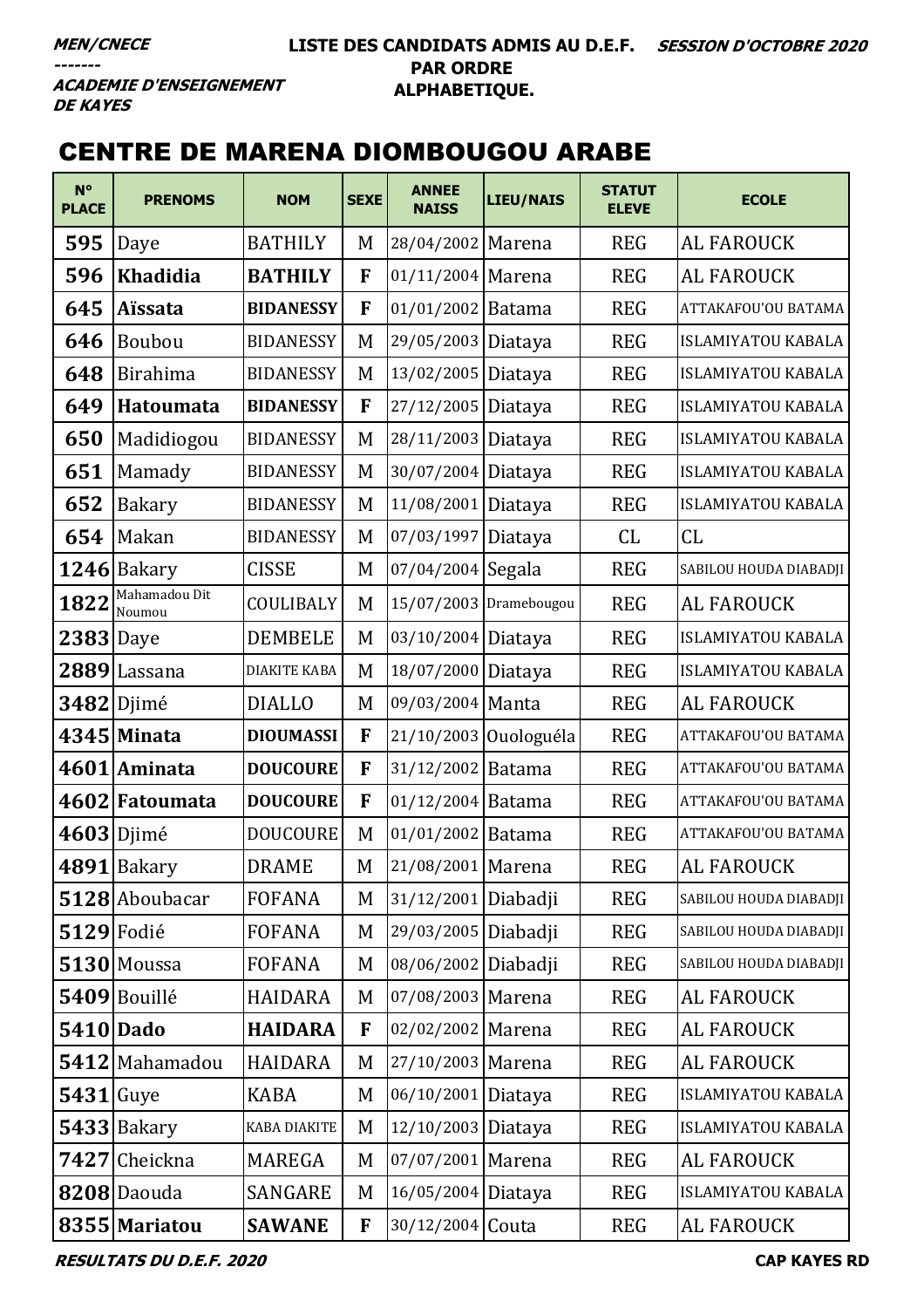----

#### LISTE DES CANDIDATS ADMIS AU D.E.F. SESSION D'OCTOBRE 2020 **PAR ORDRE** ALPHABETIQUE.

**ACADEMIE D'ENSEIGNEMENT DE KAYES** 

### **CENTRE DE MARENA DIOMBOUGOU ARABE (suite & fin)**

| $N^{\circ}$<br><b>PLACE</b> | <b>PRENOMS</b>        | <b>NOM</b>     | <b>SEXE</b> | <b>ANNEE</b><br><b>NAISS</b> | <b>LIEU/NAIS</b> | <b>STATUT</b><br><b>ELEVE</b> | <b>ECOLE</b>              |
|-----------------------------|-----------------------|----------------|-------------|------------------------------|------------------|-------------------------------|---------------------------|
|                             | 8459 Djimé            | <b>SIBY</b>    | M           | 31/12/2002 Marena            |                  | <b>REG</b>                    | <b>AL FAROUCK</b>         |
|                             | 8460 Diompolo         | <b>SIBY</b>    | F           | 24/08/2002 Marena            |                  | <b>REG</b>                    | <b>AL FAROUCK</b>         |
|                             | 8461 Foullé           | <b>SIBY</b>    | M           | 16/10/2001 Marena            |                  | <b>REG</b>                    | <b>AL FAROUCK</b>         |
|                             | 8462 Haby Mariam SIBY |                | F           | 30/04/2005                   | <b>Kayes</b>     | <b>REG</b>                    | <b>AL FAROUCK</b>         |
|                             | 8463 Mahamadou        | <b>SIBY</b>    | M           | 05/05/2001 Marena            |                  | <b>REG</b>                    | <b>AL FAROUCK</b>         |
|                             | 8464 Niouma           | <b>SIBY</b>    | F           | 20/03/2003 Marena            |                  | <b>REG</b>                    | <b>AL FAROUCK</b>         |
|                             | 8465 Setan            | <b>SIBY</b>    | F           | 16/01/2005 Marena            |                  | <b>REG</b>                    | <b>AL FAROUCK</b>         |
|                             | 8467 Dialiha          | <b>SIBY</b>    | F           | 03/08/2003 Marena            |                  | <b>REG</b>                    | <b>AL FAROUCK</b>         |
|                             | 8468 Moustapha        | <b>SIBY</b>    | M           | 03/05/2004 Dramebougou       |                  | <b>REG</b>                    | ATTAKAFOU'OU BATAMA       |
|                             | 8705 Billaly          | <b>SIDIBE</b>  | M           | 24/06/2003 Marena            |                  | <b>REG</b>                    | <b>AL FAROUCK</b>         |
|                             | 8706 Fatoumata        | <b>SIDIBE</b>  | F           | 02/11/2002 Batama            |                  | <b>REG</b>                    | ATTAKAFOU'OU BATAMA       |
|                             | 8750 Diaba            | <b>SIMAGA</b>  | F           | 25/08/2003 Dogofily          |                  | <b>REG</b>                    | <b>AL FAROUCK</b>         |
| 8770 Fily                   |                       | <b>SISSAKO</b> | F           | 06/01/2005 Marena            |                  | <b>REG</b>                    | <b>AL FAROUCK</b>         |
| 8771                        | Sekou                 | <b>SISSAKO</b> | M           | 11/09/2002 Marena            |                  | <b>REG</b>                    | <b>AL FAROUCK</b>         |
| 8772 Sira                   |                       | <b>SISSAKO</b> | F           | 16/05/2005 Marena            |                  | <b>REG</b>                    | <b>AL FAROUCK</b>         |
|                             | $9569$ Dindy          | <b>SISSOKO</b> | M           | 30/12/2002 Diataya           |                  | <b>REG</b>                    | <b>ISLAMIYATOU KABALA</b> |
| $9570$ Assa                 |                       | <b>SISSOKO</b> | F           | 30/12/2002 Diataya           |                  | <b>REG</b>                    | <b>ISLAMIYATOU KABALA</b> |
|                             | $9571$  Idrissa       | SISSOKO        | M           | 02/10/2002 Diataya           |                  | <b>REG</b>                    | <b>ISLAMIYATOU KABALA</b> |
| 9586 Sadio                  |                       | SISSOKO        | M           | 17/08/2004 Marena            |                  | <b>REG</b>                    | <b>AL FAROUCK</b>         |
| 9766 Dalla                  |                       | <b>SOUMARE</b> | F           | 06/02/2005 Marena            |                  | <b>REG</b>                    | AL FAROUCK                |
|                             | 10119 Harouna         | TAMBADOU       | M           | 11/09/2004 Marena            |                  | <b>REG</b>                    | <b>AL FAROUCK</b>         |
|                             | $10669$ Bakary        | <b>TOURE</b>   | M           | 31/12/2004 Marena            |                  | <b>REG</b>                    | <b>AL FAROUCK</b>         |
|                             | $11458$ Haby          | <b>TRAORE</b>  | F           | 29/11/2005 Diataya           |                  | <b>REG</b>                    | <b>ISLAMIYATOU KABALA</b> |
|                             | $11514$ Oumar         | WAGUE          | M           | 04/06/2003 Batama            |                  | <b>REG</b>                    | ATTAKAFOU'OU BATAMA       |

Kayes le,

Le Directeur

### **Seydou Nourou MAIGA**